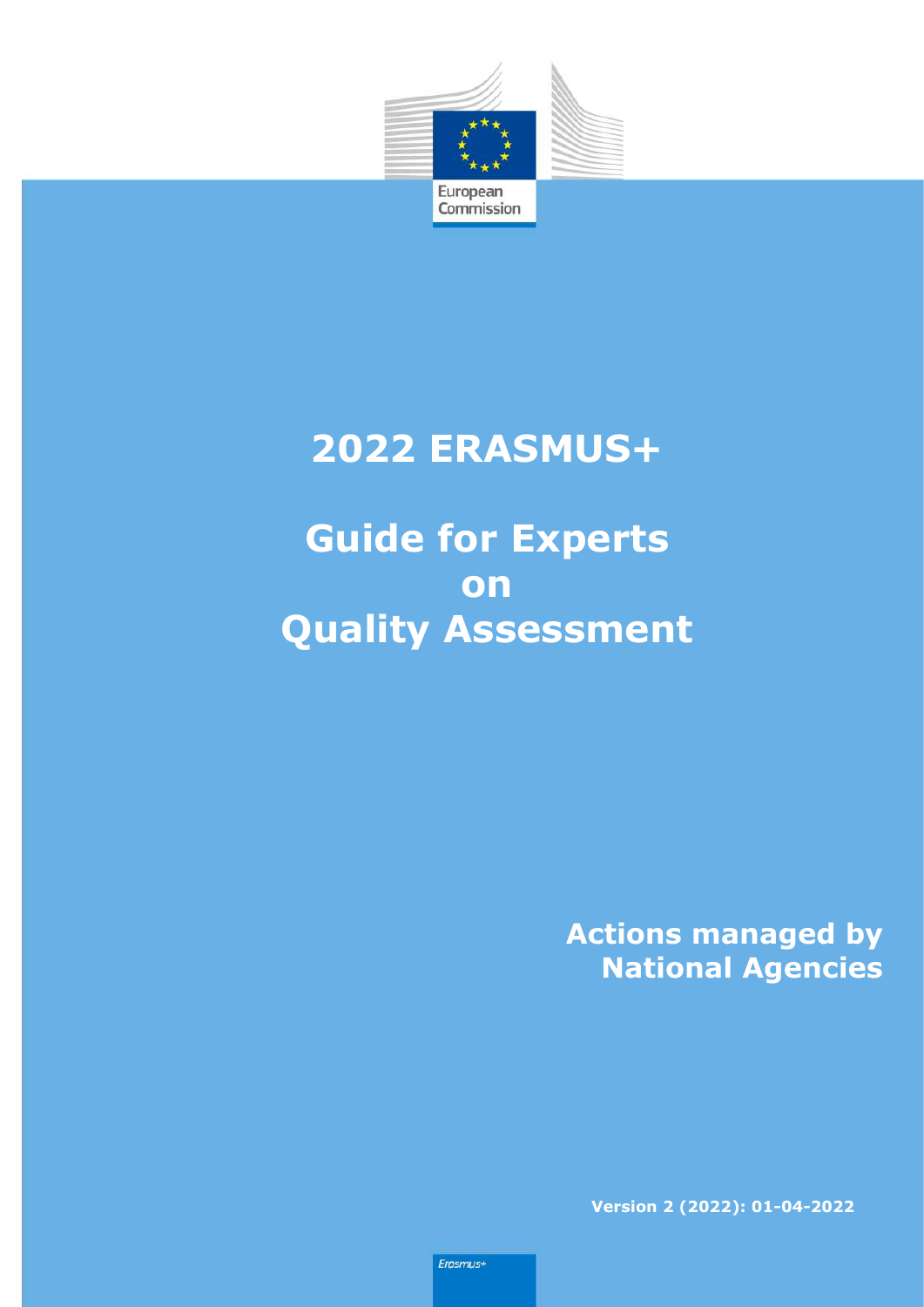#### **EUROPEAN COMMISSION**

Directorate-General for Education, Youth, Sport and Culture *European Commission B-1049 Brussels*

© European Union, 2022, version (7 March).

Reuse is authorised provided the source is acknowledged. The reuse policy of European Commission documents is regulated by Decision 2011/833/EU (OJ L 330, 14.12.2011, p. 39).

For any use or reproduction of photos or other material that is not under the EU copyright, permission must be sought directly from the copyright holders.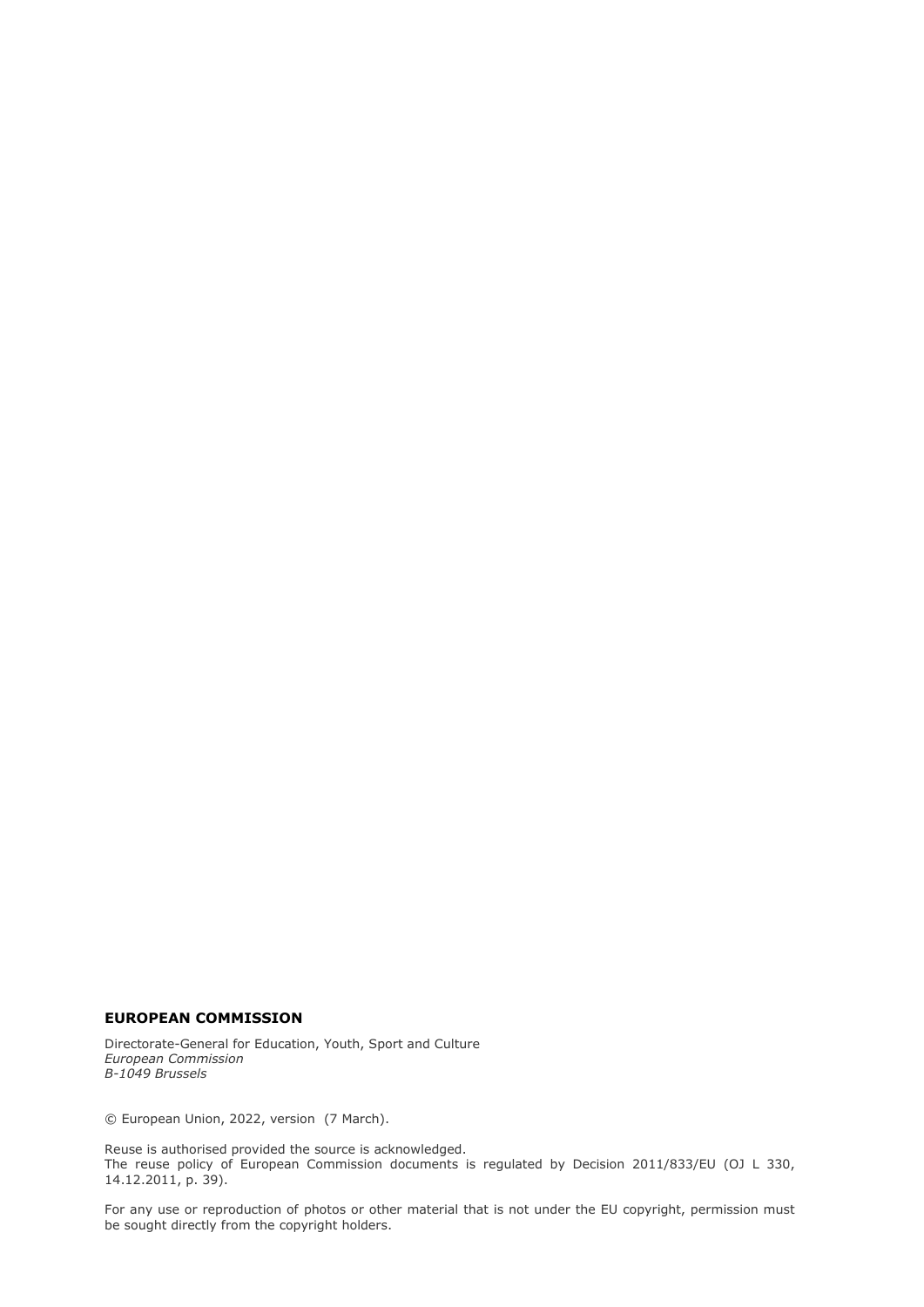EUROPEAN COMMISSION

# **ERASMUS+ 2022**

# **Guide for Experts on Quality Assessment**

**For actions managed by National Agencies**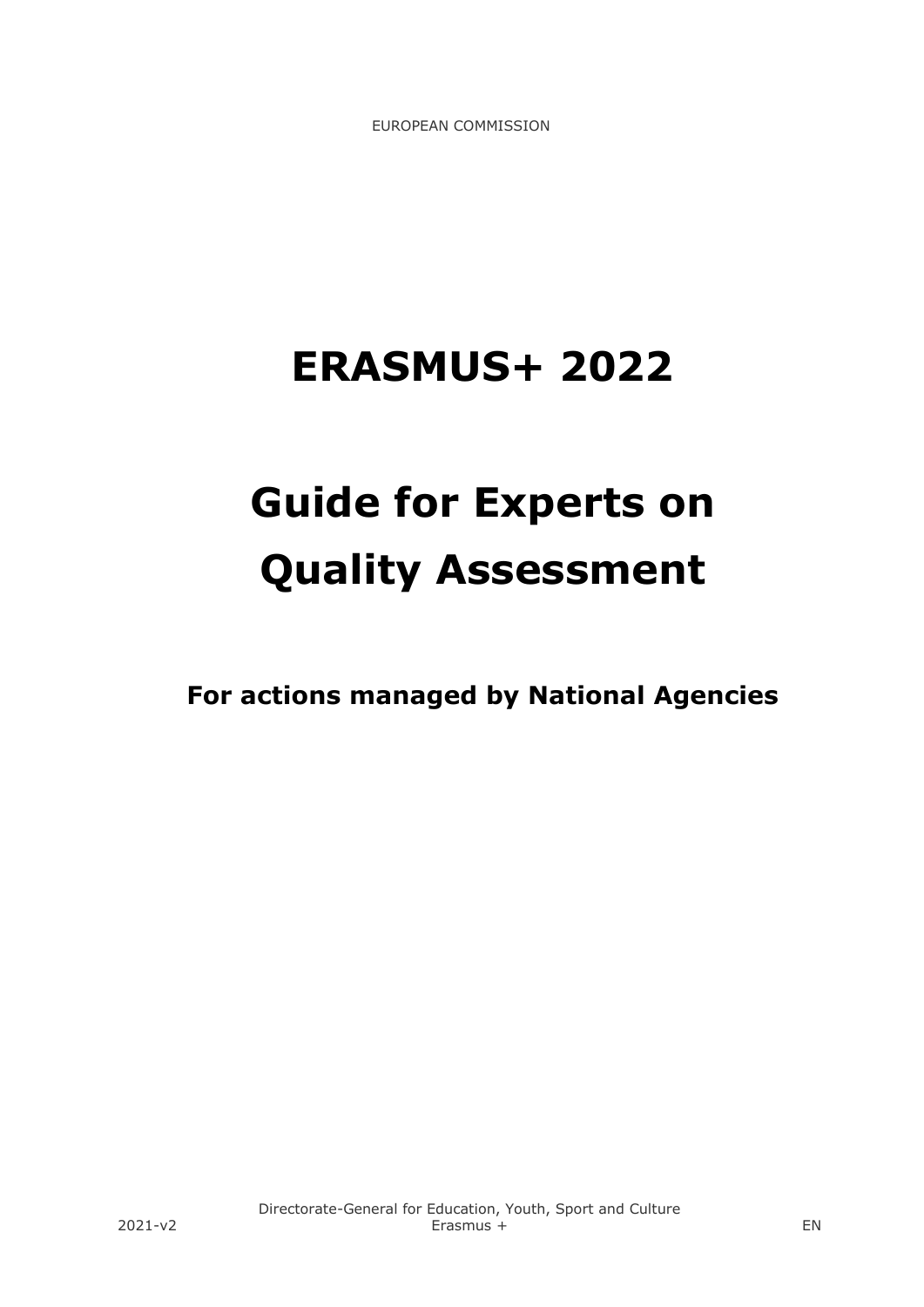

## **Table of Contents**

| 2.2 Appointment of experts, code of conduct and prevention of conflict of          |  |
|------------------------------------------------------------------------------------|--|
|                                                                                    |  |
|                                                                                    |  |
|                                                                                    |  |
|                                                                                    |  |
|                                                                                    |  |
|                                                                                    |  |
|                                                                                    |  |
|                                                                                    |  |
| 4.3 Quality, cost-efficiency, value for money of the activities12                  |  |
|                                                                                    |  |
| Mobility project for Higher education students and staff supported by              |  |
|                                                                                    |  |
| Short-term projects for mobility of learners and staff in vocational education     |  |
| and training (VET), school education, and adult education17                        |  |
| Mobility project for young people: Youth Exchanges 20                              |  |
|                                                                                    |  |
|                                                                                    |  |
|                                                                                    |  |
| Mobility project for young people: DiscoverEU Inclusion Action34                   |  |
|                                                                                    |  |
|                                                                                    |  |
|                                                                                    |  |
| How to assess the cost-effectiveness of the project?55                             |  |
|                                                                                    |  |
| Transversal policy priorities for education, training and youth58                  |  |
|                                                                                    |  |
|                                                                                    |  |
|                                                                                    |  |
|                                                                                    |  |
| Annex I - Declaration on the prevention of conflicts of interest and disclosure of |  |
|                                                                                    |  |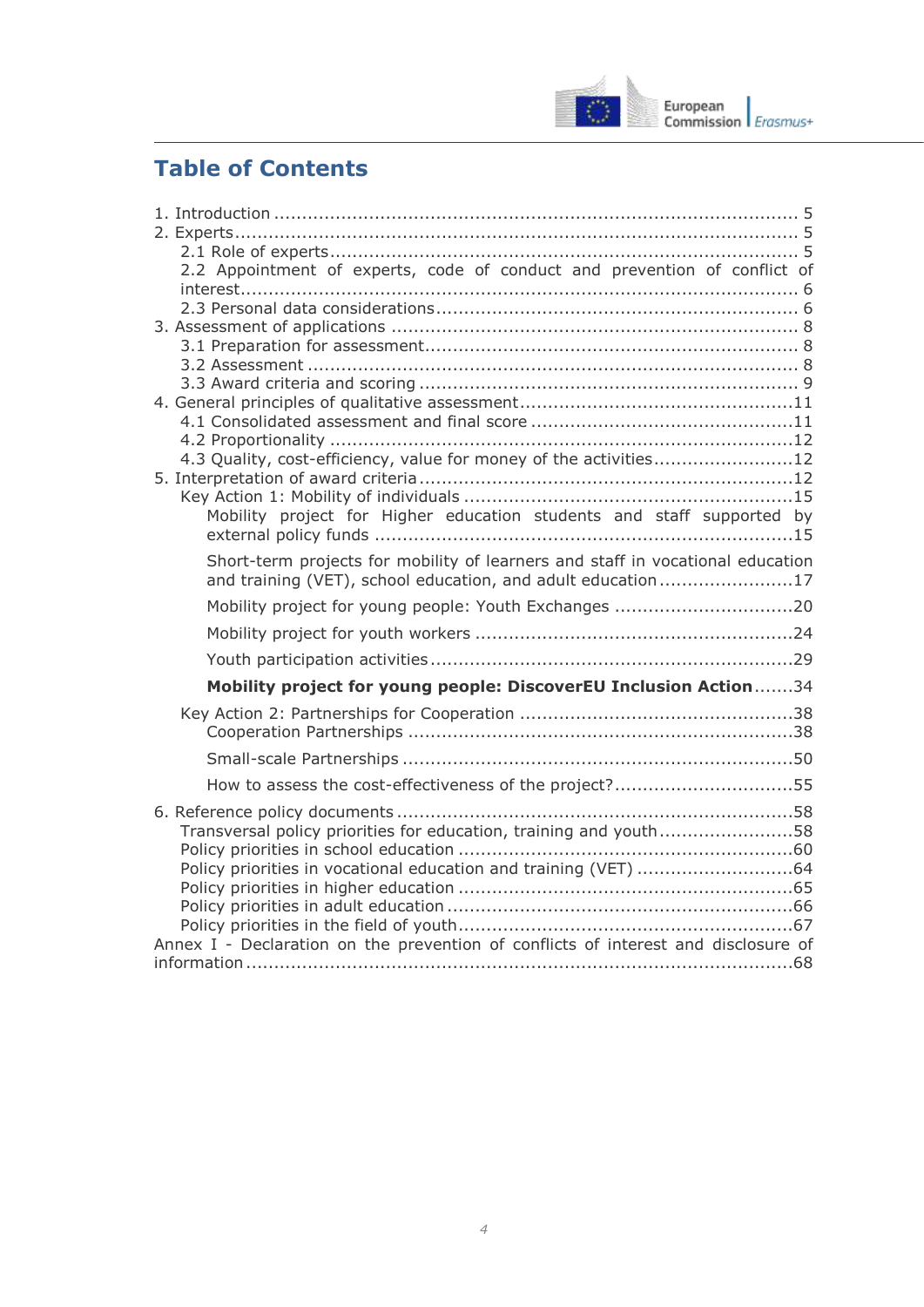

## <span id="page-4-0"></span>**1. Introduction**

A large part of the Erasmus+ Programme is implemented under the indirect management mode. This means that National Agencies in Programme Countries are in charge of selecting projects to be funded and of approving accreditations under actions entrusted to them by the European Commission. National Agencies assess proposals<sup>1</sup> with the assistance of independent experts to ensure that only those of the highest quality are selected and that only applicants fulfilling specified criteria obtain a grant or receive an accreditation<sup>2</sup>. As such, the final decision on the selection or rejection of applications is taken by the National Agencies.

This Guide for Experts is a tool for experts when assessing applications submitted to the National Agencies. It provides instructions and guidance in order to ensure a standardised and high-quality assessment of applications.

The Guide for Experts provides information on:

- the role and appointment of experts;
- the principles of the assessment;
- the assessment process in practice;
- how to assess the award criteria for each action and field.

## <span id="page-4-1"></span>**2. Experts**

## <span id="page-4-2"></span>**2.1 Role of experts**

The assessment and selection of grant applications is organised based on a peer review system following a transparent process that guarantees impartiality and equal treatment of all applicants.

The role of experts is important to ensure a fair, impartial, consistent and accurate assessment of project applications according to the objectives and policy priorities of the concerned action and field, as well as the criteria set out in the calls for proposals.

The assessment is an essential part of the selection procedure. Based on the experts' assessment, a list of grant applications per action and per field is ranked in quality order. The list serves as a basis for the National Agency to take the grant award decision, following the proposal of the Evaluation Committee.

Based on the experts' comments, the National Agency shall provide feedback to the applicants on the quality of their application in order to ensure transparency and help non-selected applicants improve their possible future applications (cf. section 4).

j  $<sup>1</sup>$  Please note that the terms "proposal" and "application" are used interchangeably in this Guide.</sup>

<sup>&</sup>lt;sup>2</sup> Please note that in case of Erasmus accreditations in the fields of school education, vocational education and training, adult education and youth, additional documents will complement the information presented in this Guide. The additional information will be published on the website of the National Agencies closer to the relevant submission deadline.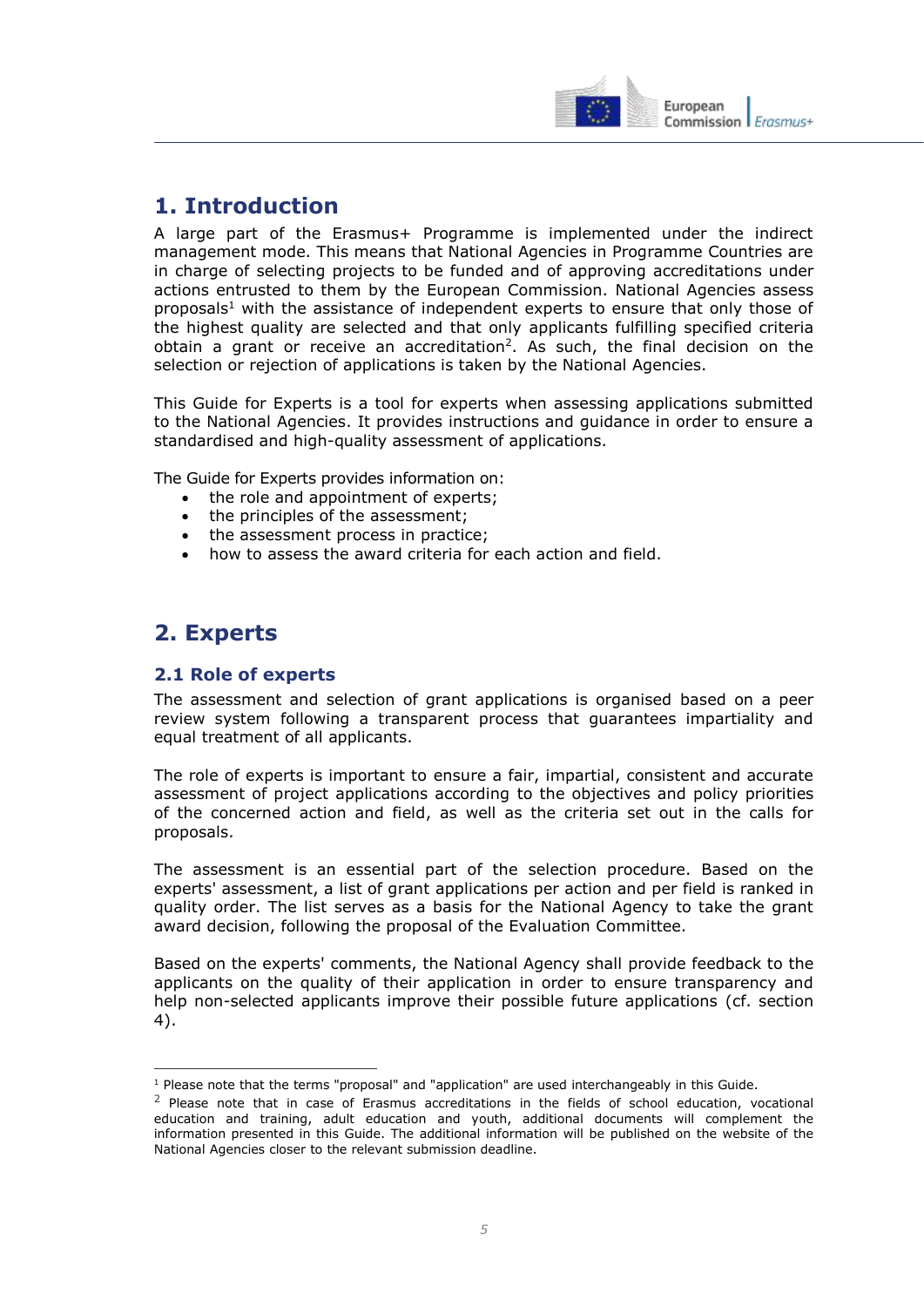

## <span id="page-5-0"></span>**2.2 Appointment of experts, code of conduct and prevention of conflict of interest**

Experts are appointed based on their skills and knowledge in the fields of education, training and youth in which they are asked to assess applications.

It is encouraged to also include experts with expertise in the inclusion and diversity field.

To ensure their independence, the names of the experts are not made public. Experts are required to perform the assessment to the highest professional standards and within the deadline agreed with the National Agency.

Through the appointment by the National Agency, experts are bound to a code of conduct as set out in the appointment letter or contract with the expert. All information related to the assessment process is strictly confidential. Therefore, experts are not allowed to disclose any information about the applications submitted and results of the assessment and selection to the public.

Depending on the action and the level of grant requested, the assessment of applications will be undertaken by minimum one expert, which can be either internal or external to the National Agency. Experts can also be appointed from another Erasmus+ Programme country than the one of the National Agency.

Experts must not be in a situation of a conflict of interest<sup>3</sup> in relation to the proposals on which they are requested to give their opinion. To this end, they must sign a declaration provided by the National Agency that no such conflict of interest exists and that they undertake to inform the National Agency should such conflict arise (cf. template in Annex I to this Guide). The same declaration binds experts to confidentiality.

Persons involved in an application for the action and selection round under assessment are considered as being in a situation of a conflict of interest for that selection round and will not be appointed experts.

When a potential conflict of interest is reported by the expert or brought to the attention of the National Agency by any means, the National Agency will consider the circumstances and decide either to exclude the expert from the assessment of the given application or the whole selection round or allow the expert to take part in the assessment, depending on the objective elements of information at its disposal.

## <span id="page-5-1"></span>**2.3 Personal data considerations**

 $\overline{a}$ 

Applications or reports may contain personal data. Experts should assume that some personal data will be included when they receive a body of work from the National Agency. Therefore, before accessing or downloading data provided by the National Agency, experts should apply data protection principles concerning

<sup>3</sup> Financial Regulation, Art 61 (3): « … a conflict of interests exists where the impartial and objective exercise of the functions of a financial actor or other person… is compromised for reasons involving family, emotional life, political or national affinity, economic interest or any other direct or indirect personal interest.»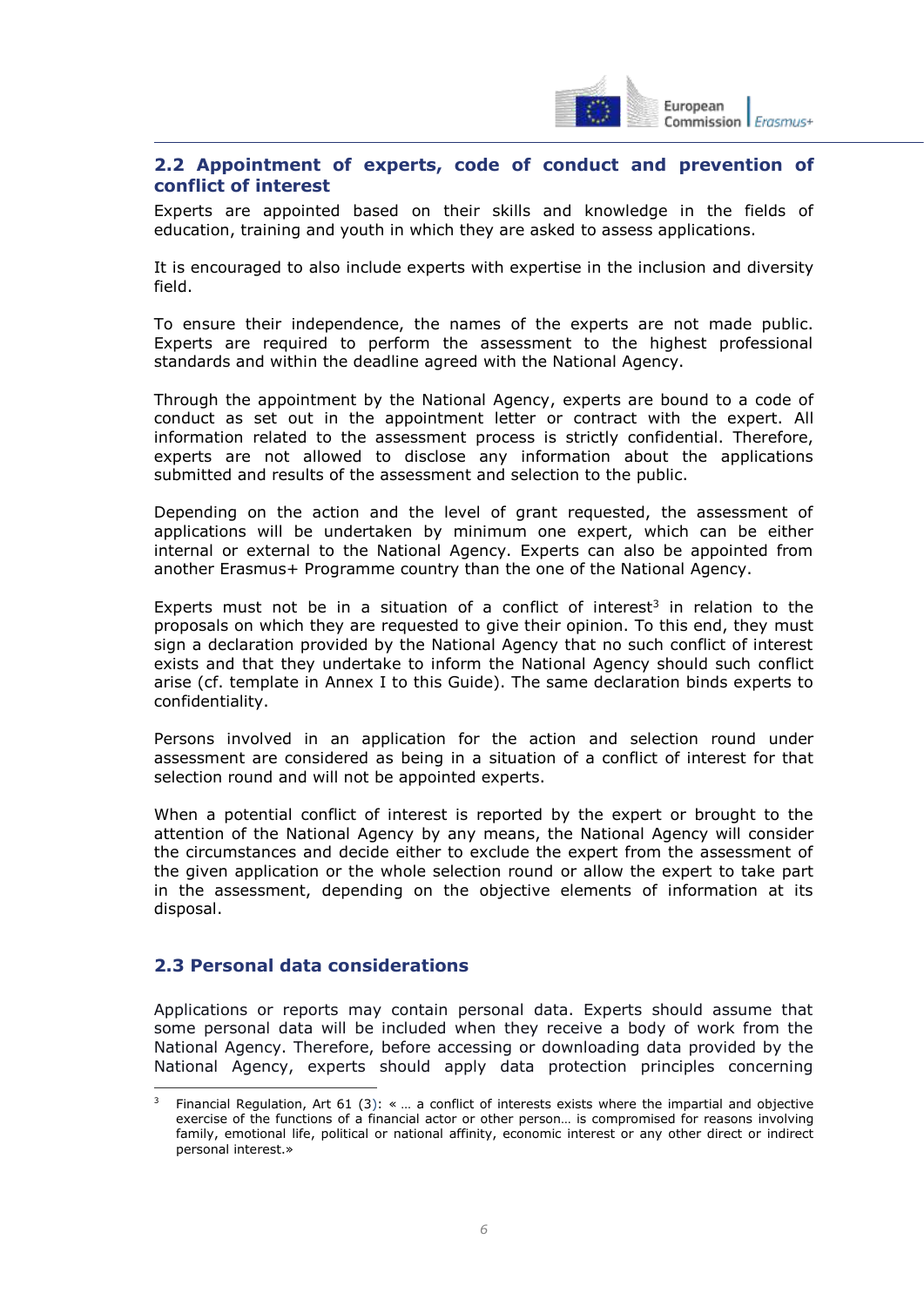

purpose limitation, security, confidentiality, data minimisation, data retention and responsibility.

Experts should protect any computers, tablets, laptops or mobiles with a strong password. Experts should consider encryption if the system allows it and other security settings, for example, remote locking or remote wiping of the device. Data should be stored locally, not in the cloud or other remote locations. However, if remote storage is the only option available, experts should use virtual private network (VPN) connections with solid encryption via servers located in EU/EEA countries.

Data should not be transmitted by email to the expert's private email address, and experts should reduce the use of USB storage devices to the absolute minimum.

When accessing European Commission tools, such as Erasmus+ and European Solidarity page or Assessment Module, experts are required to log in with their EU Login name and password. The EU Login name and password must not be shared or reused from other persons. The EU Login name is a unique identification of the expert, and authentication and authorisation mechanisms will link all expert actions in the European Commission tools with this EU Login. Therefore the EU Login details should be protected, memorised and not written down.

When working on a portable device, such as a laptop, tablet or mobile, extra care should be taken when leaving the device unattended. The device should be locked in a safe location when not used, even at home.

An Internet connection via cable or protected WIFI network should be used when transmitting data to the device. We do not advise using WIFI connections in restaurants, cafes or other public locations. When working in public places, experts should consider the surroundings and avoid situations where other people may see data or documents provided by the National Agency on their devices.

The expert's computer, laptop, tablet, or any other device should have all the latest security patches and fixes installed. Use of well-known anti-virus software is strongly advised. The use of screen recording software is not recommended. Extra care should be taken when using screen readers.

When working from home, experts should apply the confidentiality rules and avoid showing the work to family members or other persons.

Experts should use personal data only to assess the applications or reports, and data should be handed over or destroyed soon after the expert's work is concluded. The deletion, if applicable, should be permanent and not reversible.

In case of a suspicion of a breach of personal data protection, experts must immediately inform the National Agency and provide any information allowing the National Agency to assess the situation and take the necessary steps to secure the rights and freedoms of the affected data subjects. The National Agency must inform the European Commission within 48 hours after being told by the expert about the incident.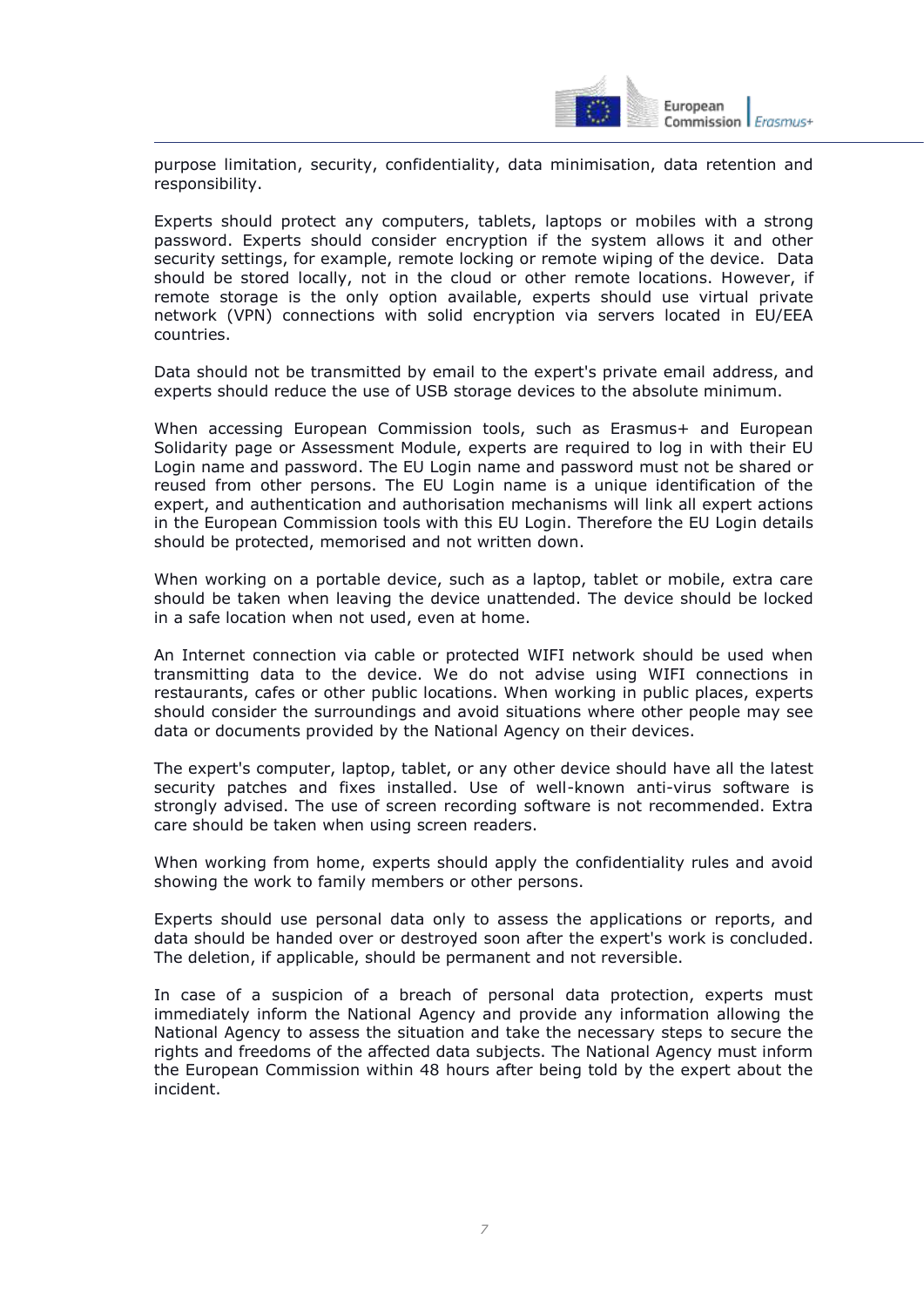

## <span id="page-7-0"></span>**3. Assessment of applications**

## <span id="page-7-1"></span>**3.1 Preparation for assessment**

Before the start of the assessment, the experts need to be briefed by the National Agency on the Programme and the action under assessment, as well as on the assessment process and procedures.

Experts will be provided with the reference documents for the assessment and with access to the online evaluation tool where they perform the assessment using standardised quality assessment forms.

Before starting the assessment of applications, experts must:

- have a sound knowledge of the [Erasmus+ Programme Guide](http://ec.europa.eu/programmes/erasmus-plus/documents/erasmus-plus-programme-guide_en.pdf) which provides all necessary information to potential applicants on the Programme in general and on the actions for which they can apply for a grant;
- acquire an in-depth knowledge of the action concerned, its objectives, and the policy priorities that apply. For specific guidance on policy priorities, experts are referred also to the documents listed in section 6 of this Guide;
- have an in-depth understanding of the award criteria applicable to the applications under assessment (cf. section 3.3);
- know the content and structure of the application form;
- be familiar with all the reference documents and tools provided by the National Agency;
- have EU Login account created and access to the IT tools of the European Commission configured by the National Agency.

Experts have to read the whole application carefully before completing the quality assessment form. It is recommended to read several applications before assessing any one of them in full: this allows experts to benchmark answers in different sections of the applications.

Each expert works individually and independently, gives scores and comments for each criterion and summarises his/her assessment in the quality assessment form in the language specified by the National Agency.

## <span id="page-7-2"></span>**3.2 Assessment**

The standard quality assessment forms are established by the European Commission and used in all Programme Countries in order to ensure a coherent assessment of applications.

When assessing, experts have to:

- Participate in the briefing organised by the National Agency;
- Use the specialised IT tools provided by the European Commission with access granted by the National Agency;
- Liaise with the National Agency for any issues related to the use of the IT tools provided by the European Commission;
- Examine the issues to be considered under each award criterion;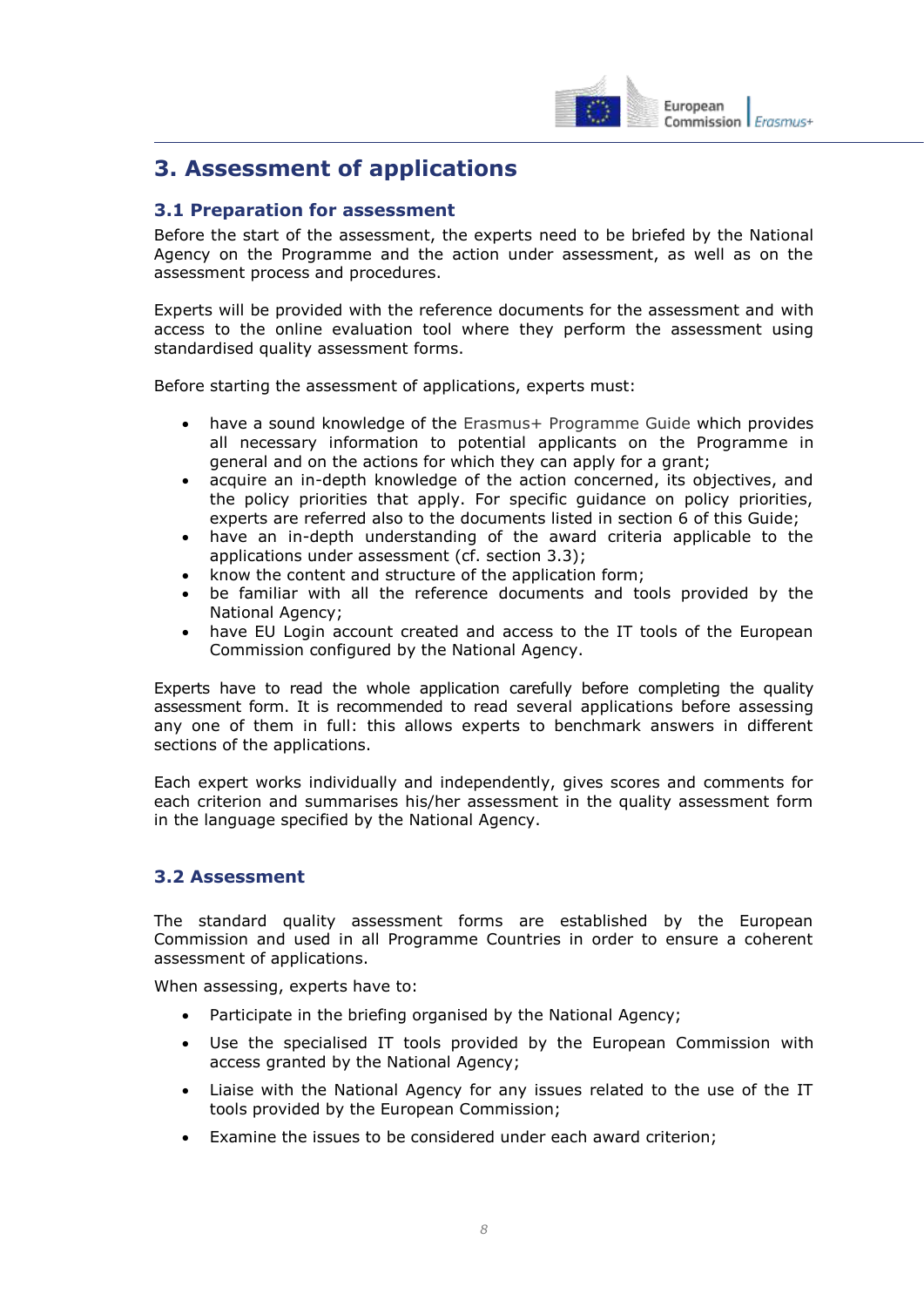

- Enter scores for each applicable criterion and provide comments on each criterion and on the application as a whole (cf. section 3.3);
- Fill in the section on 'typology questions' (a set of yes/no questions that concern specific details of the application);
- Validate the individual assessment;
- Consolidate the individual assessments if more than one assessor is involved per application;
- Approve each consolidated assessment where the expert in question is not the consolidator.

## <span id="page-8-0"></span>**3.3 Award criteria and scoring**

Experts assess applications only against the award criteria defined in the [Programme Guide.](http://ec.europa.eu/programmes/erasmus-plus/documents/erasmus-plus-programme-guide_en.pdf)

Each award criterion is defined through several elements which must be taken into account by experts when analysing an application. These elements form an exhaustive list of points to be considered before giving a score for the given criterion. These elements are intended to help experts arrive at the final assessment of the criterion in question; however, they must not be scored separately. In order to give clear guidance to experts on how individual elements of analysis should be assessed, further information is provided in section 5 of this Guide.

When assessing applications against award criteria, experts make a judgement on the extent to which applications meet the defined criteria. This judgement must be based on the information provided in the application. Experts cannot assume information that is not explicitly provided. Information relevant for a specific award criterion may appear in different parts of the application and experts must take all of it into account when scoring the award criterion.

Experts are in no case allowed to contact applicants directly. In case of any problems arising during the assessment, experts should contact the National Agency. The National Agency will decide whether the applicant needs to provide additional information or clarifications, or if the application should be assessed in the form it has been submitted.

Experts must duly consider the type of project, the scale of the activities and the grant requested when analysing the applications. As projects may vary widely in terms of their size, complexity, experience and capacity of the participating organisations, whether they are more process- or result-oriented etc., experts have to apply the proportionality principle when assessing all award criteria, as indicated in section 5.

An application can receive a **maximum of 100 points** for all criteria relevant for the action.

Experts assess the application based on the given award criteria and score each criterion with maxima as defined in the Programme Guide. The total number of points out of a maximum of 100 for each application is the sum of scores given for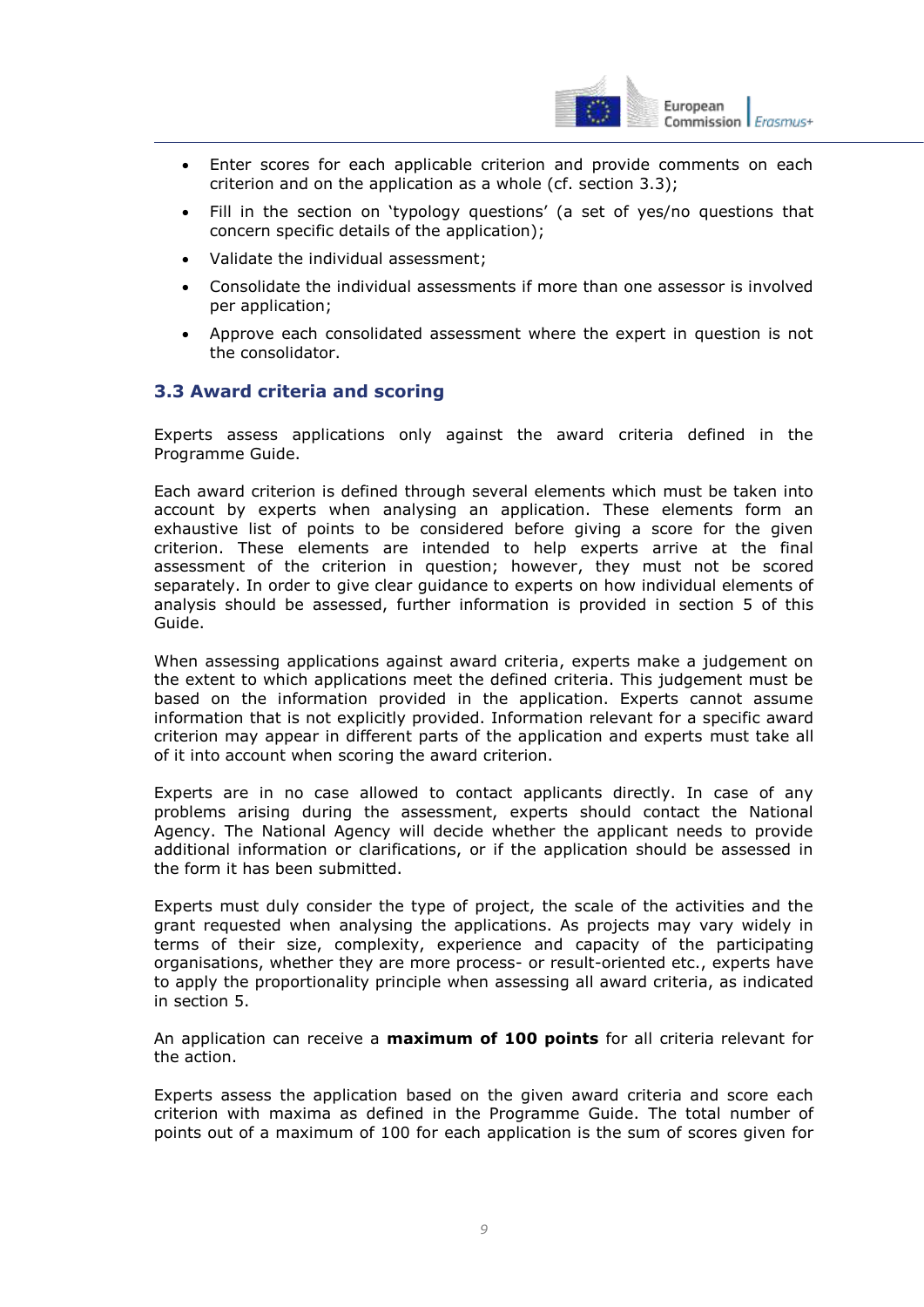

each award criterion. Experts cannot use half points or decimals when assigning scores.

In order to be considered for funding an application **has to score at least 60 points in total** and score at least half of the maximum points for each award criterion.

Within the maximum number of points per award criterion, ranges of scores are defined that correspond to a fixed definition of the expected quality standard so that a coherent approach is implemented across experts and across countries. These standards are as follows:

- Very good the application addresses all relevant aspects of the criterion in question convincingly and successfully. The answer provides all the information and evidence needed and there are no concerns or areas of weakness.
- Good the application addresses the criterion well, although some small improvements could be made. The answer gives clear information on all or nearly all of the evidence needed.
- Fair the application broadly addresses the criterion, but there are some weaknesses. The answer gives some relevant information, but there are several areas where detail is lacking or the information is unclear.
- Weak the application fails to address the criterion or cannot be judged due to missing or incomplete information. The answer does not address the question asked, or gives very little relevant information.

The table below shows the ranges of scores for the individual quality standards depending on the maximum score that can be awarded to the relevant award criterion.

| <b>Maximum</b><br>score for<br>a criterion | <b>Range of scores</b> |           |           |          |
|--------------------------------------------|------------------------|-----------|-----------|----------|
|                                            | Very good              | Good      | Fair      | Weak     |
| 40                                         | $34 - 40$              | $28 - 33$ | $20 - 27$ | $0 - 19$ |
| 30                                         | $26 - 30$              | $21 - 25$ | $15 - 20$ | $0 - 14$ |
| 25                                         | $22 - 25$              | $18 - 21$ | $12 - 17$ | $0 - 11$ |
| 20                                         | 17-20                  | $14 - 16$ | $10 - 13$ | $0 - 9$  |

Experts are expected to give comments on each award criterion and, in their comments, refer explicitly to the elements of analysis under the relevant criterion. The comments on each award criterion have to reflect and justify the score given for it.

At the end of the assessment, experts give overall comments on the application as a whole. In the comments, experts must provide a thorough analysis of the application highlighting its relative strengths and weaknesses and indicating what improvements could be made.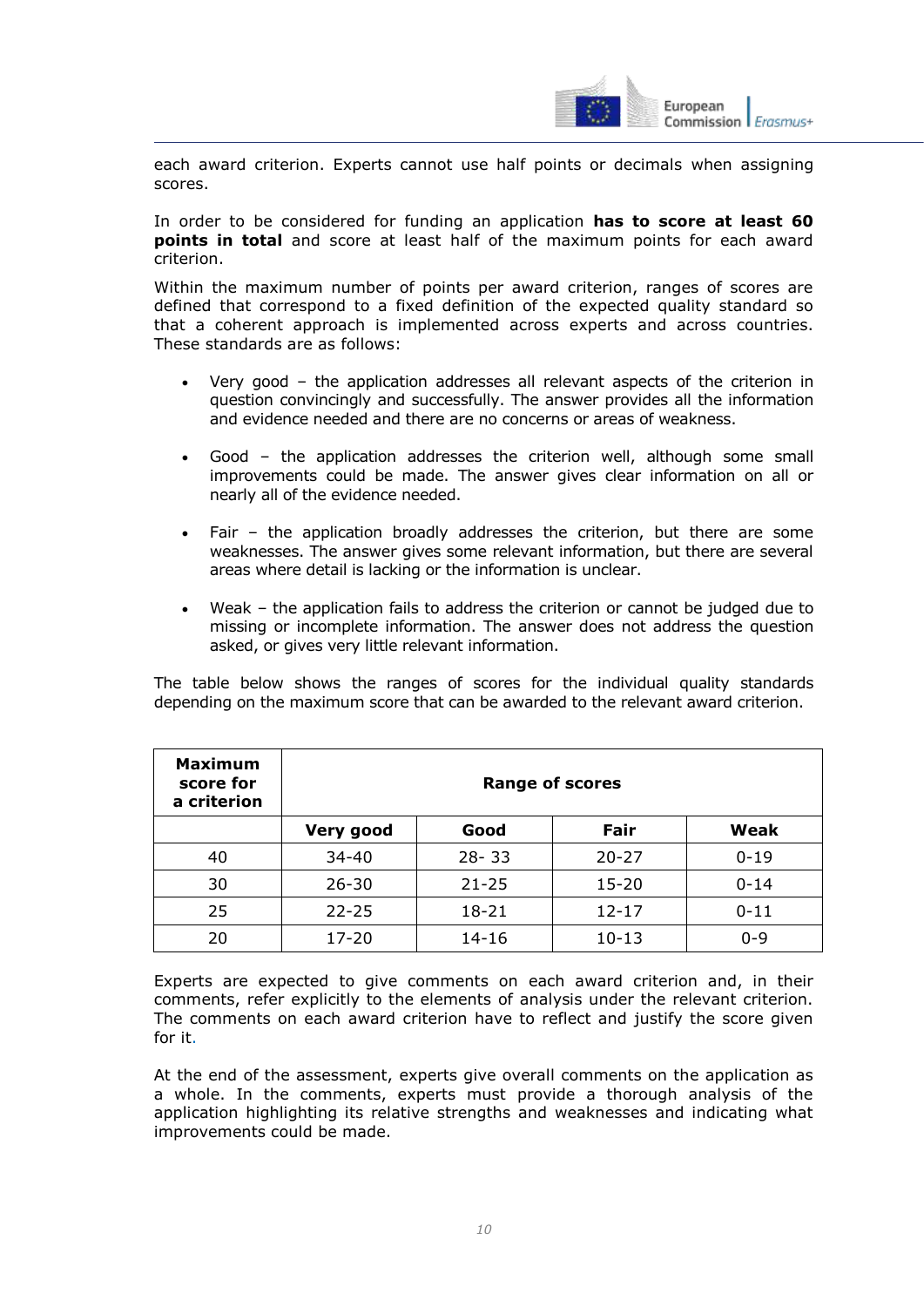

As their comments will be used by National Agencies to provide feedback to applicants, experts must pay particular attention to clarity, consistency and appropriate level of detail.

As part of the quality assessment, experts check the grant application for accuracy and consistency. In particular, they analyse the coherence of the grant request in relation to the proposed activities and results. In case the application is of sufficient quality to receive a grant but such coherence is missing, experts can suggest a reduction of the grant amount requested<sup>4</sup>, specifying clearly the grant items and the reasons why they are considered incoherent, disproportionate or excessive. However, it is the National Agency that ultimately decides on the grant amount that is awarded to successful applicants. Experts may not suggest a higher grant than the amount requested by the applicant.

The National Agency monitors the quality of expert assessments and can require the expert to revise the assessment should the necessary quality standard not be met.

Experts must assess all applications in full, regardless of the score given to any award criterion.

If the experts notice during the assessment that the same or similar text appears in two or more applications submitted under a given selection round, as well as any other indications of possible double submissions and overlaps, they must inform the National Agency immediately.

## <span id="page-10-0"></span>**4. General principles of qualitative assessment**

## <span id="page-10-1"></span>**4.1 Consolidated assessment and final score**

 $\overline{a}$ 

In case an application is assessed by only one expert, then that expert's assessment determines the final score and comments.

In case of applications assessed by two experts, the two individual assessments will be consolidated in order to arrive at the final score and comments for the application. The final score may not include decimals.

If the difference between the assessments of the two experts is less than 30 points of the total score for the application, one of the two experts is requested to prepare a consolidated assessment in terms of scores and comments. The consolidated assessment should always take into account the preceding individual assessments but the final version may differ in terms of numerical score and comments. The consolidation needs to be based on agreement between the two experts and provides a final recommendation to the National Agency on the grant amount to be awarded to the applicant. In case the two experts fail to agree on the consolidation, the National Agency will decide on the need for an independent assessment by a third expert.

<sup>4</sup> With the exception of Cooperation Partnerships and Small-scale Partnership projects, where the lump sum grant is a fixed amount, and the experts cannot propose to downgrade or upgrade a project (i.e. attribute a different lump sum than the one requested by the applicant) or to reduce the amount of the fixed lump sum.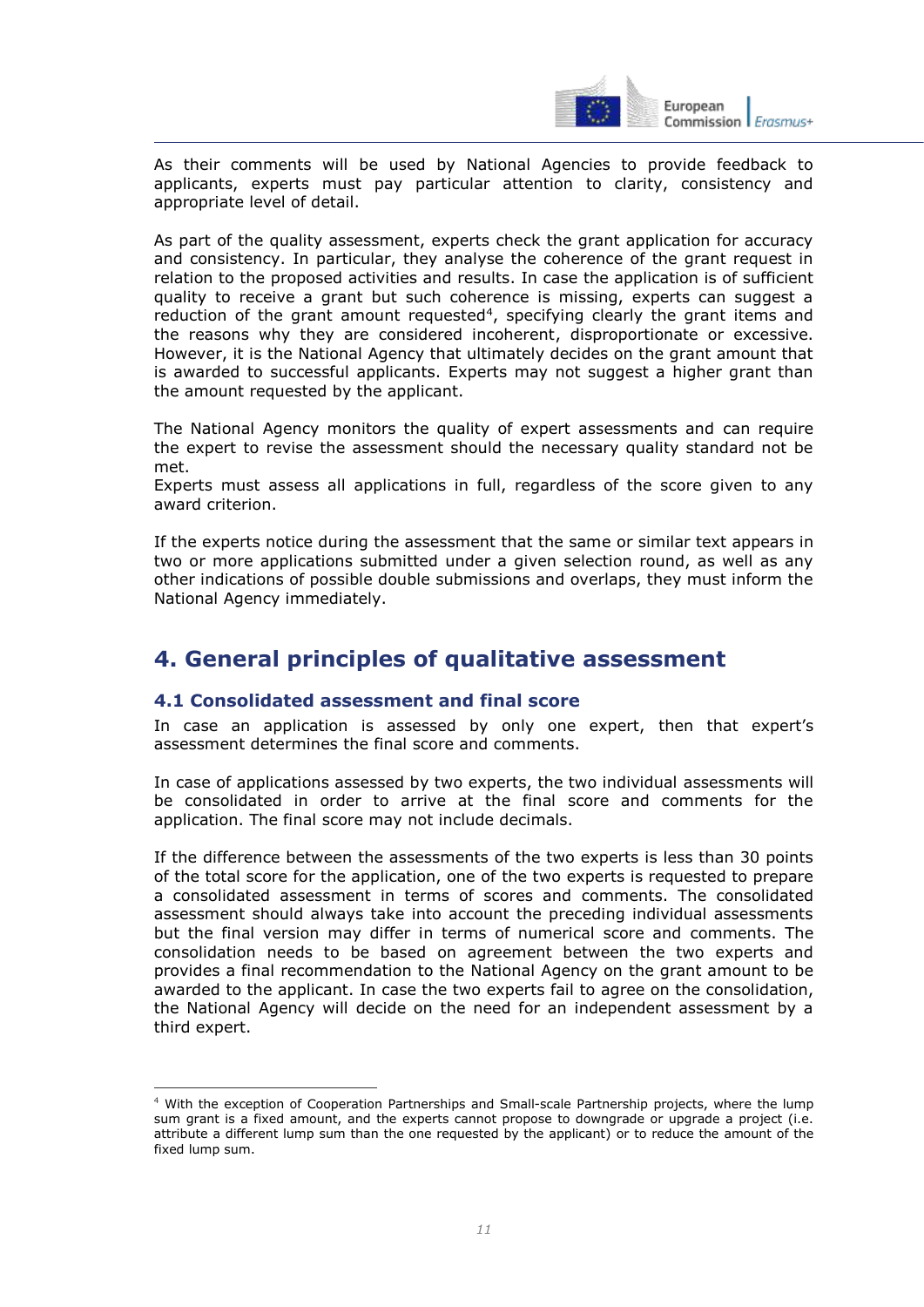

In case there is a difference of 30 points or more in the assessment results of both experts, the National Agency will always ask a third expert to undertake an additional independent assessment of the application, unless both experts have scored the application under the thresholds for acceptance for the given action. The final score will then be determined by the two assessments that are closest in terms of their overall score and the most extreme assessment will not be taken into account for the consolidated assessment. Consolidation of the two closest individual assessments will then follow the same rules as explained above.

The consolidated assessment is considered the final experts' assessment of a given application. It means that in case of applications for a grant, the consolidated assessment forms the basis for ranking the application on the list of eligible grant applications, while in case of applications for Erasmus accreditation for higher education mobility consortia, the evaluation committee determines if the applicant will receive the accreditation or not.

## <span id="page-11-0"></span>**4.2 Proportionality**

To ensure that the Erasmus+ Programme fully reaches its objectives, experts shall assess the qualitative level of the planned activities, intended goals, expected impact and results of the project in a proportional way, in relation to the size and profile of the applicant organisations and, if applicable, project partners. Quantity (of activities planned, of priorities met or results produced, etc.) will not be judged in absolute terms but in relation to the capacities and potential of the applicants (and partners, where applicable) .

## <span id="page-11-1"></span>**4.3 Quality, cost-efficiency, value for money of the activities**

The funding rules of Erasmus+ actions managed by National Agencies are largely based on unit costs (i.e. amounts are calculated per day, per participant, per staff category etc.). Experts may judge that some of the units indicated in an application form are not to be considered, even for projects deserving a high qualitative scoring. They may therefore propose a reduction of these units, which consequently will determine a reduction of the grant awarded by the NA, if the project is selected for funding. This approach applies to all actions of the Programme managed by National Agencies, with the exception of Small-scale Partnerships and Cooperation Partnerships.

## <span id="page-11-2"></span>**5. Interpretation of award criteria**

Notwithstanding the general principles of proportionality and quality, costefficiency, value for money of the activities, as described in chapter 4 of this Guide, this section aims to provide further explanation to experts as to how to assess the award criteria (only when relevant for specific elements of analysis) of the Erasmus+ actions which are described in the Erasmus+ Programme Guide. It contains the following tables:

## **Key Action 1: Mobility of individuals**

- Mobility project for Higher education students and staff supported by external policy funds
- Mobility project for School education pupils and staff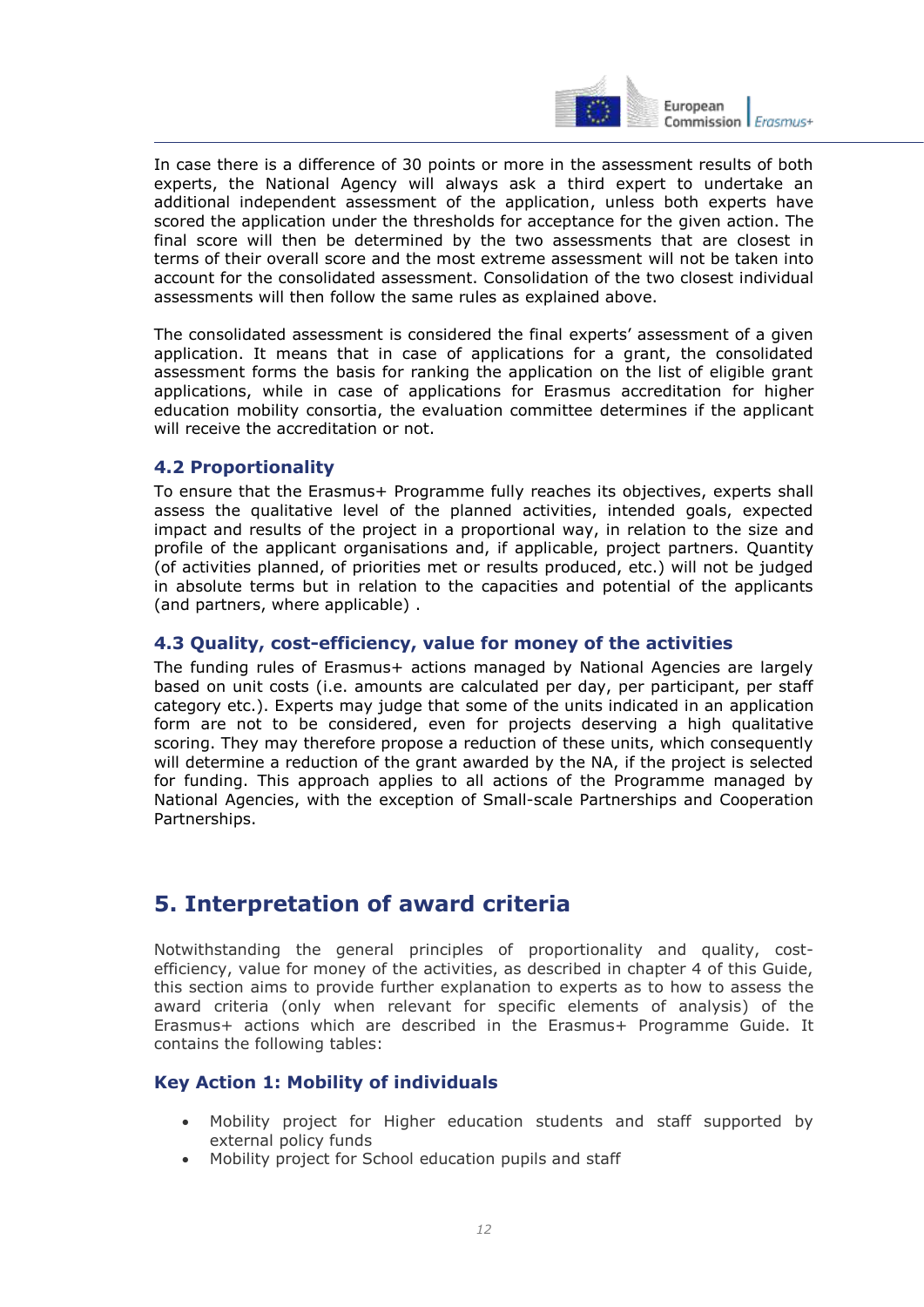

- Mobility project for VET learners and staff
- Mobility project for Adult education learners and staff
- Mobility project for young people– Youth Exchanges
- Mobility projects for youth workers
- Youth Participation Activities
- DiscoverEU Inclusion Action

#### **Key Action 2: Cooperation among organisations and institutions**

- Cooperation Partnerships
- Small-scale Partnerships

## **Priorities applying to all Erasmus+ sectors and actions**

The Erasmus+ Programme has identified four priorities that apply to all sectors and actions, emphasizing the relevance of these dimensions both from the thematic perspective but also form the considerations in terms of project design and implementation of the activities. These dimensions are generally represented through priorities and topics available for Erasmus+ projects, as well as dedicated award criteria in the different actions. Experts should take into account the presence of these dimensions in the proposals, as well as the potential of project proposals to become best practice examples in these areas:

#### **Inclusion and diversity**

Projects should promote social inclusion and aim at improving the outreach to people with fewer opportunities. When designing their projects and activities, organisations should have an inclusive approach, addressing barriers that hinder the participation of a diverse range of participants, including people with disabilities and people with a migrant background, as well as people living in rural and remote areas, people facing socio-economic difficulties or any other potential source of discrimination based on sex, racial or ethnic origin, religion or belief, disability, age or sexual orientation.

Projects should contribute to the creation of inclusive environments that foster equity and equality, and that are responsive to the needs of the wider community. When assessing the inclusion dimension, experts should duly consider any extra support needed to work with these specific target groups.

#### **Environment and fight against climate change:**

Projects should aim at raising awareness about environmental and climatechange challenges. Experts will take into consideration if the project aims at developing competences in various sustainability-relevant sectors, striving for carbon-neutrality by promoting sustainable transport modes and including other green practices in their activities.

Experts should be attentive at proposed innovative practices that will enable behavioral changes for individual preferences, cultural values and awareness for sustainable development, consumption habits, and lifestyles (e.g. save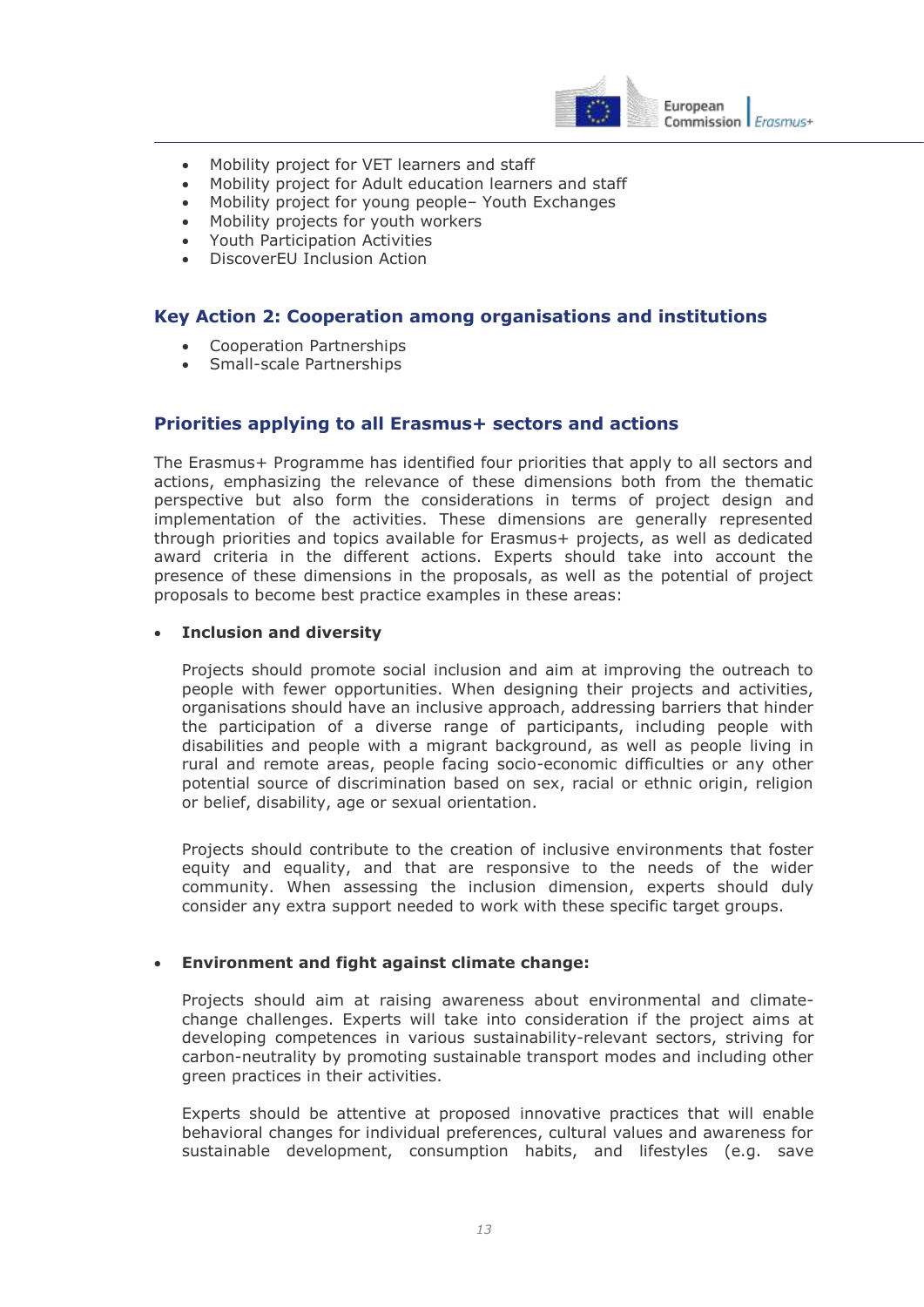

resources, reduce energy use and waste, compensate carbon footprint emissions, opt for sustainable food and mobility choices, etc.).

#### **Addressing digital transformation through development of digital readiness, resilience and capacity:**

Projects should aim to increase the capacity and readiness of institutions, organisations, staff and learners to manage an effective shift towards digital education and youth work. Experts should take into account the purposeful use of digital technologies to carry out the projects, the development of digital skills and expertise in the use of digital tools for teachers, youth workers and learners, and the creation or innovative use of digital education content.

#### **Participation in democratic life:**

Experts should consider if projects address the citizens' limited participation in its democratic processes and their lack of knowledge about the European Union, and tries to overcome the difficulties in actively engaging and participating in their communities or in the Union's political and social life.

Projects supporting this priority should aim to promote active citizenship and ethics in lifelong learning, foster the development of social and intercultural competences, critical thinking and media literacy.

People's participation in democratic life, social and civic engagement can be promoted through formal or non-formal learning activities. This priority focuses also on awareness-raising and understanding of the European Union context, notably as regards the common EU values, the principles of unity and diversity, as well as their cultural identity, cultural awareness and their social and historical heritage.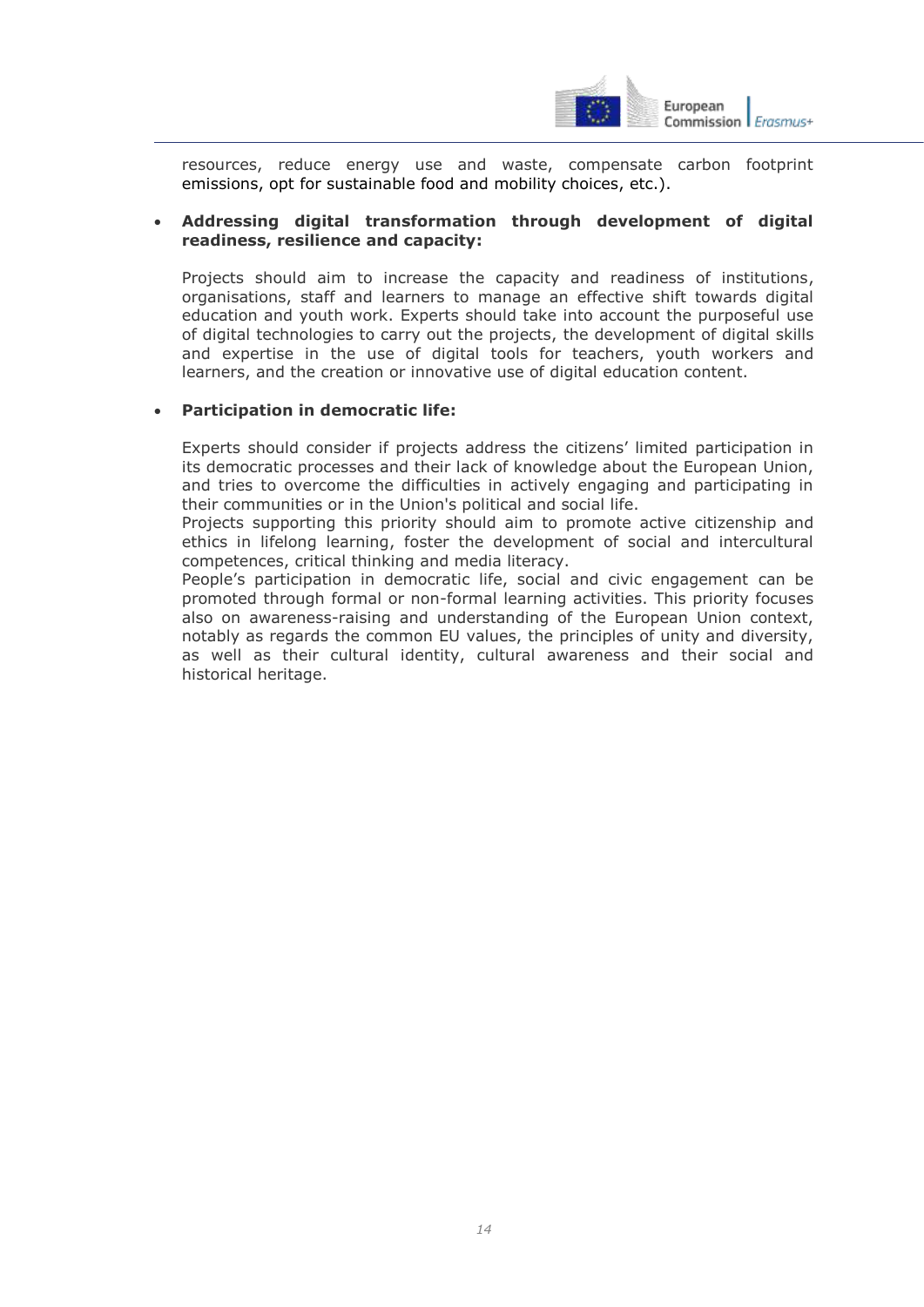

## <span id="page-14-0"></span>**Key Action 1: Mobility of individuals**

#### <span id="page-14-1"></span>**Mobility project for Higher education students and staff supported by external policy funds**

| <b>Award criteria elements</b><br>as described in the<br><b>Programme Guide</b>                                                                                                                                                                   | <b>Interpretation of award criteria</b>                                                                                                                                                                                                                                                                                                                                                                                                                                                                                                                                                                                                                                                                                                                                                                                                                                                                                                                                                                                                                                                                                                                                                        |  |
|---------------------------------------------------------------------------------------------------------------------------------------------------------------------------------------------------------------------------------------------------|------------------------------------------------------------------------------------------------------------------------------------------------------------------------------------------------------------------------------------------------------------------------------------------------------------------------------------------------------------------------------------------------------------------------------------------------------------------------------------------------------------------------------------------------------------------------------------------------------------------------------------------------------------------------------------------------------------------------------------------------------------------------------------------------------------------------------------------------------------------------------------------------------------------------------------------------------------------------------------------------------------------------------------------------------------------------------------------------------------------------------------------------------------------------------------------------|--|
|                                                                                                                                                                                                                                                   | Quality of the project design and cooperation arrangements (maximum 40 points),<br><b>Project-level award criterion</b>                                                                                                                                                                                                                                                                                                                                                                                                                                                                                                                                                                                                                                                                                                                                                                                                                                                                                                                                                                                                                                                                        |  |
| The extent to which the applicant<br>organisation describes with clarity<br>the responsibilities, roles and<br>tasks between partners.                                                                                                            | The expert should assess the planned cooperation<br>arrangements, including:<br>Who offers which courses and when?<br>$\bullet$<br>provides<br>Who<br>for<br>support<br>$\bullet$<br>visa/insurance/accommodation?<br>Who is in charge for the selection and/or<br>evaluation of participants?<br>What will the students/staff have to do?<br>$\bullet$<br>If applicable, how the finances will be split<br>$\bullet$<br>between the applicant and its partner(s) and<br>whether the organisational support grant will be<br>shared.<br>How will communication channels work?<br>$\bullet$<br>Are there specific provisions regarding<br>the<br>organisation of traineeships?                                                                                                                                                                                                                                                                                                                                                                                                                                                                                                                  |  |
| The completeness and quality of<br>arrangements for the selection of<br>participants, the support provided<br>to them and the recognition of<br>their mobility period (in particular<br>in the third country not<br>associated to the Programme). | The<br>practical<br>should<br>the<br>planned<br>expert<br>assess<br>implementation of the mobilities, in particular:<br>The clarity, completeness and quality of all the<br>mobilities<br>phases<br>of<br>the<br>(preparation,<br>implementation of mobility activities and follow-<br>$up$ ).<br>The appropriateness of measures for selecting<br>participants. Special attention should be given by<br>the expert to measures planned by the applicant<br>and its partner organisation(s) in accordance with<br>the Inclusion and Diversity Strategy of the<br>Erasmus+ programme and applicable national<br>guidelines.<br>The information and support provided prior to the<br>$\bullet$<br>mobility, e.g. accommodation services, language<br>learning/mobility<br>training,<br>agreements<br>and<br>administrative support (insurance, visa, etc.).<br>The mechanisms envisaged for recognition of<br>student learning outcomes (e.g. ECTS or other<br>mechanisms).<br>The way in which the HEIs will recognise and<br>reward the outcomes of outgoing staff mobility.<br>specific mechanisms to guarantee<br>quality of<br>The<br>traineeships when this type of mobility is envisaged. |  |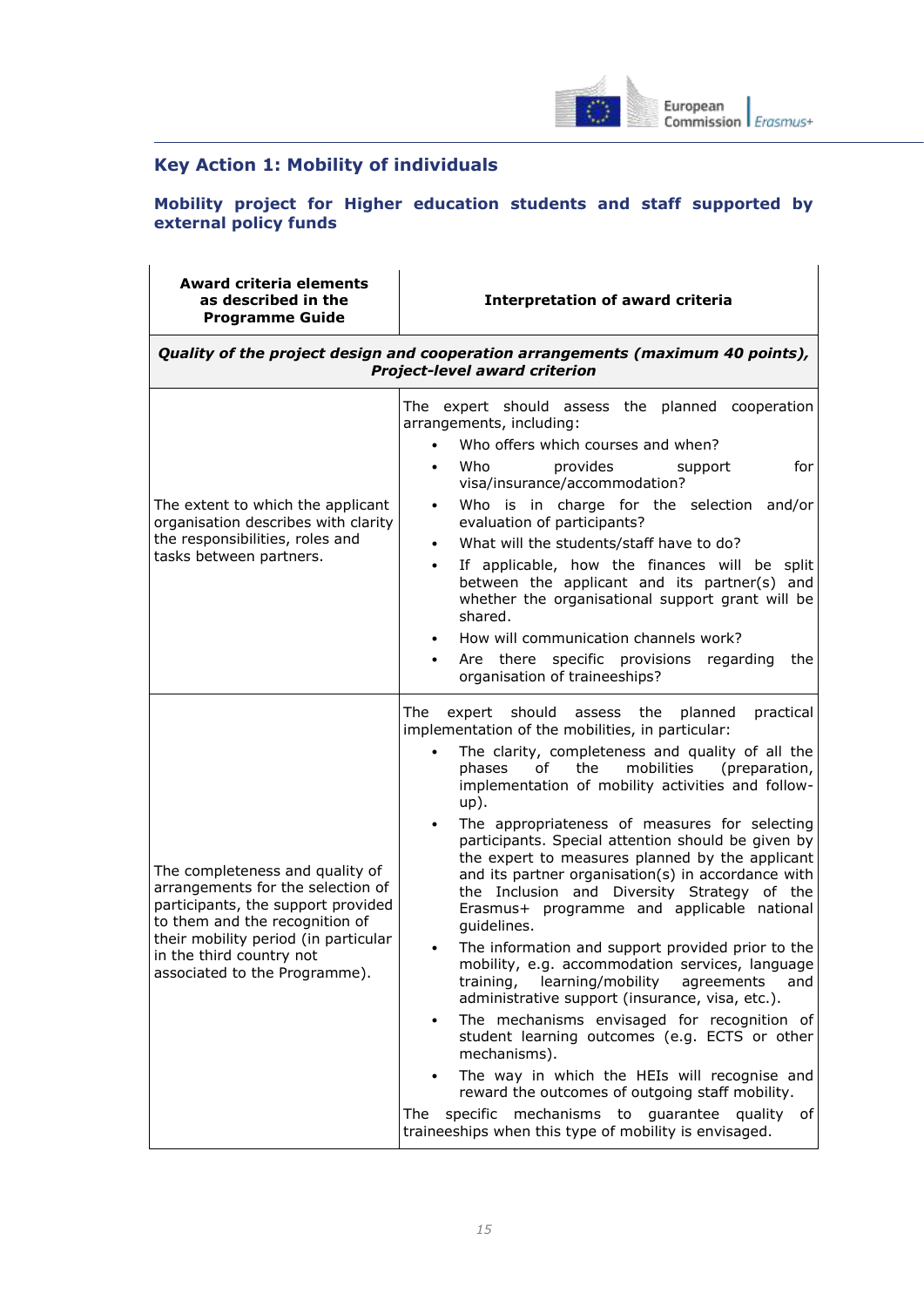

| Relevance of the strategy (maximum 40 points), Region-level award criterion                                                                                                                                                                                                                                                                                      |                                                                                                                                                                                                                                                                                                                                                                                                                                                                                                                                                                                                                               |  |  |
|------------------------------------------------------------------------------------------------------------------------------------------------------------------------------------------------------------------------------------------------------------------------------------------------------------------------------------------------------------------|-------------------------------------------------------------------------------------------------------------------------------------------------------------------------------------------------------------------------------------------------------------------------------------------------------------------------------------------------------------------------------------------------------------------------------------------------------------------------------------------------------------------------------------------------------------------------------------------------------------------------------|--|--|
| The extent to which the planned<br>mobility project is relevant to the<br>internationalisation strategy of<br>the higher education institutions<br>involved.<br>The rational for choosing staff<br>and/ or student mobility and the<br>previous experience of similar<br>projects with higher education<br>institutions/ organisations in the<br>partner region. | The expert should assess how the planned activities fit<br>the applicant and partner institutions' internationalisation<br>strategies and reinforce their capacities.<br>The expert should assess the justification provided for the<br>choice and volume of activities requested, with respect to<br>the internationalisation strategies, capacities<br>and<br>previous experience of the institutions involved.<br>In line with the Programme's inclusion dimension,<br>partnerships with newcomer and less experienced HEIs<br>are encouraged, as participation is expected to have a<br>particularly high impact on them. |  |  |
| Impact and dissemination (maximum 20 points), Region-level award criterion                                                                                                                                                                                                                                                                                       |                                                                                                                                                                                                                                                                                                                                                                                                                                                                                                                                                                                                                               |  |  |
| The potential impact of the<br>project on participants,<br>beneficiaries, partner<br>organisations, at local, regional<br>and national levels the quality of<br>measures aimed at disseminating                                                                                                                                                                  | The expert should assess the potential impact and<br>dissemination of the project results in terms of:<br>The potential impact of the mobility on individuals<br>and HEIs, at local, regional and national level<br>during and after the project lifetime in proportion<br>of the project size and scope.                                                                                                                                                                                                                                                                                                                     |  |  |

the results of the mobility project at faculty and institution levels, and beyond where applicable, in

all countries involved.

- The dissemination activities described and the channels mentioned.
- The strategy for monitoring and evaluating the outcomes of the mobility.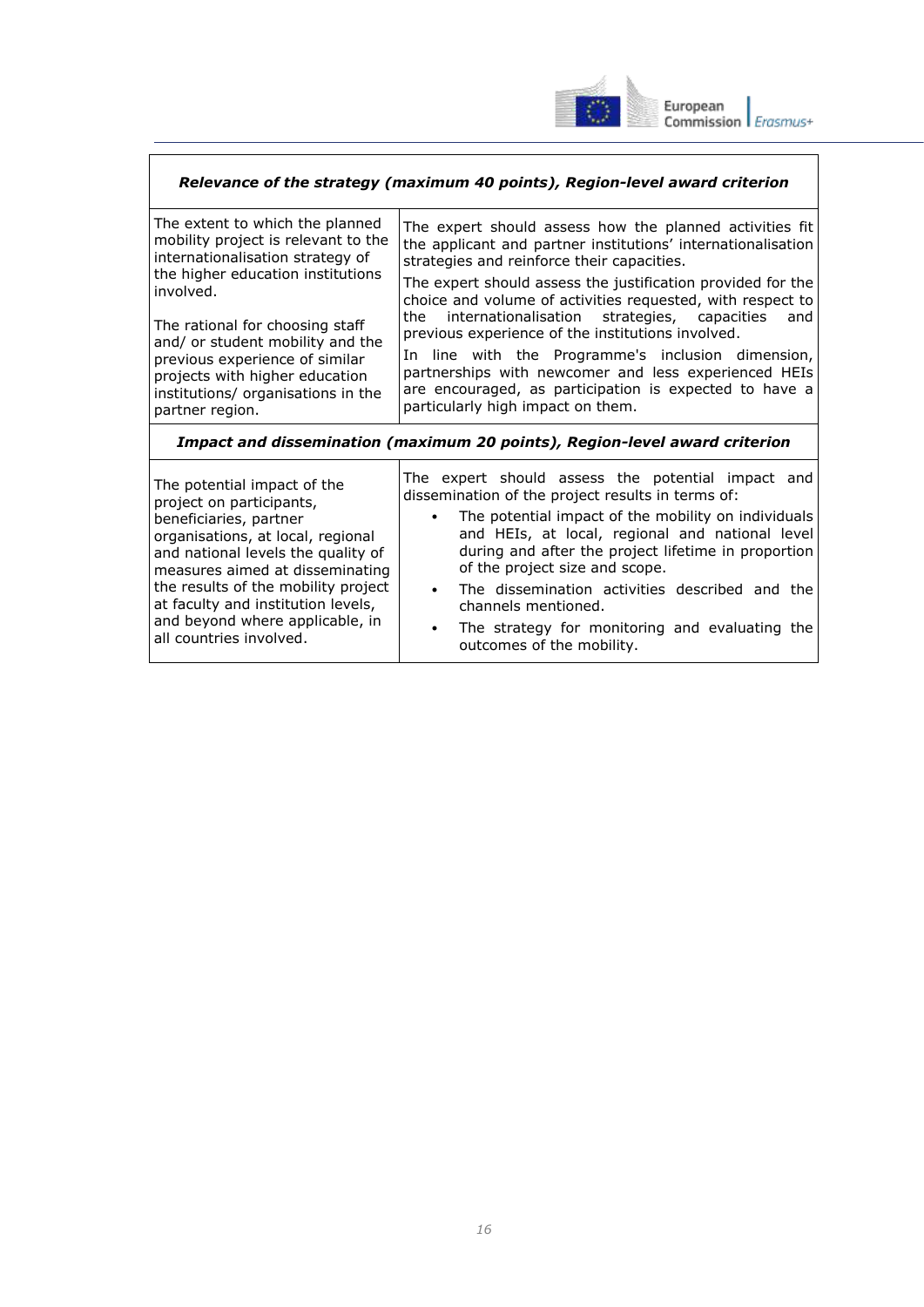

#### <span id="page-16-0"></span>**Short-term projects for mobility of learners and staff in vocational education and training (VET), school education, and adult education**

| <b>Award criteria elements</b><br>as described in the<br><b>Programme Guide</b>                                                                                                                                     | <b>Interpretation of award criteria</b>                                                                                                                                                                                                                                                                                                                                                                                                                                                                                                                                                                                                                                                                                                                                                                                                     |  |
|---------------------------------------------------------------------------------------------------------------------------------------------------------------------------------------------------------------------|---------------------------------------------------------------------------------------------------------------------------------------------------------------------------------------------------------------------------------------------------------------------------------------------------------------------------------------------------------------------------------------------------------------------------------------------------------------------------------------------------------------------------------------------------------------------------------------------------------------------------------------------------------------------------------------------------------------------------------------------------------------------------------------------------------------------------------------------|--|
| Relevance (maximum 30 points)                                                                                                                                                                                       |                                                                                                                                                                                                                                                                                                                                                                                                                                                                                                                                                                                                                                                                                                                                                                                                                                             |  |
| The extent to which the<br>applicant's profile, experience,<br>activities and target population of<br>learners are relevant for the field                                                                           | Under this element, the expert should consider if the<br>applicant organisation forms a genuine part of the field in<br>which the application has been submitted. The element<br>does not concern only the formal or nominal relevance,<br>but is rather linked to practice as evidenced by the<br>expertise of its staff and the nature of the organisation's<br>everyday activities and previous experience, especially<br>outside of the Erasmus+ programme.<br>In case of education providers, the 'target population of<br>learners' refers to the profiles of learners enrolled in the<br>organisation. For other organisations (e.g. education<br>authorities or coordination bodies), the same term<br>encompasses the categories of learners for which the<br>organisation is in charge, or for which it is providing<br>services. |  |
| The extent to which the project<br>proposal is relevant for the<br>objectives of the action                                                                                                                         | This element references the objectives of the action as<br>stated in the action's chapter in the Programme Guide.<br>The objectives and overall framework of each project<br>complementary with those<br>should be<br>objectives.<br>Considering the limited scope of short-term Key Action 1<br>projects, the expert should pay particular attention to the<br>principle of proportionality when assessing this element.                                                                                                                                                                                                                                                                                                                                                                                                                   |  |
| The extent to which the project<br>proposal is relevant for the<br>following specific priorities:<br>Supporting newcomers<br>and less experienced<br>organisations                                                  | This element highlights the importance of short-term<br>steppingstone into the<br>projects<br>as a<br>Erasmus+<br>programme for organisations that have never regularly<br>benefitted from the same action in the past. The exact<br>definitions<br>of<br>newcomers<br>and<br>less<br>experienced<br>organisations are provided in the glossary of the<br>Programme Guide.                                                                                                                                                                                                                                                                                                                                                                                                                                                                  |  |
| The extent to which the project<br>proposal is relevant for the<br>following specific priorities:<br>Supporting participants<br>with fewer opportunities<br>Supporting participants in<br>ErasmusPro activities (in | In line with the inclusion dimension of the Programme,<br>this element highlights the importance of involving<br>participants with fewer opportunities in project activities.<br>The expert should consider this element very carefully by<br>taking into account proposed activities (if any), and<br>simultaneously considering if the applicant organisation<br>has used the opportunities, they have to involve this<br>target group (e.g. when defining the way participants will<br>be selected).                                                                                                                                                                                                                                                                                                                                     |  |
| VET)<br>Supporting participants in<br>long-term mobility of<br>pupils (in school<br>education)                                                                                                                      | In the fields of VET and school education, the expert<br>assessors should also take into account if the applicant<br>organisation has committed to implementing long-term<br>mobility activities for learners, which constitute more<br>challenging<br>and<br>impactful formats offered<br>by<br>the                                                                                                                                                                                                                                                                                                                                                                                                                                                                                                                                        |  |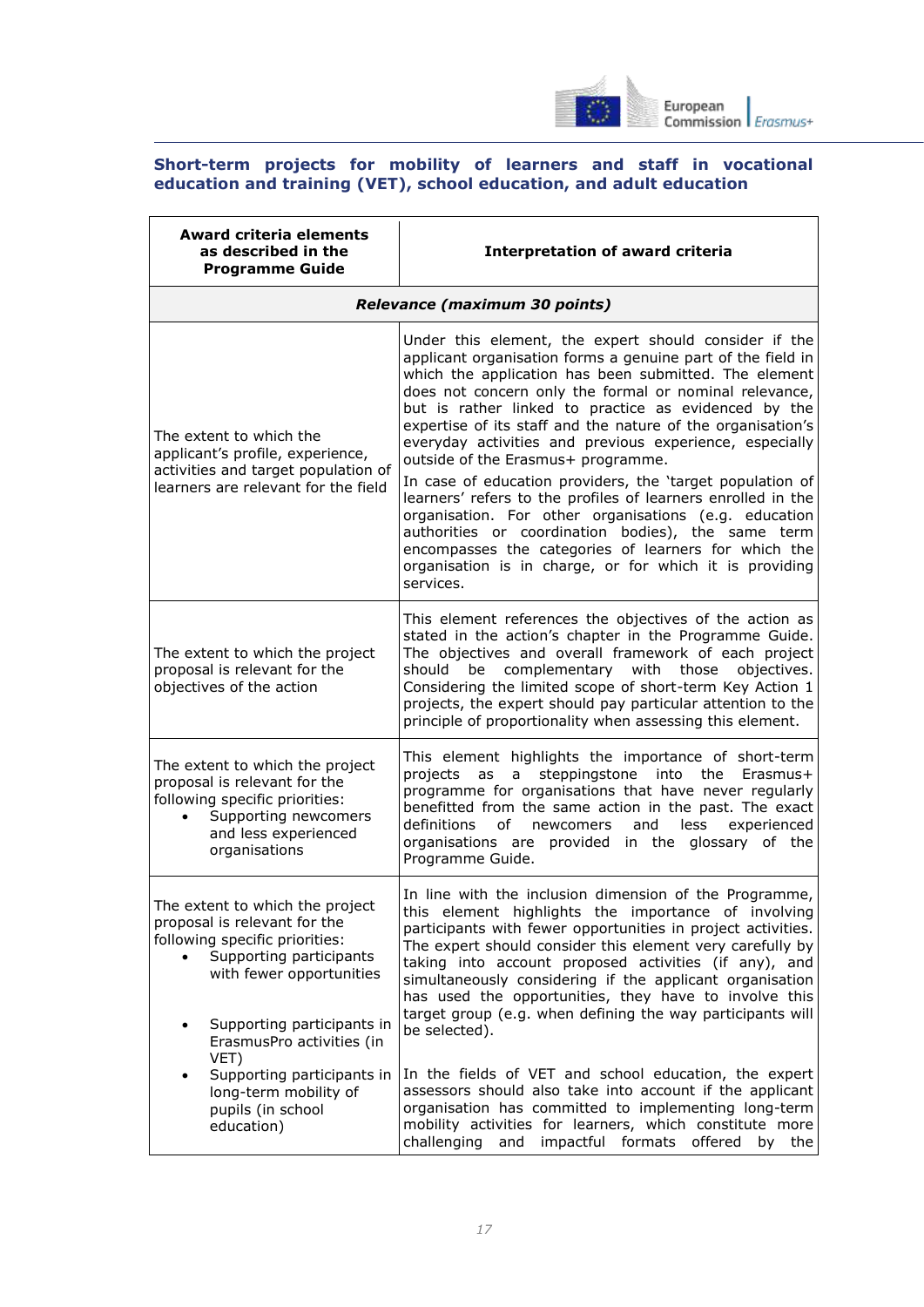

|                                                                                                                                                                                                                          | Programme.                                                                                                                                                                                                                                                                                                                                                                                                                                                   |  |  |
|--------------------------------------------------------------------------------------------------------------------------------------------------------------------------------------------------------------------------|--------------------------------------------------------------------------------------------------------------------------------------------------------------------------------------------------------------------------------------------------------------------------------------------------------------------------------------------------------------------------------------------------------------------------------------------------------------|--|--|
| Quality of project design (maximum 40 points)                                                                                                                                                                            |                                                                                                                                                                                                                                                                                                                                                                                                                                                              |  |  |
| The extent to which the proposed<br>project objectives address the<br>needs of the applicant<br>organisation, its staff and<br>learners in a clear and concrete<br>way                                                   | The expert should consider if the proposed objectives are<br>well explained in relation to the organisation's needs and<br>challenges, and if achieving those objectives can lead to<br>positive changes at the level of the organisation. In doing<br>so, the objectives should address the needs of staff and<br>learners at a wider scale, as opposed to only benefitting<br>participants who directly take part in mobility activities.                  |  |  |
| The extent to which the proposed<br>activities and their content are<br>appropriate for the achievement<br>of the project objectives                                                                                     | When considering this element, the expert should judge<br>whether the applicant has explained convincingly how the<br>implementation of proposed activities will logically lead to<br>the achievement of the project's stated objectives.                                                                                                                                                                                                                    |  |  |
| The extent to which there is a<br>clear working plan for each of the<br>proposed activities                                                                                                                              | The expert should consider if the application is sufficiently<br>specific, clear, concrete, and realistic in presenting the<br>content and expected results of proposed activities.                                                                                                                                                                                                                                                                          |  |  |
| The extent to which the project<br>incorporates environmentally<br>sustainable and responsible<br>practices                                                                                                              | This element refers both to the content of the project's<br>activities and objectives, as well as to the practical aspect<br>of maximising the use of funding opportunities offered by<br>the Programme to support environmentally sustainable<br>means of travel.                                                                                                                                                                                           |  |  |
| The extent to which the project<br>incorporates the use of digital<br>tools and learning methods to<br>complement their physical<br>mobility activities, and to improve<br>the cooperation with partner<br>organisations | This element refers both to the number of participants<br>that will benefit from blended forms of activities, as well<br>as the concrete ways in which digital tools and learning<br>methods are included in the proposed activities.                                                                                                                                                                                                                        |  |  |
| Quality of follow-up actions (maximum 30 points)                                                                                                                                                                         |                                                                                                                                                                                                                                                                                                                                                                                                                                                              |  |  |
| The extent to which the applicant<br>has clearly defined the tasks and<br>responsibilities for delivery of<br>activities in accordance with<br>Erasmus quality standards                                                 | This element refers to the distribution of tasks and<br>responsibilities among the staff members of the applicant<br>organisation. The expert should assess if all relevant<br>tasks have been covered and clearly assigned.                                                                                                                                                                                                                                 |  |  |
| The extent to which the applicant<br>has proposed concrete and logical<br>steps to integrate the results of<br>mobility activities in the<br>organisation's regular work                                                 | Considering the<br>proposed<br>activities<br>and<br>project<br>objectives, the expert should judge how specific, clear<br>and effective are the applicant's proposals for integrating<br>the achieved results in their daily work.                                                                                                                                                                                                                           |  |  |
| The extent to which the applicant<br>has proposed an appropriate way<br>of evaluating the project<br>outcomes                                                                                                            | This element covers the applicant's planning on how to<br>evaluate if the expected benefits of the proposed<br>activities have been achieved. With regards to project<br>objectives, the element refers to the applicant's proposal<br>on how to evaluate if the stated objectives have been<br>reached. The expert should consider whether the<br>proposed methods are clear and whether the defined<br>success criteria are clearly observable/measurable. |  |  |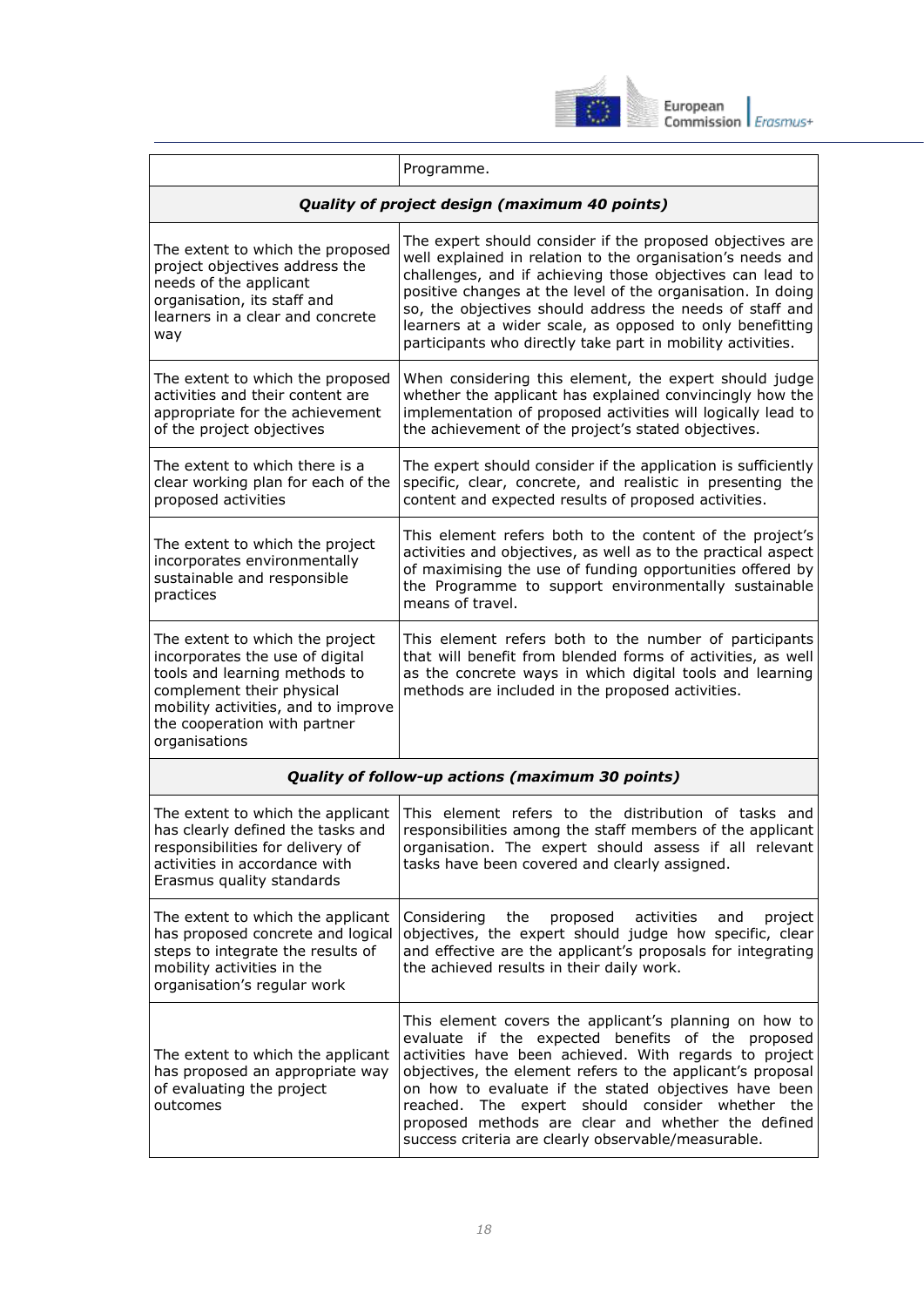

| The extent to which the applicant<br>has proposed concrete and<br>effective steps to make the<br>results of the project known<br>within the applicant organisation,<br>I to share the results with other<br>organisations and the public, and<br>to publicly acknowledge the<br>European Union funding | The expert should consider how concrete, innovative,<br>impactful and long-lasting the proposed actions are. The<br>expert should also consider whether the applicant<br>organisation has used all possibilities at their disposal to<br>make sure that results of the project and knowledge<br>about the Erasmus+ programme are spread as widely as<br>possible. |
|--------------------------------------------------------------------------------------------------------------------------------------------------------------------------------------------------------------------------------------------------------------------------------------------------------|-------------------------------------------------------------------------------------------------------------------------------------------------------------------------------------------------------------------------------------------------------------------------------------------------------------------------------------------------------------------|
|--------------------------------------------------------------------------------------------------------------------------------------------------------------------------------------------------------------------------------------------------------------------------------------------------------|-------------------------------------------------------------------------------------------------------------------------------------------------------------------------------------------------------------------------------------------------------------------------------------------------------------------------------------------------------------------|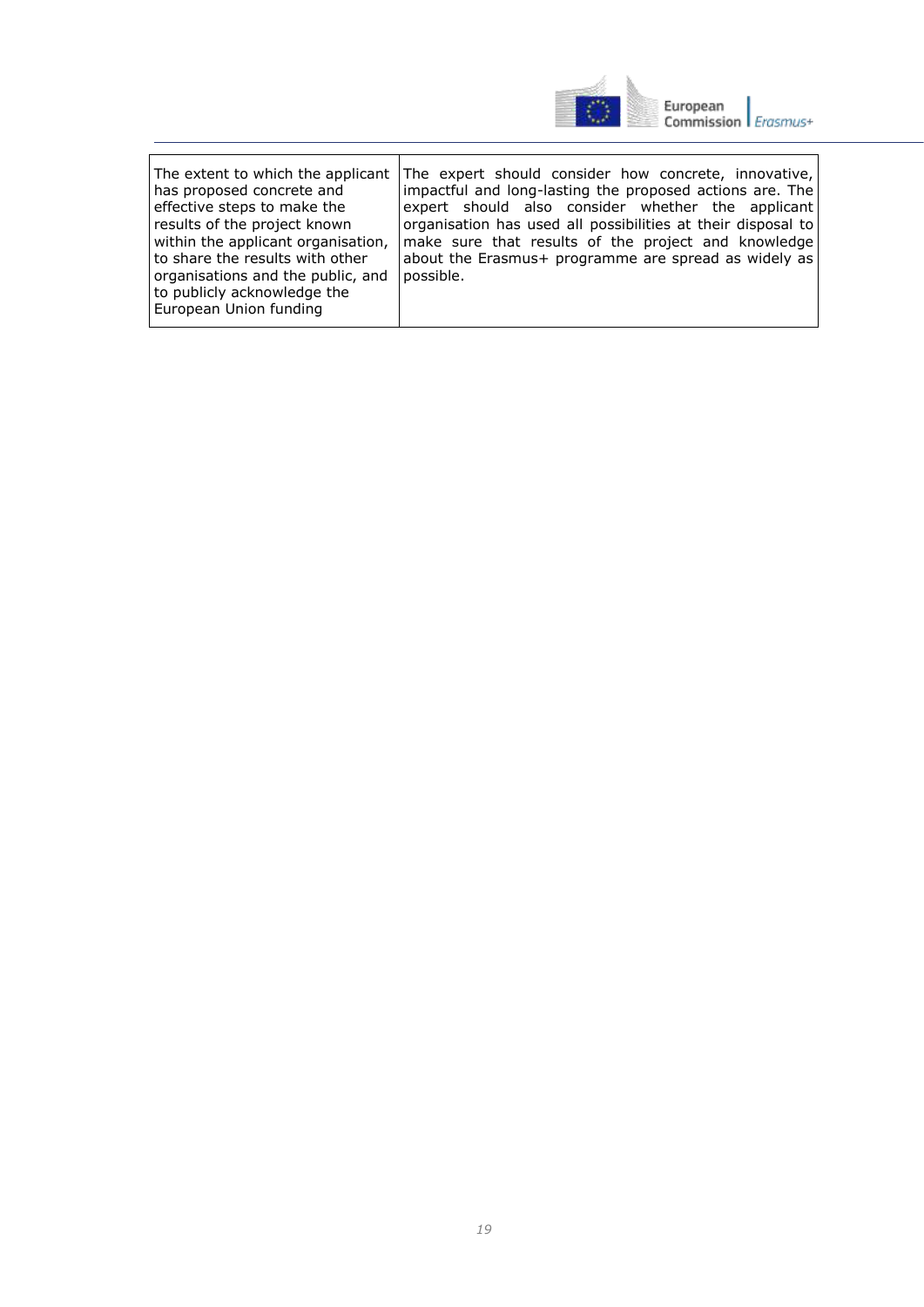

## <span id="page-19-0"></span>**Mobility project for young people: Youth Exchanges**

| <b>Elements of analysis</b>                                                                                                                                                                                                                                                                             | Interpretation of award criteria for youth                                                                                                                                                                                                                                                                                                                                                                                                                                                                                                                                                                                                                                                                                                                                                                                                                                                                            |  |
|---------------------------------------------------------------------------------------------------------------------------------------------------------------------------------------------------------------------------------------------------------------------------------------------------------|-----------------------------------------------------------------------------------------------------------------------------------------------------------------------------------------------------------------------------------------------------------------------------------------------------------------------------------------------------------------------------------------------------------------------------------------------------------------------------------------------------------------------------------------------------------------------------------------------------------------------------------------------------------------------------------------------------------------------------------------------------------------------------------------------------------------------------------------------------------------------------------------------------------------------|--|
| Relevance, rationale and impact<br>(maximum score 30 points)                                                                                                                                                                                                                                            |                                                                                                                                                                                                                                                                                                                                                                                                                                                                                                                                                                                                                                                                                                                                                                                                                                                                                                                       |  |
| The relevance of the project to:<br>the objectives of the Action;<br>the needs of the participating<br>organisations and participants.<br>The extent to which the project is<br>suitable of producing high-quality<br>outcomes<br>for<br>the<br>learning<br>participants                                | The proposal corresponds to the objectives and the<br>format of the Action as described in the corresponding<br>action chapter in Part B of the Programme Guide.<br>The rationale for the project should be clearly described.<br>The applicant should explain why the project is needed<br>and how the demand for the project has been identified.<br>The project should indicate how this is relevant to the<br>needs of the individual participants, the community that<br>the project is addressing (if relevant), and a specific<br>target group if there is one.<br>In particular the expert should pay attention to the<br>following specific aspects:<br>For Youth Exchanges, the proposal fosters young peoples'<br>engagement and empowers them to become active<br>citizens. The learning outcomes for the participants are<br>clearly explained and in line with the identified needs<br>of young people. |  |
| The potential impact of the project:<br>on participants and<br>participating organisations<br>during and after the project<br>lifetime;<br>outside the organisations<br>and individuals directly<br>participating in the project,<br>at local, regional, national<br>and/or European or global<br>level | This element refers to how the project is framed with a<br>long-term perspective, aiming at a long-lasting impact<br>both on participants and organisations involved (and<br>where relevant also on communities/practices).                                                                                                                                                                                                                                                                                                                                                                                                                                                                                                                                                                                                                                                                                           |  |
| The extent to which the project is<br>suitable of contributing to the<br>diversity,<br>inclusion and<br>green,<br>digital and participatory dimensions<br>of the Programme                                                                                                                              | The expert should look at how the project plans to<br>address the priorities of the Programme, as they are<br>described in the first section of the Programme Guide<br>(chapter "Priorities of the Programme") and in the<br>relevant strategies.                                                                                                                                                                                                                                                                                                                                                                                                                                                                                                                                                                                                                                                                     |  |
| The extent to which the project<br>introduces newcomers and less<br>experienced organisations to the<br>Action.                                                                                                                                                                                         | This element highlights the importance of reaching out to<br>organisations who have never or not regularly benefitted<br>from the opportunities offered by this action in the past.<br>The definitions of newcomers and less experienced<br>organisations are provided in the glossary of the<br>Programme Guide.                                                                                                                                                                                                                                                                                                                                                                                                                                                                                                                                                                                                     |  |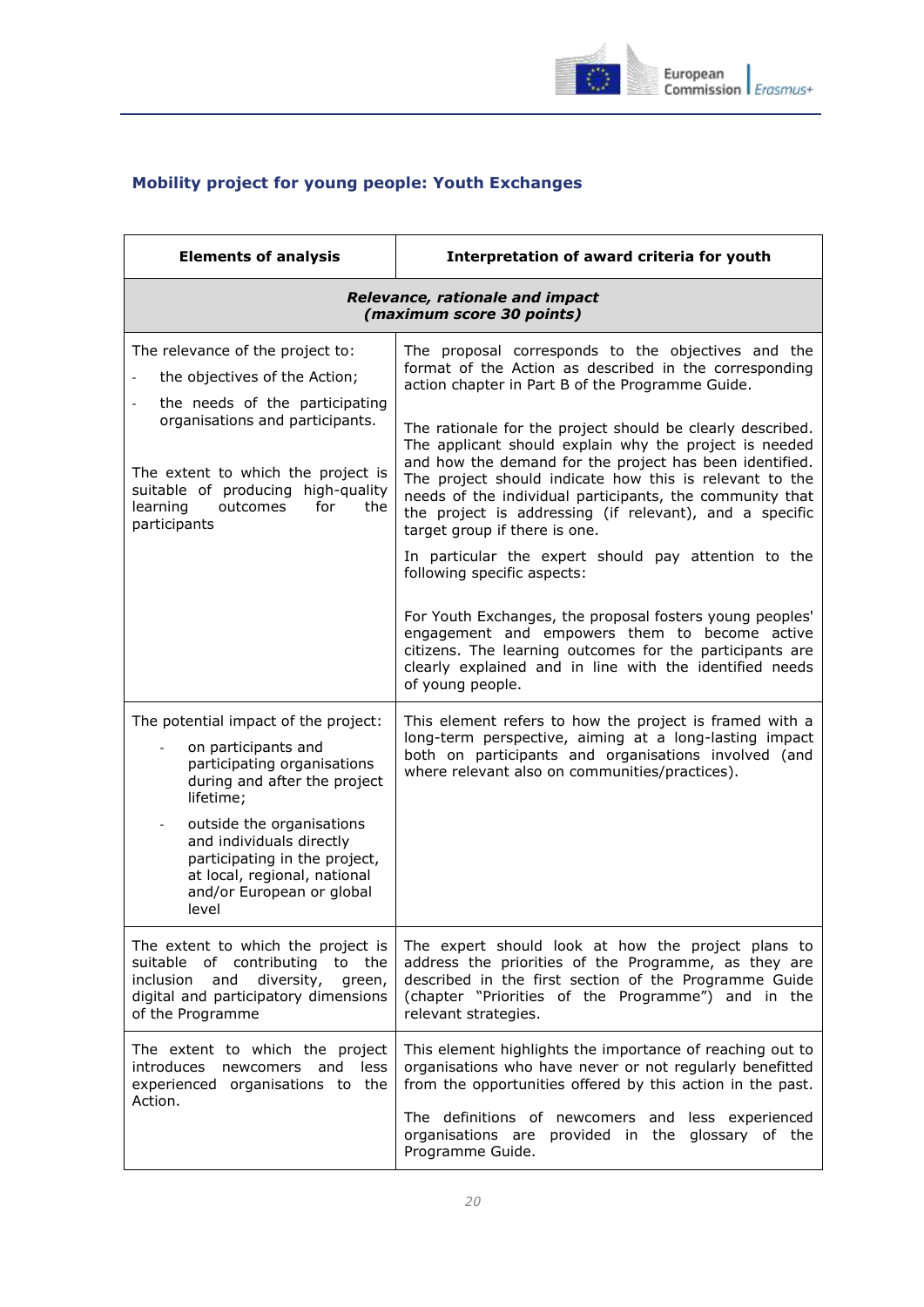

| Quality of the project design and implementation                                                                                                                                                                      |                                                                                                                                                                                                                                                                                                                                                                                                                                                                                                                                                                                                                                                                                                                                                                                                                                                                                                      |  |
|-----------------------------------------------------------------------------------------------------------------------------------------------------------------------------------------------------------------------|------------------------------------------------------------------------------------------------------------------------------------------------------------------------------------------------------------------------------------------------------------------------------------------------------------------------------------------------------------------------------------------------------------------------------------------------------------------------------------------------------------------------------------------------------------------------------------------------------------------------------------------------------------------------------------------------------------------------------------------------------------------------------------------------------------------------------------------------------------------------------------------------------|--|
| (maximum score 40 points)                                                                                                                                                                                             |                                                                                                                                                                                                                                                                                                                                                                                                                                                                                                                                                                                                                                                                                                                                                                                                                                                                                                      |  |
| The consistency between identified<br>needs,<br>project<br>objectives,<br>participant profiles and activities<br>proposed;                                                                                            | The expert should consider if the proposed objectives are<br>well explained in relation to the organisation's needs and<br>challenges, and if achieving those objectives can lead to<br>positive changes at the level of the organisation. In doing<br>so, the objectives should address the needs of staff and<br>learners at a wider scale, as opposed to only benefitting<br>participants who directly take part in mobility activities.<br>When considering this element, the expert should judge<br>whether the applicant has explained convincingly how the<br>implementation of proposed activities will logically lead to<br>the achievement of the project's stated objectives.                                                                                                                                                                                                             |  |
| The<br>clarity, completeness<br>and<br>quality of all the phases of the<br>project:<br>preparation<br>(including<br>preparation<br>provided<br>to<br>participants), implementation<br>of<br>activities and follow-up; | The description of the different phases is clear and<br>complete and shows that the participating organisations<br>have agreed on a division of tasks, programme of the<br>activities, working methods, practical arrangements,<br>involvement of participants and follow up measures.                                                                                                                                                                                                                                                                                                                                                                                                                                                                                                                                                                                                               |  |
| The extent to which the young<br>people are involved in all phases of<br>the activities                                                                                                                               | This element focuses on how the organisations plan to<br>give an active role and involve young participants during<br>the project lifetime.                                                                                                                                                                                                                                                                                                                                                                                                                                                                                                                                                                                                                                                                                                                                                          |  |
| The extent to which the activities<br>are designed in an accessible and<br>inclusive way and are open to<br>diverse<br>participants<br>with<br>backgrounds and abilities.                                             | In line with the inclusion dimension of the Programme,<br>this element highlights the importance of involving<br>participants with fewer opportunities in project activities.<br>The expert should consider this element very carefully by<br>taking into account the proposed activities and how<br>organisations have designed them in an accessible and<br>inclusive way. Experts should also consider if the<br>applicant organisations have used the opportunities they<br>have to involve this target group (e.g. when defining the<br>way participants will be selected), as well as participants<br>with different background and abilities.                                                                                                                                                                                                                                                 |  |
| оf<br>The<br>appropriateness<br>the<br>participative learning methods<br>proposed, including of any virtual<br>components;                                                                                            | The expert should look at the non-formal and informal<br>learning processes proposed, at which extent such<br>processes are suitable of stimulating creativity, active<br>participation and initiative in the participants. The<br>methods chosen should be adapted to the target group of<br>the activities and facilitate the acquisition/development of<br>competences resulting in the personal, socio-educational<br>and professional development of all participants and<br>participating organisations involved. It should<br>be<br>observed also if such learning processes are planned in a<br>participative way and analysed throughout the project.<br>Experts should look moreover at the concrete ways in<br>which digital tools and virtual components are included in<br>the proposed activities and will used to support the<br>learning methods and complement physical activities. |  |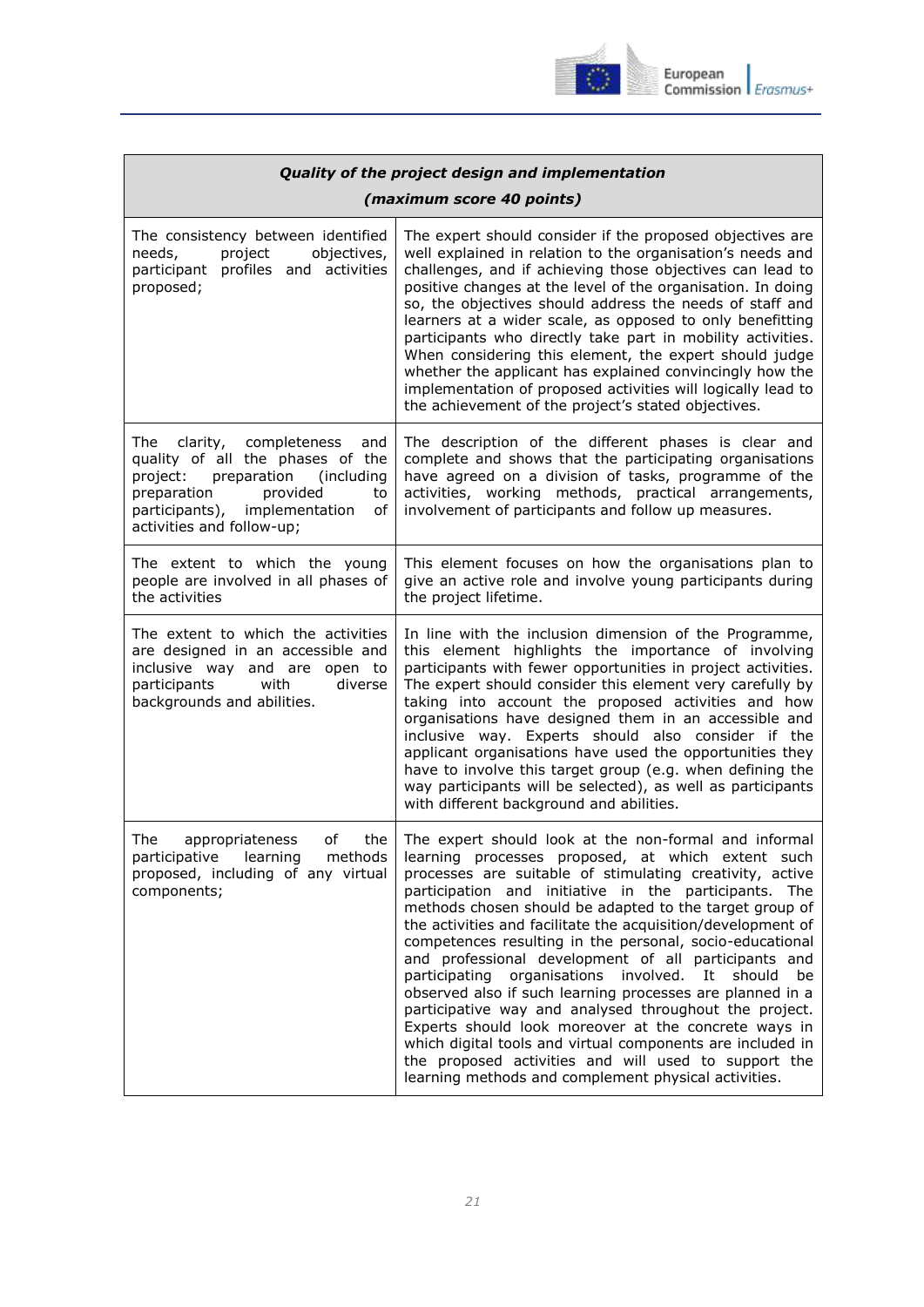

| The quality of arrangements and<br>support for the reflection process,<br>identification<br>the<br>and<br>documentation of the participants'<br>outcomes,<br>learning<br>and<br>the<br>consistent<br>of<br>use<br>European<br>transparency and recognition tools,<br>in particular Youthpass; | This element refers to how participating organisations<br>have addressed the issue of participant's learning<br>objectives, how they plan to support the reflection around<br>those, their identification as well as the recognition of<br>their learning outcomes. The fact that - beyond making<br>available the Youthpass certificate to participants - the<br>participating organisations intend to use the Youthpass<br>process and tool to stimulate participants' reflection on<br>their learning process, is considered as an element of<br>quality of the project. |  |
|-----------------------------------------------------------------------------------------------------------------------------------------------------------------------------------------------------------------------------------------------------------------------------------------------|-----------------------------------------------------------------------------------------------------------------------------------------------------------------------------------------------------------------------------------------------------------------------------------------------------------------------------------------------------------------------------------------------------------------------------------------------------------------------------------------------------------------------------------------------------------------------------|--|
| The balanced<br>representation<br>of<br>participants in terms of countries<br>and gender;                                                                                                                                                                                                     | The programme strives for geographical and gender<br>balance: the expert should pay attention to the<br>composition of the group of participants involved in the<br>projects, as the transnational dimension and the variety<br>of the group will enrich the project.                                                                                                                                                                                                                                                                                                       |  |
| The adequacy and effectiveness of<br>the measures foreseen to ensure<br>safety<br>and<br>protection<br>of<br>participants;                                                                                                                                                                    | This element focuses on the issue of protection and<br>safety of participants, on how the project plans to<br>address it and on which measures are in place to prevent<br>and reduce risks. Activities must be organised with a high<br>standard<br>of safety and<br>protection for<br>involved<br>participants.                                                                                                                                                                                                                                                            |  |
| The extent to which the activities<br>incorporate<br>sustainable<br>and<br>environmental-friendly practices                                                                                                                                                                                   | This element refers both to the content of the project's<br>activities and objectives, as well as to the practical aspect<br>of maximising the use of funding opportunities offered by<br>the Programme to support environmentally sustainable<br>means of travel.                                                                                                                                                                                                                                                                                                          |  |
| <b>Quality of project management</b><br>(maximum score 30 points)                                                                                                                                                                                                                             |                                                                                                                                                                                                                                                                                                                                                                                                                                                                                                                                                                             |  |
|                                                                                                                                                                                                                                                                                               |                                                                                                                                                                                                                                                                                                                                                                                                                                                                                                                                                                             |  |
| The<br>quality of<br>the<br>practical<br>arrangements, management and<br>support modalities;                                                                                                                                                                                                  | The element focuses on all aspects related to project<br>management and the quality of the measures in place to<br>ensure effective implementation of the project in all its<br>phases.                                                                                                                                                                                                                                                                                                                                                                                     |  |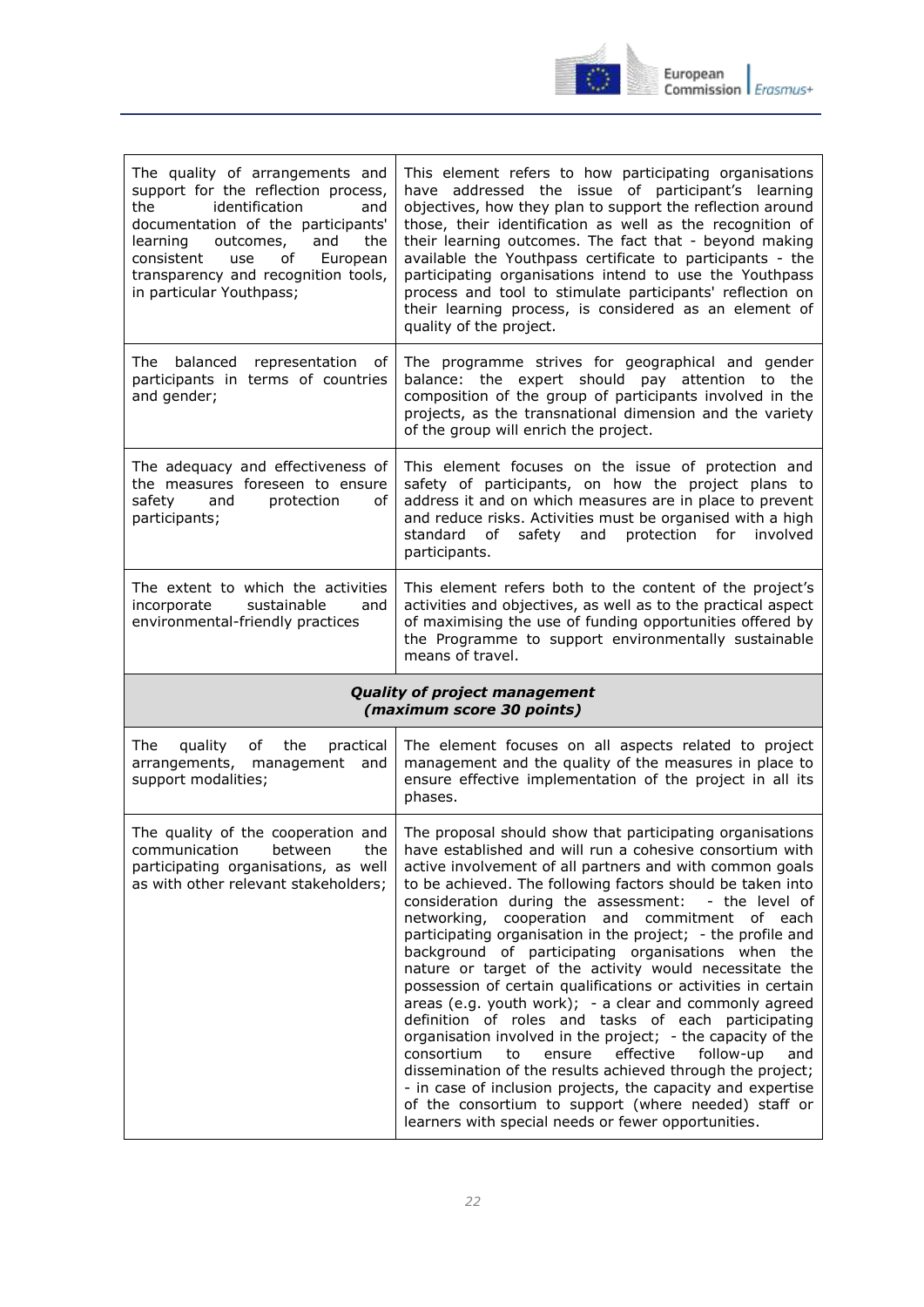

| of measures<br>The<br>quality<br>for<br>evaluating the different phases and<br>outcomes of the project;                                                                 | The proposal shows that participating organisations have<br>put in place measures to evaluate the different phases of<br>the project and to carry out a final evaluation of the<br>activities<br>their<br>and<br>outcomes.                                                                                                                                                                                                                                                         |
|-------------------------------------------------------------------------------------------------------------------------------------------------------------------------|------------------------------------------------------------------------------------------------------------------------------------------------------------------------------------------------------------------------------------------------------------------------------------------------------------------------------------------------------------------------------------------------------------------------------------------------------------------------------------|
|                                                                                                                                                                         | The final evaluation will make it possible to assess<br>whether the objectives of the activities/project have been<br>achieved and the expectations of the participating<br>participants have<br>organisations and<br>been<br>met.<br>Besides the final evaluation, the proposal shows that<br>organisations will<br>participating<br>the<br>monitor<br>implementation of the mobility activities to ensure the<br>smooth running of the project and fine-tuning, if<br>necessary. |
| The appropriateness and quality of<br>measures aimed at disseminating<br>the outcomes of the project within<br>the<br>outside<br>participating<br>and<br>organisations. | This element focuses on participating organisations have<br>reflected together on measures aimed at enhancing the<br>visibility of their project and the visibility of the<br>Erasmus+ Programme in general. The expert should look<br>also at how each participating organisation will put in<br>place measures to disseminate and exploit the results of<br>the project, including its learning outcomes for the<br>benefit of all actors involved.                              |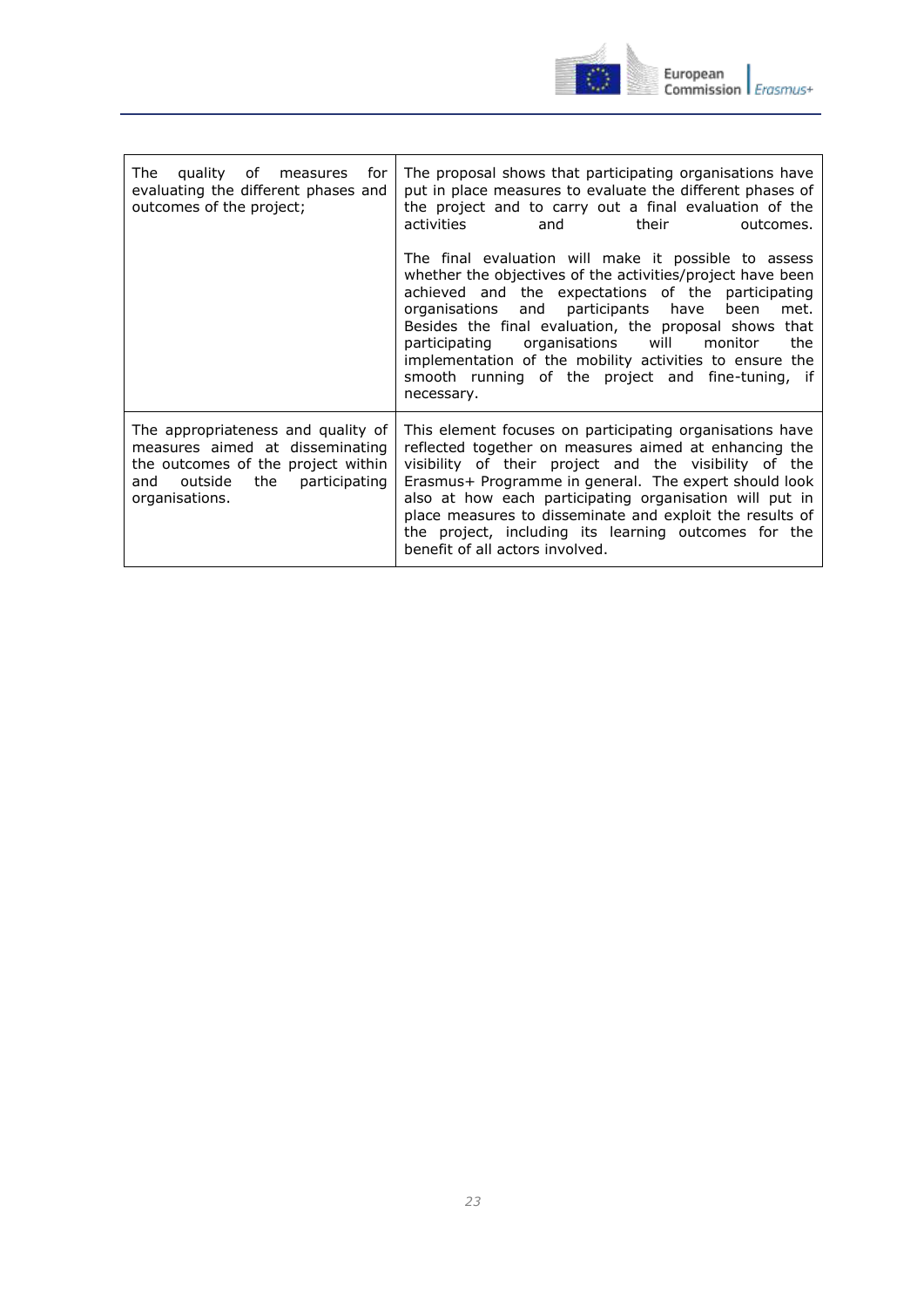

## <span id="page-23-0"></span>**Mobility project for youth workers**

| <b>Elements of analysis</b>                                                                                                                                                                                                               | Interpretation of award criteria for youth                                                                                                                                                                                                                                                                                                                                                                                                                         |  |
|-------------------------------------------------------------------------------------------------------------------------------------------------------------------------------------------------------------------------------------------|--------------------------------------------------------------------------------------------------------------------------------------------------------------------------------------------------------------------------------------------------------------------------------------------------------------------------------------------------------------------------------------------------------------------------------------------------------------------|--|
| Relevance, rationale and impact<br>(maximum score 30 points)                                                                                                                                                                              |                                                                                                                                                                                                                                                                                                                                                                                                                                                                    |  |
| The relevance of the project to:                                                                                                                                                                                                          | The proposal corresponds to the objectives and the                                                                                                                                                                                                                                                                                                                                                                                                                 |  |
| the objectives of the Action;                                                                                                                                                                                                             | format of the Action as described in the corresponding<br>action chapter in Part B of the Programme Guide.                                                                                                                                                                                                                                                                                                                                                         |  |
| the needs of development<br>evolution<br>of<br>the<br>and<br>participating organisations;<br>- the needs and objectives<br>of the participating youth<br>workers<br>The extent to which the project is<br>suitable for:                   | The rationale for the project should be clearly described.<br>The applicant should explain why the project is needed<br>and how the demand for the project has been identified.<br>The project should indicate how this is relevant to the<br>needs of the individual participants, the community that<br>the project is addressing (if relevant), and a specific<br>target group if there is one.                                                                 |  |
| high-quality<br>producing<br>learning<br>outcomes<br>for<br>participating youth workers;                                                                                                                                                  | In particular the expert should pay attention to the<br>following specific aspects:                                                                                                                                                                                                                                                                                                                                                                                |  |
| reinforcing or transforming<br>the<br>participating<br>organisations' youth work,<br>relation<br>in<br>to<br>quality,<br>innovation and recognition,<br>as well as their capacities<br>and scope, from local to<br>global as appropriate. | The learning outcomes for the participants are clearly<br>explained and in line with the identified needs.<br>The proposal equips youth workers with competences<br>methods for their professional development<br>and<br>(including for digital youth work), aiming at having a<br>clear impact on their regular work with young people and<br>on their organisation they are active in, fostering the<br>development of quality youth work at local, national and |  |
| involving participants active<br>youth<br>work in<br>the<br>in<br>participating organisations,                                                                                                                                            | European level, contributing to the European Youth Work<br>Agenda for quality, innovation and recognition of youth<br>work                                                                                                                                                                                                                                                                                                                                         |  |
| involving organisations who<br>undertake concrete youth<br>work and regular work with<br>young people on local level.                                                                                                                     |                                                                                                                                                                                                                                                                                                                                                                                                                                                                    |  |
| The potential impact of the project:<br>on participating youth<br>workers and participating<br>organisations<br>during and<br>after the project lifetime;                                                                                 | This element refers to how the project is framed with a<br>long-term perspective, aiming at a long-lasting impact<br>both on participants and organisations involved, making<br>a real contribution to the youth work practice and to the<br>community of youth workers also after the end of the<br>project lifetime.                                                                                                                                             |  |
| on concrete youth work<br>practices and quality youth<br>work;                                                                                                                                                                            |                                                                                                                                                                                                                                                                                                                                                                                                                                                                    |  |
| outside the organisations<br>individuals<br>directly<br>and<br>participating in the project,<br>at local, regional, national<br>and/or European or global<br>level.                                                                       |                                                                                                                                                                                                                                                                                                                                                                                                                                                                    |  |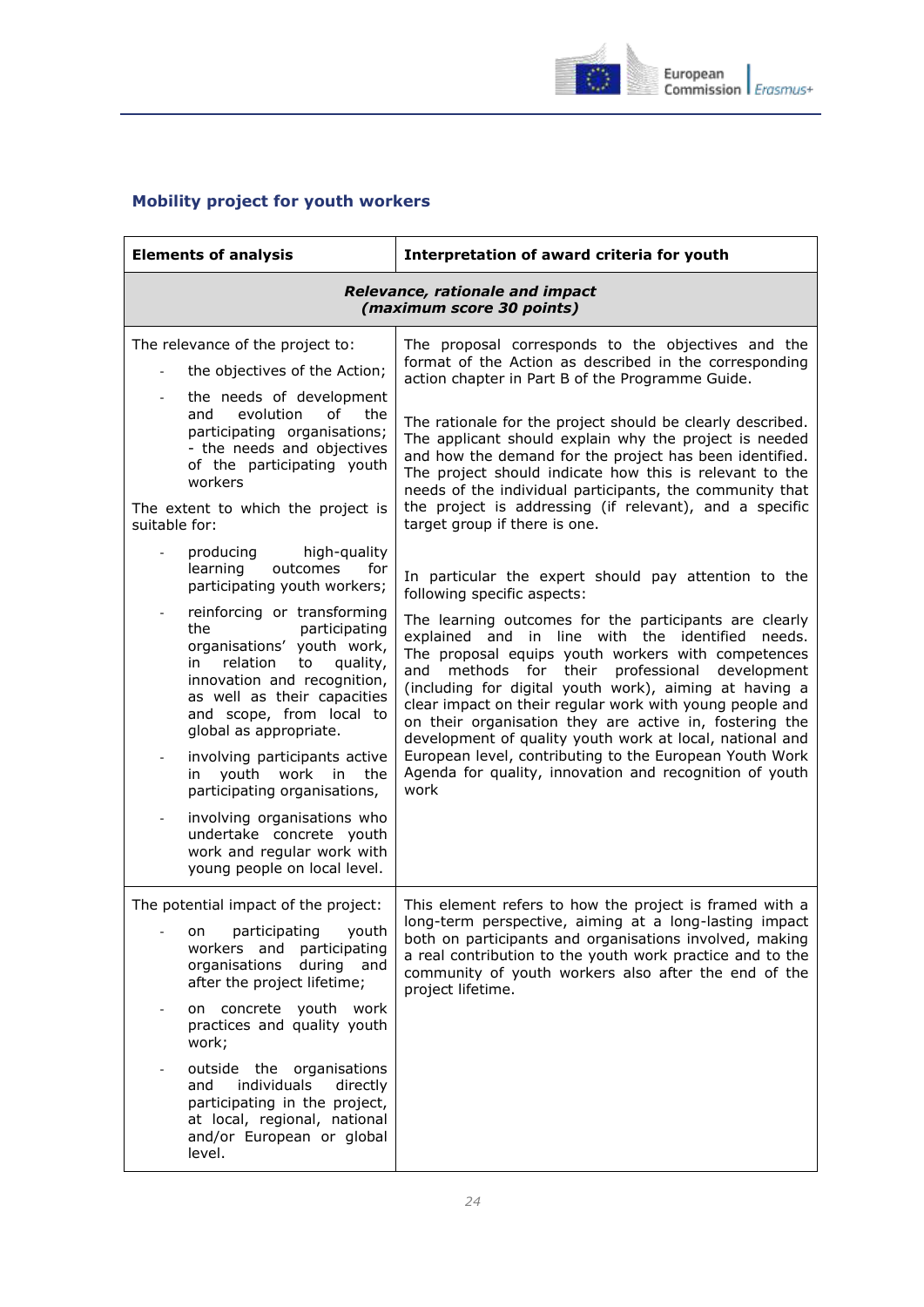

| The extent to which the project is<br>suitable of contributing to the<br>and diversity,<br>inclusion<br>green,<br>digital and participatory dimensions<br>of the Programme; | The expert should look at how the project plans to<br>address the priorities of the Programme, as they are<br>described in the first section of the Programme Guide<br>(chapter "Priorities of the Programme") and in the<br>relevant strategies.                                                                                                                                                                                                                   |
|-----------------------------------------------------------------------------------------------------------------------------------------------------------------------------|---------------------------------------------------------------------------------------------------------------------------------------------------------------------------------------------------------------------------------------------------------------------------------------------------------------------------------------------------------------------------------------------------------------------------------------------------------------------|
| The extent to which the project<br>introduces<br>newcomers and<br>less<br>experienced organisations to the<br>Action.                                                       | This element highlights the importance of reaching out<br>to organisations who have never or not regularly<br>benefitted from the opportunities offered by this action<br>the<br>past.<br>in<br>The definitions of newcomers and less experienced<br>organisations are provided in the glossary of the                                                                                                                                                              |
|                                                                                                                                                                             | Programme Guide.                                                                                                                                                                                                                                                                                                                                                                                                                                                    |
| The extent to which the project<br>incorporates measures aimed at<br>making<br>results<br>sustainable<br>its<br>beyond the project's lifetime;                              | The expert should pay attention to the extent to which<br>the project incorporates mechanisms and/or activities or<br>develops practices that have the potential to survive the<br>duration of the funding (i.e. remain operational even<br>after the initial lifetime of the project has expired).                                                                                                                                                                 |
| The extent to which the proposed<br>system development and outreach<br>activities are contributing to the<br>development of youth workers<br>environment, (if applicable).  | The expert should look at how the complementary<br>activities proposed add to the project and go beyond it,<br>feeding the debate at national and/or European level, for<br>the development of quality youth work and youth<br>workers environment. The expert should look also at any<br>specific reference to how such activities plan to<br>concretely contribute to the European Youth Work<br>Agenda for quality, innovation and recognition of youth<br>work. |
| Quality of the project design and implementation                                                                                                                            |                                                                                                                                                                                                                                                                                                                                                                                                                                                                     |

## *(maximum score 40 points)*

| The consistency between identified<br>needs,<br>project<br>objectives,<br>participant profiles and activities<br>proposed;<br>The extent to which the project<br>contributes to improve quality of<br>the youth work of the participating<br>organisations | The expert should consider if the proposed objectives are<br>well explained in relation to the organisation's needs and<br>challenges, and if achieving those objectives can lead to<br>positive changes at the level of the organisation,<br>contributing not only to the participants' practice, but<br>also improving the quality of youth work within the<br>participating organisations. In doing so, the objectives<br>should address the needs of staff at a wider scale, as<br>opposed to only benefitting participants who directly<br>take part in mobility activities. When considering this<br>element, the expert should judge whether the applicant<br>has explained convincingly how the implementation of<br>proposed activities will logically lead to the achievement<br>of the project's stated objectives. |
|------------------------------------------------------------------------------------------------------------------------------------------------------------------------------------------------------------------------------------------------------------|--------------------------------------------------------------------------------------------------------------------------------------------------------------------------------------------------------------------------------------------------------------------------------------------------------------------------------------------------------------------------------------------------------------------------------------------------------------------------------------------------------------------------------------------------------------------------------------------------------------------------------------------------------------------------------------------------------------------------------------------------------------------------------------------------------------------------------|
| The clarity, completeness<br>and<br>quality of all the phases of the<br>project: preparation (including<br>provided<br>preparation<br>to<br>participants), implementation<br>of<br>activities and follow-up;                                               | The description of the different phases is clear and<br>complete and shows that the participating organisations<br>have agreed on a division of tasks, programme of the<br>activities, working methods, practical arrangements,<br>involvement of participants and follow up measures.                                                                                                                                                                                                                                                                                                                                                                                                                                                                                                                                         |
| The extent to which the activities<br>are designed in an accessible and                                                                                                                                                                                    | In line with the inclusion dimension of the Programme,<br>this element highlights the importance of involving                                                                                                                                                                                                                                                                                                                                                                                                                                                                                                                                                                                                                                                                                                                  |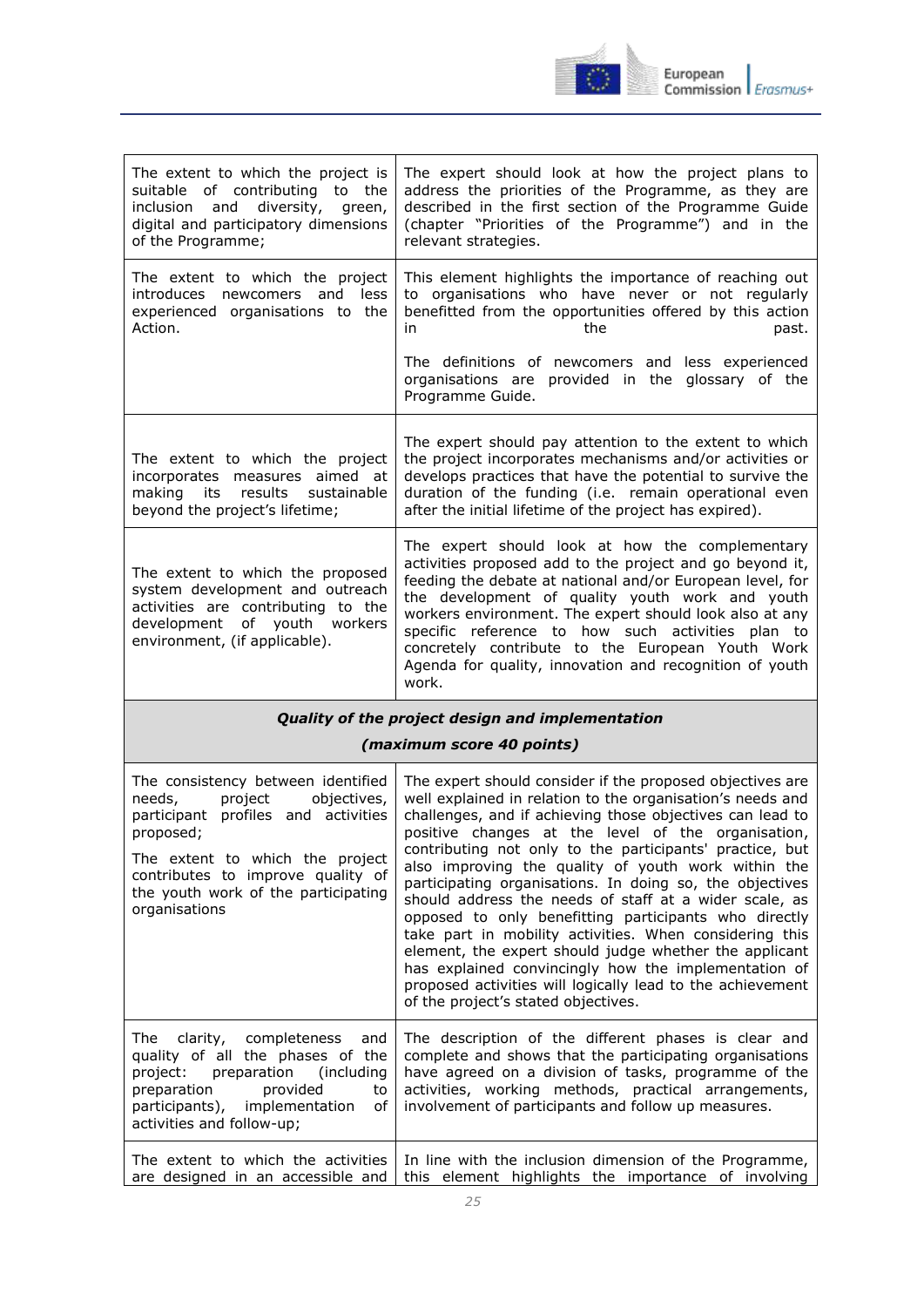

| inclusive way and are open to<br>fewer<br>participants<br>with<br>opportunities.                                                                                                                                                                                                              | participants with fewer opportunities in project activities.<br>The expert should consider this element very carefully by<br>taking into account the proposed activities and how<br>organisations have designed them in an accessible and<br>inclusive way. Experts should also consider if the<br>applicant organisations have used the opportunities they<br>have to involve this target group (e.g. when defining the<br>way participants will be selected), as well as participants<br>with different background and abilities.                                                                                                                                                                                                                                                                                                                                                                                                   |
|-----------------------------------------------------------------------------------------------------------------------------------------------------------------------------------------------------------------------------------------------------------------------------------------------|---------------------------------------------------------------------------------------------------------------------------------------------------------------------------------------------------------------------------------------------------------------------------------------------------------------------------------------------------------------------------------------------------------------------------------------------------------------------------------------------------------------------------------------------------------------------------------------------------------------------------------------------------------------------------------------------------------------------------------------------------------------------------------------------------------------------------------------------------------------------------------------------------------------------------------------|
| The<br>of<br>the<br>appropriateness<br>learning<br>methods<br>participative<br>proposed, including of any virtual<br>components;                                                                                                                                                              | The expert should look at the non-formal and informal<br>learning processes proposed, at which extent such<br>processes are suitable of stimulating creativity, active<br>participation and initiative in the participants. The<br>methods chosen should be adapted to the target group<br>facilitate<br>the<br>activities<br>and<br>the<br>οf<br>acquisition/development of competences resulting in the<br>socio-educational<br>and<br>personal,<br>professional<br>development of all participants<br>participating<br>and<br>organisations involved. It should be observed also if such<br>learning processes are planned in a participative way<br>and analysed throughout the project. Experts should<br>look moreover at the concrete ways in which digital tools<br>and virtual components are included in the proposed<br>activities and will be used to support the learning<br>methods and complement physical activities. |
| The quality of arrangements and<br>support for the reflection process,<br>the<br>identification<br>and<br>documentation of the participants'<br>outcomes,<br>and<br>the<br>learning<br>consistent<br>of<br>European<br>use<br>transparency and recognition tools,<br>in particular Youthpass; | This element refers to how participating organisations<br>have addressed the issue of participant's learning<br>objectives, how they plan to support the reflection<br>around those, their identification as well as the<br>recognition of their learning outcomes. The fact that -<br>beyond making available the Youthpass certificate to<br>participants - the participating organisations intend to<br>use the Youthpass process and tool to stimulate<br>participants' reflection on their learning process, is<br>considered as an element of quality of the project.                                                                                                                                                                                                                                                                                                                                                           |
| balanced representation of<br>The<br>participants in terms of countries<br>and gender;                                                                                                                                                                                                        | The programme strives for geographical and gender<br>balance: the expert hould pay attention to the<br>composition of the group of participants involved in the<br>projects, as the transnational dimension and the variety<br>of the group will enrich the project.                                                                                                                                                                                                                                                                                                                                                                                                                                                                                                                                                                                                                                                                  |
| The extent to which the activities<br>sustainable<br>incorporate<br>and<br>environmental-friendly practices;                                                                                                                                                                                  | This element refers both to the content of the project's<br>activities and objectives, as well as to the practical<br>aspect of maximising the use of funding opportunities<br>offered by the Programme to support environmentally<br>sustainable means of travel.                                                                                                                                                                                                                                                                                                                                                                                                                                                                                                                                                                                                                                                                    |
| The appropriateness of measures<br>for selecting youth workers (in line<br>with youth worker definition in legal<br>base) in the activities and the<br>extent to which the youth workers<br>are actively involved at all stages of<br>the project;                                            | This element focuses on the selection process of youth<br>workers participating in the activities. In order to ensure<br>a wider benefit and impact of the project, it is important<br>that a real connection exists between youth workers and<br>the local youth work field. The expert should look also at<br>how the organisations plan to involve youth workers in<br>the different phases of the projects, in order to ensure<br>the matching of needs and objectives with the expected<br>learning outcomes of the activities.                                                                                                                                                                                                                                                                                                                                                                                                  |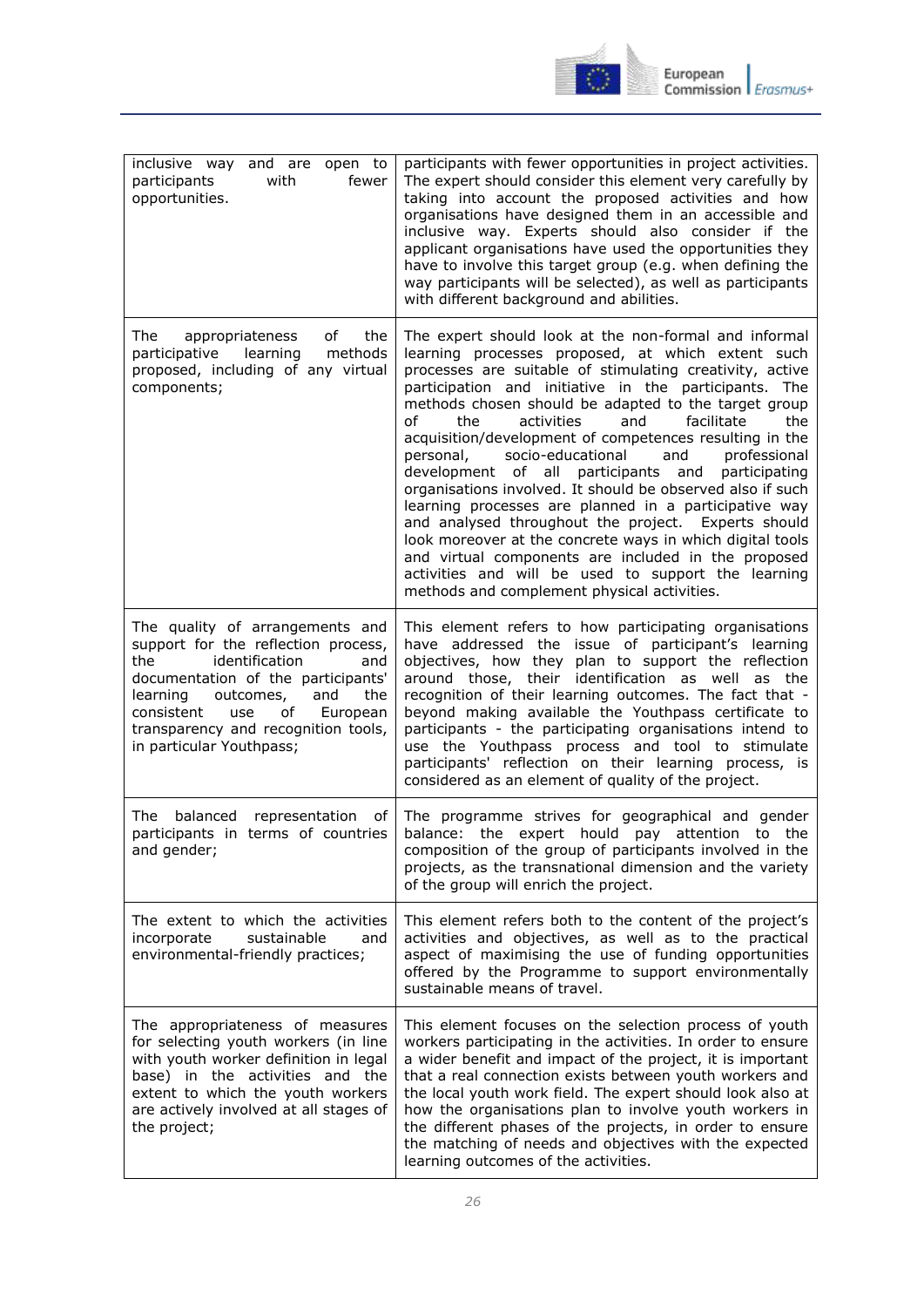

| The quality of tools and practices<br>proposed<br>under<br>"system<br>development<br>outreach<br>and<br>activities" and the extent to which<br>their design can be replicated and<br>inspire other organisations<br>(if<br>applicable) | This element focuses on the design and quality of<br>complementary activities<br>(if<br>any)<br>and<br>on their<br>replicability. Can tools and/or practices proposed be<br>adapted or re-used by other organisations? How the<br>organisations plan to make other actors from the field<br>aware of such tools and practices and to inspire other<br>organisations and processes?                                       |  |
|----------------------------------------------------------------------------------------------------------------------------------------------------------------------------------------------------------------------------------------|--------------------------------------------------------------------------------------------------------------------------------------------------------------------------------------------------------------------------------------------------------------------------------------------------------------------------------------------------------------------------------------------------------------------------|--|
| <b>Quality of project management</b><br>(maximum score 30 points)                                                                                                                                                                      |                                                                                                                                                                                                                                                                                                                                                                                                                          |  |
| The<br>quality of the<br>practical<br>arrangements, management and<br>support modalities;                                                                                                                                              | The element focuses on all aspects related to project<br>management and the quality of the measures in place to<br>ensure effective implementation of the project in all its<br>phases.                                                                                                                                                                                                                                  |  |
| The quality of the cooperation and<br>communication<br>between<br>the<br>participating organisations, as well<br>as with other relevant stakeholders;                                                                                  | The<br>proposal should<br>show<br>that<br>participating<br>organisations have established and will run a cohesive<br>consortium with active involvement of all partners and<br>with common goals to be achieved.                                                                                                                                                                                                         |  |
|                                                                                                                                                                                                                                        | The following factors should be taken into consideration<br>during the assessment:                                                                                                                                                                                                                                                                                                                                       |  |
|                                                                                                                                                                                                                                        | the level of networking, cooperation<br>and<br>commitment of each participating organisation in<br>the project;                                                                                                                                                                                                                                                                                                          |  |
|                                                                                                                                                                                                                                        | the profile and background of participating<br>organisations when the nature or target of the<br>activity would necessitate the possession of<br>certain qualifications or activities in certain areas<br>(e.g. youth work);                                                                                                                                                                                             |  |
|                                                                                                                                                                                                                                        | a clear and commonly agreed definition of roles<br>and tasks of each participating organisation<br>involved in the project;                                                                                                                                                                                                                                                                                              |  |
|                                                                                                                                                                                                                                        | the capacity of the consortium to ensure<br>effective follow-up and dissemination of the<br>results achieved through the project;                                                                                                                                                                                                                                                                                        |  |
|                                                                                                                                                                                                                                        | in case of inclusion projects, the capacity and<br>expertise of the consortium to support (where<br>needed) staff or learners with special needs or<br>fewer opportunities.                                                                                                                                                                                                                                              |  |
| The<br>quality<br>оf<br>measures<br>for<br>evaluating the different phases and<br>outcomes of the project;                                                                                                                             | The proposal shows that participating organisations have<br>put in place measures to evaluate the different phases of<br>the project and to carry out a final evaluation of the<br>activities<br>their<br>and<br>outcomes.                                                                                                                                                                                               |  |
|                                                                                                                                                                                                                                        | The final evaluation will make it possible to assess<br>whether the objectives of the activities/project have<br>been achieved and the expectations of the participating<br>organisations<br>participants<br>have<br>and<br>been<br>met.<br>Besides the final evaluation, the proposal shows that<br>organisations<br>the<br>participating<br>will<br>monitor<br>implementation of the mobility activities to ensure the |  |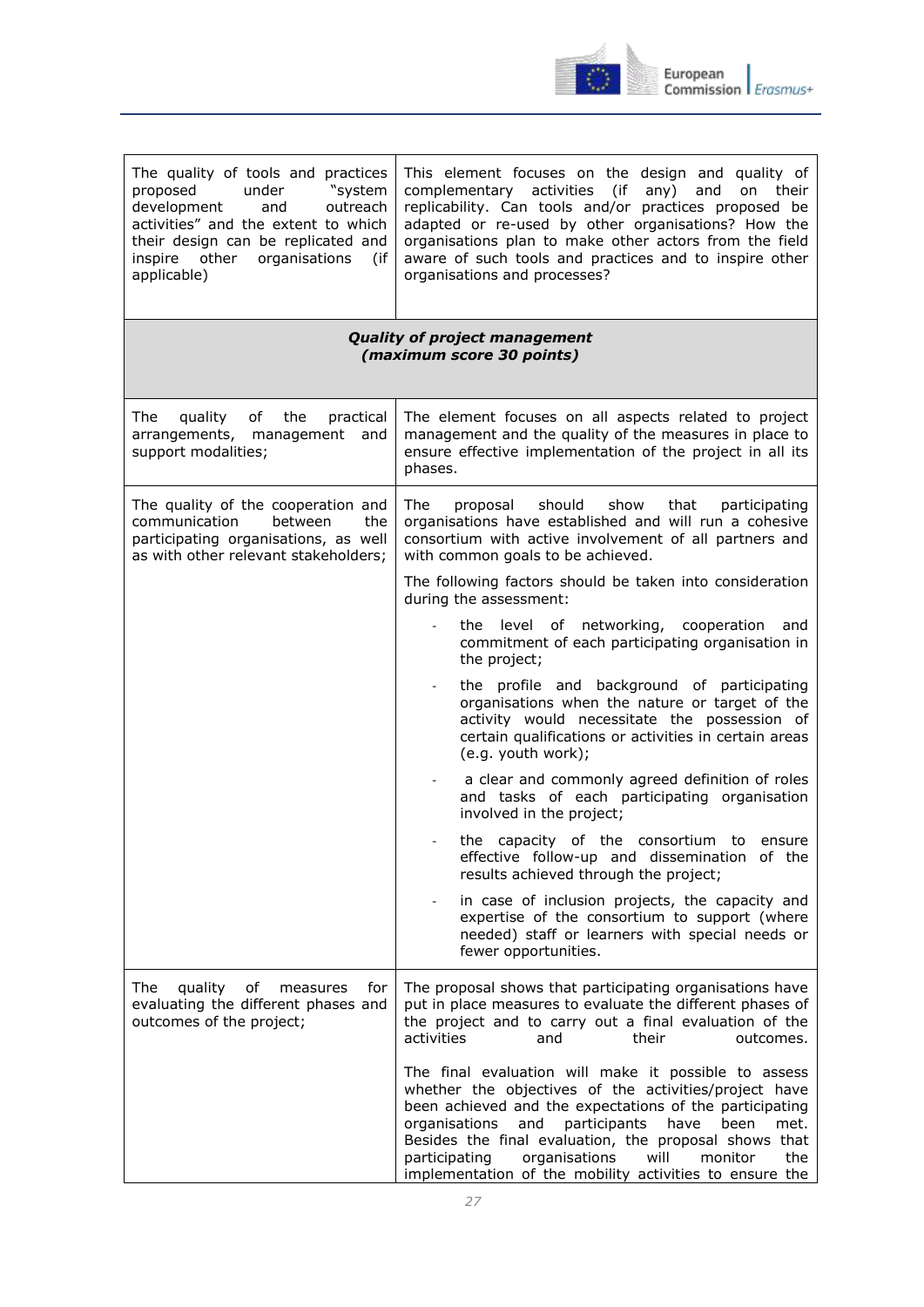

|                                                                                                                                                                      | smooth running of the project and fine-tuning, if<br>necessary.                                                                                                                                                                                                                                                                                                                                                                                       |
|----------------------------------------------------------------------------------------------------------------------------------------------------------------------|-------------------------------------------------------------------------------------------------------------------------------------------------------------------------------------------------------------------------------------------------------------------------------------------------------------------------------------------------------------------------------------------------------------------------------------------------------|
| The appropriateness and quality of<br>measures aimed at disseminating<br>the outcomes of the project within<br>participating<br>and outside<br>the<br>organisations. | This element focuses on participating organisations have<br>reflected together on measures aimed at enhancing the<br>visibility of their project and the visibility of the<br>Erasmus+ Programme in general. The expert should<br>look also at how each participating organisation will put<br>in place measures to disseminate and exploit the results<br>of the project, including its learning outcomes for the<br>benefit of all actors involved. |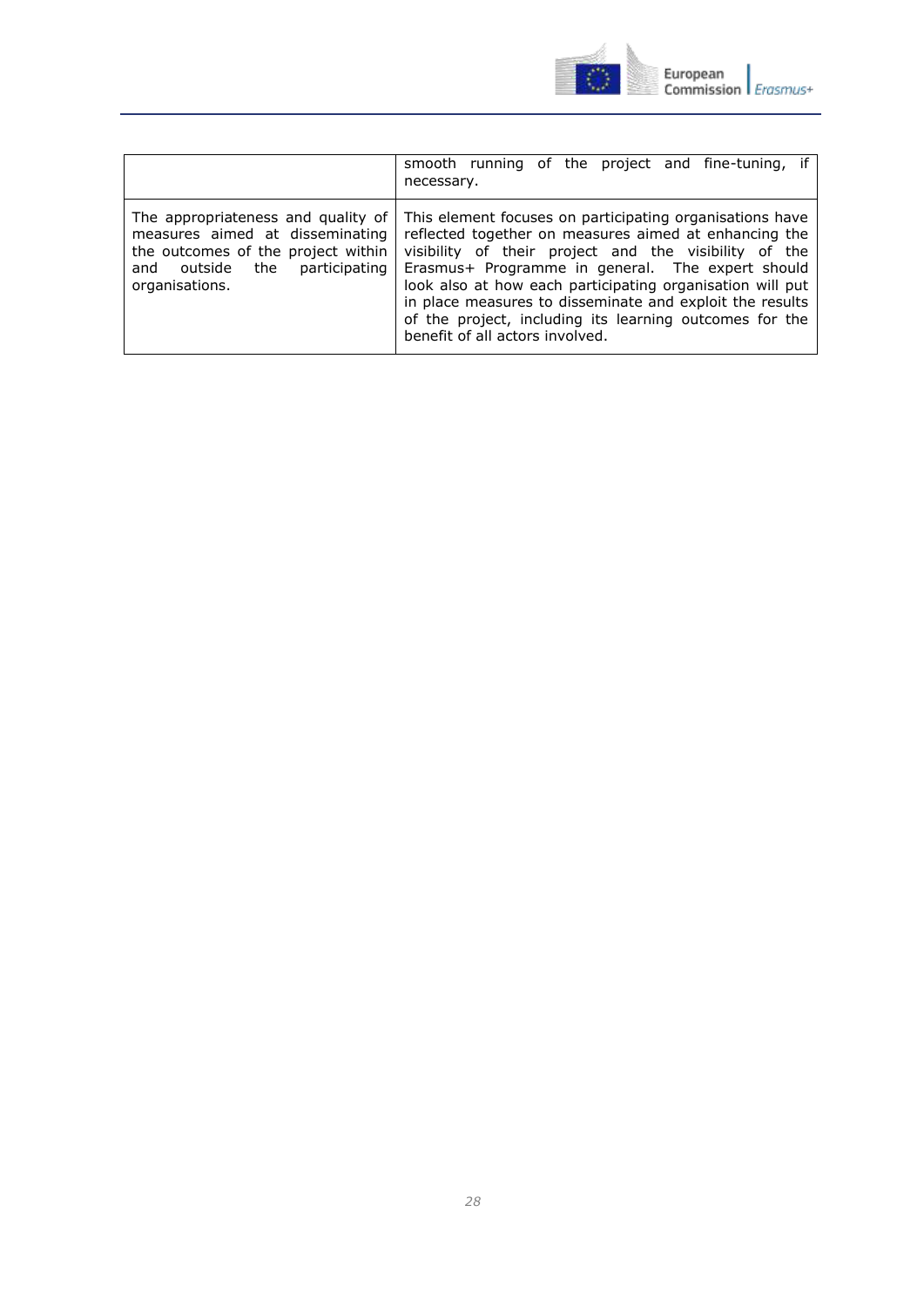

## <span id="page-28-0"></span>**Youth participation activities**

| <b>Elements of analysis</b>                                                                                                                                                                                                                                                                                     | Interpretation of award criteria for youth                                                                                                                                                                                                                                                                                                                                                            |
|-----------------------------------------------------------------------------------------------------------------------------------------------------------------------------------------------------------------------------------------------------------------------------------------------------------------|-------------------------------------------------------------------------------------------------------------------------------------------------------------------------------------------------------------------------------------------------------------------------------------------------------------------------------------------------------------------------------------------------------|
|                                                                                                                                                                                                                                                                                                                 | Relevance, rationale and impact<br>(maximum score 30 points)                                                                                                                                                                                                                                                                                                                                          |
| The relevance of the project to:<br>the objectives of the Action;<br>$\overline{\phantom{a}}$<br>the needs of the participating<br>organisations and participants.                                                                                                                                              | The proposal corresponds to the objectives and<br>the format of the Action as described in the<br>corresponding action chapter in Part B of the<br>Programme Guide.                                                                                                                                                                                                                                   |
| The extent to which the project will address<br>one or more of the priorities identified in<br>the context of the EU Youth Dialogue or the<br>Youth<br>Goals;<br>The extent to which the project is suitable<br>producing<br>high-quality<br>learning<br>for<br>for<br>the<br>participants;<br>outcomes         | The rationale for the project should be clearly<br>described. The applicant should explain why the<br>project is needed and how the demand for the<br>project has been identified. The project should<br>indicate how this is relevant to the needs of the<br>individual participants, the community that the<br>project is addressing (if relevant), and a specific<br>target group if there is one. |
| The extent to which the project provides                                                                                                                                                                                                                                                                        |                                                                                                                                                                                                                                                                                                                                                                                                       |
| European added value;                                                                                                                                                                                                                                                                                           | The expert should consider the relevance of the<br>proposal in relation to contributing to the<br>achievement of priorities of the EU Youth<br>Dialogue, or the 11 EU Youth Goals developed in<br>the context of the Youth Dialogue and the<br>European Youth Strategy 2019-2027.                                                                                                                     |
|                                                                                                                                                                                                                                                                                                                 | The expert should consider how the proposal<br>fosters<br>young peoples'<br>engagement<br>and<br>empowers them to become active citizens. The<br>learning outcomes for the participants are clearly<br>explained and in line with the identified needs.                                                                                                                                               |
|                                                                                                                                                                                                                                                                                                                 | Experts should also look at how the proposal<br>brings added value at EU level through results<br>that would not be attained by activities carried<br>out in a single country and/or through relevance<br>of the activities beyond the national context (with<br>regard to the topics, aims, approaches and<br>expected outcomes of proposed activities).                                             |
| The potential impact of the project:<br>for participants and participating<br>organisations during and after the<br>project lifetime;<br>outside<br>the<br>organisations<br>and<br>individuals directly participating in<br>project, at local, regional,<br>the<br>national and/or European or global<br>level. | This element refers to how the project is framed<br>with a long-term perspective, aiming at a long-<br>lasting<br>impact<br>both<br>participants<br>on<br>and<br>organisations involved (and where relevant also<br>communities/practices),<br>making<br>a<br>real<br>on<br>contribution to the youth work practice also after<br>the end of the project lifetime,                                    |
| The extent to which the project is suitable<br>for contributing to the inclusion<br>and<br>diversity, green, digital and participatory<br>dimensions of the Programme;                                                                                                                                          | The expert should look at how the project plans<br>to address the priorities of the Programme, as<br>they are described in the first section of the<br>Programme Guide (chapter "Priorities of the                                                                                                                                                                                                    |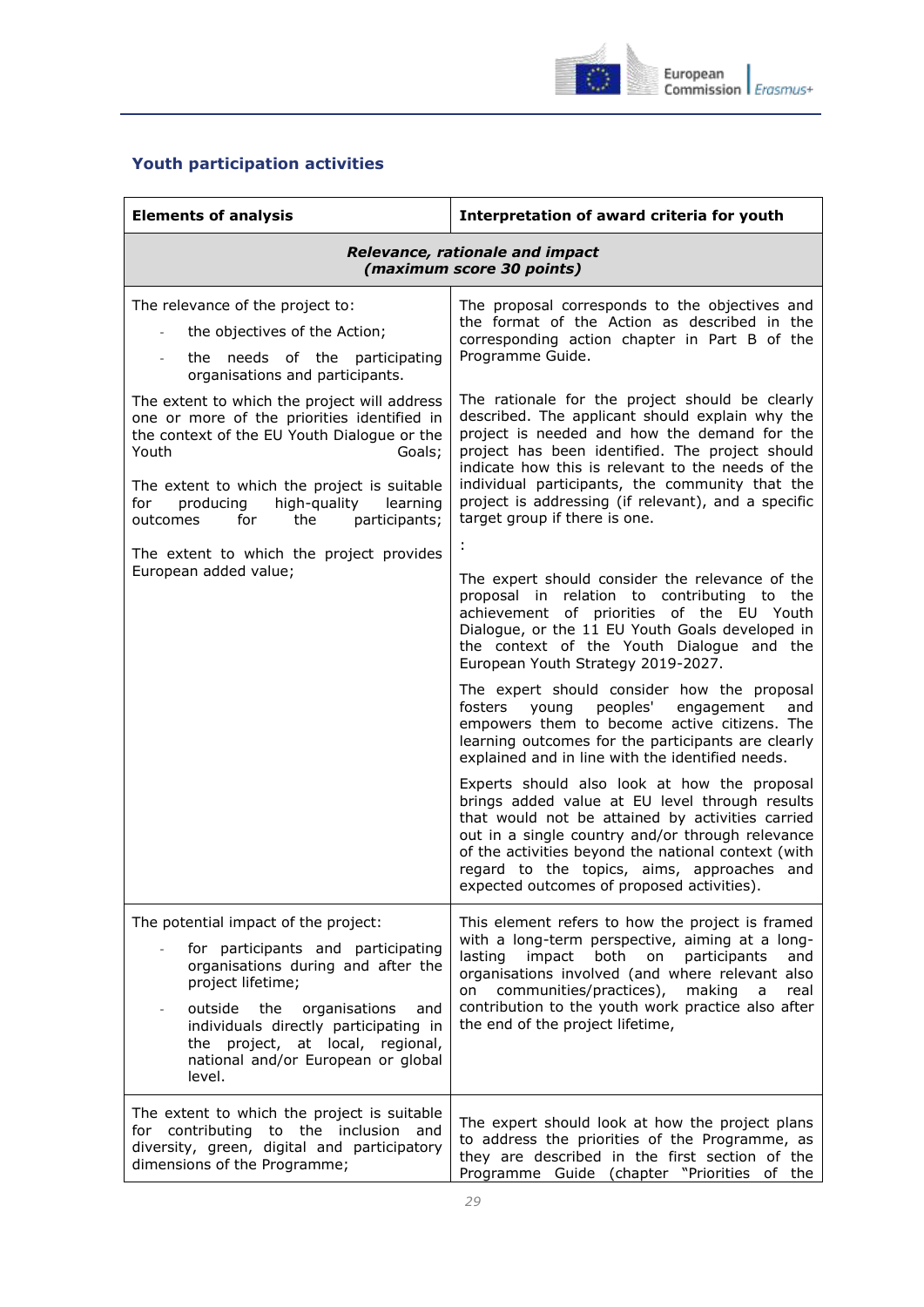

|                                                                                                                                                                                                                             | Programme") and in the relevant strategies.                                                                                                                                                                                                                                                                                                                                                                                                                                                                                                                                                                                                              |  |
|-----------------------------------------------------------------------------------------------------------------------------------------------------------------------------------------------------------------------------|----------------------------------------------------------------------------------------------------------------------------------------------------------------------------------------------------------------------------------------------------------------------------------------------------------------------------------------------------------------------------------------------------------------------------------------------------------------------------------------------------------------------------------------------------------------------------------------------------------------------------------------------------------|--|
| The extent to which the project introduces<br>less<br>experienced<br>newcomers<br>and<br>organisations to the Action;                                                                                                       | element highlights the importance<br>of<br>This.<br>reaching out to organisations who have never or<br>not regularly benefitted from the opportunities<br>offered<br>by<br>this<br>action<br>in<br>the<br>past.                                                                                                                                                                                                                                                                                                                                                                                                                                          |  |
|                                                                                                                                                                                                                             | The<br>definitions<br>οf<br>newcomers<br>less<br>and<br>experienced organisations are provided in the<br>glossary of the Programme Guide.                                                                                                                                                                                                                                                                                                                                                                                                                                                                                                                |  |
| which<br>The<br>the<br>extent<br>to<br>project<br>incorporates measures aimed at making its<br>results sustainable beyond the project's<br>lifetime.                                                                        | The expert should pay attention to the extent to<br>which the project incorporates mechanisms<br>and/or activities or develops practices that have<br>the potential to survive the duration of the<br>funding (i.e. remain operational even after the<br>initial lifetime of the project has expired).                                                                                                                                                                                                                                                                                                                                                   |  |
| Quality of the project design and implementation<br>(maximum score 40 points)                                                                                                                                               |                                                                                                                                                                                                                                                                                                                                                                                                                                                                                                                                                                                                                                                          |  |
| The consistency between identified needs,<br>project objectives, participants profile and<br>activities proposed;                                                                                                           | The expert should consider if the proposed<br>objectives are well explained in relation to the<br>organisation's needs and challenges, and if<br>achieving those objectives can lead to positive<br>changes at the level of the organisation. In doing<br>so, the objectives should address the needs of<br>staff and learners at a wider scale, as opposed to<br>only benefitting participants who directly take<br>part in the funded activities.<br>When considering this element, the expert should<br>judge whether the applicant has explained<br>convincingly how the implementation of all the<br>proposed activities will logically lead to the |  |
| The clarity, completeness and quality of all<br>the phases of the project: preparation<br>(including preparation of the participants),<br>implementation and follow-up (including a<br>feedback mechanism for participants; | achievement of the project's stated objectives.<br>The description of the different phases is clear<br>and complete and shows that the participating<br>organisations have planned the division of tasks,<br>activity programme, working methods, practical<br>arrangements, involvement of participants and<br>follow up measures.                                                                                                                                                                                                                                                                                                                      |  |
| The extent to which young people<br>are<br>involved in all phases of the activities;                                                                                                                                        | This element focuses on how the organisations<br>plan to give an active role and involve young<br>participants during the project lifetime. In Youth<br>participation activities, young people need to<br>have a significant role throughout the project.<br>Therefore, the expert should take into account<br>the extent to which young people are involved in<br>the conception of the project and in preparation,<br>implementation and follow-up stages.                                                                                                                                                                                             |  |
| The extent to which the activities are<br>designed in an accessible and inclusive way<br>and are open to participants with fewer<br>opportunities;                                                                          | In line with the inclusion dimension of the<br>Programme,<br>this<br>element<br>highlights<br>the<br>importance of involving participants with fewer<br>opportunities in project activities. The expert<br>should consider this element very carefully by<br>taking into account the proposed activities and                                                                                                                                                                                                                                                                                                                                             |  |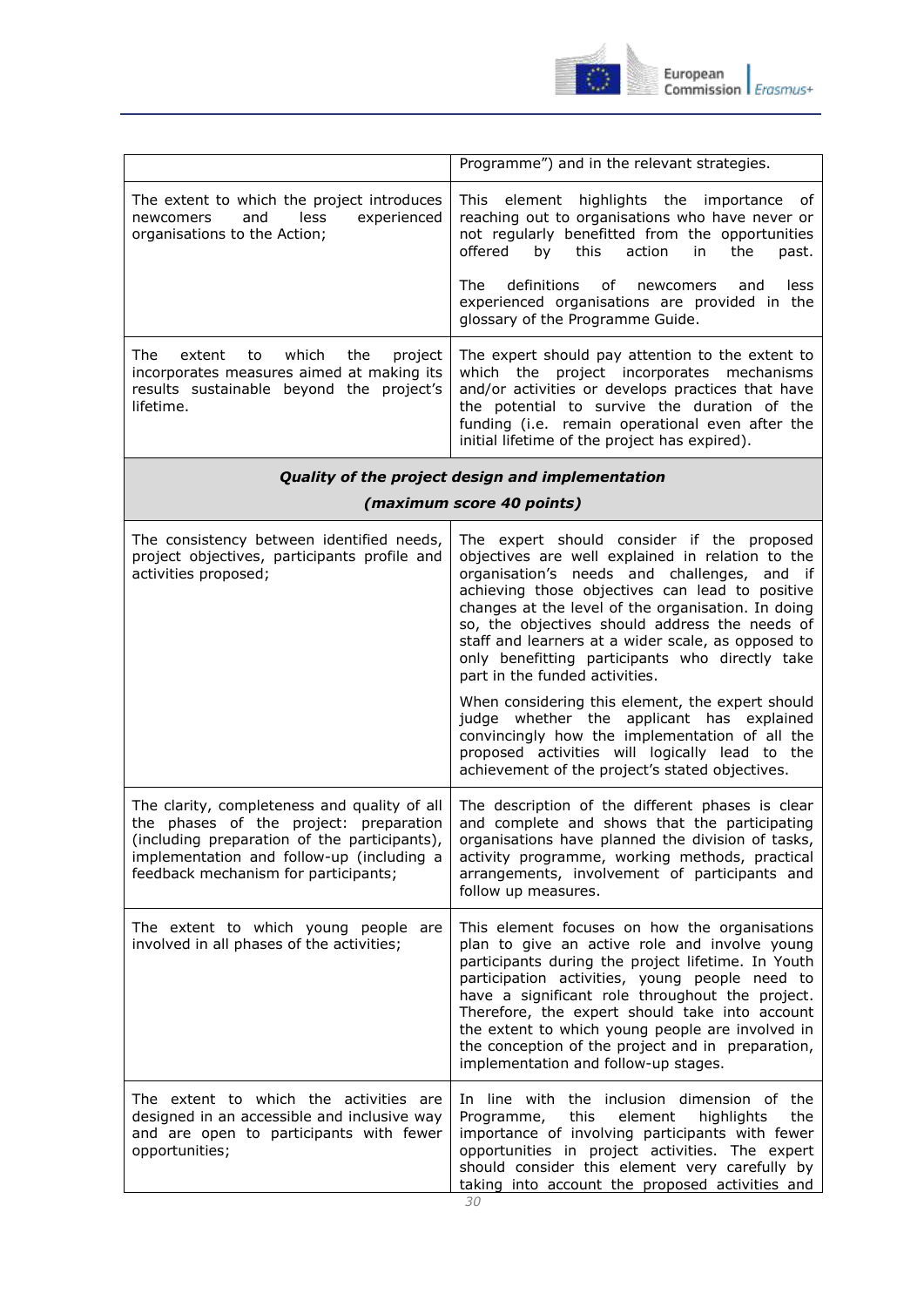

|                                                                                                                                                                                                                                                                                 | how organisations have designed them in an<br>accessible and inclusive way. Experts should also<br>consider if the applicant organisations have used<br>the opportunities they have to involve this target<br>group (e.g. when defining the way participants<br>will be selected), as well as participants with<br>different background and abilities.                                                                                                                                                                                                                                                                                                                                                                                                                                                                                                                                                                       |
|---------------------------------------------------------------------------------------------------------------------------------------------------------------------------------------------------------------------------------------------------------------------------------|------------------------------------------------------------------------------------------------------------------------------------------------------------------------------------------------------------------------------------------------------------------------------------------------------------------------------------------------------------------------------------------------------------------------------------------------------------------------------------------------------------------------------------------------------------------------------------------------------------------------------------------------------------------------------------------------------------------------------------------------------------------------------------------------------------------------------------------------------------------------------------------------------------------------------|
| The appropriateness of the participative<br>learning methods proposed, including of<br>any virtual components;                                                                                                                                                                  | The expert should look at the non-formal and<br>informal learning processes proposed, at which<br>extent such processes are suitable of stimulating<br>creativity, active participation and initiative in the<br>participants. The methods chosen should be<br>adapted to the target group of the activities and<br>facilitate<br>the<br>acquisition/development<br>оf<br>competences resulting in the personal, socio-<br>educational and professional development of all<br>participants<br>participating<br>organisations<br>and<br>involved. It should be observed also if such<br>learning processes are planned in a participative<br>way and analysed throughout the project.<br>Experts should also look at the concrete ways in<br>which digital tools and virtual components are<br>included in the proposed activities and will be<br>used to support the learning methods and<br>complement physical activities. |
| The extent to which the project makes use<br>of alternative, innovative and smart forms<br>of youth participation, in particular to test<br>new ideas and follow up.                                                                                                            | The Youth participation activities format is<br>designed in a particularly open manner in order to<br>include a range of methods and approaches to<br>youth participation and allow development and<br>testing. Experts should judge to what extent the<br>project intends to incorporate new or alternative<br>ideas, practices or tools for youth participation,<br>be it through digital or other formats. The project<br>should have a plan for follow up to secure<br>sustainable impact of such elements.                                                                                                                                                                                                                                                                                                                                                                                                              |
| The quality of arrangements and support<br>for the reflection process, the identification<br>and documentation of the participants'<br>learning outcomes, and the consistent use<br>of<br>the<br>European<br>transparency<br>and<br>recognition tools, in particular Youthpass; | This<br>element<br>refers<br>to<br>how<br>participating<br>organisations have addressed the issue of<br>participant's learning objectives, how they plan to<br>support the reflection<br>around those, their<br>identification as well as the recognition of their<br>learning outcomes. It is to be considered as an<br>element of quality of the<br>project<br>if the<br>participating<br>organisations,<br>beyond<br>making<br>available the Youthpass certificate to participants,<br>intend to use the Youthpass process and tool to<br>stimulate participants' reflection on their learning<br>process - this.                                                                                                                                                                                                                                                                                                         |
| The adequacy and effectiveness of the<br>measures foreseen to ensure safety and<br>protection of participants;                                                                                                                                                                  | This element focuses on how the project plans to<br>address the protection and safety of participants,<br>and on which measures will be put in place to<br>prevent and reduce risks. Activities must be<br>organised with a high standard of safety and<br>protection for involved participants.                                                                                                                                                                                                                                                                                                                                                                                                                                                                                                                                                                                                                             |
| The extent to which the project addresses<br>sustainable<br>environmental-friendly<br>and                                                                                                                                                                                       | This element refers both to the content of the<br>project's activities and objectives, as well as to                                                                                                                                                                                                                                                                                                                                                                                                                                                                                                                                                                                                                                                                                                                                                                                                                         |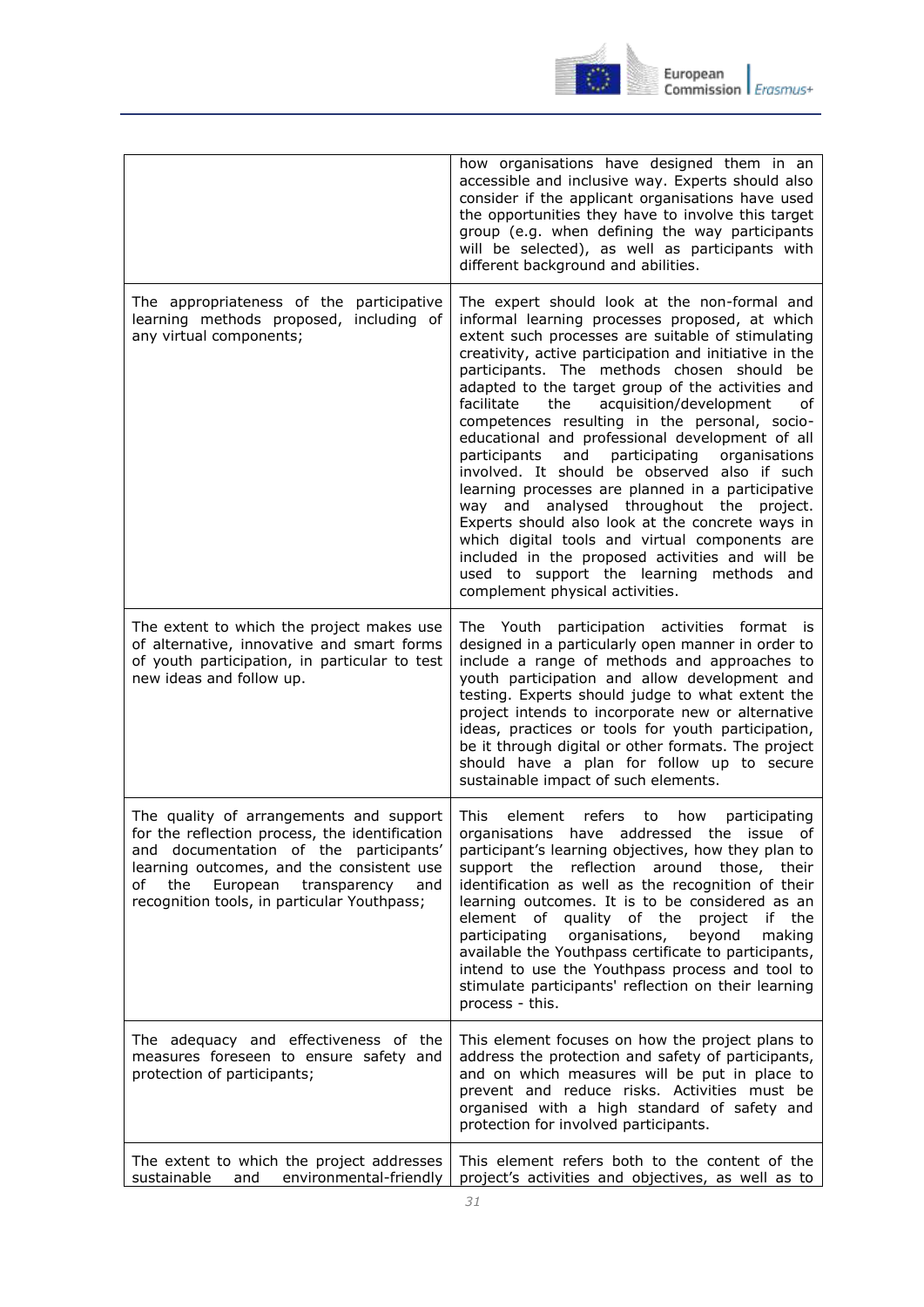

| practices.                                                                                                                                                     | the practical aspect of maximising the use of<br>funding opportunities offered by the Programme<br>to support environmentally sustainable means of<br>travel.                                                                                                                                                                                                                                                                                                                    |
|----------------------------------------------------------------------------------------------------------------------------------------------------------------|----------------------------------------------------------------------------------------------------------------------------------------------------------------------------------------------------------------------------------------------------------------------------------------------------------------------------------------------------------------------------------------------------------------------------------------------------------------------------------|
|                                                                                                                                                                |                                                                                                                                                                                                                                                                                                                                                                                                                                                                                  |
|                                                                                                                                                                | <b>Quality of project management</b><br>(maximum score 30 points)                                                                                                                                                                                                                                                                                                                                                                                                                |
| The quality of the practical arrangements,<br>management and support modalities;                                                                               | The element focuses on all aspects related to<br>project management and the quality of the<br>in<br>place<br>ensure<br>effective<br>measures<br>to<br>implementation of the project in all its phases.                                                                                                                                                                                                                                                                           |
| The<br>quality<br>of the<br>cooperation<br>and<br>communication between the participating<br>organisations, as well<br>as with other<br>relevant stakeholders; | The proposal should show that participating<br>organisations have established and will run a<br>cohesive consortium (if relevant) with active<br>involvement of all partners and with common<br>goals to be achieved.                                                                                                                                                                                                                                                            |
|                                                                                                                                                                | The following factors should be taken into<br>consideration during the assessment:                                                                                                                                                                                                                                                                                                                                                                                               |
|                                                                                                                                                                | the level of networking, cooperation and<br>commitment<br>of<br>each<br>participating<br>organisation in the project;                                                                                                                                                                                                                                                                                                                                                            |
|                                                                                                                                                                | background<br>the<br>profile<br>and<br>оf<br>participating organisations when<br>the<br>nature or target of the activity would<br>necessitate the possession of certain<br>qualifications or activities in certain areas<br>(e.g. youth work);                                                                                                                                                                                                                                   |
|                                                                                                                                                                | a clear and commonly agreed definition of<br>roles and tasks of each participating<br>organisation involved in the project;                                                                                                                                                                                                                                                                                                                                                      |
|                                                                                                                                                                | the capacity of the consortium to ensure<br>effective follow-up and dissemination of<br>the results achieved through the project;                                                                                                                                                                                                                                                                                                                                                |
|                                                                                                                                                                | in case of inclusion projects, the capacity<br>and expertise of the consortium to<br>support (where needed) staff or learners<br>with special needs or fewer opportunities                                                                                                                                                                                                                                                                                                       |
|                                                                                                                                                                | In the case of Youth participation activities with<br>no partner organisations, the expert should<br>consider how the organisation will share tasks<br>responsibilities<br>the<br>and<br>internally,<br>and<br>involvement of potential external stakeholders in<br>the project. If the project will be supported by<br>one or more coaches, the envisaged cooperation<br>and relevance of their expertise in relation to the<br>objectives of the project should be considered. |
| The quality of measures for evaluating the<br>different phases and outcomes of the<br>project;                                                                 | The<br>shows<br>that<br>participating<br>proposal<br>organisations have put in place measures to<br>evaluate the different phases of the project and<br>to carry out a final evaluation of the activities and                                                                                                                                                                                                                                                                    |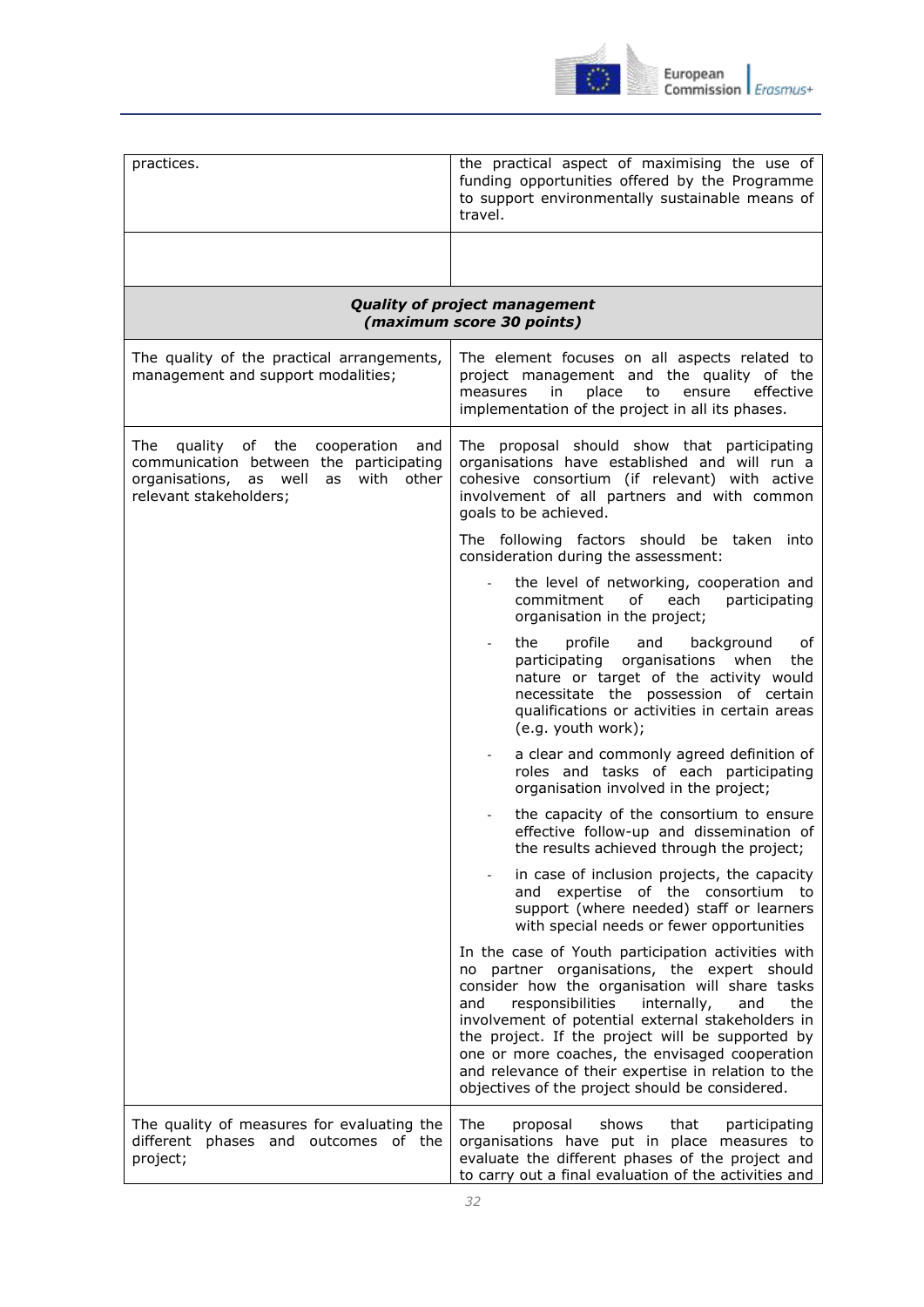

|                                                                                                                                                                         | their<br>outcomes.                                                                                                                                                                                                                                                                                                                                                                                                                                                              |
|-------------------------------------------------------------------------------------------------------------------------------------------------------------------------|---------------------------------------------------------------------------------------------------------------------------------------------------------------------------------------------------------------------------------------------------------------------------------------------------------------------------------------------------------------------------------------------------------------------------------------------------------------------------------|
|                                                                                                                                                                         | The final evaluation will make it possible to<br>objectives<br>whether the<br>of<br>the<br>assess<br>activities/project have been achieved and the<br>expectations of the participating organisations<br>participants have<br>been<br>and<br>met.<br>Besides the final evaluation, the proposal shows<br>that participating organisations will monitor the<br>implementation of the activities to ensure the<br>smooth running of the project and fine-tuning, if<br>necessary. |
| appropriateness and quality<br>of<br>The<br>disseminating<br>measures aimed at<br>the<br>outcomes of the project within and outside<br>the participating organisations. | This element focuses on how the participating<br>organisations have reflected on measures aimed<br>at enhancing the visibility of their project and the<br>visibility of the Erasmus+ Programme in general.<br>The expert should look also at how each<br>participating organisation will put in place<br>measures to disseminate and exploit the results<br>of the project, including its learning outcomes for<br>the benefit of all actors involved.                         |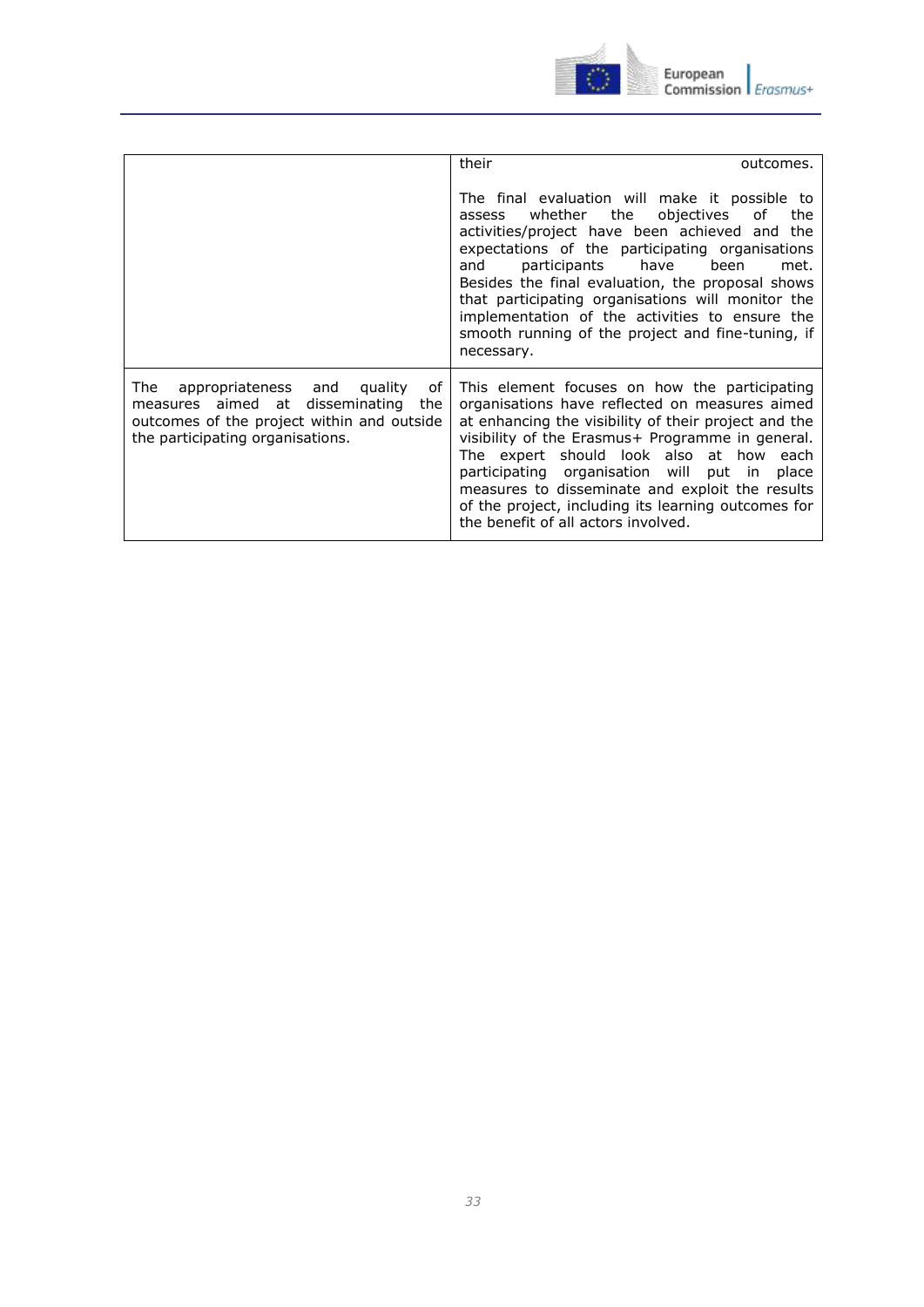

## <span id="page-33-0"></span>**Mobility project for young people: DiscoverEU Inclusion Action**

| <b>Elements of analysis</b>                                                                                                                                                                                                                 | Interpretation of award criteria for youth                                                                                                                                                                                                                                                                                                                                                                                                                                                                                                                                                                                                                                                                                                                                                                                                                                                                                                                                                                                                                                                                                                                                                                                                                                                                                                                                                                                                                                        |
|---------------------------------------------------------------------------------------------------------------------------------------------------------------------------------------------------------------------------------------------|-----------------------------------------------------------------------------------------------------------------------------------------------------------------------------------------------------------------------------------------------------------------------------------------------------------------------------------------------------------------------------------------------------------------------------------------------------------------------------------------------------------------------------------------------------------------------------------------------------------------------------------------------------------------------------------------------------------------------------------------------------------------------------------------------------------------------------------------------------------------------------------------------------------------------------------------------------------------------------------------------------------------------------------------------------------------------------------------------------------------------------------------------------------------------------------------------------------------------------------------------------------------------------------------------------------------------------------------------------------------------------------------------------------------------------------------------------------------------------------|
| Relevance, rationale and impact<br>(maximum score 40 points)                                                                                                                                                                                |                                                                                                                                                                                                                                                                                                                                                                                                                                                                                                                                                                                                                                                                                                                                                                                                                                                                                                                                                                                                                                                                                                                                                                                                                                                                                                                                                                                                                                                                                   |
| The relevance of the project to:<br>the objectives of the Action;<br>the needs of the participating<br>organisations and participants;<br>the extent to which the project<br>$\blacksquare$<br>enables<br>learning<br>through<br>discovery; | The proposal corresponds to the objectives and the<br>format of the Action as described in the corresponding<br>action chapter in Part B of the Programme Guide.<br>The rationale for the project should be clearly described.<br>The applicant should explain why the project is needed<br>and how the demand for the project has been identified.<br>The project should indicate how this is relevant to the<br>needs of the individual participants, the community that<br>the project is addressing (if relevant) and to the specific<br>target group.<br>In particular the expert should pay attention to the<br>following specific aspects:<br>the proposal involves as participants exclusively<br>young people with fewer opportunities as described in<br>the Erasmus+ Programme Guide and in the Erasmus+<br>and European Solidarity Corps Inclusion and Diversity<br>Strategy <sup>5</sup> . Their participation in DiscoverEU on an<br>equal footing with their peers is vital to contribute to<br>inclusion and diversity of young people and to enable<br>their learning through discovery.<br>the proposal promotes diversity, intercultural and<br>$\bullet$<br>inter-religious dialogue, common values of freedom,<br>tolerance and respect for human rights as well as<br>aims on enhancing critical thinking and sense of<br>initiative of young people when preparing them for,<br>accompanying them during and following up after<br>their DiscoverEU travel |
| The potential impact of the project:<br>on participants and participating<br>organisations during and after<br>the project lifetime;                                                                                                        | This element refers to how the project is framed with a<br>long-term perspective, aiming at a long-lasting impact<br>both on participants and organisations involved (and,<br>where relevant, on communities/practices) also after the<br>end of the project lifetime.                                                                                                                                                                                                                                                                                                                                                                                                                                                                                                                                                                                                                                                                                                                                                                                                                                                                                                                                                                                                                                                                                                                                                                                                            |
| The extent to which the<br>organisation can proof previous<br>experience in working with young<br>people with fewer opportunities at<br>grass root level                                                                                    | DiscoverEU Inclusion Action is specifically addressed to<br>grass root organisations, which work regularly with young<br>people with fewer opportunities and which can identify<br>early enough potential participants to prepare them for<br>their DiscoverEU travel. The organisation has to strike the<br>right balance between offering suitable assistance and<br>encouraging the young people to as much autonomy as<br>possible                                                                                                                                                                                                                                                                                                                                                                                                                                                                                                                                                                                                                                                                                                                                                                                                                                                                                                                                                                                                                                            |

 $\overline{a}$ 

<sup>5</sup> https://www.salto-youth.net/downloads/4-17-4177/InclusionAndDiversityStrategy.pdf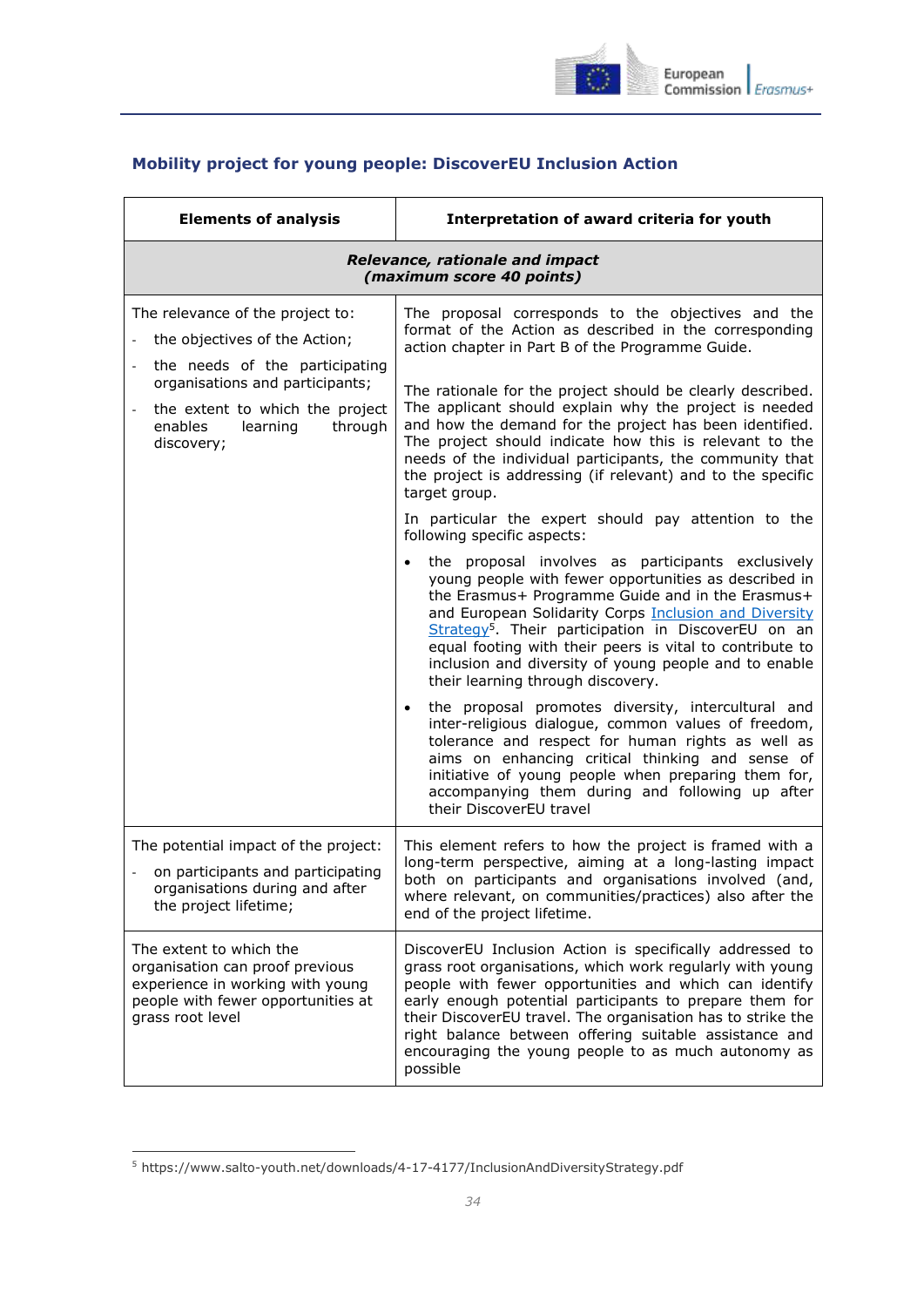

| The extent to which the project is<br>suitable of contributing to the<br>inclusion and diversity, green,<br>digital and participatory dimensions<br>of the Programme                                                                      | The expert should look at how the project plans to<br>address the priorities of the Programme, as they are<br>described in the first section of the Programme Guide<br>(chapter "Priorities of the Programme") and in the<br>relevant strategies. Organisations implementing<br>the<br>DiscoverEU Inclusion Action may foresee elements in the<br>travel itinerary as well as in pre- and after activities, that<br>address at least one of the EU priorities on green, digital<br>or the participatory dimension of the Erasmus+<br>Programme. Please refer to the <b>DiscoverEU</b> routes <sup>6</sup> as an<br>option and inspiration for the travel |  |
|-------------------------------------------------------------------------------------------------------------------------------------------------------------------------------------------------------------------------------------------|----------------------------------------------------------------------------------------------------------------------------------------------------------------------------------------------------------------------------------------------------------------------------------------------------------------------------------------------------------------------------------------------------------------------------------------------------------------------------------------------------------------------------------------------------------------------------------------------------------------------------------------------------------|--|
| The extent to which the project<br>introduces newcomers and<br>less<br>experienced organisations to the<br>Erasmus+ Programme that<br>can<br>prove experience in working with<br>people<br>with<br>fewer<br>young<br>opportunities        | This element highlights the importance of reaching out to<br>organisations who have never or not regularly benefitted<br>from the opportunities offered by this action in the past.<br>The definitions of newcomers and less experienced<br>organisations are provided in the glossary of the<br>Programme Guide.                                                                                                                                                                                                                                                                                                                                        |  |
| <b>Quality of the project design</b><br>(maximum score 40 points)                                                                                                                                                                         |                                                                                                                                                                                                                                                                                                                                                                                                                                                                                                                                                                                                                                                          |  |
| The clarity, completeness and<br>quality of all the phases of the<br>project: preparation tailored to the<br>specific needs of the participants,<br>during<br>the<br>support<br>travel,<br>implementation of activities and<br>follow-up; | The description of the different phases is clear and<br>complete and shows that the organisation and the<br>DiscoverEU participants have agreed on a division of<br>tasks, programme of the activities during the travel,<br>working methods, practical arrangements, catering for<br>the needs of the participants and follow up measures.                                                                                                                                                                                                                                                                                                              |  |
| The extent to which the participants<br>are involved in all phases of the<br>activities                                                                                                                                                   | This element focuses on how the organisations plan to<br>give an active role and involve young participants during<br>the project lifetime while giving as much autonomy to the<br>participants as possible.                                                                                                                                                                                                                                                                                                                                                                                                                                             |  |
| The activities are designed in an<br>accessible and inclusive way                                                                                                                                                                         | In line with the inclusion dimension of the Programme,<br>should consider this element very carefully by<br>expert<br>taking into account the proposed activities and how<br>organisations have designed them in an accessible and<br>inclusive way. Experts should also consider if the<br>applicant organisations have used the opportunities they<br>have to involve this target group (e.g. when defining the<br>way participants will be selected), as well as participants<br>with different background and abilities.                                                                                                                             |  |
|                                                                                                                                                                                                                                           | In addition, the proposal shows that the activities and<br>profiles of the participants fit the action, engages the<br>young people with fewer opportunities in all the steps of<br>their DiscoverEU travel (before, during and after) and<br>ensure equal footing with their DiscoverEU peers while<br>travelling across Europe                                                                                                                                                                                                                                                                                                                         |  |

-

<sup>6</sup> [https://europa.eu/youth/discovereu/green-routes\\_en](https://europa.eu/youth/discovereu/green-routes_en)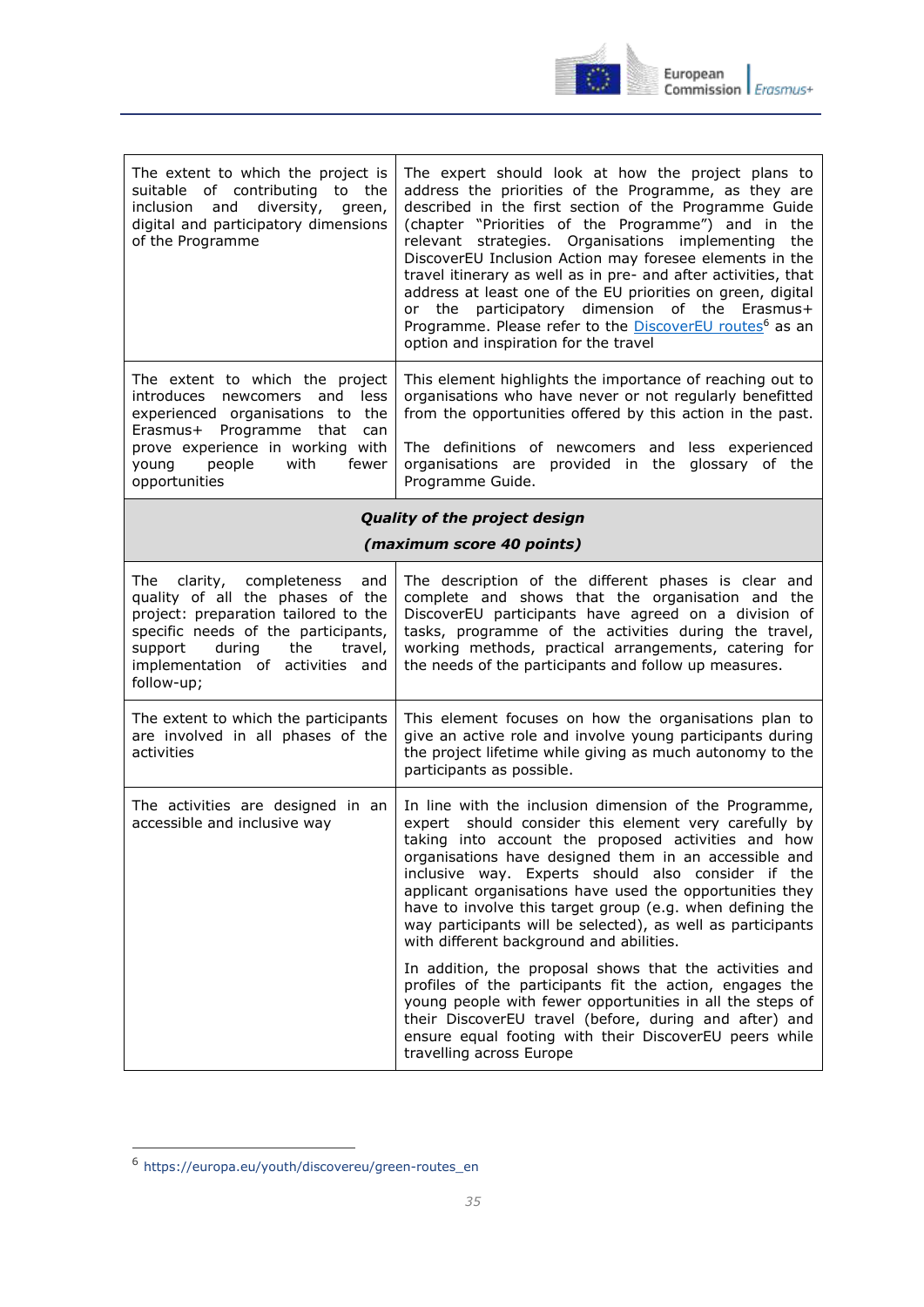

| The quality of arrangements and<br>support for the reflection process,<br>identification<br>the<br>and<br>documentation of the participants'<br>learning outcome, and the use of<br>Youthpass; | This element refers to how the organisations have<br>addressed the issue of participant's learning objectives,<br>how they plan to support the reflection around those,<br>their identification as well as the recognition of their<br>learning outcomes. The fact that - beyond making<br>available the Youthpass certificate to participants - the<br>participating organisations intend to use the Youthpass<br>process and tool to stimulate participants' reflection on<br>their learning process is considered as an element of<br>quality of the project.<br>N.B. the Youthpass for DiscoverEU inclusion action is still<br>under development and might not be available at<br>application stage - experts are, therefore, invited to<br>assess the learning outcomes in a general way until<br>Youthpass for the Inclusion Action is implemented. |  |
|------------------------------------------------------------------------------------------------------------------------------------------------------------------------------------------------|-----------------------------------------------------------------------------------------------------------------------------------------------------------------------------------------------------------------------------------------------------------------------------------------------------------------------------------------------------------------------------------------------------------------------------------------------------------------------------------------------------------------------------------------------------------------------------------------------------------------------------------------------------------------------------------------------------------------------------------------------------------------------------------------------------------------------------------------------------------|--|
| The adequacy and effectiveness of<br>the measures foreseen to ensure<br>and<br>safetv<br>protection<br>of<br>participants;                                                                     | This element focuses on the issue of protection and<br>safety of participants, on how the project plans to<br>address it and on which measures are in place to prevent<br>and reduce risks. Activities must be organised with a high<br>standard of safety and protection for involved<br>In addition, a sufficient number of<br>participants.<br>accompanying people, if needed, will support the young<br>people with fewer opportunities.                                                                                                                                                                                                                                                                                                                                                                                                              |  |
| The extent to which the activities<br>sustainable<br>incorporate<br>and<br>environmental-friendly practices                                                                                    | This element refers both to the content of the project's<br>activities and objectives with a focus on sustainable and<br>environmental-friendly practices, as well as to the<br>practical aspect of maximising the use of funding<br>opportunities offered by the Programme to support<br>environmentally sustainable means of travel.                                                                                                                                                                                                                                                                                                                                                                                                                                                                                                                    |  |
| <b>Quality of project management</b><br>(maximum score 20 points)                                                                                                                              |                                                                                                                                                                                                                                                                                                                                                                                                                                                                                                                                                                                                                                                                                                                                                                                                                                                           |  |
| The<br>quality<br>of<br>the<br>practical<br>arrangements, management<br>and<br>support modalities;                                                                                             | The element focuses on all aspects related to project<br>management and the quality of the measures in place to<br>ensure effective implementation of the project in all its<br>phases.                                                                                                                                                                                                                                                                                                                                                                                                                                                                                                                                                                                                                                                                   |  |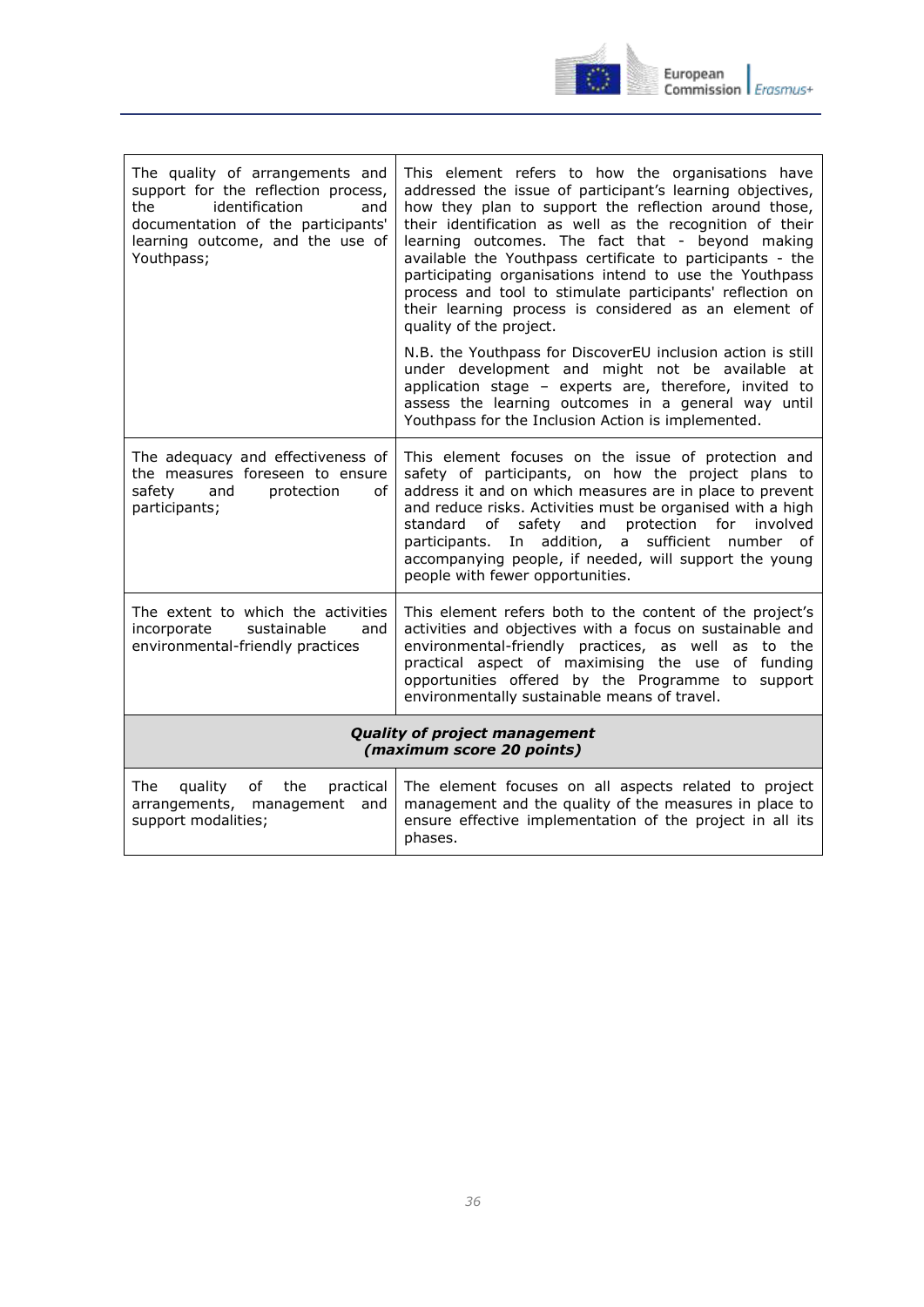

| The quality of the cooperation and<br>communication with other relevant<br>stakeholders if applicable;                                                                  | The proposal should show that the organisations have<br>established and will run a cohesive cooperation with<br>active involvement of all partners and with common goals<br>to be achieved, if applicable.                                                                                                                                                                                                                                                                                  |
|-------------------------------------------------------------------------------------------------------------------------------------------------------------------------|---------------------------------------------------------------------------------------------------------------------------------------------------------------------------------------------------------------------------------------------------------------------------------------------------------------------------------------------------------------------------------------------------------------------------------------------------------------------------------------------|
|                                                                                                                                                                         | The following factors should be taken into consideration<br>during the assessment:                                                                                                                                                                                                                                                                                                                                                                                                          |
|                                                                                                                                                                         | - the level of networking, cooperation and commitment<br>of the organisation with other relevant stakeholders in<br>the project;                                                                                                                                                                                                                                                                                                                                                            |
|                                                                                                                                                                         | - the profile and background of organisations when the<br>nature or target of the activity would necessitate the<br>possession of certain qualifications or activities in<br>certain areas;                                                                                                                                                                                                                                                                                                 |
|                                                                                                                                                                         | - a clear and commonly agreed definition of roles and<br>tasks of each organisation involved in the project,<br>where relevant;                                                                                                                                                                                                                                                                                                                                                             |
|                                                                                                                                                                         | capacity to ensure effective follow-up<br>- the<br>and<br>dissemination of the results achieved through the<br>project;                                                                                                                                                                                                                                                                                                                                                                     |
|                                                                                                                                                                         | - the capacity and expertise of the consortium to support<br>(where needed) staff or learners with special needs or<br>fewer opportunities.                                                                                                                                                                                                                                                                                                                                                 |
| The<br>quality<br>of<br>measures<br>for<br>evaluating the different phases and<br>outcomes of the project;                                                              | The proposal shows that the organisations have put in<br>place measures to evaluate the different phases of the<br>project and to carry out a final evaluation of the activities<br>and their outcomes.                                                                                                                                                                                                                                                                                     |
|                                                                                                                                                                         | The final evaluation will make it possible to assess<br>whether the objectives of the activities/project have been<br>achieved and the expectations of the participating<br>participants<br>organisations<br>and<br>have<br>been<br>met.<br>Besides the final evaluation, the proposal shows that<br>participating<br>organisations<br>will<br>monitor<br>the<br>implementation of the mobility activities to ensure the<br>smooth running of the project and fine-tuning, if<br>necessary. |
| The appropriateness and quality of<br>measures aimed at disseminating<br>the outcomes of the project within<br>outside<br>the<br>participating<br>and<br>organisations. | This element focuses on the organisations have reflected<br>on measures aimed at enhancing the visibility of their<br>project and the visibility of the Erasmus+ Programme in<br>should look also, at how the<br>general. The expert<br>organisation will put in place measures to disseminate<br>and exploit the results of the project, including its<br>learning outcomes for the benefit of all actors involved.                                                                        |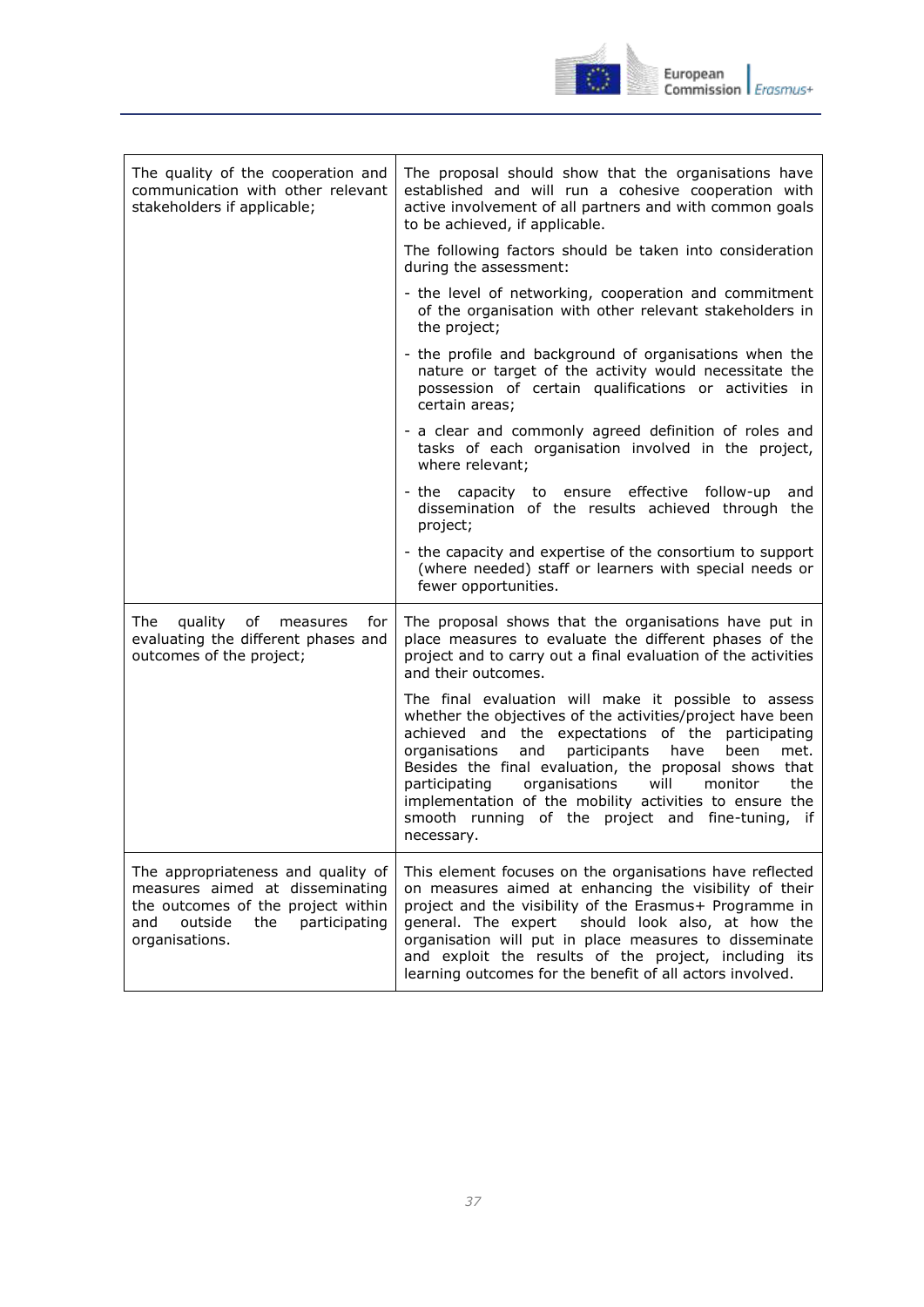

## <span id="page-37-0"></span>**Key Action 2: Partnerships for Cooperation**

## <span id="page-37-1"></span>**Cooperation Partnerships**

| Award criteria as described in the<br><b>Programme Guide</b>                                                                                                                                                                                                                                                                                                                                                                                                                                                                                                                                | <b>Interpretation of award criteria</b>                                                                                                                                                                                                                                                                                                                                                                                                                                                                                                                                                                                                                                                                                                                                                                                                                                                                                                                                                                                                                                                                                                                                                                                                                                                                                                                                                                                                                        |
|---------------------------------------------------------------------------------------------------------------------------------------------------------------------------------------------------------------------------------------------------------------------------------------------------------------------------------------------------------------------------------------------------------------------------------------------------------------------------------------------------------------------------------------------------------------------------------------------|----------------------------------------------------------------------------------------------------------------------------------------------------------------------------------------------------------------------------------------------------------------------------------------------------------------------------------------------------------------------------------------------------------------------------------------------------------------------------------------------------------------------------------------------------------------------------------------------------------------------------------------------------------------------------------------------------------------------------------------------------------------------------------------------------------------------------------------------------------------------------------------------------------------------------------------------------------------------------------------------------------------------------------------------------------------------------------------------------------------------------------------------------------------------------------------------------------------------------------------------------------------------------------------------------------------------------------------------------------------------------------------------------------------------------------------------------------------|
|                                                                                                                                                                                                                                                                                                                                                                                                                                                                                                                                                                                             | Relevance                                                                                                                                                                                                                                                                                                                                                                                                                                                                                                                                                                                                                                                                                                                                                                                                                                                                                                                                                                                                                                                                                                                                                                                                                                                                                                                                                                                                                                                      |
|                                                                                                                                                                                                                                                                                                                                                                                                                                                                                                                                                                                             | (maximum 25 points)                                                                                                                                                                                                                                                                                                                                                                                                                                                                                                                                                                                                                                                                                                                                                                                                                                                                                                                                                                                                                                                                                                                                                                                                                                                                                                                                                                                                                                            |
| The extent to which the proposal<br>is<br>relevant for objectives and priorities of<br>the Action.<br>In, the proposal will be considered as<br>highly relevant if:                                                                                                                                                                                                                                                                                                                                                                                                                         | This element references the objectives of the<br>action as stated in the action's chapter in the<br>Programme Guide. The objectives and overall<br>be<br>framework<br>of<br>each<br>project<br>should<br>complementary with those objectives<br>and<br>address them in a qualitative way.                                                                                                                                                                                                                                                                                                                                                                                                                                                                                                                                                                                                                                                                                                                                                                                                                                                                                                                                                                                                                                                                                                                                                                      |
| - it addresses the priority "inclusion and<br>diversity";<br>- In case of projects managed by the<br>National<br>Agencies<br>Erasmus+<br>at<br>decentralised level: if it addresses one or<br>more "European Priorities in the national<br>context", as announced by the National<br>Agency;<br>- In case of projects submitted by ENGOs<br>in the fields of education, training and<br>youth to the European Education and<br>Culture Executive Agency: the extent to<br>which the applicant runs activities that<br>support the implementation of EU policies<br>in one of these sectors. | Each partnership project must address at least<br>one of the priorities of the action (either of<br>those applying to all Erasmus+ sectors or field-<br>specific), as indicated<br>the<br>section<br>in<br>"Contribution of this action to achieving policy<br>priorities". If the project addresses a priority<br>from those applying to all Erasmus+, the expert<br>should judge whether it clearly proves the<br>impact in the field under which the application<br>has been submitted.<br>In case the project addresses the horizontal<br>priority "Inclusion and diversity in all fields of<br>education, training, youth and sport", it will be<br>considered as highly relevant to the action as it<br>is addressing an area of crucial relevance for<br>the Programme as a whole and in the European<br>context.<br>If the<br>proposal addresses<br>one<br>or<br>more<br>"European priorities in the national context", as<br>announced by the respective National Agency, it<br>will be considered as highly relevant to the<br>action as it is addressing a European issue of<br>particular importance in the national context.<br>NB:<br>If the proposal does not provide<br>convincing<br>evidence<br>that<br>it<br>is is<br>relevant to at least one priority, the<br>expert must score as "Weak" (score<br>between 0-11 points) the award<br>criterion "Relevance of the project"<br>and the whole project must be<br>rejected as a consequence. |
| which<br>the<br>profile,<br>The<br>extent<br>to<br>activities<br>experience<br>and<br>οf<br>the                                                                                                                                                                                                                                                                                                                                                                                                                                                                                             | The expert<br>should consider if the proposal<br>proves that the participating organisations have                                                                                                                                                                                                                                                                                                                                                                                                                                                                                                                                                                                                                                                                                                                                                                                                                                                                                                                                                                                                                                                                                                                                                                                                                                                                                                                                                              |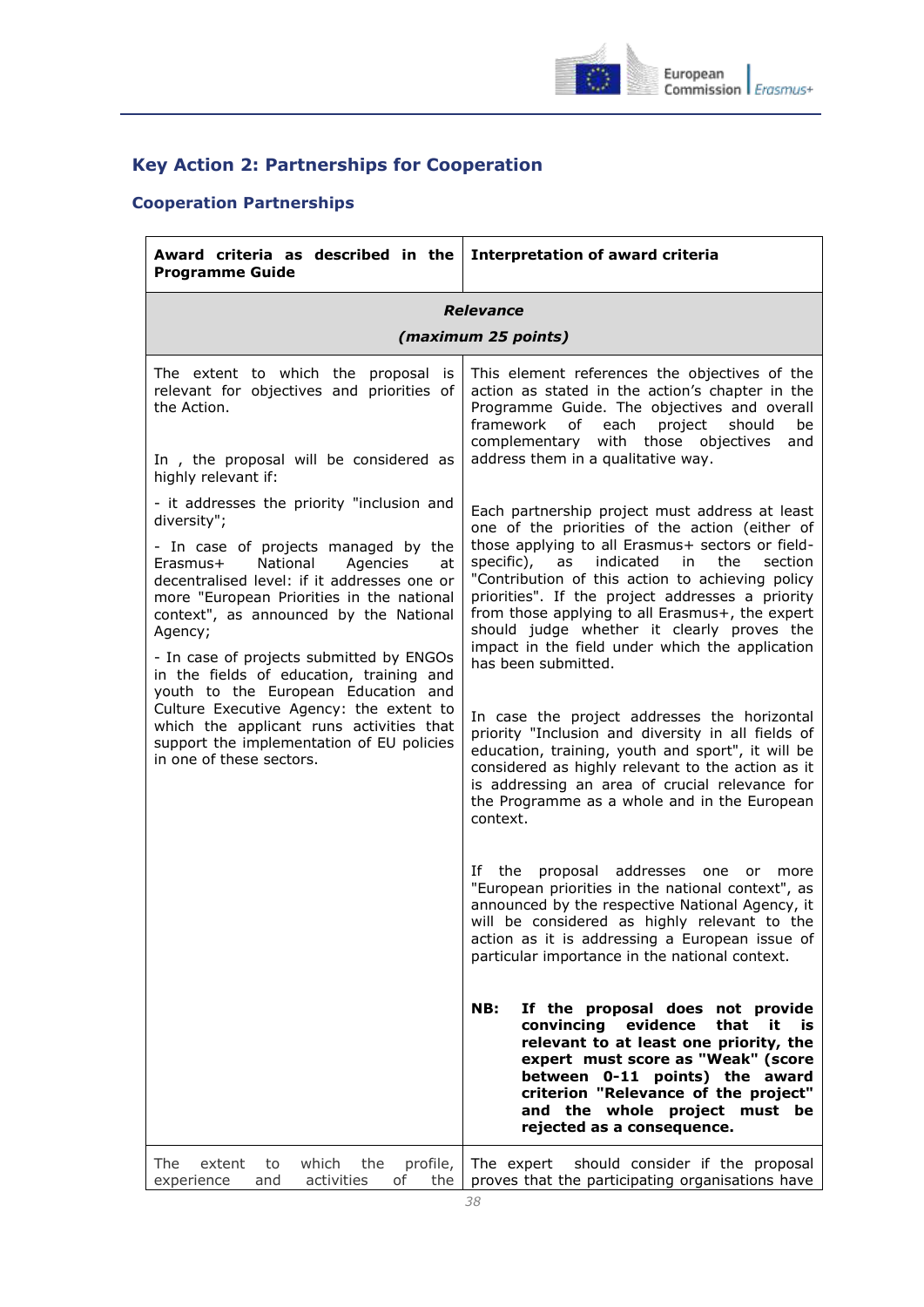

| participating organisations are relevant<br>for the field of the application                                                                                                                                              | already experience in the field, or that its<br>experience in other fields will bring benefit to<br>the field of the application. In the same way,<br>the proposal shows how the area of activity of<br>the participating organisation are related or<br>have the potential to be implemented in the<br>field of application.<br>This element does not concern only the formal<br>or nominal relevance, but is rather linked to<br>practice as evidenced by the expertise of its<br>staff and the nature of the organisation's                                                                                             |
|---------------------------------------------------------------------------------------------------------------------------------------------------------------------------------------------------------------------------|----------------------------------------------------------------------------------------------------------------------------------------------------------------------------------------------------------------------------------------------------------------------------------------------------------------------------------------------------------------------------------------------------------------------------------------------------------------------------------------------------------------------------------------------------------------------------------------------------------------------------|
|                                                                                                                                                                                                                           | everyday activities and previous experience,<br>especially outside of the Erasmus+ programme.                                                                                                                                                                                                                                                                                                                                                                                                                                                                                                                              |
| The extent to which the proposal is based<br>on a genuine and adequate needs analysis                                                                                                                                     | The proposal proves that a solid analysis,<br>drawing on existing knowledge, know-how and<br>practice, has been carried out to identify needs<br>of the target group(s), and organisations.                                                                                                                                                                                                                                                                                                                                                                                                                                |
|                                                                                                                                                                                                                           | The needs identified are relevant for the field<br>under which the proposal was submitted and<br>are clearly linked to those priorities of the<br>Action that the project intends to meet.                                                                                                                                                                                                                                                                                                                                                                                                                                 |
| The extent to which the proposal is<br>suitable for creating synergies between<br>different fields of education, training,<br>youth and sport, or it has potentially a<br>strong impact on one or more of those<br>fields | The project is likely to produce outcomes that<br>may be relevant also for other fields of<br>education, training, youth or sport than the field<br>that is expected to be most impacted by the<br>project.                                                                                                                                                                                                                                                                                                                                                                                                                |
| The extent to which the proposal is<br>innovative                                                                                                                                                                         | The project is likely to produce results that will<br>be innovative for its field in general, or for the<br>geographical context in which the project is<br>implemented. The innovative dimension of a<br>project can relate to the content of the outputs<br>produced by the project, and/or to the<br>processes and working methods applied, and/or<br>to the organisations and persons involved or<br>targeted. For example it will produce something<br>significantly<br>in<br>terms<br>of<br>learning<br>new<br>opportunities, skills development, access to<br>information, recognition of learning outcomes<br>etc. |
| The extent to which the proposal is<br>complementary to other initiatives already<br>carried<br>out<br>the<br>participating<br>by<br>organisations                                                                        | The project will add to the existing knowledge,<br>know-how and/or practices of the organisations<br>and persons involved.                                                                                                                                                                                                                                                                                                                                                                                                                                                                                                 |
|                                                                                                                                                                                                                           | AND/OR:<br>If the application is based on a previous project<br>or existing innovative content, it demonstrates<br>significant added value compared<br>the<br>to<br>previous project results or in terms of new<br>target groups, educational, training or youth<br>activities<br>geographical<br>spread,<br>or<br>and<br>contributes to improving the<br>quality<br>of                                                                                                                                                                                                                                                    |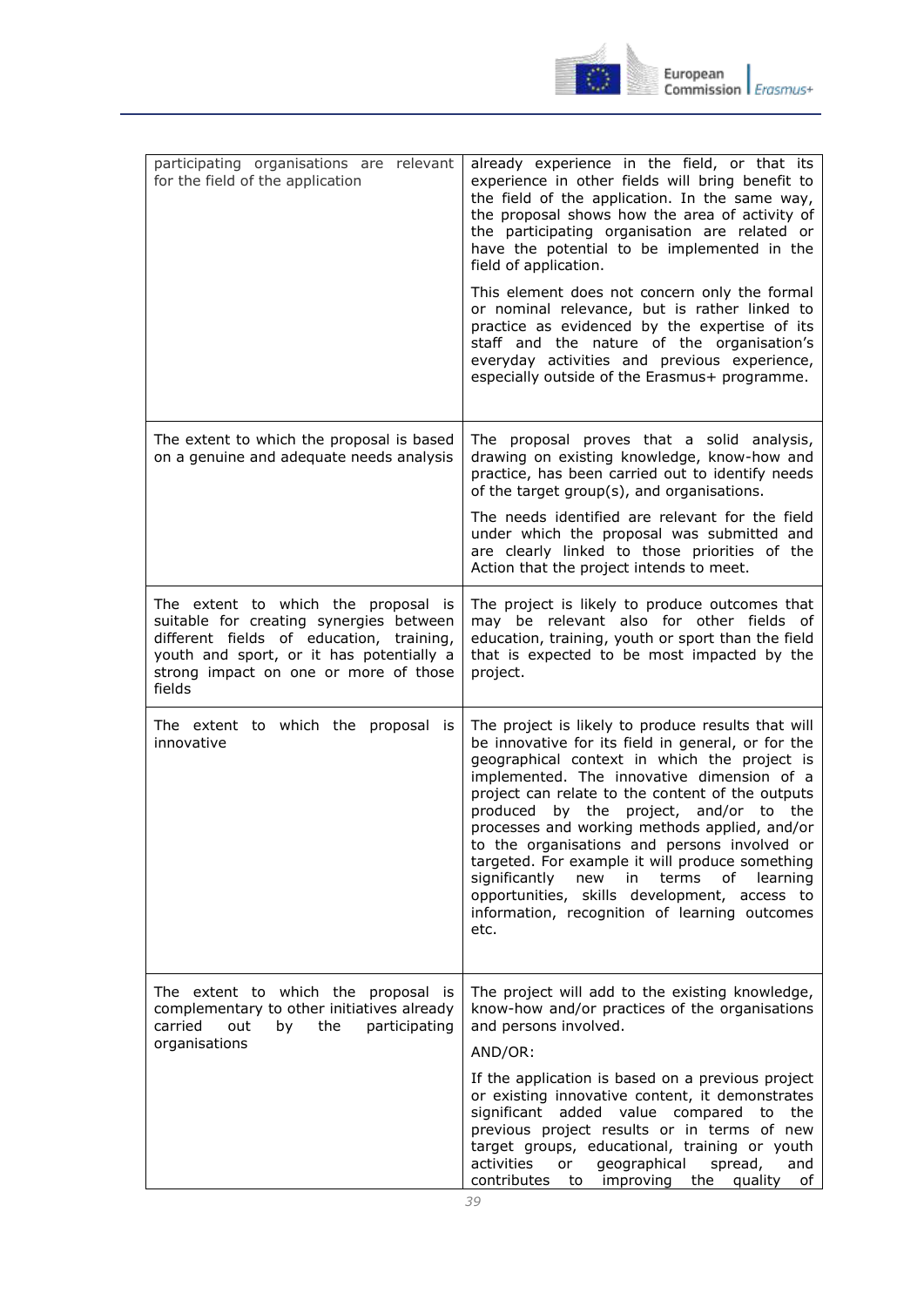

|                                                                                                                                                                                           | teaching/learning training in the countries<br>participating in the project. In so far as the<br>initial developer of these previous results is not<br>participating in the project, the relationship<br>between the participating organisations and the<br>initial developer are transparent and respect<br>pre-existing rights.<br>The proposed innovation or complementarity is<br>proportional to the scale of the project and the<br>experience of the participating organisations.<br>In case of inclusion projects involving staff or<br>learners with fewer opportunities, the level of<br>innovation should be considered in relation to                                                                                                                                                                 |
|-------------------------------------------------------------------------------------------------------------------------------------------------------------------------------------------|-------------------------------------------------------------------------------------------------------------------------------------------------------------------------------------------------------------------------------------------------------------------------------------------------------------------------------------------------------------------------------------------------------------------------------------------------------------------------------------------------------------------------------------------------------------------------------------------------------------------------------------------------------------------------------------------------------------------------------------------------------------------------------------------------------------------|
| The extent to which the proposal brings<br>added value at EU level through results<br>that would not be attained by activities<br>carried out in a single country                         | the possibilities of the target groups involved.<br>The expert should judge if the transnational<br>dimension clearly adds value in terms of project<br>outcomes and if the participating organisations<br>will be able to achieve results that would not be<br>reached by organisations from a single country.                                                                                                                                                                                                                                                                                                                                                                                                                                                                                                   |
| Quality of the project design and implementation<br>(maximum 30 points)                                                                                                                   |                                                                                                                                                                                                                                                                                                                                                                                                                                                                                                                                                                                                                                                                                                                                                                                                                   |
| The extent to which the project objectives<br>are clearly defined, realistic and address<br>needs and goals of the participating<br>organisations and the needs of their<br>target groups | The expert should consider if the objectives of<br>the project are clearly stated and can be<br>achieved taking into account the nature and<br>experience of the partnership. The expert<br>should also take into account if achieving those<br>objectives can lead to positive changes at the<br>level of the organisations.<br>The expert should consider if the proposal<br>identifies and adequately addresses clearly<br>specified needs of the target group of the<br>project, including at a wider scale, not only<br>benefitting participants who directly take part in<br>project activities.                                                                                                                                                                                                            |
| The extent<br>to which<br>the<br>proposed<br>adequate and<br>methodology<br>clear,<br>is<br>feasible                                                                                      | The proposed methodology is realistic and<br>appropriate for producing the expected results.<br>The<br>builds<br>solid<br>methodology<br>on<br>arguments/evidence basis and takes account of<br>existing knowledge and practice.<br>In case of inclusion projects involving staff or<br>participants with fewer opportunities, the<br>proposal<br>shows<br>the<br>that<br>participating<br>organisations will support (where needed) these<br>target groups to participate fully and on equal<br>footing with other staff and participants in the<br>activities.<br>Only for the Youth field: The project is based<br>on non-formal and informal learning methods<br>stimulating creativity, active participation and<br>initiative. A variety of non-formal learning<br>methods and techniques may be applied in |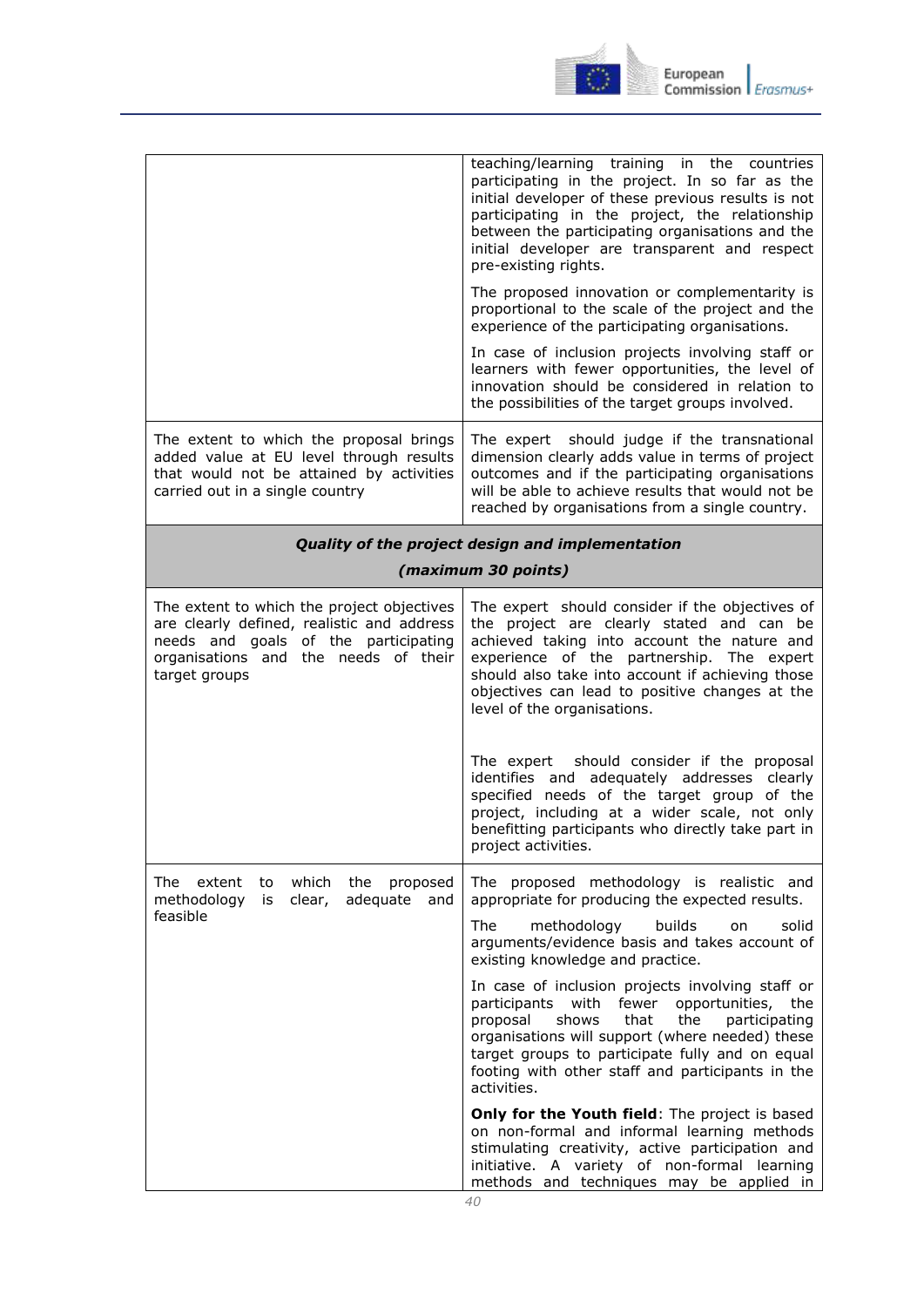

| .ui upean                   |  |
|-----------------------------|--|
| ommission   <i>Erasmus+</i> |  |
|                             |  |

|                                                                                                                                                                                                                    | order to address the different<br>needs<br>of<br>participants and desired outcomes                                                                                                                                                                                                                                                                                                                                                                                                                                         |
|--------------------------------------------------------------------------------------------------------------------------------------------------------------------------------------------------------------------|----------------------------------------------------------------------------------------------------------------------------------------------------------------------------------------------------------------------------------------------------------------------------------------------------------------------------------------------------------------------------------------------------------------------------------------------------------------------------------------------------------------------------|
| The project work plan is clear, complete<br>effective, including<br>and<br>appropriate<br>phases for preparation, implementation<br>and sharing project results                                                    | The proposal shows that all phases of the<br>project have been properly designed in order for<br>the project to realise its objectives and address<br>properly the identified needs.                                                                                                                                                                                                                                                                                                                                       |
|                                                                                                                                                                                                                    | The work plan is clearly defined, comprehensive<br>and realistic.                                                                                                                                                                                                                                                                                                                                                                                                                                                          |
|                                                                                                                                                                                                                    | The project contains a clear and well-planned<br>timetable.                                                                                                                                                                                                                                                                                                                                                                                                                                                                |
|                                                                                                                                                                                                                    | In addition, the grant requested (lump-sum<br>amount) under which the project will fall is<br>coherent with the activities that the applicant<br>wants to implement and the objectives to be<br>reachedIn case of inclusion projects involving<br>participants with fewer opportunities, the<br>proposal<br>shows<br>that<br>the<br>participating<br>organisations will support (where needed) these<br>target groups to participate fully and on equal<br>footing with other staff and participants in the<br>activities. |
| The extent to which the project is cost-<br>effective<br>and<br>allocates<br>appropriate<br>resources to each activity                                                                                             | The proposal provides value for money in terms<br>of the results planned as compared to the grant<br>requested lump sum. The grant requestedlump<br>sum<br>is<br>realistic<br>for<br>good<br>a<br>quality<br>implementation of the planned activities.                                                                                                                                                                                                                                                                     |
|                                                                                                                                                                                                                    | The portion of the grant amount allocated to<br>each project work package and activities,<br>described in the proposal, should be sufficient<br>and adequate to their nature and value.                                                                                                                                                                                                                                                                                                                                    |
|                                                                                                                                                                                                                    | For more information on this aspect, please see<br>section "How to assess the cost-<br>the<br>effectiveness of the project?"                                                                                                                                                                                                                                                                                                                                                                                               |
| The extent to which the project proposes<br>appropriate quality control, monitoring<br>and evaluation measures to ensure that<br>the project implementation is of high<br>quality, completed in time and on budget | The proposal foresees appropriate evaluation<br>and monitoring activities at critical stages of the<br>project, which will allow measuring the progress<br>and quality of the project activities and<br>outcomes, as well as the appropriate use of<br>funds. The quality control measures will allow<br>the project to take any necessary corrective<br>measures in time.                                                                                                                                                 |
| The extent to which the activities are                                                                                                                                                                             | In line with the inclusion dimension of the                                                                                                                                                                                                                                                                                                                                                                                                                                                                                |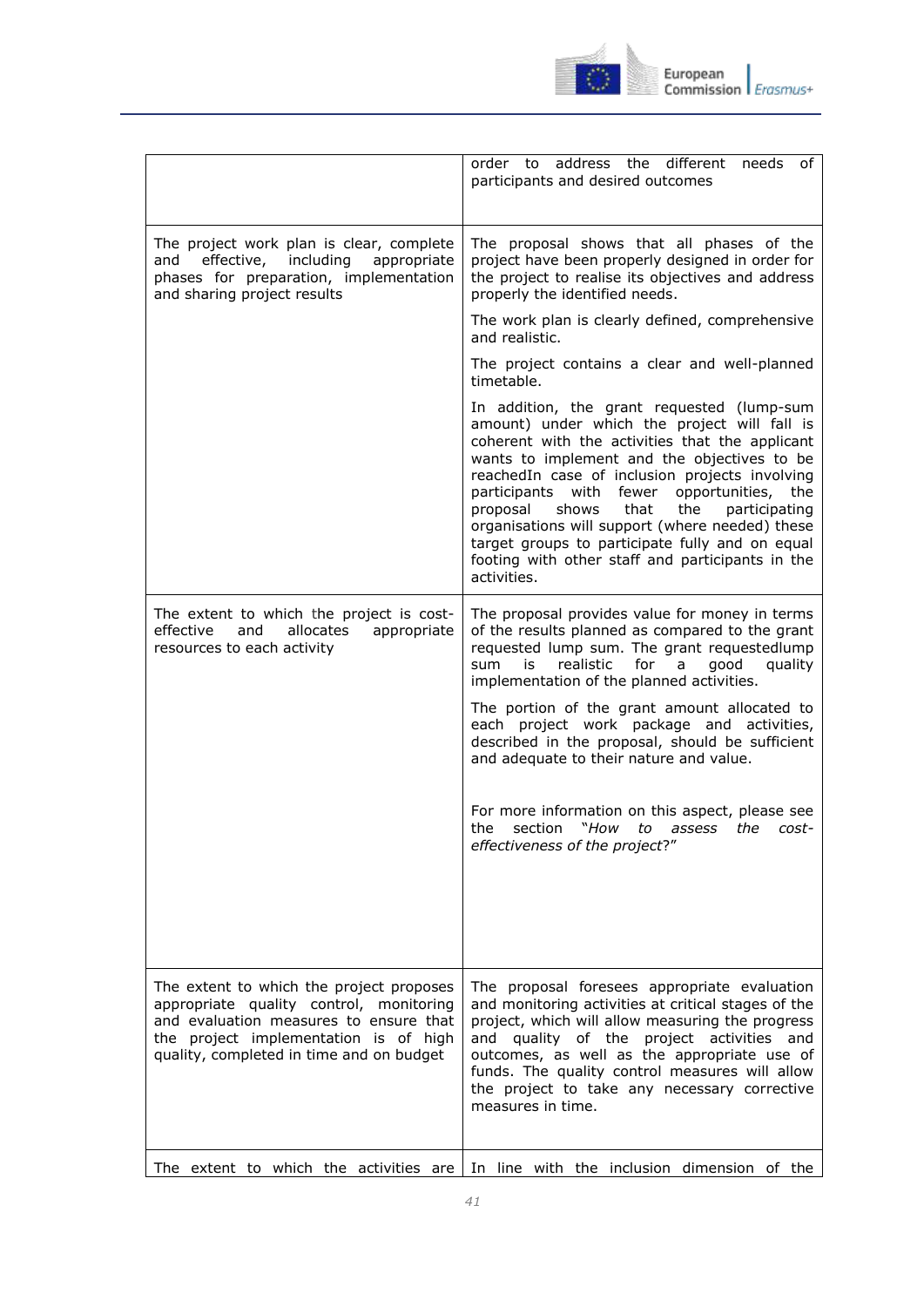

| designed in an accessible and inclusive<br>way and are open to people with fewer<br>opportunities                                                                                                                                                                                                                                                                                                    | Programme, this element highlights the<br>importance of involving participants with fewer<br>opportunities in project activities.<br>The expert should consider whether the design<br>of the activities has the potential to increase the<br>participation of people with fewer opportunities.<br>This implies whether the proposal acknowledges<br>the potential barriers that can hinder their<br>participation and proposes realistic and clear<br>actions to increase it.<br>Another element to be looked at is whether the<br>project target groups of people with fewer                          |
|------------------------------------------------------------------------------------------------------------------------------------------------------------------------------------------------------------------------------------------------------------------------------------------------------------------------------------------------------------------------------------------------------|--------------------------------------------------------------------------------------------------------------------------------------------------------------------------------------------------------------------------------------------------------------------------------------------------------------------------------------------------------------------------------------------------------------------------------------------------------------------------------------------------------------------------------------------------------------------------------------------------------|
|                                                                                                                                                                                                                                                                                                                                                                                                      | opportunities are well identified as well as<br>whether the ways to reach out to them and<br>engage them are clearly defined.                                                                                                                                                                                                                                                                                                                                                                                                                                                                          |
| which<br>the<br>The<br>extent to<br>project<br>incorporates the use of digital tools and<br>learning methods to complement their<br>physical activities, and to improve the<br>cooperation<br>between<br>partner<br>organisations.                                                                                                                                                                   | This element refers both to the concrete ways in<br>which digital tools and learning methods are<br>included in the cooperation and the proposed<br>activities, and to the way participants will<br>benefit from blended forms of activities, thus<br>increasing the<br>digital competences<br>and<br>readiness of beneficiaries and participants.                                                                                                                                                                                                                                                     |
| If<br>online<br>Erasmus+<br>platforms<br>are<br>available in the field(s) of the participating<br>organisations: the extent to which the<br>project makes use of Erasmus+ online<br>platforms (eTwinning, EPALE,<br>School<br>Education<br>Gateway, European<br>Youth<br>Portal, EU Youth Strategy Platform) as<br>tools for preparation, implementation and<br>follow-up of the project activities. | If applicable, experts should further assess if<br>proposal clearly describes<br>the<br>how<br>the<br>Erasmus+ online platforms have been used to<br>prepare the project or includes concrete and<br>realistic plans to use these platforms in the<br>future for project preparation, implementation<br>or follow-up.                                                                                                                                                                                                                                                                                  |
| way and incorporates green practices in<br>different project phases                                                                                                                                                                                                                                                                                                                                  | The project is designed in an eco-friendly $\vert$ Under this element, the expert should take into<br>consideration the extent to which the project<br>has the potential to raise awareness about<br>environmental and climate change challenges.<br>project and activities design enable<br>The<br>behavioural changes for individual preferences,<br>habits<br>consumption<br>and<br>lifestyles,<br>by<br>implementing ecological practices (e.g. save<br>resources, reduce energy use and waste,<br>compensate carbon footprint emissions, opt for<br>sustainable food and mobility choices, etc.). |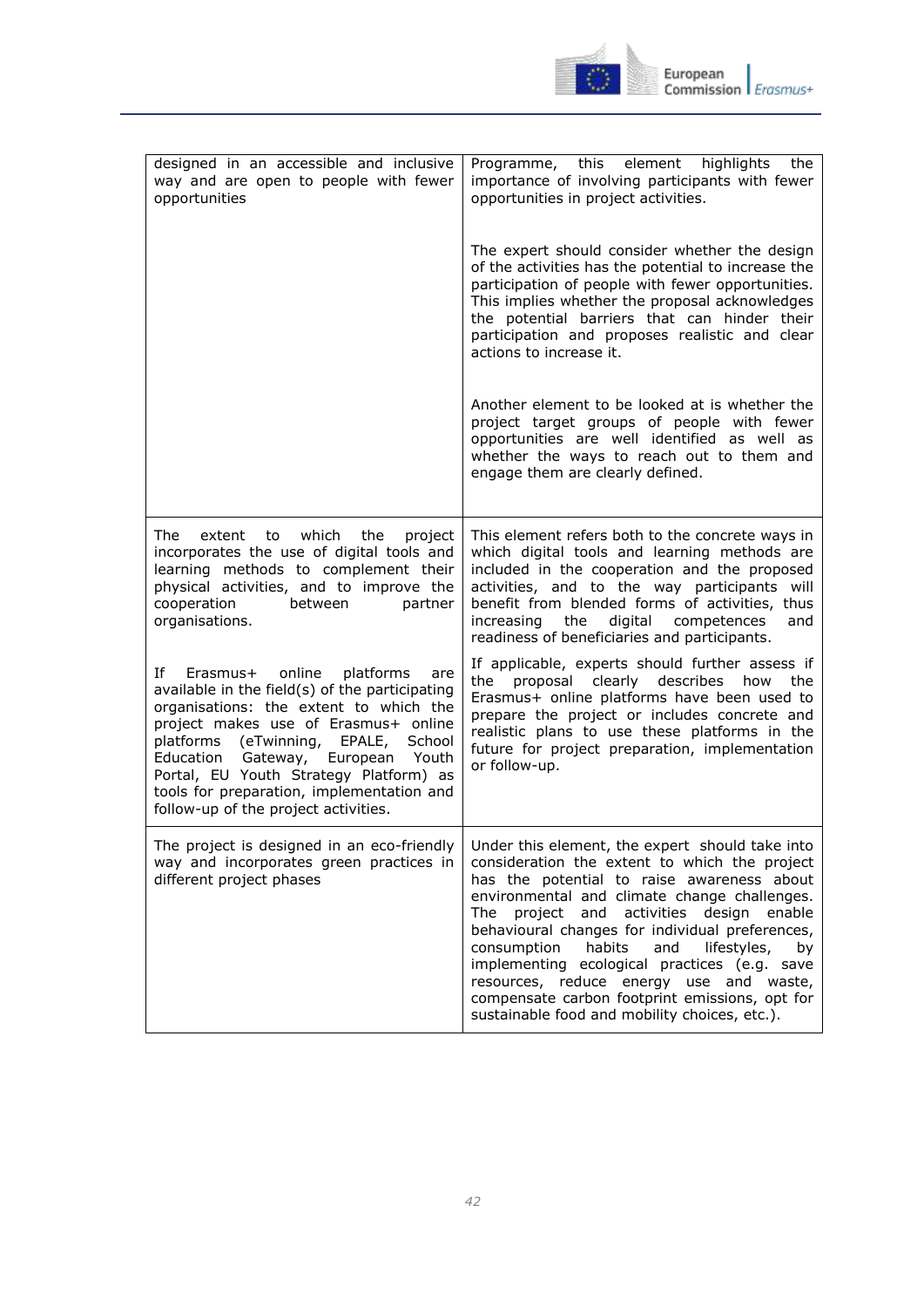

| If the project plans training, teaching<br>or learning activities:<br>the extent to which these activities are<br>appropriate to the project's aims<br>and<br>involve the appropriate profile<br>and<br>number of participants.<br>The quality of practical arrangements,<br>management and support modalities in<br>learning, teaching and training activities. | In case transnational teaching, training or<br>learning activities are proposed,<br>these<br>contribute directly to the objectives of the<br>project and are strongly embedded in the<br>project logic as a whole. The proposal proves<br>that the teaching, training or learning activities<br>in a specific field are embedded in a coherent<br>package of activities. The teaching, training or<br>learning activities proposed are of the<br>appropriate volume, bring an added value and<br>will have a direct impact on the achievement of<br>the project results. |
|------------------------------------------------------------------------------------------------------------------------------------------------------------------------------------------------------------------------------------------------------------------------------------------------------------------------------------------------------------------|--------------------------------------------------------------------------------------------------------------------------------------------------------------------------------------------------------------------------------------------------------------------------------------------------------------------------------------------------------------------------------------------------------------------------------------------------------------------------------------------------------------------------------------------------------------------------|
|                                                                                                                                                                                                                                                                                                                                                                  | The teaching, training or learning activities are<br>well conceived, i.e. the proposal demonstrates<br>good quality management, support and practical<br>arrangements, selection and preparation of<br>participants, training, teaching or learning<br>agreements, monitoring of teaching, training or<br>learning activities, ensuring the safety of<br>participants.                                                                                                                                                                                                   |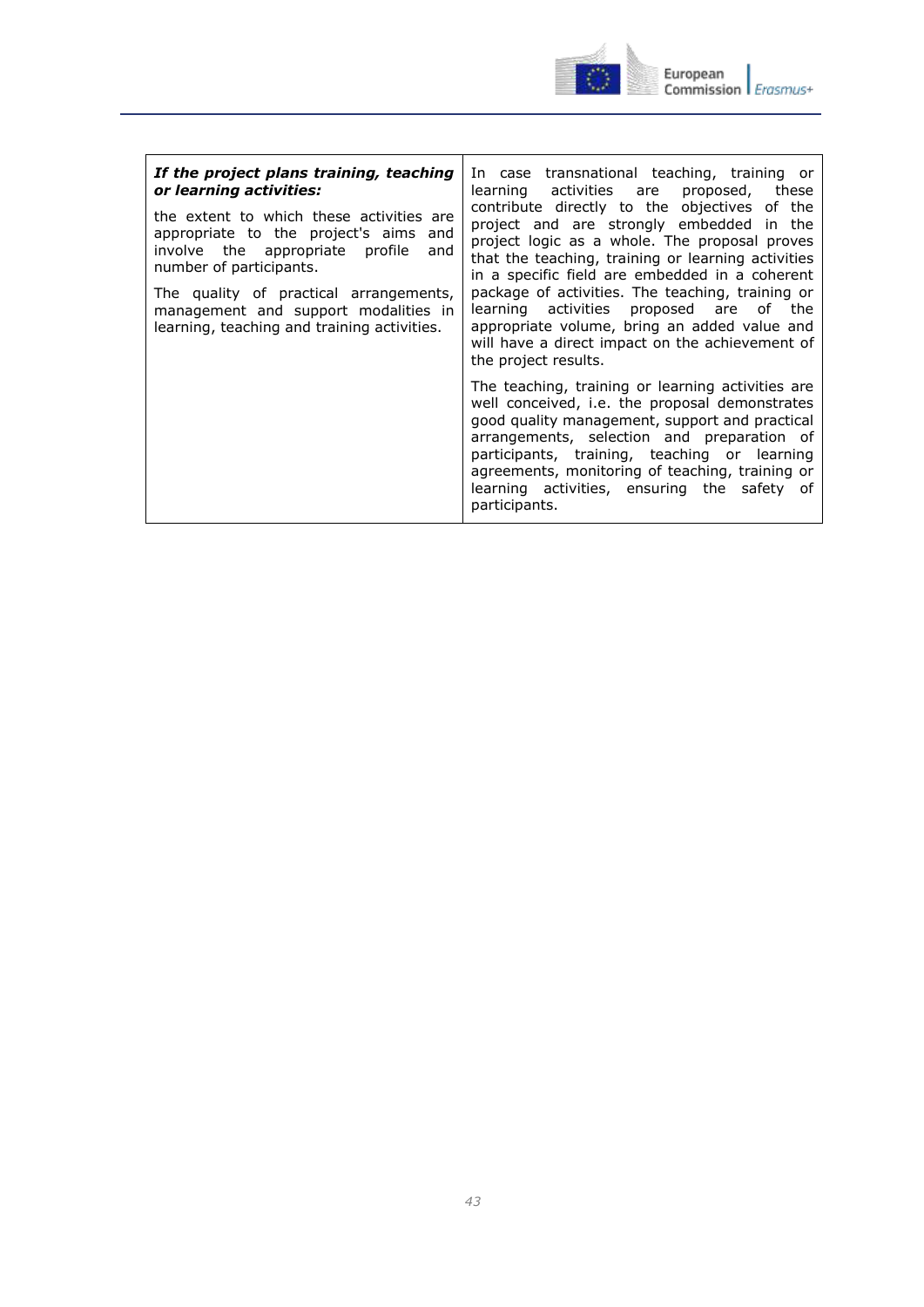

#### *If the project plans training, teaching or learning activities:*

The quality of arrangements for the recognition and validation of participants' learning outcomes, in line with European transparency and recognition tools and principles.

In case transnational teaching, training or learning activities are proposed, relevant transparency and recognition tools and/or policy approaches developed in the framework of policy cooperation at European level will be used for recognising and validating the learning outcomes of participants, such as: European / national qualifications frameworks; European framework of key competences and the European guidelines for the validation of nonformal and informal learning.

**Only for the Adult Education field**: The proposal comprises the necessary measures to facilitate the validation of non-formal and informal learning and its permeability with formal education pathways. Recommended EU recognition tool for adult education staff: Europass.

If the proposal provides for long-term teaching, training or learning activities of staff, it should describe the measures put in place for ensuring the quality of the mobility activities, comprising 1) preparation including linguistic and subject preparation before and during the mobility and 2) support to and monitoring of participants during their mobility by the sending and/or hosting organisation.

**Only for the School Education field**: The proposal clearly describes how the learning outcomes of participating pupils and school staff will be recognised/validated within the context of the school and the curriculum. Recommended EU recognition tool for school education staff and pupils: Europass.

If the project includes activities for pupils, these activities are integrated into the curriculum and contribute to achieve defined learning goals.

**Only for the VET field:** The learning outcomes are recognised/validated following the same arrangements and criteria used in mobility activities under Key Action 1. Recommended recognition tools: ECVET, Europass.

**Only for the Higher Education field**: The learning outcomes are recognised/validated following the same arrangements and criteria used in mobility activities under Key Action 1, in line with the Erasmus Charter for Higher Education (ECHE). Recommended recognition tool: ECTS.

*44* through the use of Youthpass.**Only for the Youth field: Learning outcomes** are recognised following the same arrangements and criteria used in mobility activities under Key Action 1, and notably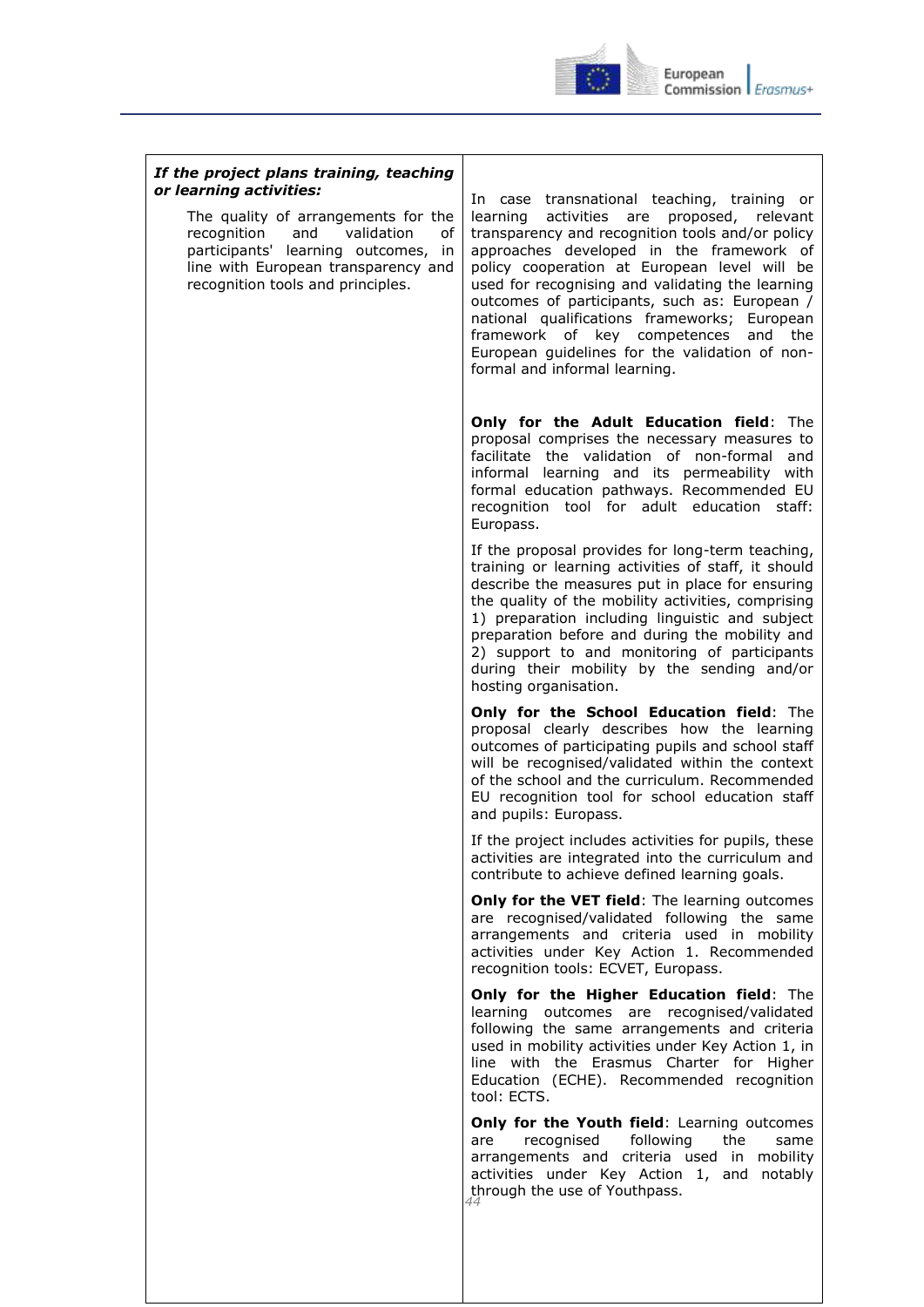

|                                                                                                                                                                                               | Quality of the partnership and the cooperation arrangements<br>(maximum 20 points)                                                                                                                                                                                                                                                                                                                                                                                                                                                                                                                                                                    |
|-----------------------------------------------------------------------------------------------------------------------------------------------------------------------------------------------|-------------------------------------------------------------------------------------------------------------------------------------------------------------------------------------------------------------------------------------------------------------------------------------------------------------------------------------------------------------------------------------------------------------------------------------------------------------------------------------------------------------------------------------------------------------------------------------------------------------------------------------------------------|
| The extent to which the project involves                                                                                                                                                      | Taking into account the nature of the project<br>and its expected impact, the participating<br>organisations have the skills and competences<br>required to ensure that the work programme<br>can be implemented efficiently, effectively and<br>professionally.                                                                                                                                                                                                                                                                                                                                                                                      |
| of participating<br>appropriate<br>mix<br>an<br>organisations in terms of profile, past<br>experience in the Programme<br>and<br>expertise to successfully complete all<br>project objectives | The proposal concretely identifies which skills,<br>experiences, expertise<br>and<br>management<br>support each of the participating organisations<br>will make available to implement all aspects of<br>the project proposed.                                                                                                                                                                                                                                                                                                                                                                                                                        |
|                                                                                                                                                                                               | The proposal shows that the participating<br>organisations have established and will run a<br>cohesive consortium with active involvement of<br>all partners and with common goals to be<br>achieved.                                                                                                                                                                                                                                                                                                                                                                                                                                                 |
|                                                                                                                                                                                               | In this respect, the following factors should be<br>taken into consideration during the assessment:                                                                                                                                                                                                                                                                                                                                                                                                                                                                                                                                                   |
|                                                                                                                                                                                               | the level of networking, cooperation and<br>commitment<br>of<br>each<br>participating<br>organisation in the project;<br>• the profile and background of participating<br>organisations when the nature or target of<br>the activity would necessitate the possession<br>of certain qualifications;<br>• the capacity of the consortium to ensure<br>effective implementation, follow-up<br>and<br>dissemination of the results achieved through<br>the project.<br>• in case of inclusion projects, the capacity and<br>expertise of the consortium to support (where<br>needed) the participation of staff or learners<br>with fewer opportunities. |
|                                                                                                                                                                                               | There is a clear and commonly agreed definition<br>and an appropriate distribution of roles and<br>tasks and a balanced participation and input of<br>the<br>participating<br>organisations<br>the<br>in<br>implementation of the work programme, taking<br>into account the complementary competencies,<br>the nature of the activities and the know-how of<br>the partners involved.                                                                                                                                                                                                                                                                |
|                                                                                                                                                                                               | If it is necessary for the project's success to use<br>expertise of organisations from different fields,<br>and/or the project intends to impact more than<br>one field of education, training and youth,<br>relevant organisations of all concerned fields                                                                                                                                                                                                                                                                                                                                                                                           |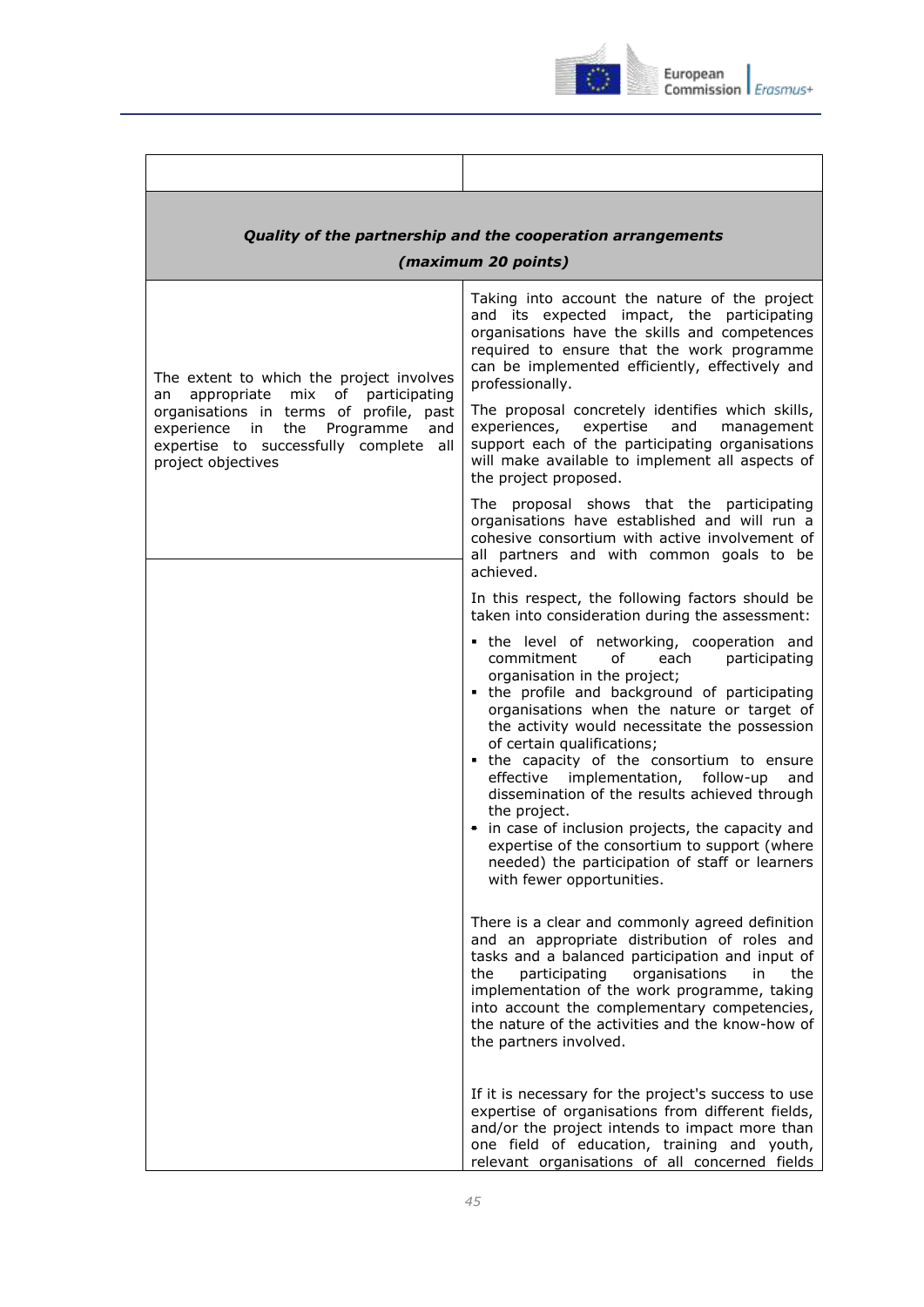

|                                                                                                                                                                                                                                                                                                                                                                                                                         | participate in the project.                                                                                                                                                                                                                                                                                                                                                                                                                                                                                                                                                                                 |
|-------------------------------------------------------------------------------------------------------------------------------------------------------------------------------------------------------------------------------------------------------------------------------------------------------------------------------------------------------------------------------------------------------------------------|-------------------------------------------------------------------------------------------------------------------------------------------------------------------------------------------------------------------------------------------------------------------------------------------------------------------------------------------------------------------------------------------------------------------------------------------------------------------------------------------------------------------------------------------------------------------------------------------------------------|
|                                                                                                                                                                                                                                                                                                                                                                                                                         | The proposal demonstrates convincingly why<br>the participation of the organisations from<br>different fields of education, training, youth<br>and/or other socio-economic sectors is best<br>suited to produce the outputs that respond to<br>the identified needs.                                                                                                                                                                                                                                                                                                                                        |
| The extent to which the project involves<br>and<br>experienced<br>newcomers<br>less<br>organisations to the Action                                                                                                                                                                                                                                                                                                      | The proposal includes one or more participating<br>organisations that are newcomers to this action<br>or<br>that are considered<br>less<br>experienced<br>organisations,<br>and on which<br>the impact<br>expected from the participation in the project<br>would be particularly high.                                                                                                                                                                                                                                                                                                                     |
|                                                                                                                                                                                                                                                                                                                                                                                                                         | According to the Glossary of the Erasmus+<br>Programme Guide, a newcomer organisation is<br>any organisation or institution that has not<br>previously received support in a given type of<br>action supported by this Programme or its<br>predecessor programme either as a coordinator<br>or a partner. When it comes to less experienced<br>organisations, the Programme Guide defines<br>them as any organisation or institution that has<br>not received support in a given type of action<br>supported by this Programme or its predecessor<br>programme more than twice in the last seven<br>years." |
| The<br>extent to which the<br>proposed<br>allocation of tasks demonstrates the<br>commitment and active contribution of all<br>participating organisations                                                                                                                                                                                                                                                              | The expert should consider if there is a clear<br>definition and an appropriate distribution of<br>roles and tasks. Balanced participation of the<br>participating<br>organisations<br>in<br>the<br>implementation<br>of the work<br>programme,<br>according to the nature of the activities and the<br>of the partners<br>experience<br>involved,<br>İS.<br>expected.                                                                                                                                                                                                                                      |
| effective mechanisms for coordination and<br>communication between the participating<br>organisations, as well as with other<br>relevant stakeholders                                                                                                                                                                                                                                                                   | The extent to which the proposal includes   Under this element, experts need to look into<br>how the methods of project coordination and<br>means of communication are described in the<br>proposal. These should be clearly defined and<br>appropriate for the project to ensure a good<br>cooperation<br>between the<br>participating<br>organisations.                                                                                                                                                                                                                                                   |
| If applicable, the extent to which the<br>involvement<br>of<br>participating<br>a<br>organisation from a third country not<br>associated to the Programme brings an<br>essential added value to the project (if<br>this condition is not fulfilled,<br>the<br>participating organisation from a third<br>country not associated to the Programme<br>will be excluded from the project proposal<br>at assessment stage). | The participation of organisations from third<br>countries not associated to the Programme<br>provides genuine added value to the project<br>because of the specific skills, experiences or<br>expertise that these organisations bring to the<br>project and that prove to be essential for the<br>achievement of the project's objectives and/or<br>to ensure a significantly higher quality of the<br>project outputs.                                                                                                                                                                                   |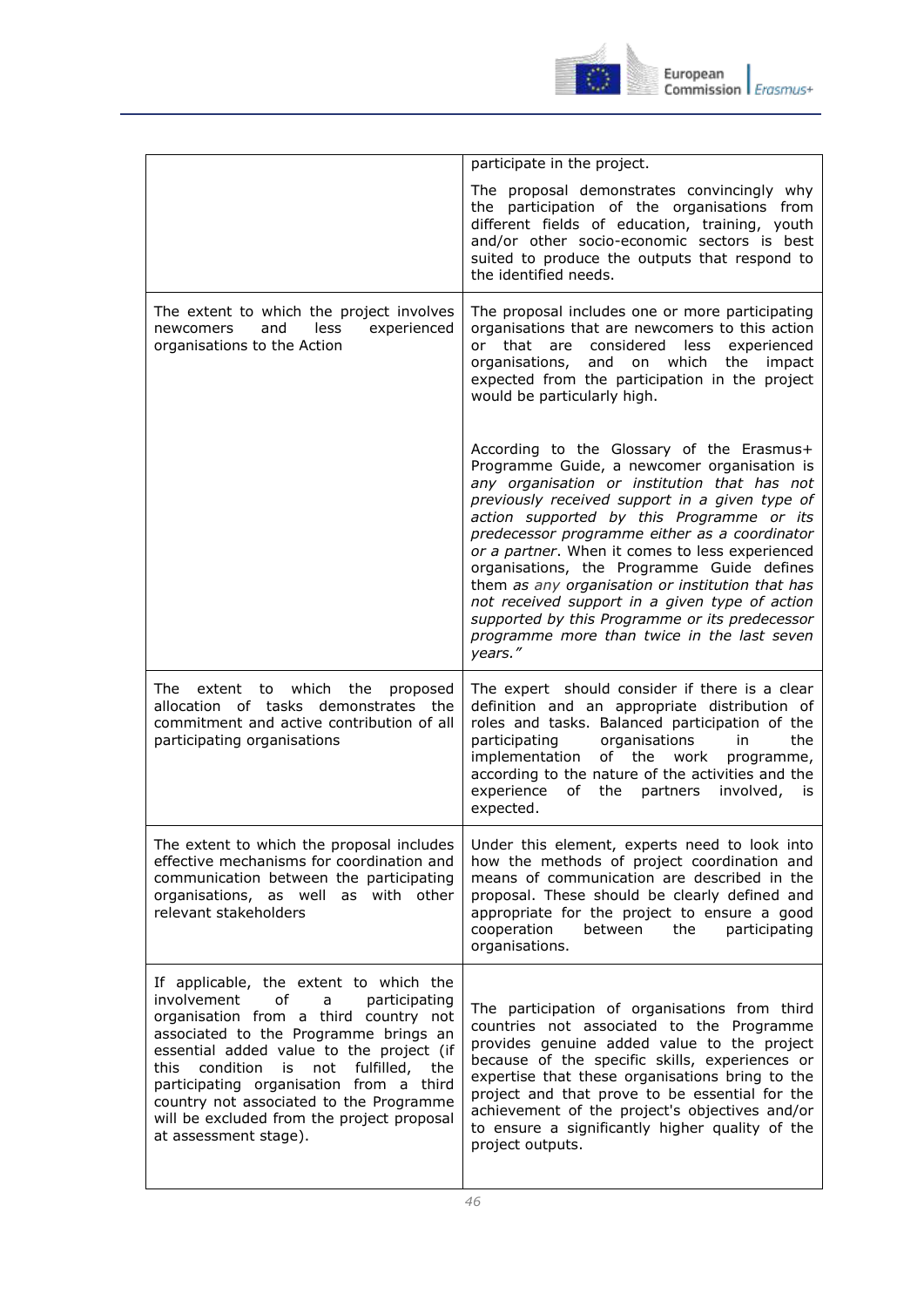

|                                                                                                                                                                                                     | If the proposal does not provide<br>NB:<br>convincing evidence of such added value of<br>a third country not associated to the<br>Programme organisation's participation in<br>the project, the latter will be proposed for<br>removal from the project proposal at<br>stage.<br>The<br>expert<br>shall<br>assessment<br>continue the assessment process of the<br>proposal without the participation of such<br>partner and complete the assessment even<br>without the participation of the third<br>country not associated to the Programme<br>organisation. |
|-----------------------------------------------------------------------------------------------------------------------------------------------------------------------------------------------------|-----------------------------------------------------------------------------------------------------------------------------------------------------------------------------------------------------------------------------------------------------------------------------------------------------------------------------------------------------------------------------------------------------------------------------------------------------------------------------------------------------------------------------------------------------------------|
|                                                                                                                                                                                                     | <b>Impact</b>                                                                                                                                                                                                                                                                                                                                                                                                                                                                                                                                                   |
|                                                                                                                                                                                                     | (maximum score 25 points)                                                                                                                                                                                                                                                                                                                                                                                                                                                                                                                                       |
| The extent to which the project proposal<br>includes concrete and logical steps to<br>integrate the project results in the regular<br>work of participating organisations                           | Considering the proposed activities and project<br>objectives, the expert should judge how<br>specific, clear and effective are the partnership's<br>proposals for integrating the achieved results in<br>the partner organisations' daily work.                                                                                                                                                                                                                                                                                                                |
| The extent to which the project has the<br>potential<br>positively<br>to<br>impact<br>its<br>participants<br>participating<br>and<br>organisations, as well as their wider<br>communities           | The project is likely to have a substantial<br>positive<br>the<br>impact<br>participating<br>on<br>organisations and on their staff and/or learners.                                                                                                                                                                                                                                                                                                                                                                                                            |
|                                                                                                                                                                                                     | The impact of the project on the participants<br>and organisations involved is likely to occur<br>during and remain after the lifetime of the<br>project.                                                                                                                                                                                                                                                                                                                                                                                                       |
|                                                                                                                                                                                                     | The proposal demonstrates which benefits<br>(trans-national, interdisciplinary, cross-field) the<br>proposed cooperation brings to the partners -<br>also in the long run, after Erasmus+ funding,<br>how<br>contributes<br>it<br>to<br>the<br>e.g.<br>internationalisation<br>0f<br>the<br>strategies<br>participating organisations.                                                                                                                                                                                                                          |
| results have the potential to be used<br>outside the organisations participating in<br>the project during and after the project<br>lifetime, and at local, regional, national or<br>European level; | The extent to which the expected project $\vert$ The project results have the potential to be<br>transferred and exploited in other European<br>countries.                                                                                                                                                                                                                                                                                                                                                                                                      |
|                                                                                                                                                                                                     | The proposal identifies relevant stakeholders,<br>including policymakers at the most appropriate<br>level, whether local, regional, national and/or<br>European.                                                                                                                                                                                                                                                                                                                                                                                                |
|                                                                                                                                                                                                     | Taking due account of the scope and size of the<br>project:                                                                                                                                                                                                                                                                                                                                                                                                                                                                                                     |
|                                                                                                                                                                                                     | it is likely to have a positive impact at local,<br>regional, national and/or European level;                                                                                                                                                                                                                                                                                                                                                                                                                                                                   |
|                                                                                                                                                                                                     | $\qquad \qquad -$<br>it<br>is<br>likely<br>to<br>lead<br>to<br>innovative<br>developments<br>at system level and/or<br>provide useful input to policy developments;                                                                                                                                                                                                                                                                                                                                                                                             |
|                                                                                                                                                                                                     | it shows potential for scalability<br>and<br>$\qquad \qquad \blacksquare$<br>synergies<br>with other Erasmus+ actions<br>and/or other European Programmes.                                                                                                                                                                                                                                                                                                                                                                                                      |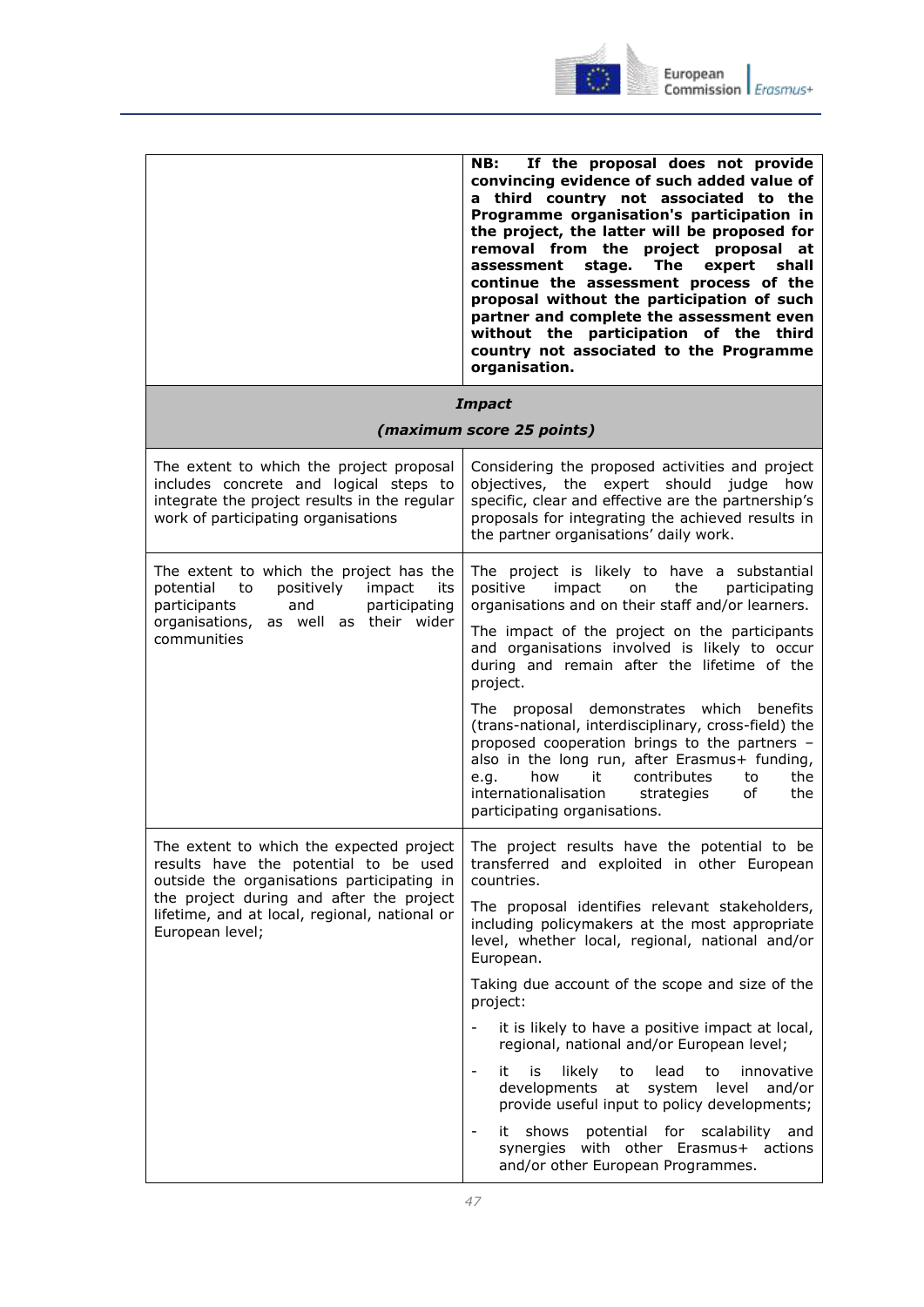

| The project proposal includes concrete<br>and effective steps to make the results of<br>the project known within the participating<br>organisations, to share the results with<br>other organisations and the public, and to<br>publicly acknowledge the European Union<br>funding. | The proposal identifies the project results that<br>can be transferred to the relevant target<br>groups.                                                                                                                                                                         |
|-------------------------------------------------------------------------------------------------------------------------------------------------------------------------------------------------------------------------------------------------------------------------------------|----------------------------------------------------------------------------------------------------------------------------------------------------------------------------------------------------------------------------------------------------------------------------------|
|                                                                                                                                                                                                                                                                                     | An appropriate and effective set of measures<br>and tools will be used to reach the target groups<br>for dissemination.                                                                                                                                                          |
| -if relevant, the extent to which the<br>proposal describes how the materials,<br>documents and media produced will be<br>made freely available and promoted<br>through open licences, and does not<br>contain disproportionate limitations;                                        | The planned dissemination and exploitation<br>activities will ensure an optimal use of the<br>results at local, regional, national<br>and/or<br>European level depending on the scope and size<br>of the project.                                                                |
|                                                                                                                                                                                                                                                                                     | In each of the participating organisations<br>specific and adequate resources are allocated to<br>the dissemination activities.                                                                                                                                                  |
|                                                                                                                                                                                                                                                                                     | If the project foresees tangible results and<br>deliverables, participating organisations<br>will<br>allow open access to materials, documents and<br>media produced within the project.                                                                                         |
|                                                                                                                                                                                                                                                                                     | If the proposal foresees limitations to open<br>access, they are not disproportionate and will<br>not significantly affect the dissemination and<br>possible impact of the project.                                                                                              |
|                                                                                                                                                                                                                                                                                     | Only for the Adult Education and VET<br>fields: If relevant, the proposal explains if and<br>how EPALE will be used to increase the impact<br>of the project and support the dissemination of<br>the project results, in addition to the use of the<br>Erasmus+ Project Results. |
|                                                                                                                                                                                                                                                                                     | Only for the School Education field: The<br>proposal explains if and how eTwinning and/or<br>School Education Gateway will be used to<br>support the dissemination of the project results,<br>in addition to the use of the Erasmus+ Project<br>Results Platform.                |
|                                                                                                                                                                                                                                                                                     |                                                                                                                                                                                                                                                                                  |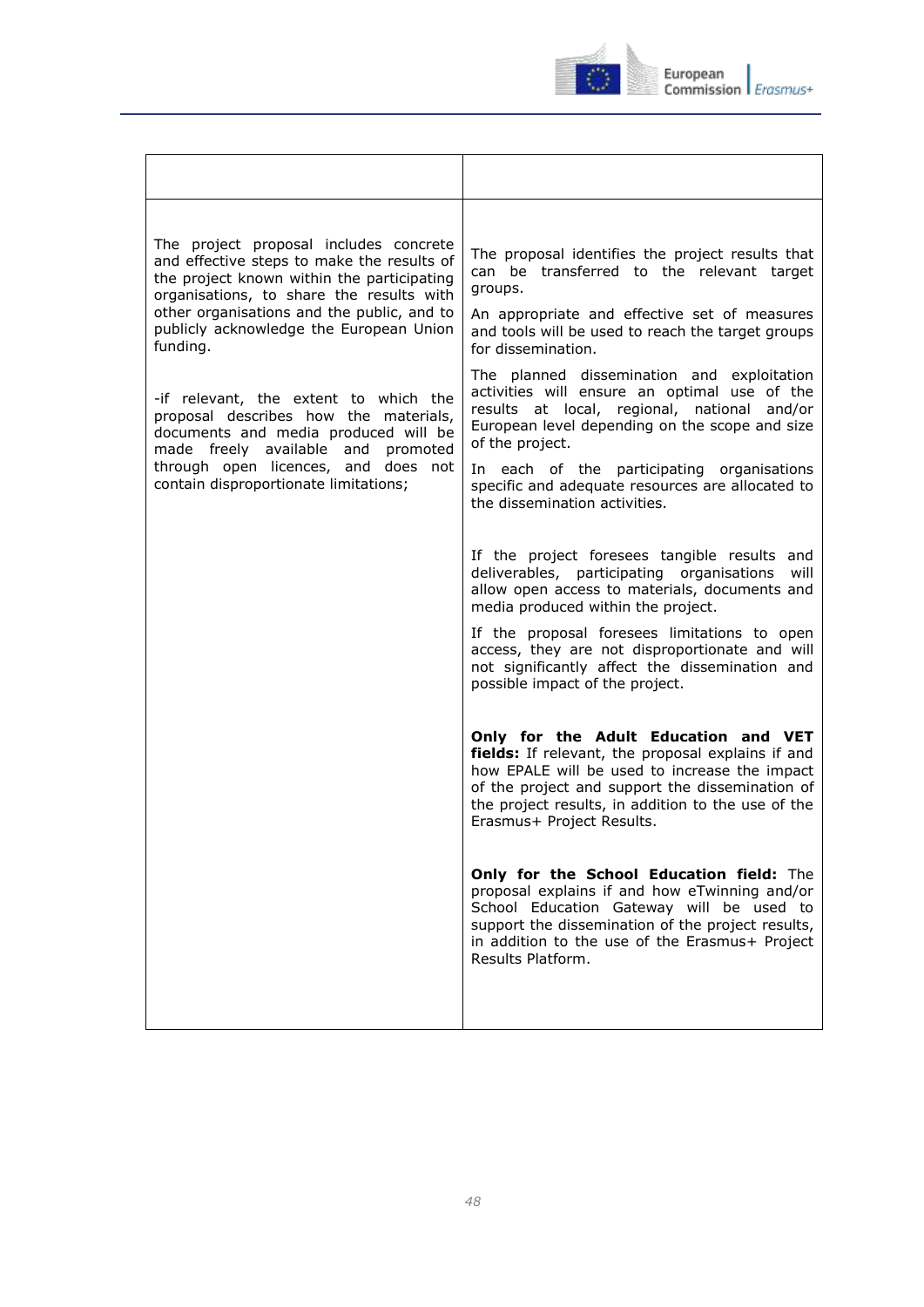

| The project proposal includes concrete<br>and effective steps to<br>ensure<br>the<br>sustainability of the project, its capacity to<br>continue having an impact and producing<br>results after the EU grant has been used<br>up. | The project is placed in a perspective that goes<br>beyond the project period. It plans to achieve a<br>multiplier effect and sustainable impact that are<br>within its reach considering the scope and size<br>of the project.<br>If relevant for the type of project, its results will<br>be integrated in the management / pedagogical<br>framework of the participating organisations.<br>If relevant for the type of project, the<br>participating organisations have the intention<br>and are able to attract external co-funding or<br>other support from diverse sources to ensure<br>sustainability of the activities developed by the |
|-----------------------------------------------------------------------------------------------------------------------------------------------------------------------------------------------------------------------------------|-------------------------------------------------------------------------------------------------------------------------------------------------------------------------------------------------------------------------------------------------------------------------------------------------------------------------------------------------------------------------------------------------------------------------------------------------------------------------------------------------------------------------------------------------------------------------------------------------------------------------------------------------|
|                                                                                                                                                                                                                                   | project and continued use of outputs and<br>results.                                                                                                                                                                                                                                                                                                                                                                                                                                                                                                                                                                                            |
|                                                                                                                                                                                                                                   | <b>Only for the School Education field:</b>                                                                                                                                                                                                                                                                                                                                                                                                                                                                                                                                                                                                     |
|                                                                                                                                                                                                                                   | The proposal explains if and how eTwinning<br>and/or School Education Gateway will be used<br>to support the sustainability of the project.                                                                                                                                                                                                                                                                                                                                                                                                                                                                                                     |
|                                                                                                                                                                                                                                   | Only for the VET field: The proposal is likely<br>to have the foreseen positive impact on the<br>target groups beyond the project lifetime. The<br>proposal explains which project activities and<br>results are supposed to be continued and<br>maintained after the end of Erasmus+ funding<br>(i.e. continuation of new courses, use and<br>maintenance of new teaching tools) and how<br>and with which resources other than from the<br>EU (finance, staff, equipment) this will be done.                                                                                                                                                  |
|                                                                                                                                                                                                                                   | Only for the Youth field: The proposal is likely<br>to have the expected positive impact on the<br>target groups beyond the project lifetime, in<br>participants<br>particular for<br>with<br>fewer<br>opportunities. The proposal describes how the<br>participating organisations will exploit the<br>experience within the project to improve the<br>situation of these target groups and to further<br>stimulate their development after the activity.                                                                                                                                                                                      |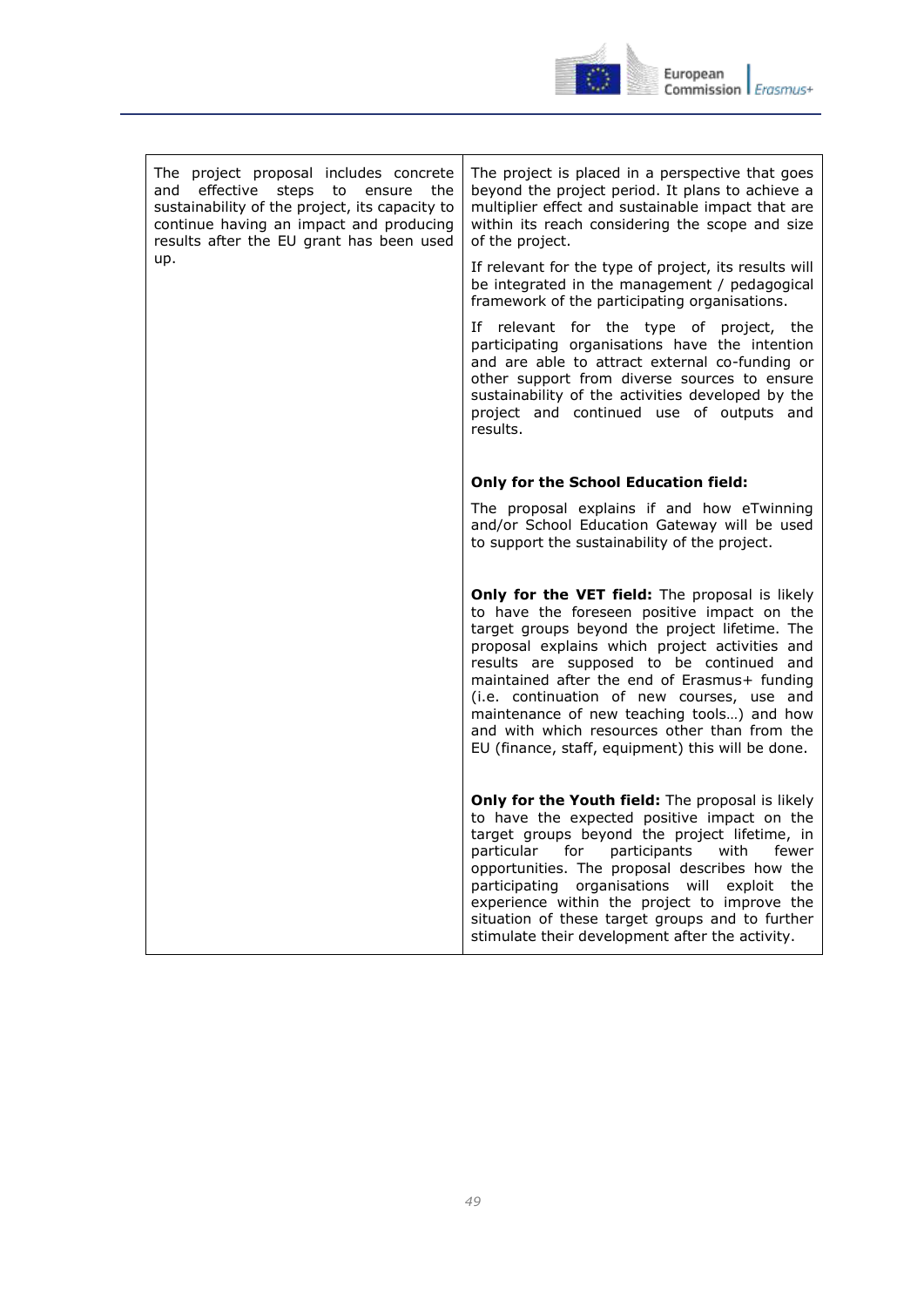

## <span id="page-49-0"></span>**Small-scale Partnerships**

| <b>Award criteria elements</b><br>as described in the Programme Guide                                                                                                                                                                                                                                                                                         | <b>Interpretation of award criteria</b>                                                                                                                                                                                                                                                                                                                                                                                                                                                                                                                                                                                                                                                                                                                                                                                                                                                                                                                                                                                                                                                                                                                                                                                                                                                                                                                                                                                    |
|---------------------------------------------------------------------------------------------------------------------------------------------------------------------------------------------------------------------------------------------------------------------------------------------------------------------------------------------------------------|----------------------------------------------------------------------------------------------------------------------------------------------------------------------------------------------------------------------------------------------------------------------------------------------------------------------------------------------------------------------------------------------------------------------------------------------------------------------------------------------------------------------------------------------------------------------------------------------------------------------------------------------------------------------------------------------------------------------------------------------------------------------------------------------------------------------------------------------------------------------------------------------------------------------------------------------------------------------------------------------------------------------------------------------------------------------------------------------------------------------------------------------------------------------------------------------------------------------------------------------------------------------------------------------------------------------------------------------------------------------------------------------------------------------------|
| <b>Relevance of the project</b><br>(maximum 30 points)                                                                                                                                                                                                                                                                                                        |                                                                                                                                                                                                                                                                                                                                                                                                                                                                                                                                                                                                                                                                                                                                                                                                                                                                                                                                                                                                                                                                                                                                                                                                                                                                                                                                                                                                                            |
| The extent to which the project proposal is<br>relevant to the objectives and the priorities<br>of the Action                                                                                                                                                                                                                                                 | This element references the objectives of the<br>action as stated in the action's chapter in the<br>Programme Guide. The objectives and overall<br>of<br>framework<br>each<br>project<br>should<br>be<br>complementary with those objectives and address<br>them in a qualitative way.                                                                                                                                                                                                                                                                                                                                                                                                                                                                                                                                                                                                                                                                                                                                                                                                                                                                                                                                                                                                                                                                                                                                     |
| In addition, the proposal will be considered<br>as highly relevant if:<br>- it addresses the priority "inclusion and<br>diversity";<br>- In case of projects managed by the<br>Erasmus+ National Agencies at<br>decentralised level: if it addresses one or<br>more "European Priorities in the national<br>context", as announced by the National<br>Agency; | Each partnership project must address at least<br>one of the priorities of the action (either of those<br>applying to all Erasmus+ sectors or field-specific),<br>as indicated in the section "Contribution of this<br>action to achieving policy priorities". If the project<br>addresses a priority from those applying to all<br>Erasmus+ sectors, the expert should judge<br>whether it clearly proves the impact in the field<br>under which the application has been submitted.<br>In case the project addresses the horizontal<br>priority "Inclusion and diversity in all fields of<br>education, training, youth and sport", it will be<br>considered as highly relevant to the action as it is<br>addressing an area of crucial relevance for the<br>Programme as a whole and in the European<br>context.<br>If the proposal addresses one or more "European<br>priorities in the national context", as announced<br>by the respective National Agency, it will be<br>considered as highly relevant to the action as it is<br>addressing a European<br>issue<br>particular<br>ot<br>importance in the national context.<br>If the proposal does not provide<br>NB:<br>convincing evidence that it is relevant<br>to at least one priority, the expert<br>must score as "Weak" (score between<br>points) the award criterion<br>0-14<br>"Relevance of the project" and the<br>whole project must be rejected as a |
| The extent to which the profile, experience<br>activities<br>οf<br>the<br>participating<br>and<br>organisations are relevant for the field of                                                                                                                                                                                                                 | consequence.<br>Under this element, expert should consider if the<br>participating organisations form a genuine part of<br>the field in which the application has been                                                                                                                                                                                                                                                                                                                                                                                                                                                                                                                                                                                                                                                                                                                                                                                                                                                                                                                                                                                                                                                                                                                                                                                                                                                     |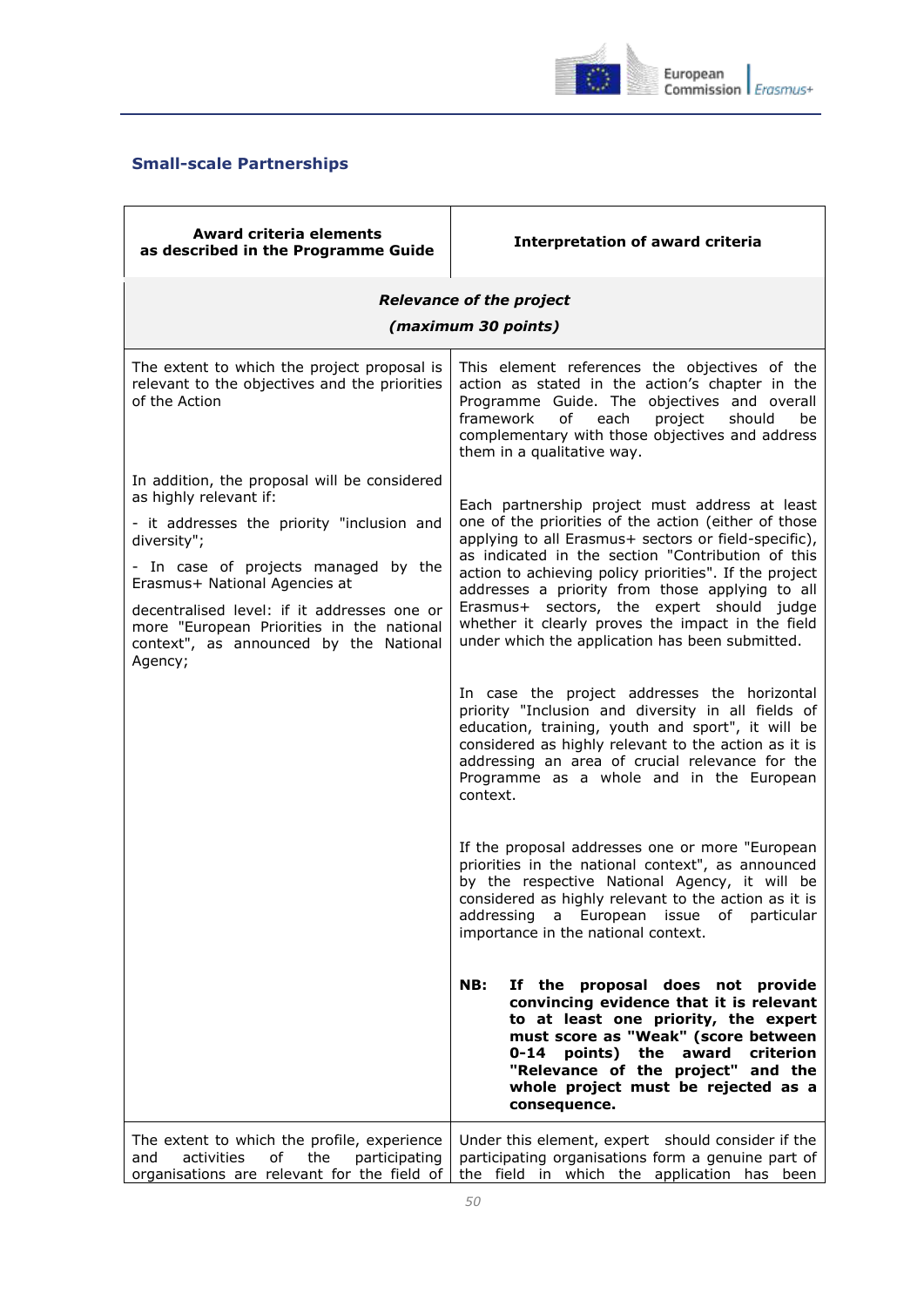

| <b>Award criteria elements</b><br>as described in the Programme Guide                                                                                                                         | <b>Interpretation of award criteria</b>                                                                                                                                                                                                                                                                                                        |
|-----------------------------------------------------------------------------------------------------------------------------------------------------------------------------------------------|------------------------------------------------------------------------------------------------------------------------------------------------------------------------------------------------------------------------------------------------------------------------------------------------------------------------------------------------|
| the application                                                                                                                                                                               | submitted. The element does not concern only the<br>formal or nominal relevance but is rather linked to<br>practice as evidenced by the expertise of their<br>staff and the nature of the organisation area of<br>activity and previous experience working in the<br>field of the application.                                                 |
|                                                                                                                                                                                               | The expert should take into consideration that the<br>Small-scale partnerships are particularly relevant<br>to target newcomer and less experienced<br>organisations. Therefore, previous experience<br>within Erasmus+ should, in this case, not<br>necessarily be considered as an element that<br>determines the relevance of the proposal. |
| The extent to which the proposal brings<br>added value at EU level by building capacity<br>of organisations to engage in cross-border<br>cooperation and networking                           | The expert should judge if the transnational<br>dimension clearly adds value in terms of project<br>outcomes and if the participating organisations<br>will be able to achieve results that would not be<br>reached by organisations from a single country.                                                                                    |
|                                                                                                                                                                                               | Quality of project design and implementation                                                                                                                                                                                                                                                                                                   |
|                                                                                                                                                                                               | (maximum 30 points)                                                                                                                                                                                                                                                                                                                            |
| The extent to which the project objectives<br>are clearly defined, realistic and address<br>the needs and goals of the participating<br>organisations and the needs of their target<br>groups | The expert should consider if the proposed<br>objectives are well explained in relation to the<br>partner organisations' needs and challenges, as<br>well as the needs of the indicated target groups.                                                                                                                                         |
| The extent to which the activities are<br>designed in an accessible and inclusive way<br>and are open to people with fewer<br>opportunities                                                   | In line with the inclusion dimension of the<br>this<br>element<br>highlights<br>the<br>Programme,<br>importance of involving participants with fewer<br>opportunities in project activities.                                                                                                                                                   |
|                                                                                                                                                                                               | The expert should consider whether the design of<br>the activities has the potential to increase the<br>participation of people with fewer opportunities.<br>This implies whether the proposal acknowledges<br>the potential barriers that can hinder their<br>participation and proposes realistic and clear<br>actions to increase it.       |
|                                                                                                                                                                                               | Another element to be looked at is whether the<br>project target groups of people with fewer<br>opportunities are well identified as well as whether<br>the ways to reach out to them and engage them<br>are clearly defined                                                                                                                   |
| The<br>extent<br>which<br>the<br>proposed<br>to<br>methodology<br>adequate<br>is<br>clear,<br>and                                                                                             | When considering this element, the expert should<br>consider if the application is sufficiently specific,                                                                                                                                                                                                                                      |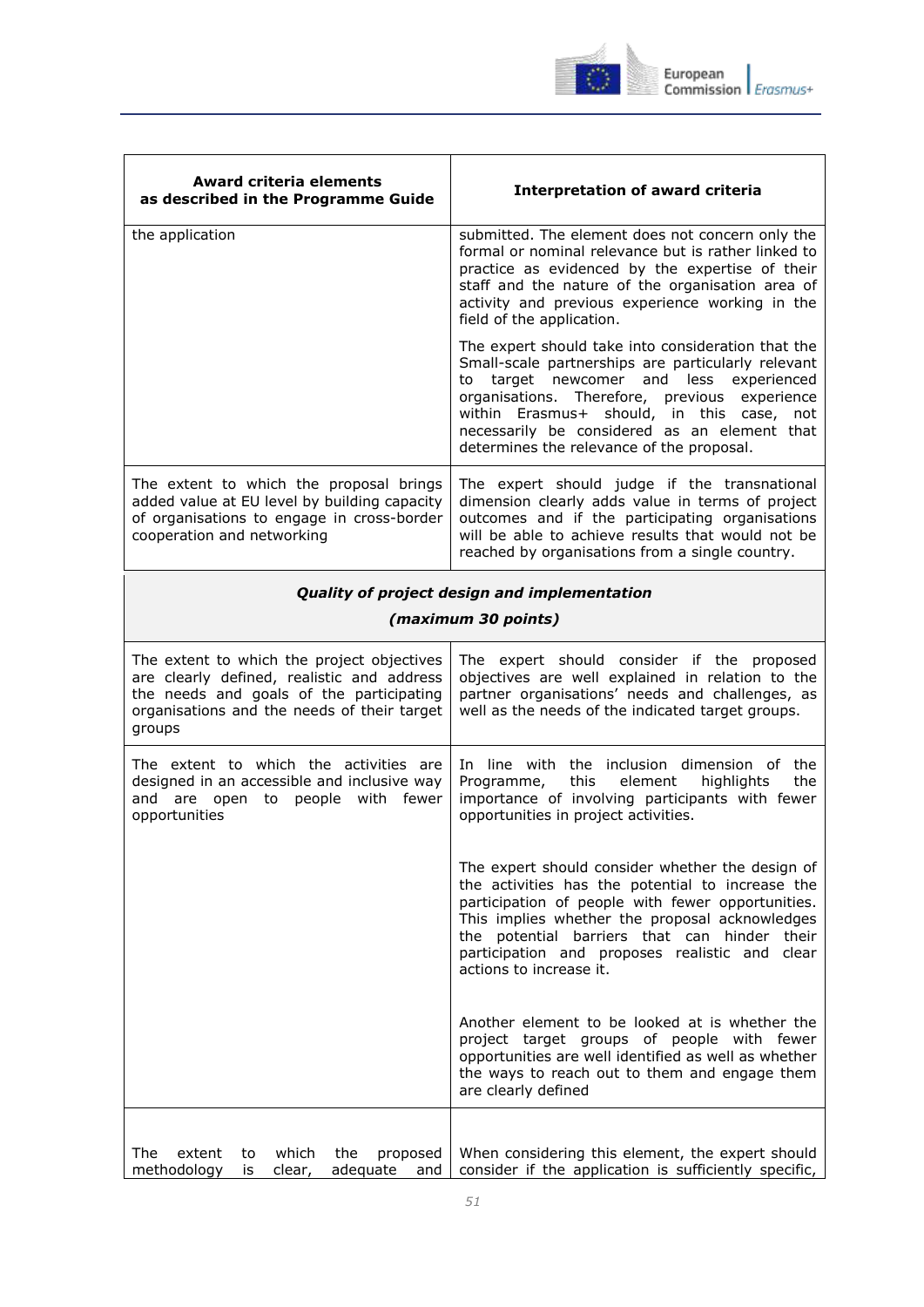

| ıropean |                            |
|---------|----------------------------|
|         | mmission I <i>Erasmus+</i> |

| <b>Award criteria elements</b><br>as described in the Programme Guide                                                                                                                                                                                                                                                                              | <b>Interpretation of award criteria</b>                                                                                                                                                                                                                                                                                                                                                                                                                                                    |
|----------------------------------------------------------------------------------------------------------------------------------------------------------------------------------------------------------------------------------------------------------------------------------------------------------------------------------------------------|--------------------------------------------------------------------------------------------------------------------------------------------------------------------------------------------------------------------------------------------------------------------------------------------------------------------------------------------------------------------------------------------------------------------------------------------------------------------------------------------|
| feasible:<br>the project work plan is clear, complete<br>and effective, including appropriate<br>phases for preparation, implementation<br>and sharing project results;<br>project is cost-effective and<br>the<br>allocates appropriate resources to each<br>activity                                                                             | clear, concrete, and realistic in presenting the<br>content and expected results of proposed<br>activities. Experts should judge if the partner<br>organisations have explained convincingly how the<br>implementation of proposed activities will logically<br>lead to addressing the identified needs and the<br>achieving the project's stated objectives. In<br>addition, the requested lump sum amount should<br>be considered in view of achieving the objectives<br>of the project. |
|                                                                                                                                                                                                                                                                                                                                                    | This should include a consideration on whether<br>for<br>appropriate<br>phases<br>preparation,<br>implementation, monitoring, evaluation<br>and<br>sharing of results have been planned.                                                                                                                                                                                                                                                                                                   |
|                                                                                                                                                                                                                                                                                                                                                    | The expert should also consider if the proposal<br>provides value for money in terms of the results<br>planned as compared to the grant requested. For<br>more information on this aspect, please see the<br>section "How to assess the cost-effectiveness of<br>the project?".                                                                                                                                                                                                            |
|                                                                                                                                                                                                                                                                                                                                                    | The work plan has to be clearly defined,<br>comprehensive and realistic in relation to the<br>requested lump sum amount. The portion of the<br>grant amount allocated to each project activity<br>described in the proposal should be sufficient and<br>adequate to the nature and value of the activity.                                                                                                                                                                                  |
|                                                                                                                                                                                                                                                                                                                                                    | In case of inclusion projects involving participants<br>with fewer opportunities, the proposal shows that<br>the participating organisations will support (where<br>needed) these target groups to participate fully<br>and on equal footing with other staff and<br>participants in the activities.                                                                                                                                                                                       |
|                                                                                                                                                                                                                                                                                                                                                    | Only for the Youth field: The project is based<br>on non-formal and informal learning methods<br>stimulating creativity, active participation and<br>initiative. A variety of non-formal learning<br>methods and techniques may be applied in order<br>to address the different needs of participants and<br>desired outcomes                                                                                                                                                              |
| The<br>extent<br>which<br>the<br>to<br>project<br>incorporates the use of digital tools and<br>learning methods to complement their<br>physical activities, and to improve the<br>cooperation with partner organisations.<br>If applicable: the extent to which the<br>project makes use of Erasmus+ online<br>platforms (eTwinning, EPALE, School | This element refers both to the concrete ways in<br>which digital tools and learning methods are<br>included in the cooperation and the proposed<br>activities, and to the way participants will benefit<br>from blended forms of activities, thus increasing<br>digital competences and readiness<br>the<br>of<br>beneficiaries and participants.<br>If applicable, experts should further assess if the                                                                                  |
| Education Gateway, European Youth<br>Portal, EU Youth Strategy Platform) as                                                                                                                                                                                                                                                                        | proposal clearly describes how the Erasmus+<br>online platforms have been used to prepare the                                                                                                                                                                                                                                                                                                                                                                                              |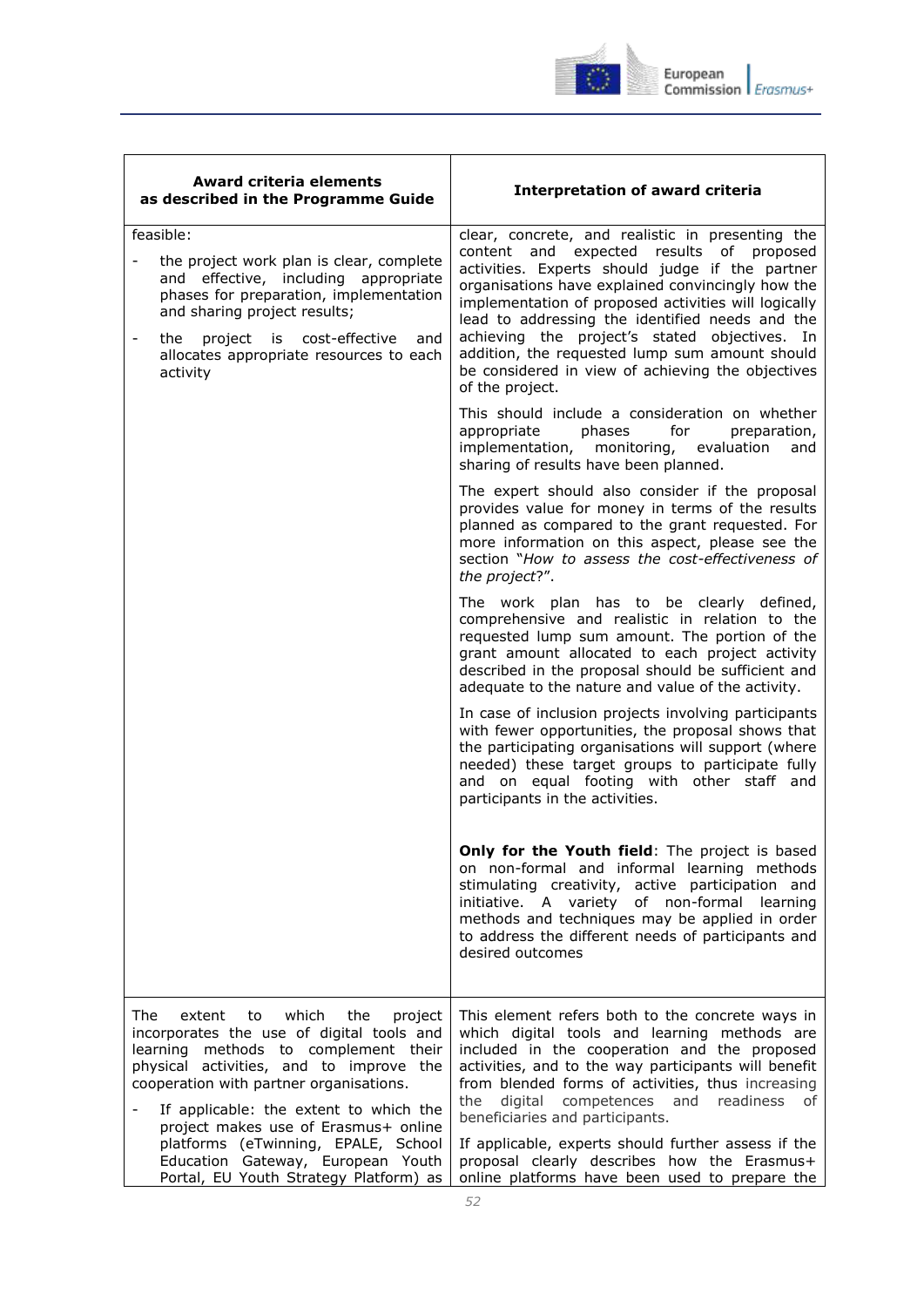

| <b>Award criteria elements</b><br>as described in the Programme Guide                                                                 | <b>Interpretation of award criteria</b>                                                                                                                                                                                                                                                                                                                                                                                                                                                                                                                   |
|---------------------------------------------------------------------------------------------------------------------------------------|-----------------------------------------------------------------------------------------------------------------------------------------------------------------------------------------------------------------------------------------------------------------------------------------------------------------------------------------------------------------------------------------------------------------------------------------------------------------------------------------------------------------------------------------------------------|
| tools for preparation, implementation<br>and follow-up of the project activities.                                                     | project or includes concrete and realistic plans to<br>use these platforms in the future for project<br>preparation, implementation or follow-up.                                                                                                                                                                                                                                                                                                                                                                                                         |
| The extent to which the project is designed<br>in an eco-friendly way and incorporates<br>green practices in different project phases | Under this element, the expert should take into<br>consideration the extent to which the project has<br>potential<br>to<br>raise<br>about<br>the<br>awareness<br>environmental and climate change challenges. The<br>project and activities design enable behavioural<br>changes for individual preferences, consumption<br>habits and lifestyles, by implementing ecological<br>practices (e.g. save resources, reduce energy use<br>and<br>waste, compensate carbon<br>footprint<br>emissions, opt for sustainable food and mobility<br>choices, etc.). |
| Quality of the partnership and cooperation arrangements<br>(maximum 20 points)                                                        |                                                                                                                                                                                                                                                                                                                                                                                                                                                                                                                                                           |
| The extent to which the project involves an<br>appropriate<br>participating<br>mix<br>of<br>organisations in terms of profile         | Experts should assess the extent to which the<br>proposal clearly explains the<br>for<br>reasons<br>participation of the involved organisations and<br>their common interests. The role and contribution<br>of each the participating organisation should be<br>clearly described and taken into account.                                                                                                                                                                                                                                                 |
|                                                                                                                                       | Consider the specific nature of Small-scale<br>partnerships and their focus on newcomer and<br>less experienced organisations, the expert should<br>judge whether the participating organisations<br>have the skills and competences required to run<br>the proposed activities. While leaving scope for<br>learning to cooperate and foster development<br>throughout the project, organisations should<br>ensure sufficient quality in the implementation,<br>even if they have little or no previous experience<br>within Erasmus+.                    |
| The extent to which the project involves<br>newcomers<br>and<br>less<br>experienced<br>organisations to the Action                    | This element highlights the importance of small-<br>scale partnerships as a steppingstone into the<br>Erasmus+ programme for organisations that have<br>never regularly benefitted from the same action in<br>the past.                                                                                                                                                                                                                                                                                                                                   |
|                                                                                                                                       | expert should consider if the proposal<br>The<br>includes one or more participating organisations                                                                                                                                                                                                                                                                                                                                                                                                                                                         |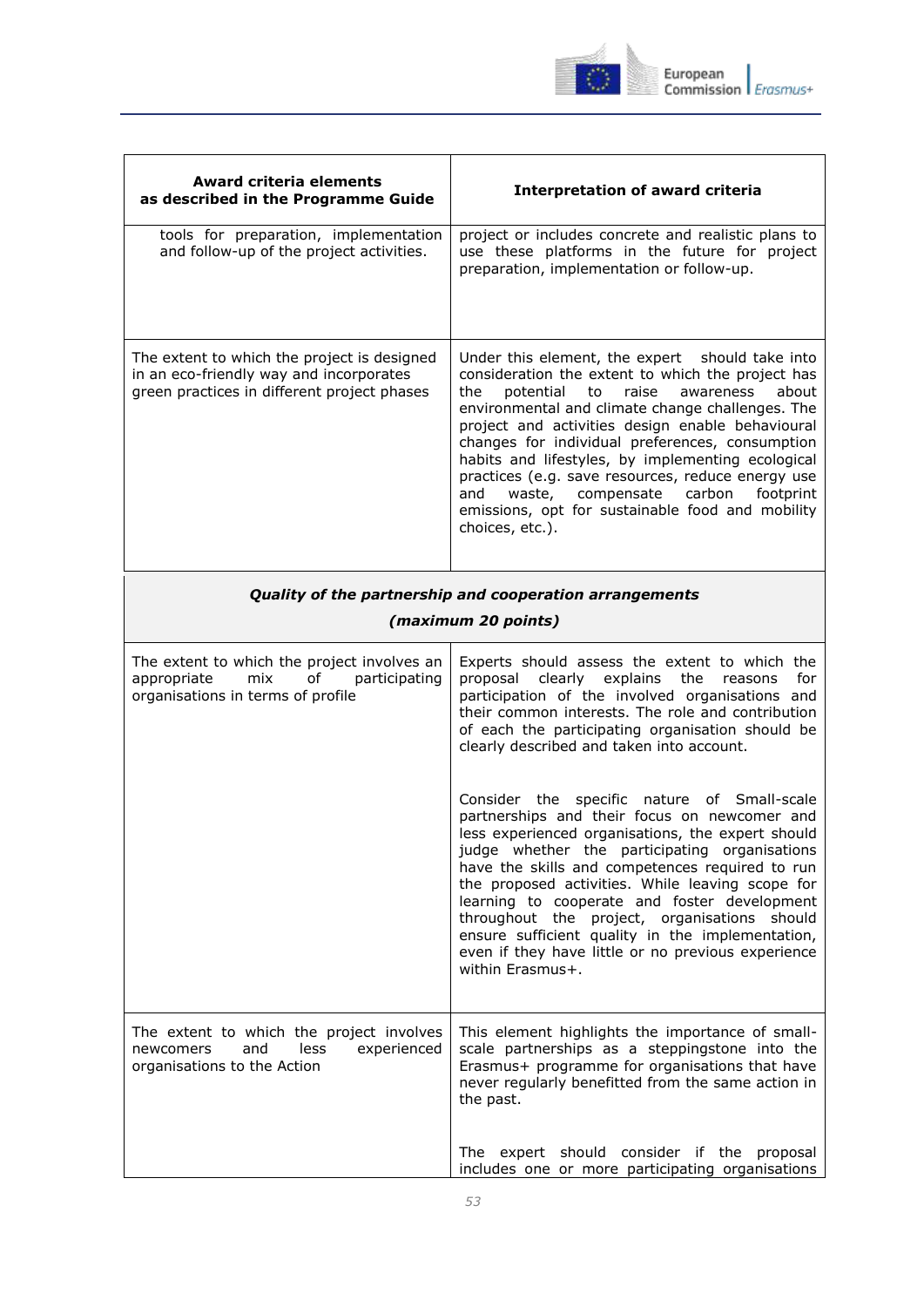

| <b>Award criteria elements</b><br>as described in the Programme Guide                                                                                | <b>Interpretation of award criteria</b>                                                                                                                                                                                                                                                                                                                                                                                                                                                                                                                                                                                                                                                                                                                                                                                                              |
|------------------------------------------------------------------------------------------------------------------------------------------------------|------------------------------------------------------------------------------------------------------------------------------------------------------------------------------------------------------------------------------------------------------------------------------------------------------------------------------------------------------------------------------------------------------------------------------------------------------------------------------------------------------------------------------------------------------------------------------------------------------------------------------------------------------------------------------------------------------------------------------------------------------------------------------------------------------------------------------------------------------|
|                                                                                                                                                      | that are newcomers to this action or that are<br>considered less experienced organisations, and on<br>which the impact expected from the participation<br>in the project would be particularly high.                                                                                                                                                                                                                                                                                                                                                                                                                                                                                                                                                                                                                                                 |
|                                                                                                                                                      | When assessing this element, the experts must<br>use past participation information included in the<br>application form and they must apply the exact<br>definitions stated in the Erasmus+ Programme<br>Guide Glossary. These definitions are precise,<br>fact-based, and not open to interpretation: a<br>newcomer organisation is any organisation or<br>institution that has not previously received<br>support in a given type of action supported by this<br>Programme or its predecessor programme either<br>as a coordinator or a partner. When it comes to<br>less experienced organisations, the Programme<br>Guide defines them as any organisation or<br>institution that has not received support in a given<br>type of action supported by this Programme or its<br>predecessor programme more than twice in the<br>last seven years." |
|                                                                                                                                                      | In addition to reflecting this element in the<br>scoring, experts must register their conclusions as<br>part of typology questions accompanying the<br>assessment.                                                                                                                                                                                                                                                                                                                                                                                                                                                                                                                                                                                                                                                                                   |
| The extent to which the proposed allocation<br>of tasks demonstrates the commitment and<br>active contribution of all participating<br>organisations | The expert should consider if there is a clear<br>definition and an appropriate distribution of roles<br>Balanced participation<br>tasks.<br>the<br>and<br>οf<br>participating organisations in the implementation<br>of the work programme, according to the nature<br>of the activities and the experience of the partners<br>involved, is expected.                                                                                                                                                                                                                                                                                                                                                                                                                                                                                               |
|                                                                                                                                                      | In particular, considering the nature of this action,<br>it is important that the proposal describes an<br>substantial participation<br>active role<br>and<br>οf<br>newcomer and less-experienced organisations in<br>the project tasks and activities.                                                                                                                                                                                                                                                                                                                                                                                                                                                                                                                                                                                              |
| The extent to which the proposal includes<br>effective mechanisms for coordination and<br>communication between the participating<br>organisations   | Under this element, experts need to look into how<br>the methods of project coordination and means of<br>communication are described in the proposal.<br>These should be clearly defined and appropriate<br>for the project to ensure a good cooperation<br>between the participating organisations.                                                                                                                                                                                                                                                                                                                                                                                                                                                                                                                                                 |
| <b>Impact</b><br>(maximum 20 points)                                                                                                                 |                                                                                                                                                                                                                                                                                                                                                                                                                                                                                                                                                                                                                                                                                                                                                                                                                                                      |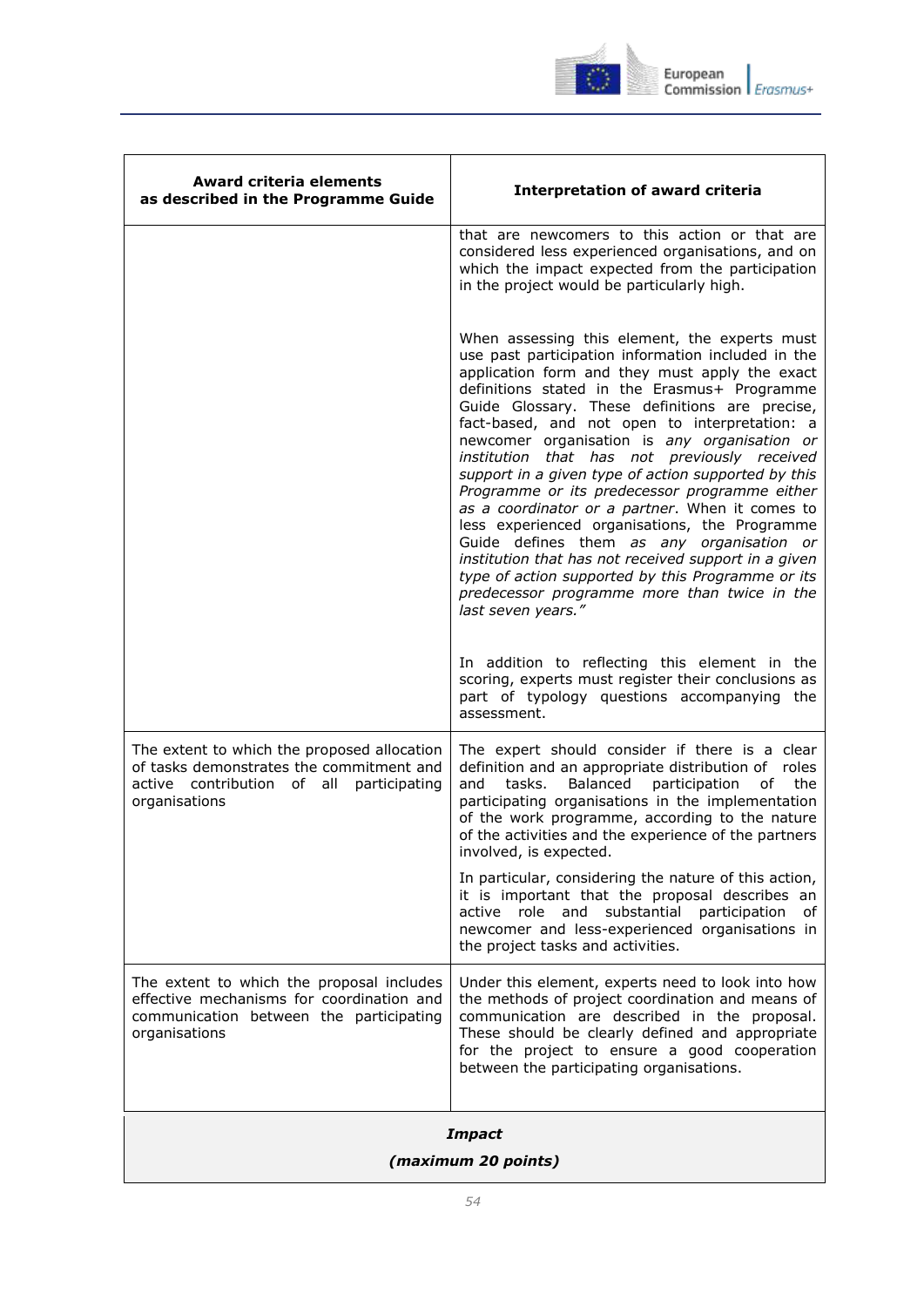

| <b>Award criteria elements</b><br>as described in the Programme Guide                                                                                                                                                                                                                                   | <b>Interpretation of award criteria</b>                                                                                                                                                                                                                                                                                                                                                        |
|---------------------------------------------------------------------------------------------------------------------------------------------------------------------------------------------------------------------------------------------------------------------------------------------------------|------------------------------------------------------------------------------------------------------------------------------------------------------------------------------------------------------------------------------------------------------------------------------------------------------------------------------------------------------------------------------------------------|
| The extent to which the project proposal<br>includes concrete and logical steps to<br>integrate the project results in the regular<br>work of participating organisation                                                                                                                                | Considering the proposed activities and project<br>objectives, the expert should judge how specific,<br>clear and effective are the partnership's proposals<br>for integrating the achieved results in the partner<br>organisations' daily work.                                                                                                                                               |
| The extent to which the project has the<br>positively<br>potential<br>to<br>impact<br>its<br>participants and participating organisations,<br>as well as the wider community                                                                                                                            | Under this element, the expert should consider if<br>the project can have a substantial positive impact<br>on the participating organisations, their staff and<br>learners,<br>during<br>and<br>after<br>the<br>project<br>implementation.                                                                                                                                                     |
|                                                                                                                                                                                                                                                                                                         | If relevant and in proportion to the project size<br>and scope, the experts should consider whether<br>proposal identifies target<br>the<br>groups<br><b>or</b><br>organisations not participating in the project that<br>will be positively impacted by the implementation<br>of the activities.                                                                                              |
| The extent to which the project proposal<br>includes an appropriate way to evaluate the<br>project outcomes                                                                                                                                                                                             | The expert should consider, in proportion to the<br>project size and scope, the partnership's planning<br>on how to evaluate if the expected benefits of the<br>proposed activities have been achieved. With<br>regards to project objectives, the element refers<br>to the partner organisations' proposal on how to<br>evaluate if the stated objectives have been<br>reached.               |
| The extent to which the project proposal<br>includes concrete and effective steps to<br>make the results of the project known<br>within the participating organisations, to<br>share the results with other organisations<br>and the public, and to publicly acknowledge<br>the European Union funding. | The expert should consider if the proposal<br>identifies the project results that can be made<br>available to the relevant target groups.<br>The expert should also consider whether the<br>partner organisations have used all possibilities at<br>their disposal to make sure that results of the<br>project and knowledge about the Erasmus+<br>programme are spread as widely as possible. |

## <span id="page-54-0"></span>**How to assess the cost-effectiveness of the project?**

With a funding model based on single lump sums, applicants are not required to provide detailed cost estimate (staff costs, equipment, management costs, etc.). They are only required to indicate the portion of the single lump sum that they intend to allocate to the production of each of the outputs (work packages and activities).

The selection process carried out by National Agencies shall result in a separate ranking list for each of the lump sum categories (amounts) specified in the Programme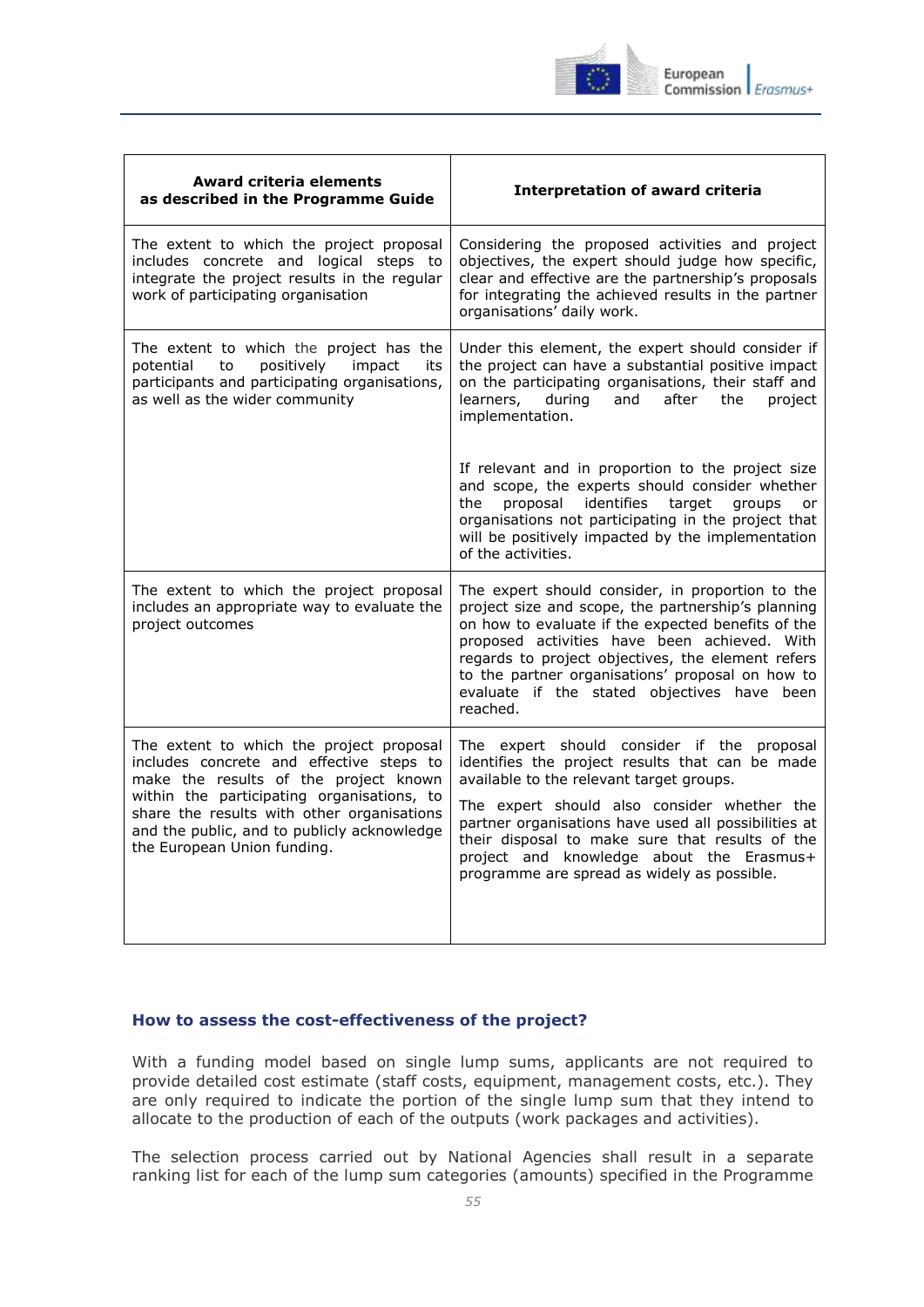

Guide, so that competition only takes place among proposals with identical budgetsAt the end of the selection process, National Agencies will establish a different ranking list of beneficiaries for each of the lump sum categories. This approach is designed to facilitate comparison between projects in terms of their cost-effectiveness. The expert should work on more than one application to be able to set balanced expectations in terms of proposals' level of ambition and results.

Experts assess the value for money at the level of each work package and at the level of the entire project, as part of the award criterion 'Quality of the project design and implementation'. In case the expert finds the proposed deliverables entirely insufficient to justify the total requested grant, award criterion 'Quality of project design and implementation' should be assessed below the minimum threshold (half of the maximum points of the award criterion).

In addition to assessing the cost-effectiveness of the entire project, the expert needs to take into account the funding that applicants have proposed to allocate to each work package/activity. For this purpose, the key aspect to consider is the explanation that applicants have provided about the composition of costs included in the work package/activity. At the level of work packages/activities, experts should also use the comparison method both within a project and with other projects to contextualise the explanations provided by the applicants.

The resources to be allocated by the applicant to each work package and/or activity must show a balance between cost-effectiveness and the delivery of good quality. In particular, crucial aspects referred to in award criteria (inclusion, integration of results, monitoring) must be adequately addressed.

For the Cooperation partnerships, all the activities directly linked to the management of the project shall be included in a specific work package (project management work package). This work package can represent maximum 20% of the requested budget and does not require the indication of specific objectives.

For the Small-scale partnerships, the simplified budget scheme does not require applicants to attribute a part of the budget to the planning, organisation and management of the activities, so these costs should be covered with the amounts allocated to each of the project activities. Experts shall also take this aspect into account in their assessment. Based on experience of similar actions in the Erasmus+ programme, around 20% of the project requested lump sum is typically used for project management expenses. The reference value of 20% needs to be assessed in a flexible manner, considering that costs related to setting up and managing a project may vary from one applicant to the other function to their e.g. dimension, available resources, etc. Therefore, experts may deem it acceptable that smaller projects can use a larger portion of their budget to cover the horizontal costs.

The list below presents some examples for the approximate grant amounts attributed to typical activities in the 2014-2020 Programming period:

- **Project meeting** with 8 participants: 4.500 6.000 EUR
- **Event** with 100 participants: 10.000 20.000 EUR
- **Mobility** of 20 participants for 10 days: 22.000 35.000 EUR
- **Language training** for 20 participants: about 3.000 EUR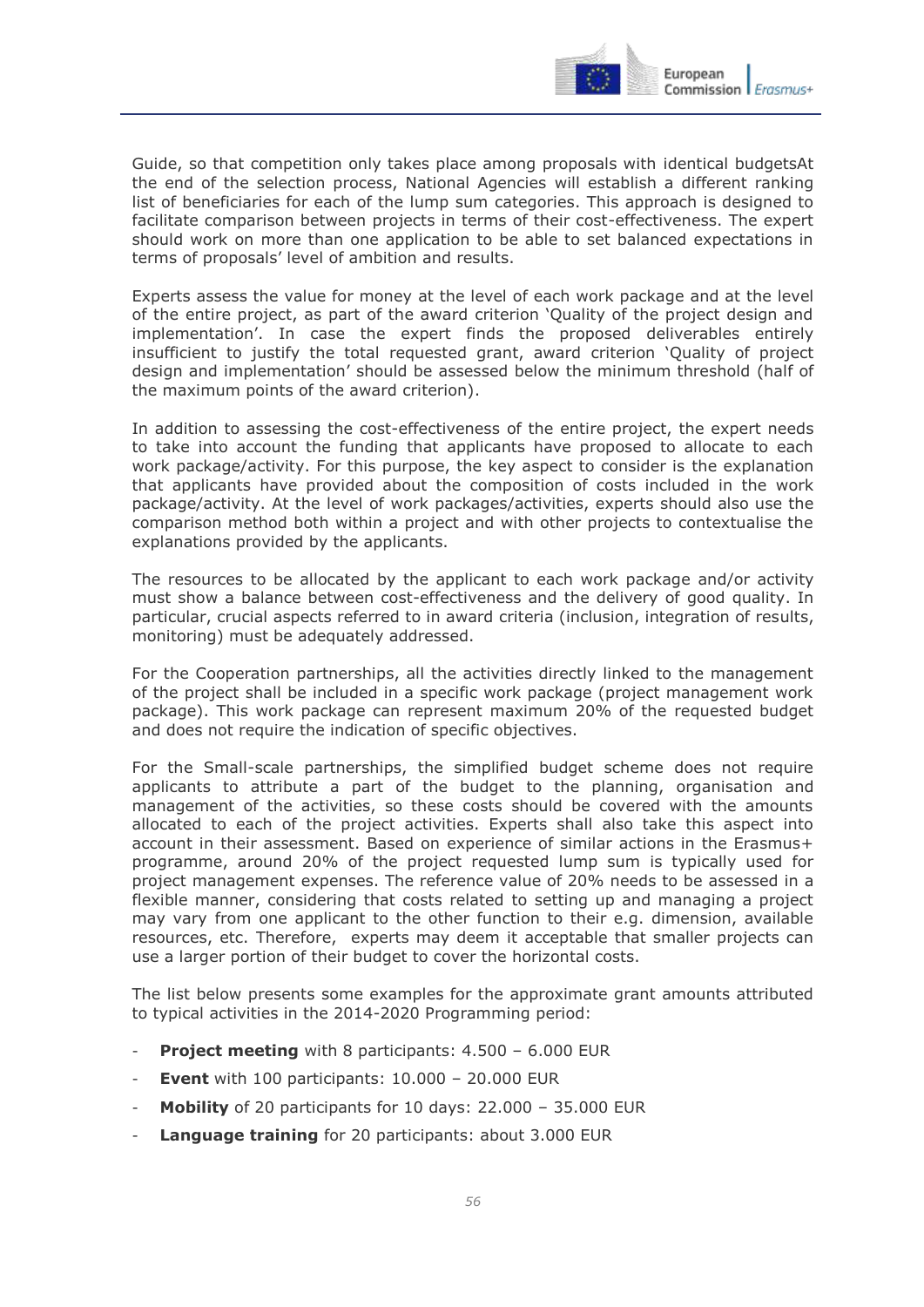

The actual cost of a specific activity proposed in an application may vary depending on factors such as travel distances, labour costs in different countries, involvement of participants with fewer opportunities, choosing more environmentally sustainable services and products, etc. This is why the applicants are requested to provide a breakdown and explanation of their expected costs in the application form. The experts should use the information provided by the applicant when assessing if higher than average costs are justified, or if lower than average costs are realistic for a certain activity.

In case of strong doubts about the value for money of an activity or the entire project, where the professional judgment of the expert alone is not sufficient, or in case of serious disagreement between two experts, a comparison with similar activities between projects and with previous projects funded under the action Strategic Partnerships in the Erasmus + programme 2014-2020 can be made as part of a consolidation exercise. Using this reference shall only be used as a methodological support, using the necessary degree of flexibility and proportionality to make the assessment fair and accurate.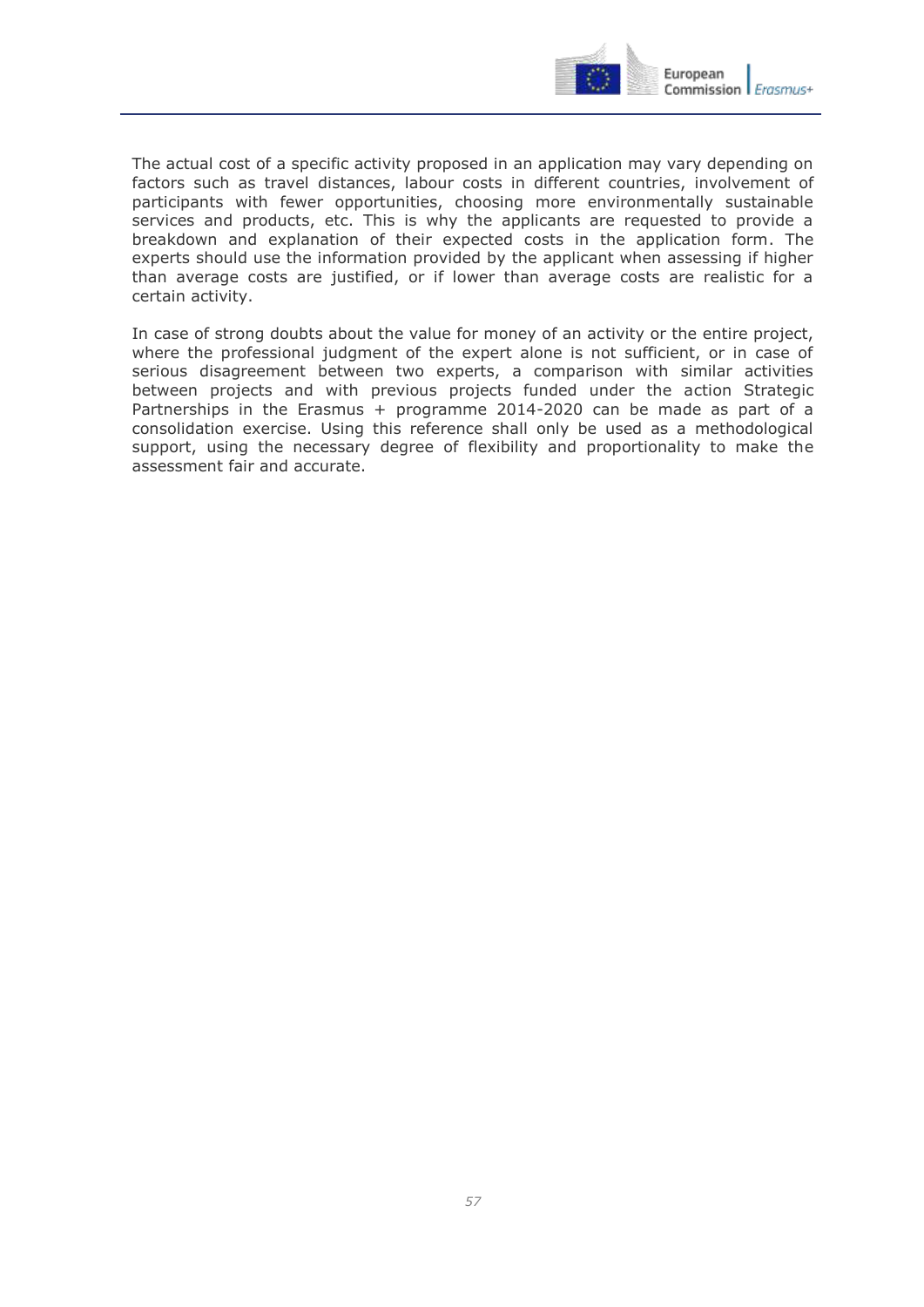

## <span id="page-57-0"></span>**6. Reference policy documents**

## <span id="page-57-1"></span>**Transversal policy priorities for education, training and youth**

## **Overall policy priorities**

- European Education Area Council Resolution on a strategic framework for European cooperation in education and training towards the European Education Area and beyond (2021-2030): <https://www.consilium.europa.eu/media/48584/st06289-re01-en21.pdf>
- EU Youth Strategy Council Resolution on a framework for European cooperation in the youth field: The European Union Youth Strategy 2019-2027
- https://eur-lex.europa.eu/legalcontent/EN/TXT/PDF/?uri=OJ:C:2018:456:FULL&from=EN
- Commission Implementing Decision framework of inclusion measures of Erasmus+ and European Solidarity Corps 2021-27: [Commission Implementing](https://erasmus-plus.ec.europa.eu/document/commission-decision-framework-inclusion-2021-27)  Decision - [framework of inclusion measures of Erasmus+ and European Solidarity](https://erasmus-plus.ec.europa.eu/document/commission-decision-framework-inclusion-2021-27)  [Corps 2021-27 | Erasmus+ \(europa.eu\)](https://erasmus-plus.ec.europa.eu/document/commission-decision-framework-inclusion-2021-27)
- Erasmus+ and European Solidarity Corps Inclusion and Diversity Strategy: Implementation guidelines - [Erasmus+ and European Solidarity Corps Inclusion](https://erasmus-plus.ec.europa.eu/document/implementation-guidelines-erasmus-and-european-solidarity-corps-inclusion-and-diversity-strategy)  [and Diversity Strategy | Erasmus+ \(europa.eu\)](https://erasmus-plus.ec.europa.eu/document/implementation-guidelines-erasmus-and-european-solidarity-corps-inclusion-and-diversity-strategy)
- 2030 Agenda for Sustainable Development of the United Nations: http://ec.europa.eu/environment/sustainable-development/SDGs/index\_en.htm
- Rethinking Education: Investing in skills for better socio-economic outcomes: [http://eur-](http://eur-lex.europa.eu/LexUriServ/LexUriServ.do?uri=COM:2012:0669:FIN:EN:PDF)

[lex.europa.eu/LexUriServ/LexUriServ.do?uri=COM:2012:0669:FIN:EN:PDF](http://eur-lex.europa.eu/LexUriServ/LexUriServ.do?uri=COM:2012:0669:FIN:EN:PDF)

- The EU Youth report: [http://ec.europa.eu/youth/policy/implementation/report\\_en.htm](http://ec.europa.eu/youth/policy/implementation/report_en.htm)
- Declaration on Promoting citizenship and the common values of freedom, tolerance and non-discrimination through education [http://ec.europa.eu/dgs/education\\_culture/repository/education/news/2015/docu](http://ec.europa.eu/dgs/education_culture/repository/education/news/2015/documents/citizenship-education-declaration_en.pdf) [ments/citizenship-education-declaration\\_en.pdf](http://ec.europa.eu/dgs/education_culture/repository/education/news/2015/documents/citizenship-education-declaration_en.pdf)
- Investing in Europe's Youth: <http://ec.europa.eu/social/main.jsp?catId=950&langId=en>
- The European Skills Agenda COM(2020) 274 final: http://ec.europa.eu/social/main.jsp?catId=1223&langId=en
- Commission communication "Strengthening European Identity through Education and Culture The European Commission's contribution to the Leaders' meeting in Gothenburg" (2017) [http://eur-lex.europa.eu/legal](http://eur-lex.europa.eu/legal-content/EN/TXT/?uri=COM%3A2017%3A673%3AFIN)[content/EN/TXT/?uri=COM%3A2017%3A673%3AFIN](http://eur-lex.europa.eu/legal-content/EN/TXT/?uri=COM%3A2017%3A673%3AFIN)
- Council Recommendation on Key Competences for Lifelong Learning, Official Journal, 2018/C 189/01 https://eur-lex.europa.eu/legalcontent/EN/TXT/?uri=CELEX%3A32018H0604%2801%29

## **Recognition and transparency**

- Europass: <http://europass.cedefop.europa.eu/en/home>
- European Qualifications Framework: [http://ec.europa.eu/eqf/home\\_en.htm](http://ec.europa.eu/eqf/home_en.htm)
- Youthpass:<https://www.youthpass.eu/en/youthpass/>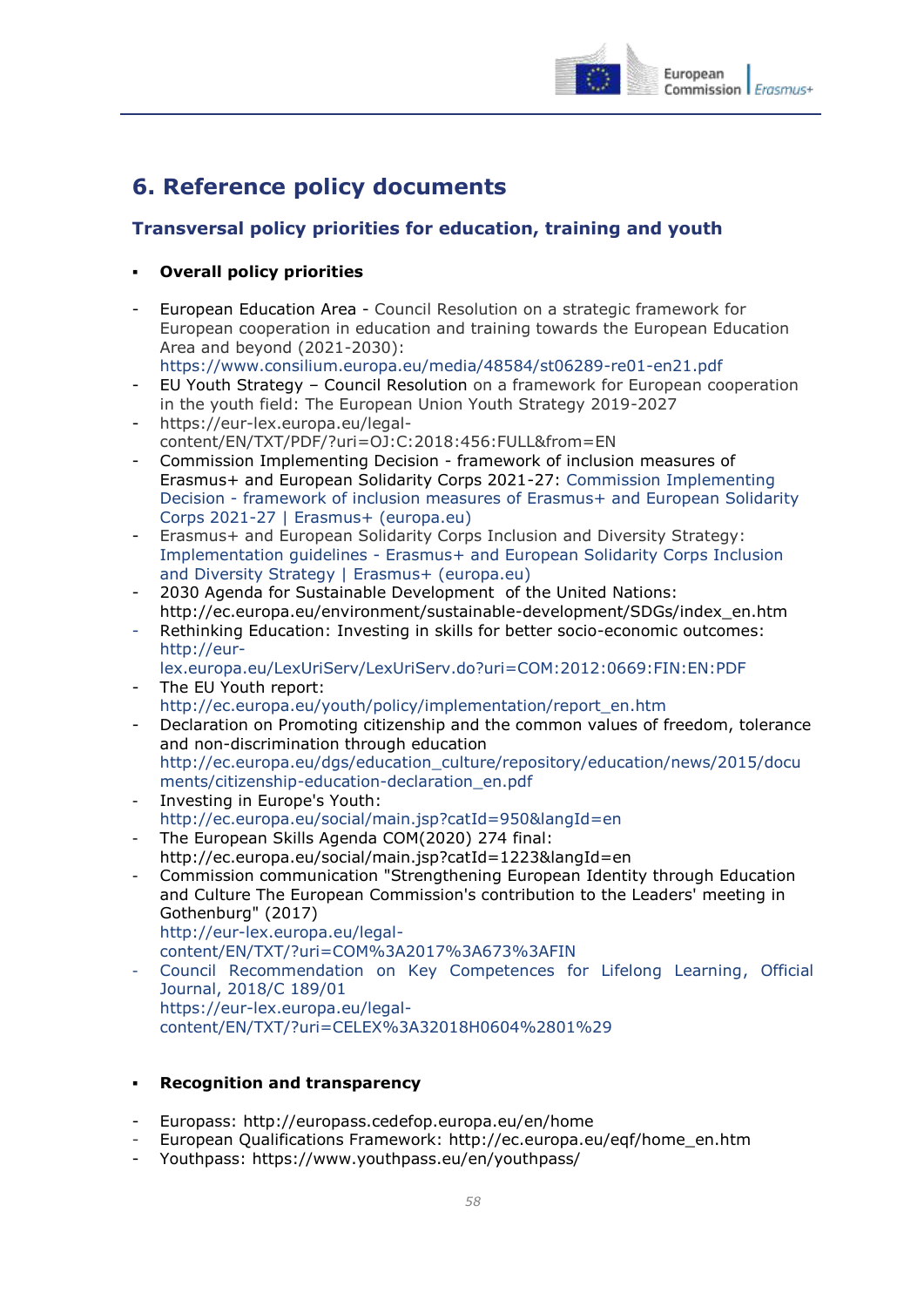

Council Recommendation on promoting automatic mutual recognition of higher education and upper secondary education and training qualifications and the outcomes of learning periods abroad (2018)

<http://data.consilium.europa.eu/doc/document/ST-14081-2018-INIT/en/pdf>

- Validation: Council Recommendation of 20 December 2012 on the validation of non-formal and informal learning https://eur-

lex.europa.eu/LexUriServ/LexUriServ.do?uri=OJ:C:2012:398:0001:0005:EN:PDF

Validation: Staff Working Document on the evaluation of the 2012 Council Recommendation on validation https://ec.europa.eu/social/BlobServlet?docId=22839&langId=en

#### **Digital Education:**

- The Future of Learning: New Ways to Learn New Skills for Future Jobs: <http://is.jrc.ec.europa.eu/pages/EAP/ForCiel.html>
- Digital Competence Framework for Citizens (DigComp): <https://ec.europa.eu/jrc/en/digcomp>
- Digital Competence Framework for Educators (DigCompEdu): https://ec.europa.eu/jrc/en/digcompedu
- A collection of articles from Open Education Europa: https://www.schooleducationgateway.eu/en/pub/resources/oee.htm
- Open Educational Resources and practices in Europe: <http://is.jrc.ec.europa.eu/pages/EAP/OEREU.html>
- Digital Education Action Plan: [http://ec.europa.eu/education/education-in-the](http://ec.europa.eu/education/education-in-the-eu/digital-education-action-plan_en)[eu/digital-education-action-plan\\_en](http://ec.europa.eu/education/education-in-the-eu/digital-education-action-plan_en)

#### **Supporting individuals in developing Key Competences**

- Brochure on Key Competences for lifelong learning: https://op.europa.eu/en/publication-detail/-/publication/297a33c8-a1f3-11e9- 9d01-01aa75ed71a1/language-en
- Council Recommendation of 22 May 2018 on key competences for lifelong learning, Official Journal 2018/C 189/01
- Commission Staff Working Document accompanying the document proposal for a Council Recommendation on Key Competences for Lifelong Learning, SWD (2018)14, [https://eur-lex.europa.eu/legal](https://eur-lex.europa.eu/legal-content/EN/TXT/?uri=CELEX:52018SC0014)[content/EN/TXT/?uri=CELEX:52018SC0014](https://eur-lex.europa.eu/legal-content/EN/TXT/?uri=CELEX:52018SC0014)
- European Commission (2020) LifeComp: The European Framework for Personal, Social and Learning to Learn Key Competence. [https://ec.europa.eu/jrc/en/publication/eur-scientific-and-technical-research](https://ec.europa.eu/jrc/en/publication/eur-scientific-and-technical-research-reports/lifecomp-european-framework-personal-social-and-learning-learn-key-competence)[reports/lifecomp-european-framework-personal-social-and-learning-learn-key](https://ec.europa.eu/jrc/en/publication/eur-scientific-and-technical-research-reports/lifecomp-european-framework-personal-social-and-learning-learn-key-competence)[competence](https://ec.europa.eu/jrc/en/publication/eur-scientific-and-technical-research-reports/lifecomp-european-framework-personal-social-and-learning-learn-key-competence)
- Cultural awareness and expression handbook: Open method of coordination (OMC) working group of EU Member States' experts on 'cultural awareness and expression' (2016). [https://op.europa.eu/en/publication-detail/-](https://op.europa.eu/en/publication-detail/-/publication/6066c082-e68a-11e5-8a50-01aa75ed71a1) [/publication/6066c082-e68a-11e5-8a50-01aa75ed71a1](https://op.europa.eu/en/publication-detail/-/publication/6066c082-e68a-11e5-8a50-01aa75ed71a1)
- European Commission (2016) EntreComp: The Entrepreneurship Competence Framework. [https://ec.europa.eu/jrc/en/publication/eur-scientific-and-technical](https://ec.europa.eu/jrc/en/publication/eur-scientific-and-technical-research-reports/entrecomp-entrepreneurship-competence-framework#:~:text=It%20consists%20of%203%20interrelated,of%20entrepreneurship%20as%20a%20competence)[research-reports/entrecomp-entrepreneurship-competence](https://ec.europa.eu/jrc/en/publication/eur-scientific-and-technical-research-reports/entrecomp-entrepreneurship-competence-framework#:~:text=It%20consists%20of%203%20interrelated,of%20entrepreneurship%20as%20a%20competence)[framework#:~:text=It%20consists%20of%203%20interrelated,of%20entreprene](https://ec.europa.eu/jrc/en/publication/eur-scientific-and-technical-research-reports/entrecomp-entrepreneurship-competence-framework#:~:text=It%20consists%20of%203%20interrelated,of%20entrepreneurship%20as%20a%20competence) [urship%20as%20a%20competence.](https://ec.europa.eu/jrc/en/publication/eur-scientific-and-technical-research-reports/entrecomp-entrepreneurship-competence-framework#:~:text=It%20consists%20of%203%20interrelated,of%20entrepreneurship%20as%20a%20competence)
- Council conclusions of 26 November 2012 on literacy: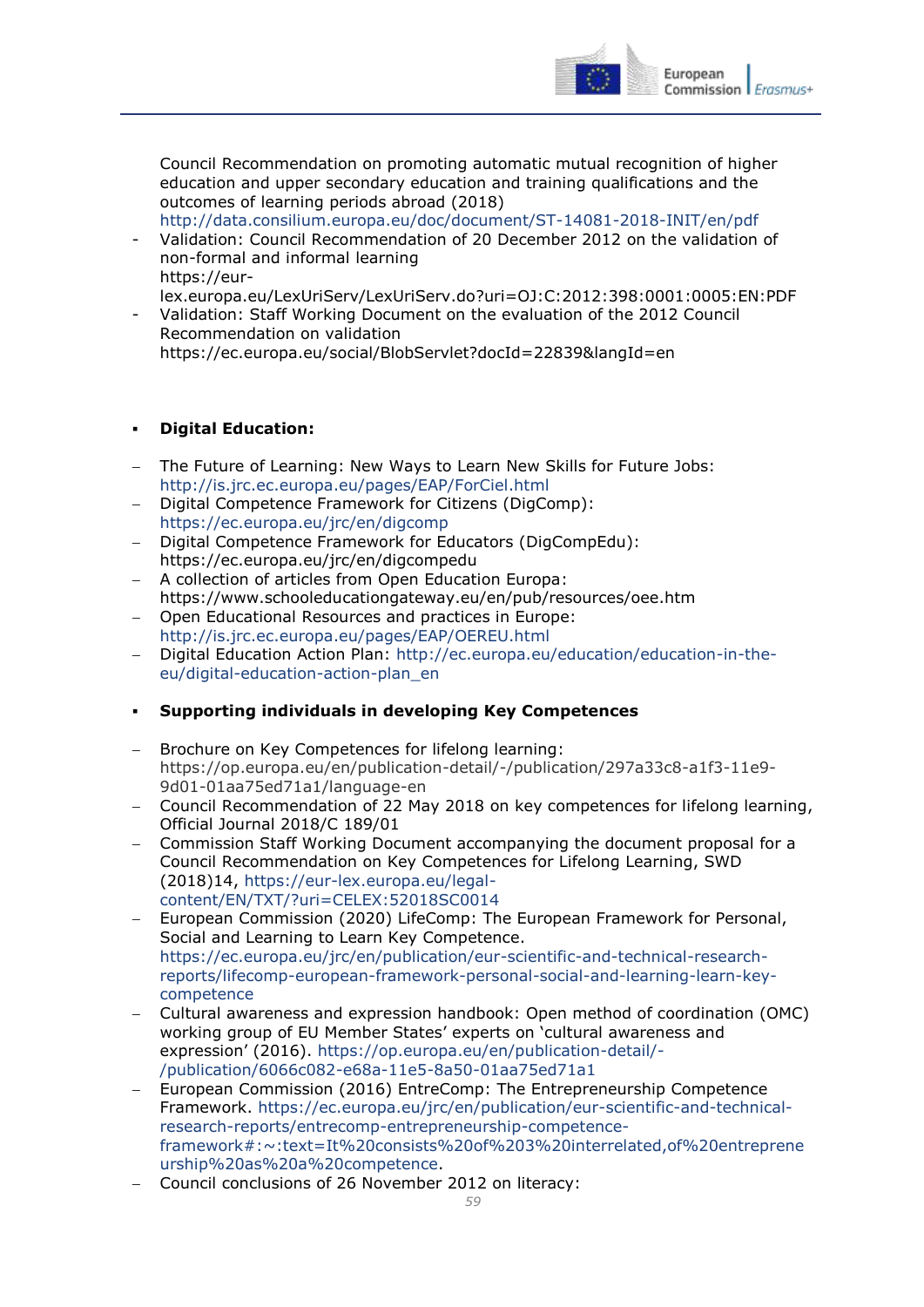

[http://eur-lex.europa.eu/LexUriServ/LexUriServ.do?uri=OJ:C:2012:393:](http://eur-lex.europa.eu/LexUriServ/LexUriServ.do?uri=OJ:C:2012:393:0001:0004:EN:PDF) [0001:0004:EN:PDF](http://eur-lex.europa.eu/LexUriServ/LexUriServ.do?uri=OJ:C:2012:393:0001:0004:EN:PDF)

- Final Report of the EU High Level Group of experts on Literacy (2012): http://ec.europa.eu/dgs/education\_culture/repository/education/policy/school/doc/ literacy-report\_en.pdf
- **Language Learning:**
- Commission Staff Working Document, 2012: "Language Competences for employability, mobility and growth: [http://eur-lex.europa.eu/legal-content/EN/TXT/PDF/?uri=CELEX:52012SC037](http://eur-lex.europa.eu/legal-content/EN/TXT/PDF/?uri=CELEX:52012SC0372&from=EN) [2&from=EN](http://eur-lex.europa.eu/legal-content/EN/TXT/PDF/?uri=CELEX:52012SC0372&from=EN)
- Improving the effectiveness of language learning CLIL and Computer-assisted Language learning, 2014:
- [http://ec.europa.eu/assets/eac/languages/library/studies/clil-call\\_en.pdf](http://ec.europa.eu/assets/eac/languages/library/studies/clil-call_en.pdf) - Rethinking language education in schools, 2017 [https://publications.europa.eu/en/publication-detail/-/publication/de1c9041-25a7-](https://publications.europa.eu/en/publication-detail/-/publication/de1c9041-25a7-11e8-ac73-01aa75ed71a1/) [11e8-ac73-01aa75ed71a1/](https://publications.europa.eu/en/publication-detail/-/publication/de1c9041-25a7-11e8-ac73-01aa75ed71a1/)
- Migrants in European schools learning and maintaining languages, 2017 [https://publications.europa.eu/en/publication-detail/-/publication/c0683c22-25a8-](https://publications.europa.eu/en/publication-detail/-/publication/c0683c22-25a8-11e8-ac73-01aa75ed71a1/language-en?WT.ria_c=677&WT.ria_f=664&WT.ria_ev=search) [11e8-ac73-01aa75ed71a1/language](https://publications.europa.eu/en/publication-detail/-/publication/c0683c22-25a8-11e8-ac73-01aa75ed71a1/language-en?WT.ria_c=677&WT.ria_f=664&WT.ria_ev=search)[en?WT.ria\\_c=677&WT.ria\\_f=664&WT.ria\\_ev=search](https://publications.europa.eu/en/publication-detail/-/publication/c0683c22-25a8-11e8-ac73-01aa75ed71a1/language-en?WT.ria_c=677&WT.ria_f=664&WT.ria_ev=search)
- Multilingual education in the light of diversity lessons learned, 2017 <http://nesetweb.eu/wp-content/uploads/2015/08/Multilingualism-Report.pdf>
- The future of language education in Europe Case studies of innovative practices, 2020 [https://nesetweb.eu/en/news/neset-reviews-the-innovative-practices-in-europes-](https://nesetweb.eu/en/news/neset-reviews-the-innovative-practices-in-europes-language-education/)
- [language-education/](https://nesetweb.eu/en/news/neset-reviews-the-innovative-practices-in-europes-language-education/) Education begins with language, 2020 [https://op.europa.eu/en/publication-detail/-/publication/6b7e2851-b5fb-11ea-](https://op.europa.eu/en/publication-detail/-/publication/6b7e2851-b5fb-11ea-bb7a-01aa75ed71a1/language-en)
- [bb7a-01aa75ed71a1/language-en](https://op.europa.eu/en/publication-detail/-/publication/6b7e2851-b5fb-11ea-bb7a-01aa75ed71a1/language-en) Council recommendation on a comprehensive approach to the teaching and learning of languages, 2019 [https://ec.europa.eu/education/education-in-the-eu/council-recommendation](https://ec.europa.eu/education/education-in-the-eu/council-recommendation-improving-teaching-and-learning-languages_en)[improving-teaching-and-learning-languages\\_en](https://ec.europa.eu/education/education-in-the-eu/council-recommendation-improving-teaching-and-learning-languages_en)

## <span id="page-59-0"></span>**Policy priorities in school education**

General policy information relevant for all project proposals:

- Commission Communication on Achieving the European Education Area and the subsequent Council Resolution on a Strategic Framework for European cooperation in education and training towards the European Education Area and beyond (2021- 2030) [https://eur-lex.europa.eu/legal](https://eur-lex.europa.eu/legal-content/EN/TXT/PDF/?uri=uriserv:OJ.C_.2021.066.01.0001.01.ENG)[content/EN/TXT/PDF/?uri=uriserv:OJ.C\\_.2021.066.01.0001.01.ENG](https://eur-lex.europa.eu/legal-content/EN/TXT/PDF/?uri=uriserv:OJ.C_.2021.066.01.0001.01.ENG)
- Council Recommendation on blended learning approaches for high-quality and inclusive primary and secondary education (2021) education [https://eur](https://myintracomm-collab.ec.europa.eu/dg/EAC/B.4/Horizontal%20Tasks/education%20https:/eur-lex.europa.eu/legal-content/en/TXT/?uri=CELEX%3A32021H1214%2801%29)[lex.europa.eu/legal-content/en/TXT/?uri=CELEX%3A32021H1214%2801%29](https://myintracomm-collab.ec.europa.eu/dg/EAC/B.4/Horizontal%20Tasks/education%20https:/eur-lex.europa.eu/legal-content/en/TXT/?uri=CELEX%3A32021H1214%2801%29)
- Commission communication "School Development and Excellent Teaching for a Great Start in Life" (2017): http://eur-lex.europa.eu/legalcontent/EN/TXT/?qid=1496304694958&uri=COM:2017:248:FIN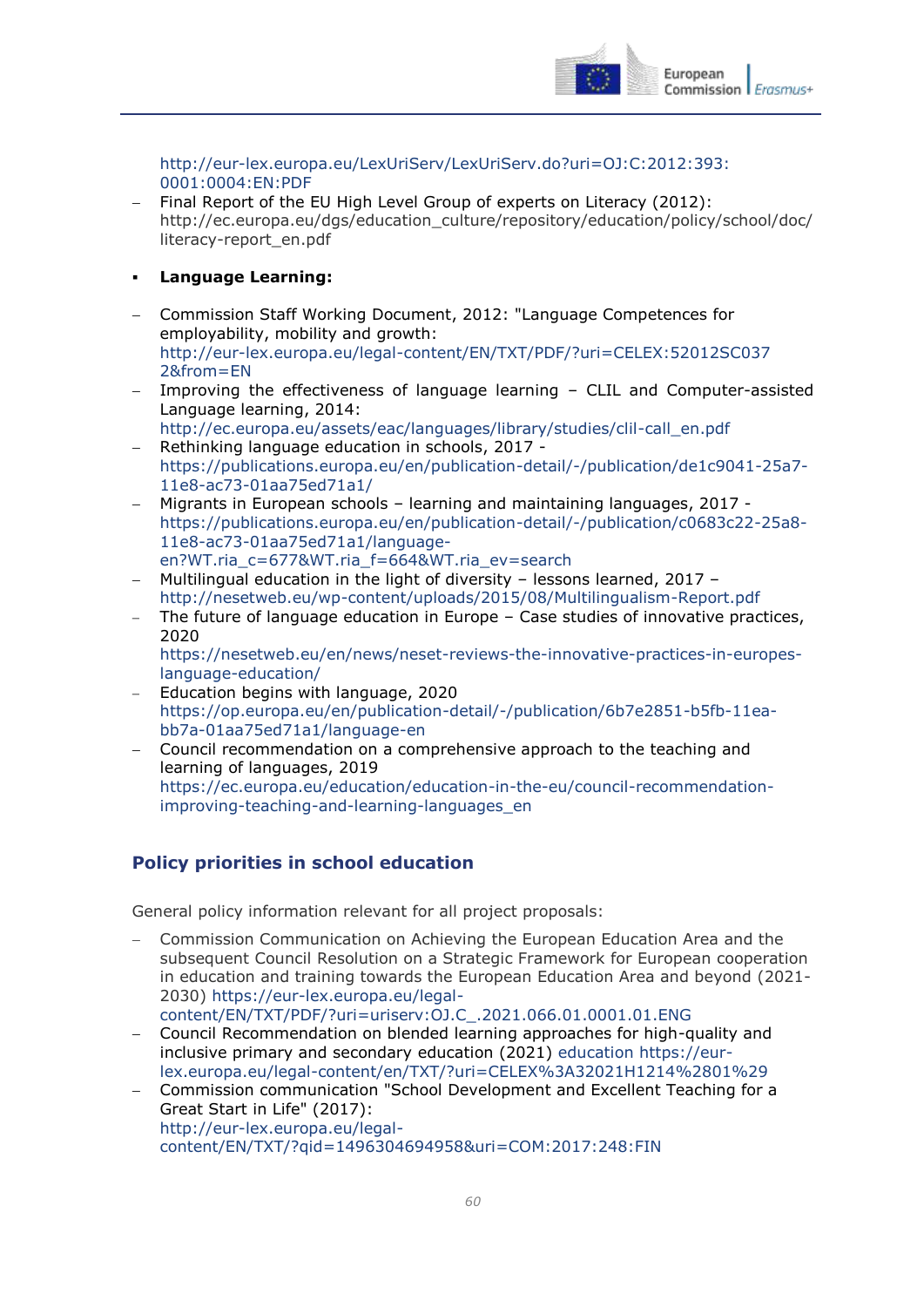

 Commission staff working document accompanying the Communication on school development and excellent teaching for a great start in life, SWD/2017/0165 final (2017) http://eur-lex.europa.eu/legal-

content/EN/TXT/?qid=1496303586570&uri=SWD:2017:165:FIN

- Council Conclusions on School Development and Excellent Teaching for a Great Start in Life" (2017) [http://eur-lex.europa.eu/legal](http://eur-lex.europa.eu/legal-content/EN/TXT/?qid=1496303586570&uri=SWD:2017:165:FIN)[content/EN/TXT/?qid=1496303586570&uri=SWD:2017:165:FIN](http://eur-lex.europa.eu/legal-content/EN/TXT/?qid=1496303586570&uri=SWD:2017:165:FIN)
- [European ideas for better learning: the governance of school education systems](https://www.schooleducationgateway.eu/downloads/Governance/2018-wgs1-governance-school_en.pdf) (final report of the ET2020 Working Group Schools 2016-2018): https://www.schooleducationgateway.eu/en/pub/resources/governance-of-schooledu.htm
- **Tackling early school leaving, underperformance in basic skills and disadvantage**
- Early School Leaving: [https://ec.europa.eu/education/policies/school/early-school](https://ec.europa.eu/education/policies/school/early-school-leaving_en)leaving en
- Commission study on the assessment of the implementation of the 2011 Council recommendation on policies to reduce early school leaving (2019): https://op.europa.eu/en/publication-detail/-/publication/72f0303e-cf8e-11e9-b4bf-01aa75ed71a1/language-en
- Commission Report on PISA and the EU (2019): https://ec.europa.eu/education/news/pisa-2018\_en
- Eurydice, Equity in Education (2020): https://eacea.ec.europa.eu/nationalpolicies/eurydice/content/equity-school-education-europe\_en
- Council recommendation on policies to reduce early school leaving (2011): [http://eur-lex.europa.eu/LexUriServ/LexUriServ.do?uri=OJ:C:2011:191:](http://eur-lex.europa.eu/LexUriServ/LexUriServ.do?uri=OJ:C:2011:191:0001:0006:EN:PDF) [0001:0006:EN:PDF](http://eur-lex.europa.eu/LexUriServ/LexUriServ.do?uri=OJ:C:2011:191:0001:0006:EN:PDF)
- Commission communication "Tackling early school leaving: A key contribution to the Europe 2020 Agenda" (2011): [http://eur-lex.europa.eu/LexUriServ/Lex](http://eur-lex.europa.eu/LexUriServ/LexUriServ.do?uri=COM:2011:0018:FIN:EN:PDF) [UriServ.do?uri=COM:2011:0018:FIN:EN:PDF](http://eur-lex.europa.eu/LexUriServ/LexUriServ.do?uri=COM:2011:0018:FIN:EN:PDF)
- Final Report of the Thematic Working Group on Early School Leaving (2013): [https://ec.europa.eu/education/content/reducing-early-school-leaving-key](https://ec.europa.eu/education/content/reducing-early-school-leaving-key-messages-and-policy-support_en)[messages-and-policy-support\\_en](https://ec.europa.eu/education/content/reducing-early-school-leaving-key-messages-and-policy-support_en)
- Eurydice/CEDEFOP Report "Tackling Early Leaving from Education and Training" (2014):

[http://eacea.ec.europa.eu/education/eurydice/documents/thematic\\_reports/175EN](http://eacea.ec.europa.eu/education/eurydice/documents/thematic_reports/175EN.pdf) [.pdf](http://eacea.ec.europa.eu/education/eurydice/documents/thematic_reports/175EN.pdf)

- A whole school approach to tackling early school leaving: Policy messages, [https://ec.europa.eu/education/resources-and-tools/document-library/schools](https://ec.europa.eu/education/resources-and-tools/document-library/schools-policy-a-whole-school-approach-to-tackling-early-school-leaving_en)[policy-a-whole-school-approach-to-tackling-early-school-leaving\\_en](https://ec.europa.eu/education/resources-and-tools/document-library/schools-policy-a-whole-school-approach-to-tackling-early-school-leaving_en)
- Council conclusions on reducing early school leaving and promoting success in school (2015):

<http://data.consilium.europa.eu/doc/document/ST-14441-2015-INIT/en/pdf>

- NESET report on How to prevent and tackle bullying and school violence (2016): [https://nesetweb.eu/en/resources/library/how-to-prevent-and-tackle-bullying-and](https://nesetweb.eu/en/resources/library/how-to-prevent-and-tackle-bullying-and-school-violence-2/)[school-violence-2/](https://nesetweb.eu/en/resources/library/how-to-prevent-and-tackle-bullying-and-school-violence-2/)
- NESET Report on A formative, inclusive, whole school approach to the assessment of Social and Emotional Education in the EU (2020): https://nesetweb.eu/en/resources/library/a-formative-inclusive-whole-schoolapproach-to-the-assessment-of-social-and-emotional-education-in-the-eu-2/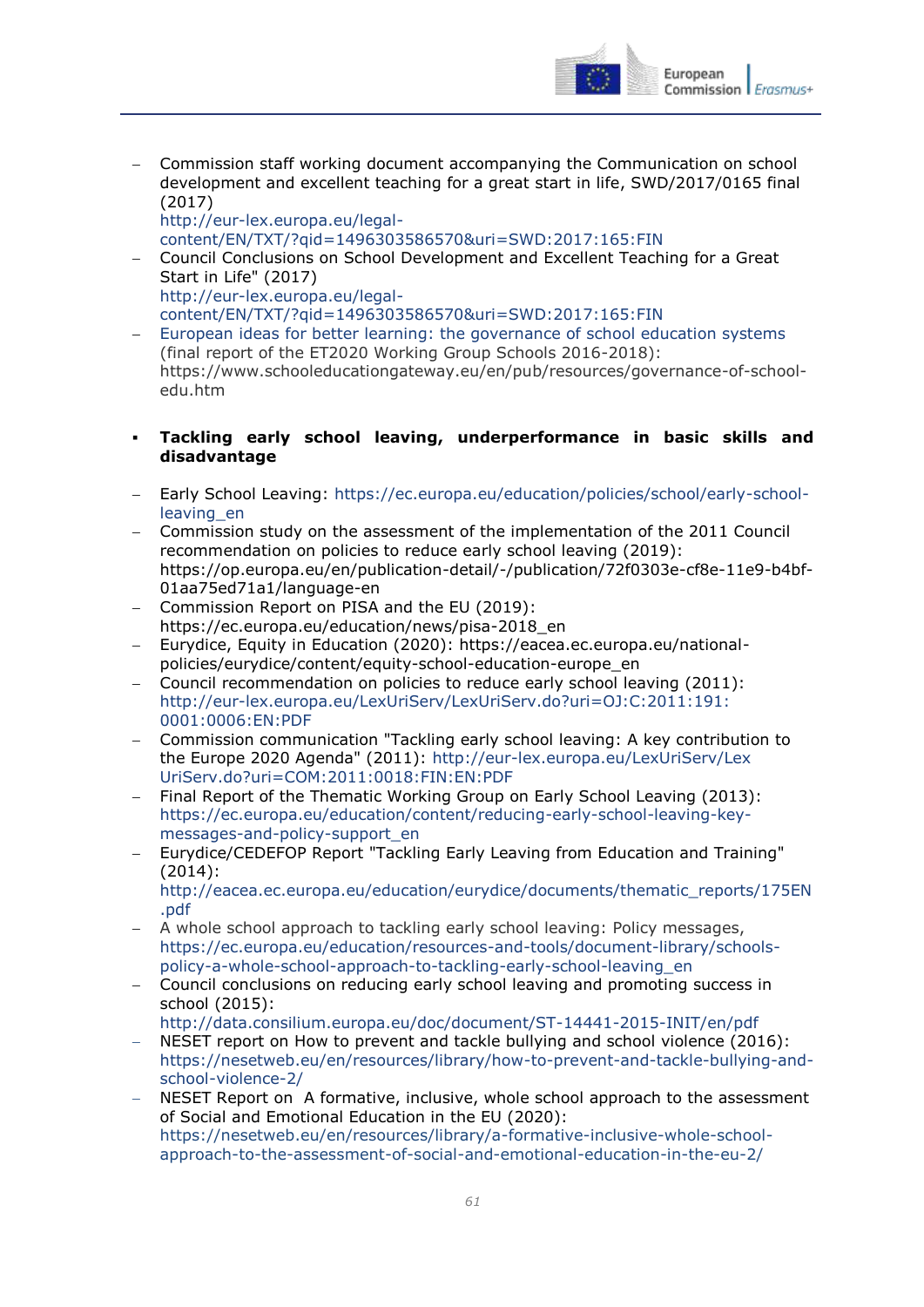

## **Increasing access to affordable and high quality early childhood education and care (ECEC)**

- Council Recommendation for high quality early childhood education and care systems, and its Annex, the European Quality Framework: [https://ec.europa.eu/education/education-in-the-eu/council-recommendation-on](https://ec.europa.eu/education/education-in-the-eu/council-recommendation-on-high-quality-early-childhood-education-and-care-systems_en)[high-quality-early-childhood-education-and-care-systems\\_en](https://ec.europa.eu/education/education-in-the-eu/council-recommendation-on-high-quality-early-childhood-education-and-care-systems_en)
- Toolkit for inclusive ECEC:<https://op.europa.eu/s/oVdh>
- Report on How to recruit, train and motivate well-qualified ECEC staff: <https://op.europa.eu/s/oVdi> Erasmus+ and ECEC: project results and analysis:<https://op.europa.eu/s/oVdj>
- Further background reading can be found on the Early childhood education and care (ECEC) website on Europa: [http://ec.europa.eu/education/policies/early-childhood-education-and-care\\_en](http://ec.europa.eu/education/policies/early-childhood-education-and-care_en)
- **Strengthening the profile of the teaching professions**
- Eurydice (2021) "Teachers in Europe Careers, Development and Well-being" [https://eacea.ec.europa.eu/national](https://eacea.ec.europa.eu/national-policies/eurydice/sites/eurydice/files/teachers_in_europe_2020_1.pdf)[policies/eurydice/sites/eurydice/files/teachers\\_in\\_europe\\_2020\\_1.pdf](https://eacea.ec.europa.eu/national-policies/eurydice/sites/eurydice/files/teachers_in_europe_2020_1.pdf)
- "Supporting teacher and school leader careers: a policy guide" (2020). Report of the ET2020 Working Group Schools. Also available: Summary and four Infosheets. [https://op.europa.eu/en/publication-detail/-/publication/6e4c89eb-7a0b-11ea](https://op.europa.eu/en/publication-detail/-/publication/6e4c89eb-7a0b-11ea-b75f-01aa75ed71a1/language-en)[b75f-01aa75ed71a1/language-en.](https://op.europa.eu/en/publication-detail/-/publication/6e4c89eb-7a0b-11ea-b75f-01aa75ed71a1/language-en) Also overview and video available at: Commission's policy guide to improve the support for teacher and school leader careers in Europe: https://www.schooleducationgateway.eu/en/pub/latest/news/newpolicy-guide-et2020schools.htm
- Council conclusions "European Teachers and Trainers for the Future", adopted on 26 May 2020:<https://www.consilium.europa.eu/media/44115/st08269-en20.pdf>
- Council Resolution on a Strategic Framework for European cooperation in education and training towards the European Education Area and beyond (2021- 2030) [https://eur-lex.europa.eu/legal](https://eur-lex.europa.eu/legal-content/EN/TXT/PDF/?uri=uriserv:OJ.C_.2021.066.01.0001.01.ENG)[content/EN/TXT/PDF/?uri=uriserv:OJ.C\\_.2021.066.01.0001.01.ENG](https://eur-lex.europa.eu/legal-content/EN/TXT/PDF/?uri=uriserv:OJ.C_.2021.066.01.0001.01.ENG)
- Commission Communication on Achieving the European Education Area [https://ec.europa.eu/commission/news/towards-european-education-area-2025-](https://ec.europa.eu/commission/news/towards-european-education-area-2025-2017-nov-14_en) [2017-nov-14\\_en](https://ec.europa.eu/commission/news/towards-european-education-area-2025-2017-nov-14_en)
- Commission's 2020 **Digital Education Action Plan for 2021-27:**  [https://ec.europa.eu/education/education-in-the-eu/digital-education-action](https://ec.europa.eu/education/education-in-the-eu/digital-education-action-plan_en)[plan\\_en](https://ec.europa.eu/education/education-in-the-eu/digital-education-action-plan_en)
- **The European Commission guidelines for blended learning in school education** at School Education Gateway: [https://www.schooleducationgateway.eu/en/pub/resources/publications/blended](https://www.schooleducationgateway.eu/en/pub/resources/publications/blended-learning-guidelines.htm)[learning-guidelines.htm](https://www.schooleducationgateway.eu/en/pub/resources/publications/blended-learning-guidelines.htm)
- OECD TALIS 2018 report: TALIS [The OECD Teaching and Learning International](https://www.oecd.org/education/talis/)  [Survey -](https://www.oecd.org/education/talis/) OECD
- [European ideas for better learning: the governance of school education systems](https://www.schooleducationgateway.eu/downloads/Governance/2018-wgs1-governance-school_en.pdf) (final report of the ET2020 Working Group Schools 2016-2018): see report no.3 "Teachers and school leaders in schools as learning organisations. Guiding Principles for policy development in school education":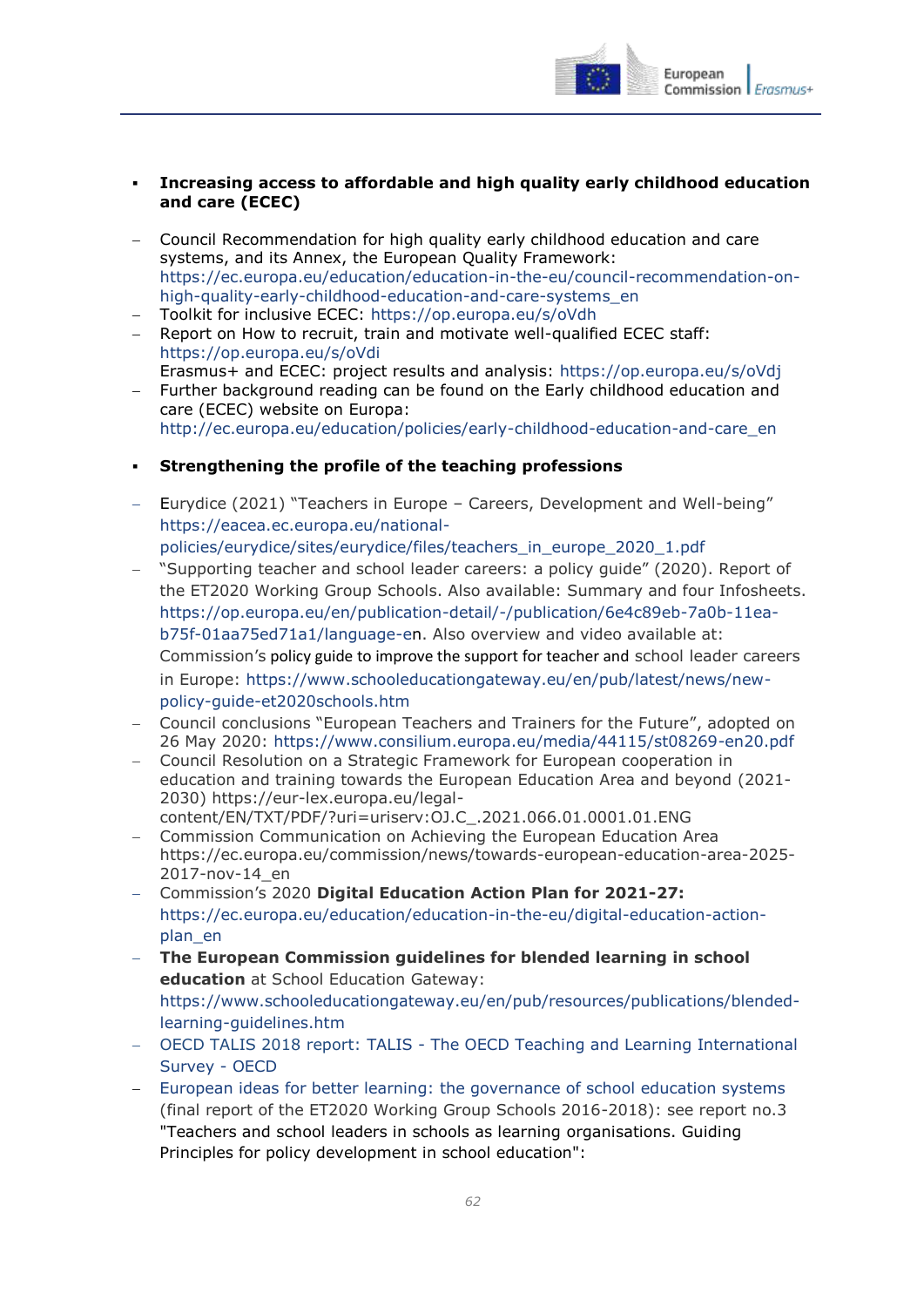

[https://www.schooleducationgateway.eu/en/pub/resources/governance-of-school](https://www.schooleducationgateway.eu/en/pub/resources/governance-of-school-edu.htm)[edu.htm](https://www.schooleducationgateway.eu/en/pub/resources/governance-of-school-edu.htm)

- European Commission/EACEA/Eurydice (2018): Teaching Careers in Europe: Access, Progression and Support: [https://eacea.ec.europa.eu/national](https://eacea.ec.europa.eu/national-policies/eurydice/content/teaching-careers-europe-access-progression-and-support_en)[policies/eurydice/content/teaching-careers-europe-access-progression-and](https://eacea.ec.europa.eu/national-policies/eurydice/content/teaching-careers-europe-access-progression-and-support_en)[support\\_en](https://eacea.ec.europa.eu/national-policies/eurydice/content/teaching-careers-europe-access-progression-and-support_en)
- European Commission (2018): Boosting Teacher Quality Pathways to Effective Policies:<https://publications.europa.eu/s/jOab>
- Commission communication "School Development and Excellent Teaching for a Great Start in Life" (2017) – *see Section 3. Supporting teachers and school leaders for excellent teaching and learning:* [http://eur-lex.europa.eu/legal](http://eur-lex.europa.eu/legal-content/EN/TXT/?qid=1496304694958&uri=COM:2017:248:FIN)[content/EN/TXT/?qid=1496304694958&uri=COM:2017:248:FIN](http://eur-lex.europa.eu/legal-content/EN/TXT/?qid=1496304694958&uri=COM:2017:248:FIN)
- Commission staff working document accompanying the Communication on school development and excellent teaching for a great start in life, SWD/2017/0165 final (2017) – *see chapter 3. Supporting teachers and school leaders for excellent teaching and learning:* [http://eur-lex.europa.eu/legal](http://eur-lex.europa.eu/legal-content/EN/TXT/?qid=1496303586570&uri=SWD:2017:165:FIN)[content/EN/TXT/?qid=1496303586570&uri=SWD:2017:165:FIN](http://eur-lex.europa.eu/legal-content/EN/TXT/?qid=1496303586570&uri=SWD:2017:165:FIN)
- European Commission/EACEA/Eurydice (2015): The Teaching Profession in Europe: Practices, Perceptions, and Policies: http://eacea.ec.europa.eu/education/eurydice/documents/thematic\_reports/184EN .pdf
- Education & Training 2020 Working Group on Schools Policy: "Shaping career-long perspectives on teaching. A guide on policies to improve Initial Teacher Education." [http://www.cedefop.europa.eu/files/2\\_13\\_4\\_teacher\\_careers\\_en.pdf](http://www.cedefop.europa.eu/files/2_13_4_teacher_careers_en.pdf)
- European Commission: Preparing Teachers for Diversity: the Role of Initial Education, final report (2017) ISBN: 978-92-79-63792-6. [https://op.europa.eu/en/publication-detail/-/publication/b347bf7d-1db1-11e7](https://op.europa.eu/en/publication-detail/-/publication/b347bf7d-1db1-11e7-aeb3-01aa75ed71a1/language-en) [aeb3-01aa75ed71a1/language-en](https://op.europa.eu/en/publication-detail/-/publication/b347bf7d-1db1-11e7-aeb3-01aa75ed71a1/language-en)

 $\overline{a}$ 

- **Promoting a comprehensive approach to language teaching and learning** Rethinking language education in schools. 2017 [https://publications.europa.eu/en/publication-detail/-/publication/de1c9041-25a7-](https://publications.europa.eu/en/publication-detail/-/publication/de1c9041-25a7-11e8-ac73-01aa75ed71a1/) [11e8-ac73-01aa75ed71a1/](https://publications.europa.eu/en/publication-detail/-/publication/de1c9041-25a7-11e8-ac73-01aa75ed71a1/)
- Migrants in European schools learning and maintaining languages, 2017 [https://publications.europa.eu/en/publication-detail/-/publication/c0683c22-25a8-](https://publications.europa.eu/en/publication-detail/-/publication/c0683c22-25a8-11e8-ac73-01aa75ed71a1/language-en?WT.ria_c=677&WT.ria_f=664&WT.ria_ev=search) [11e8-ac73-01aa75ed71a1/language](https://publications.europa.eu/en/publication-detail/-/publication/c0683c22-25a8-11e8-ac73-01aa75ed71a1/language-en?WT.ria_c=677&WT.ria_f=664&WT.ria_ev=search)[en?WT.ria\\_c=677&WT.ria\\_f=664&WT.ria\\_ev=search](https://publications.europa.eu/en/publication-detail/-/publication/c0683c22-25a8-11e8-ac73-01aa75ed71a1/language-en?WT.ria_c=677&WT.ria_f=664&WT.ria_ev=search)
- Multilingual education in the light of diversity lessons learned, 2017 <http://nesetweb.eu/wp-content/uploads/2015/08/Multilingualism-Report.pdf> Council recommendation on improving the teaching and learning of languages, 2018 https://ec.europa.eu/education/education-in-the-eu/council-recommendation-

improving-teaching-and-learning-languages\_en

- **Building capacity for organisation and recognition of learning periods abroad**
- Council Recommendation on promoting automatic mutual recognition of higher education and upper secondary education and training qualifications and the outcomes of learning periods abroad (2018) <http://data.consilium.europa.eu/doc/document/ST-14081-2018-INIT/en/pdf>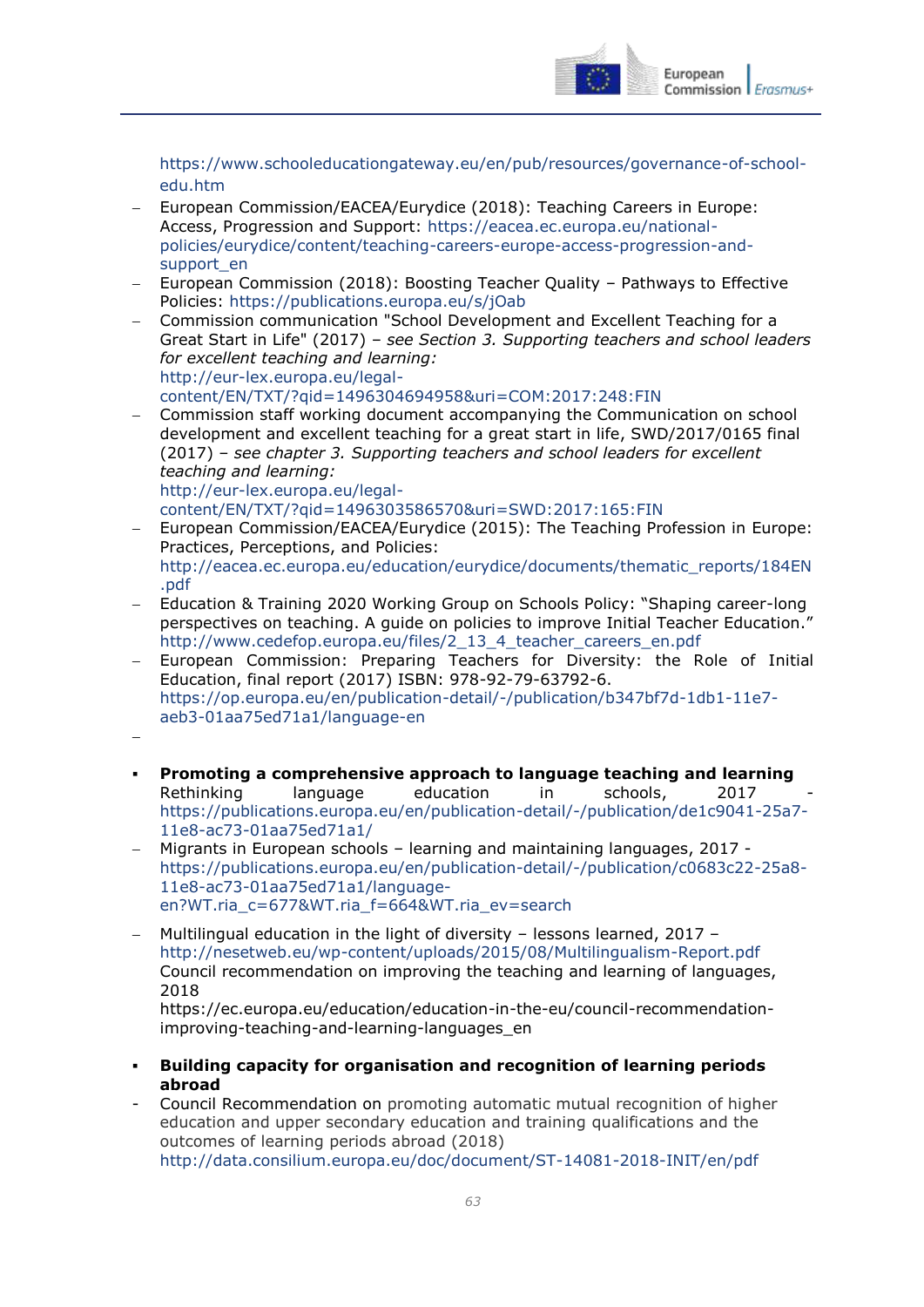

 Commission Staff Working Document accompanying the document Proposal for a Council Recommendation on promoting automatic mutual recognition of higher

[https://eur-lex.europa.eu/legal-](https://eur-lex.europa.eu/legal-content/EN/TXT/?qid=1544015635957&uri=CELEX:52018SC0170)

- [content/EN/TXT/?qid=1544015635957&uri=CELEX:52018SC0170](https://eur-lex.europa.eu/legal-content/EN/TXT/?qid=1544015635957&uri=CELEX:52018SC0170)
- Recognition of learning periods abroad in general secondary education [https://www.schooleducationgateway.eu/en/pub/opportunities/recognitionlearning](https://www.schooleducationgateway.eu/en/pub/opportunities/recognitionlearningabroad.htm) [abroad.htm](https://www.schooleducationgateway.eu/en/pub/opportunities/recognitionlearningabroad.htm)

## <span id="page-63-0"></span>**Policy priorities in vocational education and training (VET)**

- The European Pillar of Social Rights: [https://ec.europa.eu/commission/priorities/deeper-and-fairer-economic-and](https://ec.europa.eu/commission/priorities/deeper-and-fairer-economic-and-monetary-union/european-pillar-social-rights_en)[monetary-union/european-pillar-social-rights\\_en](https://ec.europa.eu/commission/priorities/deeper-and-fairer-economic-and-monetary-union/european-pillar-social-rights_en)
- The European Pillar of Social Rights Action Plan: https://ec.europa.eu/social/BlobServlet?docId=23696&langId=en
- The European [Skills Agenda](http://ec.europa.eu/social/main.jsp?catId=1223&langId=en) COM(2020) 274 final: <http://ec.europa.eu/social/main.jsp?catId=1223&langId=en>
- The Council Recommendation on VET for sustainable competitiveness, social fairness and resilience: [https://eur-lex.europa.eu/legal](https://eur-lex.europa.eu/legal-content/EN/TXT/?qid=1606987593071&uri=CELEX%3A32020H1202%2801%29)[content/EN/TXT/?qid=1606987593071&uri=CELEX%3A32020H1202%2801%29](https://eur-lex.europa.eu/legal-content/EN/TXT/?qid=1606987593071&uri=CELEX%3A32020H1202%2801%29)
- Factsheet Vocational education and training: a future-proof approach (2020) <https://ec.europa.eu/social/BlobServlet?docId=22828&langId=en>
- Osnabrück Declaration on vocational education and training as an enabler of recovery and just transitions to digital and green economies: [https://www.cedefop.europa.eu/files/osnabrueck\\_declaration\\_eu2020.pdf](https://www.cedefop.europa.eu/files/osnabrueck_declaration_eu2020.pdf)
- Communication: Youth Employment Support a Bridge to Jobs for the Next Generation (2020) <https://ec.europa.eu/social/BlobServlet?docId=22781&langId=en>
- Council Recommendation of 30 October 2020 on A Bridge to Jobs Reinforcing the Youth Guarantee and replacing the Council Recommendation of 22 April 2013 on establishing a Youth Guarantee 2020/C 372/01 [https://eur-lex.europa.eu/legal](https://eur-lex.europa.eu/legal-content/EN/TXT/?uri=uriserv%3AOJ.C_.2020.372.01.0001.01.ENG&toc=OJ%3AC%3A2020%3A372%3ATOC)[content/EN/TXT/?uri=uriserv%3AOJ.C\\_.2020.372.01.0001.01.ENG&toc=OJ%3AC](https://eur-lex.europa.eu/legal-content/EN/TXT/?uri=uriserv%3AOJ.C_.2020.372.01.0001.01.ENG&toc=OJ%3AC%3A2020%3A372%3ATOC) [%3A2020%3A372%3ATOC](https://eur-lex.europa.eu/legal-content/EN/TXT/?uri=uriserv%3AOJ.C_.2020.372.01.0001.01.ENG&toc=OJ%3AC%3A2020%3A372%3ATOC)
- The European Framework for quality and effective apprenticeships: <http://ec.europa.eu/social/main.jsp?langId=en&catId=89&newsId=2873>
- European Alliance for Apprenticeships: <http://ec.europa.eu/social/main.jsp?catId=1147>
- Work-based learning: [High-performance apprenticeships & work-based learning: 20 guiding principles:](http://ec.europa.eu/social/BlobServlet?docId=14881&langId=en)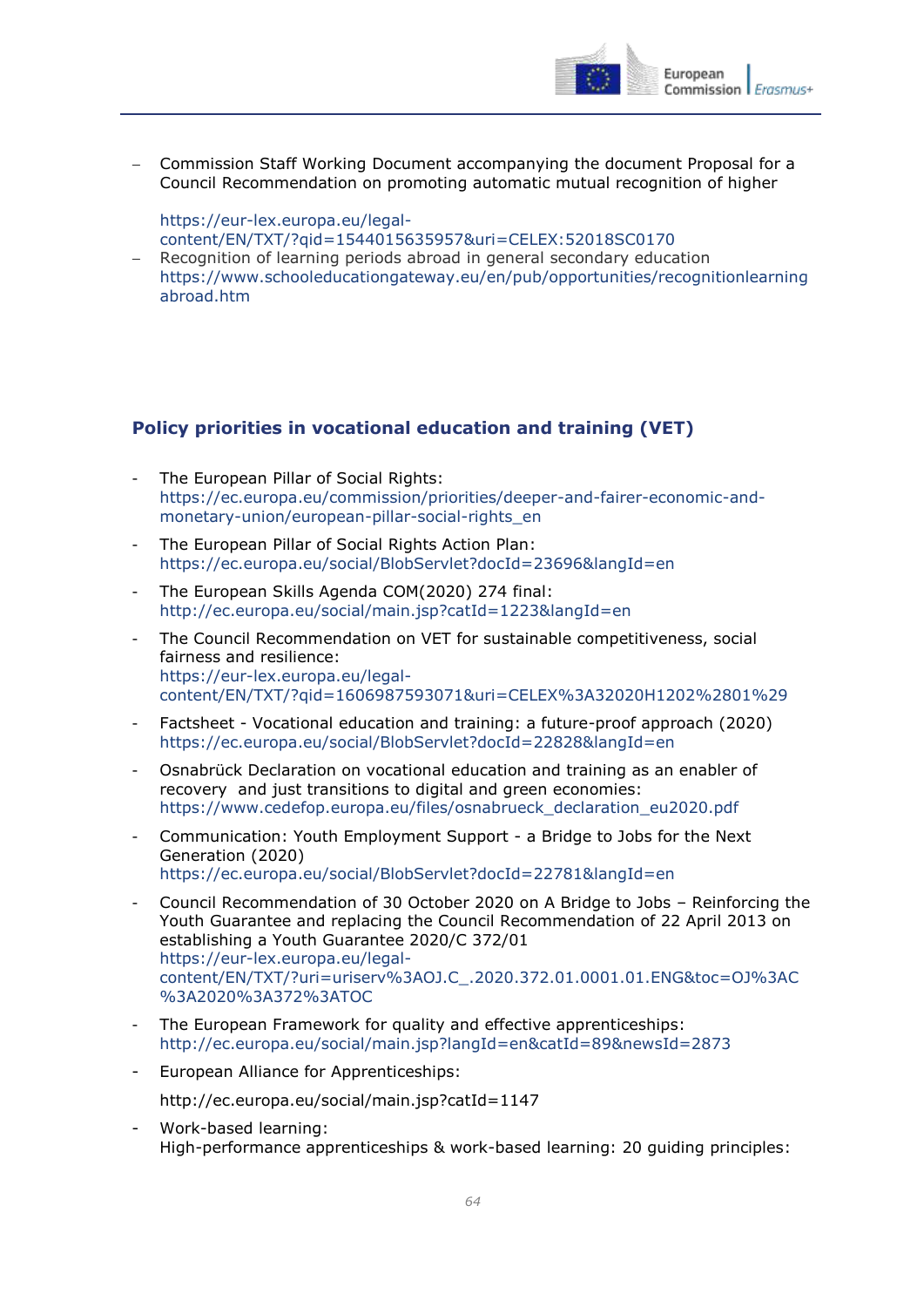

[https://op.europa.eu/en/publication-detail/-/publication/8f010ea2-265b-11e7](https://op.europa.eu/en/publication-detail/-/publication/8f010ea2-265b-11e7-ab65-01aa75ed71a1/language-en) [ab65-01aa75ed71a1/language-en](https://op.europa.eu/en/publication-detail/-/publication/8f010ea2-265b-11e7-ab65-01aa75ed71a1/language-en)

- Work-based Learning Handbook

[http://ec.europa.eu/dgs/education\\_culture/repository/education/policy/vocational](http://ec.europa.eu/dgs/education_culture/repository/education/policy/vocational-policy/doc/alliance/work-based-learning-in-europe_en.pdf)[policy/doc/alliance/work-based-learning-in-europe\\_en.pdf](http://ec.europa.eu/dgs/education_culture/repository/education/policy/vocational-policy/doc/alliance/work-based-learning-in-europe_en.pdf)

Reports on apprenticeships:

<http://ec.europa.eu/social/main.jsp?catId=1147>

EOAVET:

<https://ec.europa.eu/social/main.jsp?catId=1536&langId=en>

[https://www.cedefop.europa.eu/files/3068\\_en.pdf](https://www.cedefop.europa.eu/files/3068_en.pdf)

- Platforms of Centres of Vocational Excellence (COVE): <https://ec.europa.eu/social/vocational-excellence>
- European Commission mapping study on approaches to Centres of Vocational Excellence: <https://ec.europa.eu/social/main.jsp?catId=738&langId=en&pubId=8250>
- ET2020 Working group on VET, report on Innovation and digitalisation in Vocational Education and Training (2020): <https://ec.europa.eu/social/BlobServlet?docId=23274&langId=en>
- The Joint Research Centre report on Vocational education and smart specialisation strategies: [https://op.europa.eu/en/publication-detail/-/publication/b0e5b94f-748c-11ea](https://op.europa.eu/en/publication-detail/-/publication/b0e5b94f-748c-11ea-a07e-01aa75ed71a1/language-en/format-PDF/)[a07e-01aa75ed71a1/language-en/format-PDF/](https://op.europa.eu/en/publication-detail/-/publication/b0e5b94f-748c-11ea-a07e-01aa75ed71a1/language-en/format-PDF/)
- The European Training Foundation (ETF) international study on "Centres of vocational excellence - An engine for vocational education and training development: [https://op.europa.eu/en/publication-detail/-/publication/40adf905-ee57-11ea-](https://op.europa.eu/en/publication-detail/-/publication/40adf905-ee57-11ea-991b-01aa75ed71a1/language-en/format-PDF)[991b-01aa75ed71a1/language-en/format-PDF](https://op.europa.eu/en/publication-detail/-/publication/40adf905-ee57-11ea-991b-01aa75ed71a1/language-en/format-PDF)
- Entrepreneurship 2020 Action Plan [http://eur-lex.europa.eu/legal](http://eur-lex.europa.eu/legal-content/EN/TXT/?uri=CELEX%3A52012DC0795)[content/EN/TXT/?uri=CELEX%3A52012DC0795](http://eur-lex.europa.eu/legal-content/EN/TXT/?uri=CELEX%3A52012DC0795)
- Entrepreneurship education: A Guide for Educators (2014): [https://ec.europa.eu/docsroom/documents/7465/attachments/1/translations/en/re](https://ec.europa.eu/docsroom/documents/7465/attachments/1/translations/en/renditions/pdf) [nditions/pdf](https://ec.europa.eu/docsroom/documents/7465/attachments/1/translations/en/renditions/pdf)
- Towards Greater Cooperation and Coherence in Entrepreneurship Education" Report of the High Level Reflection Panels on Entrepreneurship Education initiated by Directorate General Enterprise and Industry and Directorate General Education and Culture (2015):

[https://ec.europa.eu/docsroom/documents/9269/attachments/1/translations/en/re](https://ec.europa.eu/docsroom/documents/9269/attachments/1/translations/en/renditions/pdf) [nditions/pdf](https://ec.europa.eu/docsroom/documents/9269/attachments/1/translations/en/renditions/pdf)

More information can be found at:

[https://ec.europa.eu/education/policies/eu-policy-in-the-field-of-vocational-education](https://ec.europa.eu/education/policies/eu-policy-in-the-field-of-vocational-education-and-training-vet_en)[and-training-vet\\_en](https://ec.europa.eu/education/policies/eu-policy-in-the-field-of-vocational-education-and-training-vet_en) <http://ec.europa.eu/social/main.jsp?catId=1146&langId=en>

## <span id="page-64-0"></span>**Policy priorities in higher education**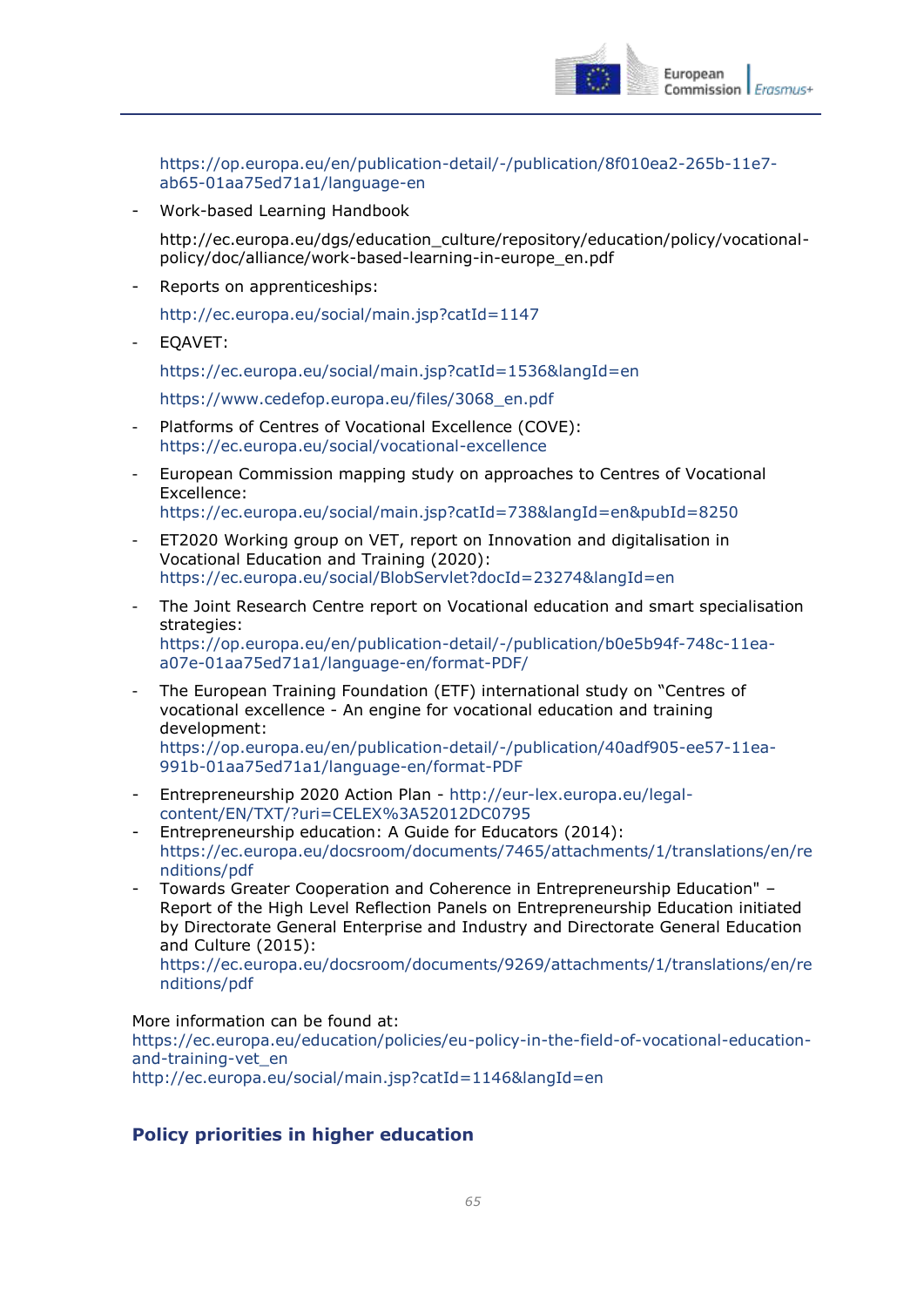

- Communication on a renewed EU agenda for higher education: https://eurlex.europa.eu/legal-content/EN/TXT/?uri=COM%3A2017%3A247%3AFIN
- Higher Education Modernisation Agenda: [http://eur](http://eur-lex.europa.eu/LexUriServ/LexUriServ.do?uri=COM:2011:0567:FIN:EN:PDF)[lex.europa.eu/LexUriServ/LexUriServ.do?uri=COM:2011:0567:FIN:EN:PDF](http://eur-lex.europa.eu/LexUriServ/LexUriServ.do?uri=COM:2011:0567:FIN:EN:PDF)
- The European higher education in the world strategy: [http://eur-lex.europa.eu/legal](http://eur-lex.europa.eu/legal-content/EN/TXT/PDF/?uri=CELEX:52013DC0499&from=EN)[content/EN/TXT/PDF/?uri=CELEX:52013DC0499&from=EN](http://eur-lex.europa.eu/legal-content/EN/TXT/PDF/?uri=CELEX:52013DC0499&from=EN)

More information can be found at: [http://ec.europa.eu/education/policy/higher](http://ec.europa.eu/education/policy/higher-education/index_en.htm)[education/index\\_en.htm](http://ec.europa.eu/education/policy/higher-education/index_en.htm) and [http://ec.europa.eu/education/policy/international](http://ec.europa.eu/education/policy/international-cooperation/world-education_en.htm)[cooperation/world-education\\_en.htm](http://ec.europa.eu/education/policy/international-cooperation/world-education_en.htm)

## <span id="page-65-0"></span>**Policy priorities in adult education**

- The European Pillar of Social Rights: [https://ec.europa.eu/commission/priorities/deeper-and-fairer-economic-and](https://ec.europa.eu/commission/priorities/deeper-and-fairer-economic-and-monetary-union/european-pillar-social-rights_en)[monetary-union/european-pillar-social-rights\\_en](https://ec.europa.eu/commission/priorities/deeper-and-fairer-economic-and-monetary-union/european-pillar-social-rights_en)
- The European Pillar of Social Rights Action Plan: https://ec.europa.eu/social/BlobServlet?docId=23696&langId=en
- The European [Skills Agenda](http://ec.europa.eu/social/main.jsp?catId=1223&langId=en) COM(2020) 274 final: <http://ec.europa.eu/social/main.jsp?catId=1223&langId=en>
- Adult skills [Individual Learning Accounts:](https://ec.europa.eu/info/law/better-regulation/have-your-say/initiatives/12876-Adult-skills-Individual-Learning-Accounts-a-tool-to-improve-access-to-training_en) a tool to improve access to training; SWD(2021);
- Council Resolution on a [new European agenda for adult learning](https://eur-lex.europa.eu/legal-content/EN/TXT/HTML/?uri=CELEX:32021G1214(01)&from=EN) 2021-2030, https://eur-lex.europa.eu/legalcontent/EN/TXT/HTML/?uri=CELEX:32021G1214(01)&from=EN
- Recommendation on Upskilling Pathways (2016): [http://eur-lex.europa.eu/legal-content/EN/TXT/?uri=OJ:JOC\\_2016\\_484\\_R\\_0001](http://eur-lex.europa.eu/legal-content/EN/TXT/?uri=OJ:JOC_2016_484_R_0001) <http://ec.europa.eu/social/main.jsp?catId=1224>
- Staff Working Document on Recommendation on Upskilling Pathways: New Opportunities for Adults Taking stock of implementation measures: [https://ec.europa.eu/info/sites/info/files/file\\_import/implementation-report](https://ec.europa.eu/info/sites/info/files/file_import/implementation-report-upskilling-pathways_en.pdf)[upskilling-pathways\\_en.pdf](https://ec.europa.eu/info/sites/info/files/file_import/implementation-report-upskilling-pathways_en.pdf)
- Council conclusions on the implementation of the Council Recommendation on Upskilling Pathways: [https://eur-lex.europa.eu/legal-content/EN/TXT/?uri=CELEX:52019XG0605\(01\)](https://eur-lex.europa.eu/legal-content/EN/TXT/?uri=CELEX:52019XG0605(01))
- $-$  Promoting adult learning: [http://ec.europa.eu/education/policy/adult-learning/adult\\_en.htm](http://ec.europa.eu/education/policy/adult-learning/adult_en.htm)
- Career guidance; [https://ec.europa.eu/social/main.jsp?catId=738&langId=en&pubId=8284&furtherP](https://ec.europa.eu/social/main.jsp?catId=738&langId=en&pubId=8284&furtherPubs=yes) [ubs=yes](https://ec.europa.eu/social/main.jsp?catId=738&langId=en&pubId=8284&furtherPubs=yes)
- [PIAAC,](http://www.oecd.org/skills/piaac/) the survey of adult skills: <http://www.oecd.org/skills/piaac/>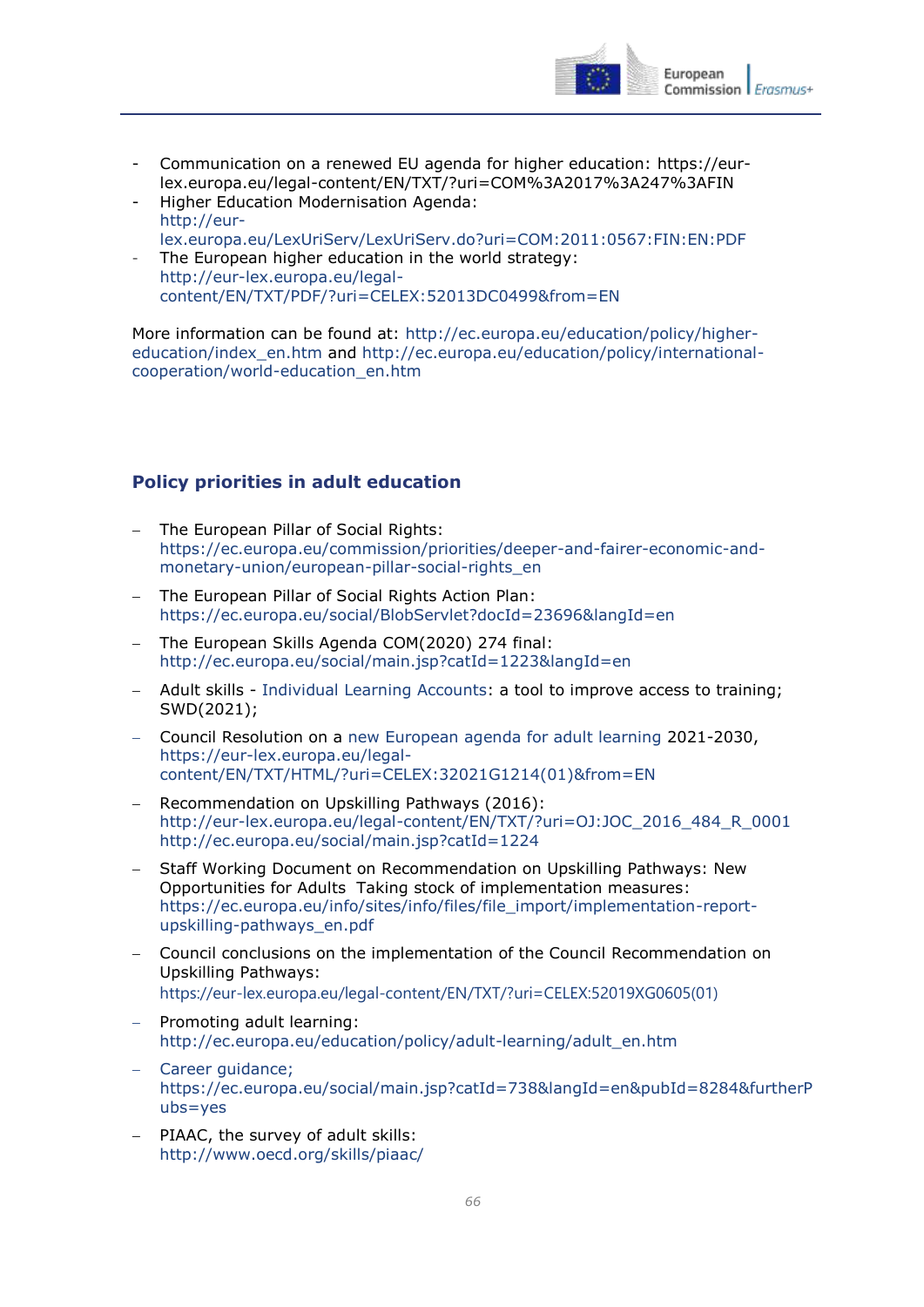

- [Working group on adult learning:](https://education.ec.europa.eu/about/working-groups) opening up opportunities for all (AL); https://education.ec.europa.eu/about/working-groups
- $\overline{a}$
- .

## <span id="page-66-0"></span>**Policy priorities in the field of youth**

- Report from the Commission to the European Parliament, the Council, the European Social and Economic Committee and the Committee of the Regions on the implementation of the EU Youth Strategy (2019-2021): https://eur-lex.europa.eu/legalcontent/EN/TXT/PDF/?uri=CELEX:52021DC0636&from=ES
- Council Resolution on a framework for European cooperation in the youth field: The European Union Youth Strategy 2019-2027
- <https://eur-lex.europa.eu/legal-content/EN/TXT/?uri=OJ:C:2018:456:FULL>
- Resolution of the Council and of the Representatives of the Governments of the Member States meeting within the Council on the Framework for establishing a European Youth Work Agenda [https://eur-lex.europa.eu/legal](https://eur-lex.europa.eu/legal-content/EN/TXT/PDF/?uri=uriserv:OJ.C_.2020.415.01.0001.01.ENG)[content/EN/TXT/PDF/?uri=uriserv:OJ.C\\_.2020.415.01.0001.01.ENG](https://eur-lex.europa.eu/legal-content/EN/TXT/PDF/?uri=uriserv:OJ.C_.2020.415.01.0001.01.ENG)
- "Signpost for the future" Final declaration of the  $3<sup>rd</sup>$  European Youth Work Convention

<https://www.eywc2020.eu/en/convention/final-declaration/>

- Conclusions of the Council and of the Representatives of the Governments of the Member States meeting within the Council on Digital Youth Work [https://eur-lex.europa.eu/legal](https://eur-lex.europa.eu/legal-content/EN/TXT/?uri=uriserv%3AOJ.C_.2019.414.01.0002.01.ENG&toc=OJ%3AC%3A2019%3A414%3ATOC)[content/EN/TXT/?uri=uriserv%3AOJ.C\\_.2019.414.01.0002.01.ENG&toc=OJ%3AC%](https://eur-lex.europa.eu/legal-content/EN/TXT/?uri=uriserv%3AOJ.C_.2019.414.01.0002.01.ENG&toc=OJ%3AC%3A2019%3A414%3ATOC) [3A2019%3A414%3ATOC](https://eur-lex.europa.eu/legal-content/EN/TXT/?uri=uriserv%3AOJ.C_.2019.414.01.0002.01.ENG&toc=OJ%3AC%3A2019%3A414%3ATOC)
- Conclusions of the Council and of the Representatives of the Governments of the Member States meeting within the Council on education and training of youth workers [https://eur-lex.europa.eu/legal](https://eur-lex.europa.eu/legal-content/EN/TXT/?toc=OJ%3AC%3A2019%3A412%3AFULL&uri=uriserv%3AOJ.C_.2019.412.01.0012.01.ENG)[content/EN/TXT/?toc=OJ%3AC%3A2019%3A412%3AFULL&uri=uriserv%3AOJ.C\\_.2](https://eur-lex.europa.eu/legal-content/EN/TXT/?toc=OJ%3AC%3A2019%3A412%3AFULL&uri=uriserv%3AOJ.C_.2019.412.01.0012.01.ENG) [019.412.01.0012.01.ENG](https://eur-lex.europa.eu/legal-content/EN/TXT/?toc=OJ%3AC%3A2019%3A412%3AFULL&uri=uriserv%3AOJ.C_.2019.412.01.0012.01.ENG)
- EU and Council of Europe Partnership in the field of youth, page on youth work recognition: <https://pjp-eu.coe.int/en/web/youth-partnership/recognition>
- Proposal of Council Recommendation on the mobility of young volunteers across the European Union

com<sup>2022</sup> 15<sup>1</sup> en act part1 v4.pdf (europa.eu)

- -
- Decision (EU) 2021/2316 of the European Parliament and of the Council of 22 December 2021 on a European Year of Youth (2022)
- https://eur-lex.europa.eu/legal-content/EN/TXT/?uri=CELEX:32021D2316Youth Inclusion and Strategy Roadmap

https://www.salto-youth.net/downloads/4-17-4247/ID\_roadmap.pdf - European Training Strategy 2021-2027

[http://www.salto-youth.net/download/4265/European\\_Training\\_Strategy\\_2021-2027\\_singlepage.pdf](https://urldefense.com/v3/__http:/www.salto-youth.net/download/4265/European_Training_Strategy_2021-2027_singlepage.pdf__;!!DOxrgLBm!UQjEXVQkL7v-hOV-M6-v0CG95EabTZqE0BHi1BoN-Aw4ijtD7Q3vw4Ocf7b6OPrW1XKPIg$) Youth Participation Strategy

<https://www.salto-youth.net/rc/participation/ypstrategy/>

Youthpass strategy https://www.youthpass.eu/en/about-youthpass/youthpass-strategy/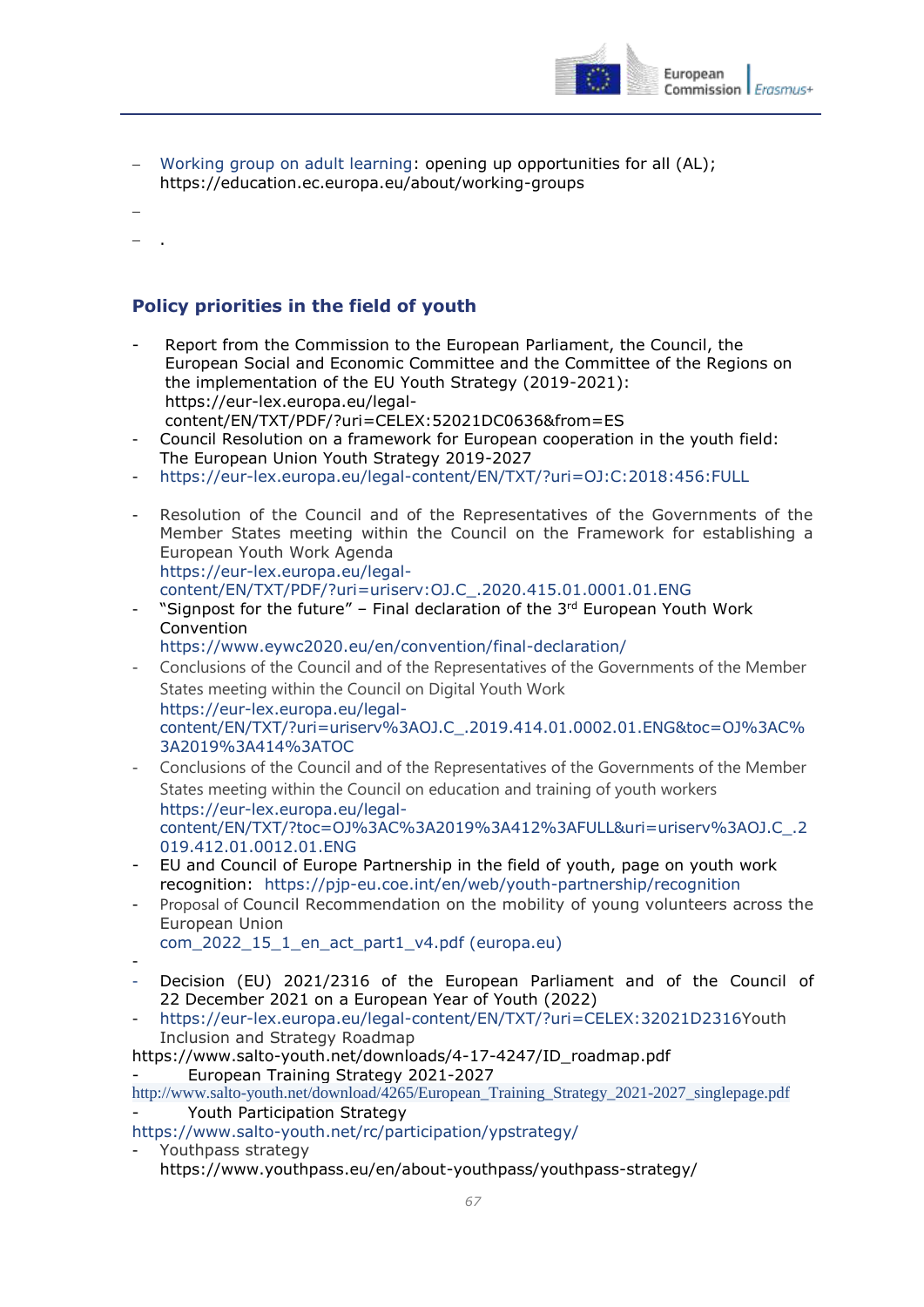

More information can be found at: [http://ec.europa.eu/youth/index\\_en.htm](http://ec.europa.eu/youth/index_en.htm)

## <span id="page-67-0"></span>**Annex I - Declaration on the prevention of conflicts of interest and disclosure of information**

#### **DECLARATION ON CONFLICT OF INTERESTS AND CONFIDENTIALITY**

## **[Erasmus+], [Call for Proposals N° [XXX], [action], [selection round [final submission date]]**

#### **Conflict of interests**

I, the undersigned [FAMILY NAME, first name], having been appointed as an expert for the abovementioned call, declare that I am aware of Article 61 of the Financial Regulation, which states that:

*"1. Financial actors within the meaning of Chapter 4 of this Title and other persons, including national authorities at any level, involved in budget implementation under direct, indirect and shared management, including acts preparatory thereto, audit or control, shall not take any action which may bring their own interests into conflict with those of the Union. They shall also take appropriate measures to prevent a conflict of interests from arising in the functions under their responsibility and to address situations which may objectively be perceived as a conflict of interests.*

*2. Where there is a risk of a conflict of interests involving a member of staff of a national authority, the person in question shall refer the matter to his or her hierarchical superior. Where such a risk exists for staff covered by the Staff Regulations, the person in question shall refer the matter to the relevant authorising officer by delegation. The relevant hierarchical superior or the authorising officer by delegation shall confirm in writing whether a conflict of interests is found to exist. Where a conflict of interests is found to exist, the appointing authority or the relevant national authority shall ensure that the person in question ceases all activity in the matter. The relevant authorising officer by delegation or the relevant national authority shall ensure that any further appropriate action is taken in accordance with the applicable law.* 

*3. For the purposes of paragraph 1, a conflict of interests exists where the impartial and objective exercise of the functions of a financial actor or other person, as referred to in paragraph 1, is compromised for reasons involving family, emotional life, political or national affinity, economic interest or any other direct or indirect personal interest.."*

I hereby declare that I do not fall under any of the following circumstances in which a conflict of interests might exist. I confirm that, if I discover before or during the performance of my tasks that a conflict of interests exists, I will declare it immediately to the contracting party.

#### **Examples of conflict of interests:**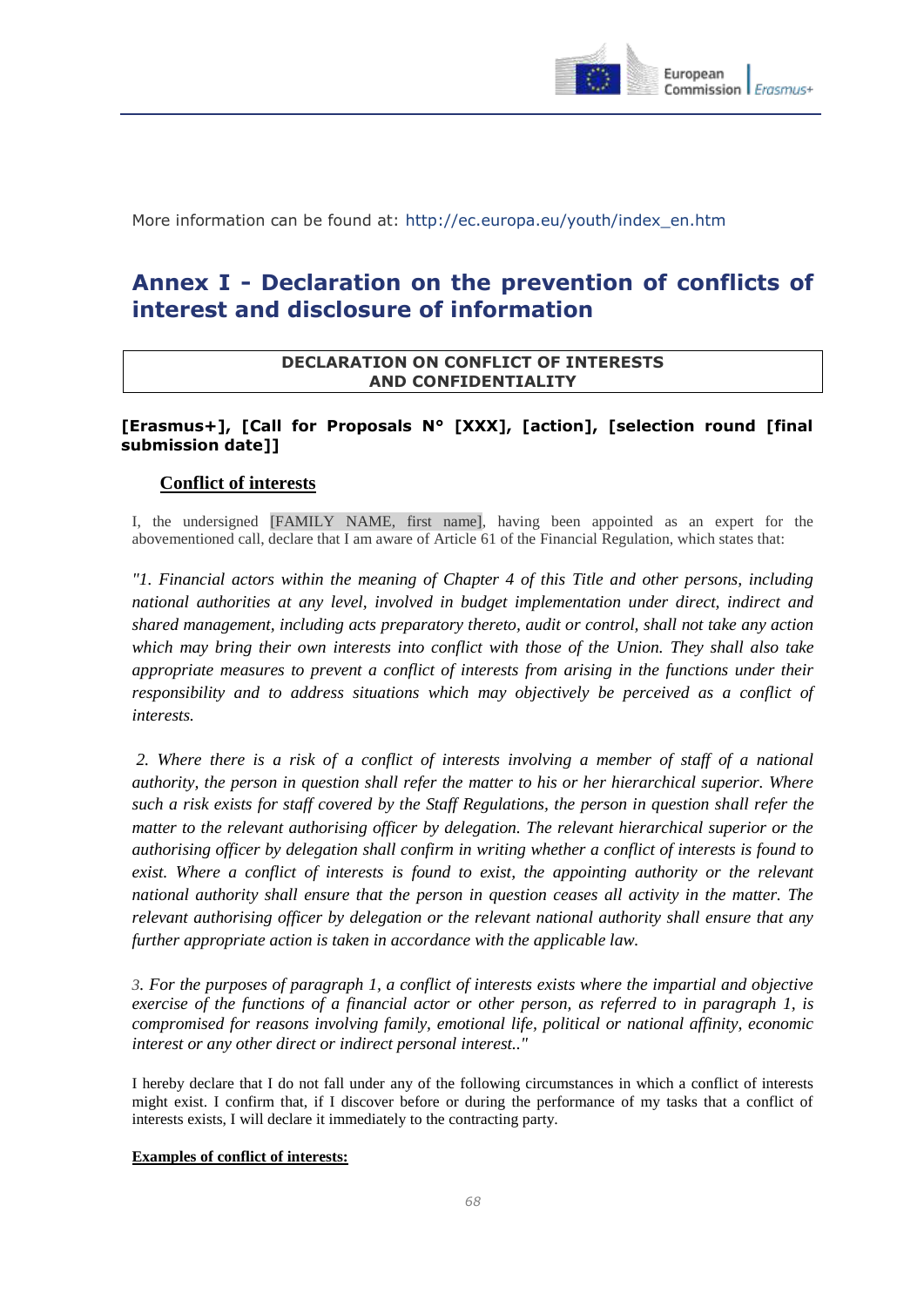

- Direct benefit in case of advice on development of a new policy;
- Involvement in the preparation of the proposal;
- Direct benefit in case of acceptance of the proposal;
- Close family relationship with any person representing a participating organisation in the proposal;
- Director, trustee or partner of a participating organisation;
- Current employment by a participating organisation;
- Current involvement in a contract or collaboration with a participating organisation;
- Any other situation that compromises my ability to evaluate the proposal impartially.
- Employment by one of the participating organisations within the previous three years;
- Involvement in a contract or collaboration with a participating organisation within the previous three years;
- Any other situation that could cast doubt on my ability to evaluate the proposal impartially, or that could reasonably appear to do so in the eyes of a third party (*Ex. Past or current personal relationships, nationality, political affinity, etc.).*

(If applicable) I hereby declare that I fall under one or more of the above circumstances (please specify which and explain)\* :

*\*Ex. In case of employment by a structure including different departments or institutes, please specify the degree of autonomy between them.* 

I hereby declare on my honour that the disclosed information is true and complete to the best of my knowledge.

#### **Confidentiality and personal data protection**

I confirm that I have read, understood and accepted the code of conduct for experts established in Annex 1 to the contract sent by the contracting party.

I also confirm that I will keep all matters entrusted to me confidential and will process the personal data I receive only for the purposes of the performance of the present contract. If unnecessary or excessive personal data are contained in the documents submitted during the implementation of the contract, I will not process them further or take them into account for the implementation of the contract. I will not communicate outside the panel any confidential information that is revealed to me or that I have discovered. I will not make any adverse use of information given to me. I will comply with guidelines provided in section 2.3 – personal data considerations.

Expert: [*insert full name*]